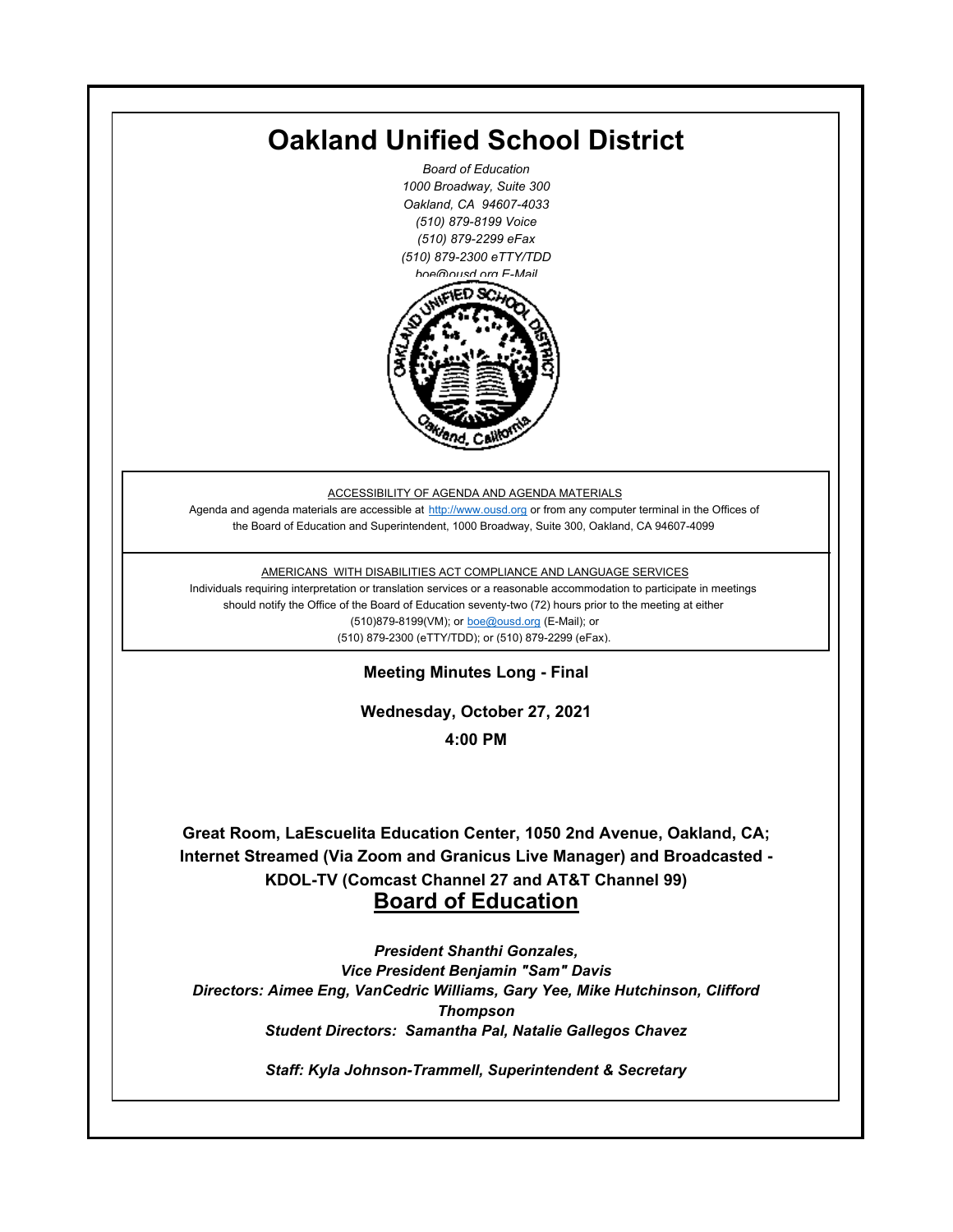LEY CUMPLIMIENTO PARA AMERICANOS CON DISCAPACIDADES Y SERVICIO DE IDIOMAS Personas que requieran servicios de traducción o interpretación o facilidades razonables para participar en juntas deberán notificar a la Oficina de la Mesa Directiva de Educación setenta y dos (72) horas antes de la junta ya sea al (510)879-8199(VM); o boe@ousd.org (E-Mail); o (510) 879-2300 (eTTY/TDD); o (510) 879-2299 (eFax).

### 美国残障人士法案條例遵守及語言服務

個别人士需要傳譯及翻譯服務或有合理安排去參與會議的應該在舉行會議之前的七十二 (72) 小時通知教育委員 會。請致電(510)879-8199(留言);或 boe@ousd.org (電郵) ;或(510) 879-2300 (電子文字電話/聽障專用電信 設備 (eTTY/TDD));或(510)879-2299(電子圖文傳真 (eFax))。

## TUÂN HÀNH ĐẠO LUẬT NGƯỜI MỸ KHUYẾT TẤT VÀ DỊCH THUẬT

Những người nào cần thông ngôn hay phiên dịch hay một sắp xếp hợp lý nào để tham gia các buổi họp phải thông báo Văn phòng của Hội đồng Giáo dục bảy mươi hai (72) tiếng đồng hồ trước buổi họp, số điện thoại (510)879-8199 (VM); hay là boe@ousd.org (E-Mail); hay là (510) 879-2300 (eTTY/TDD); hay là số (510) 879-2299 (eFax).

# សេវាបកប្រែភាសា និងការអនុលោមតាមច្បាប់ជនជាតិអាមេរិកាំងពិការ

អកណាដែលតេវការសេវាបកប្រែភាសាដោយផ្ទាល់មាត់ ឬជាលាយលក្ខអក្សរ ឬត្រូវការការជួយសម្រះសម្រលយ៉ាងសមរម្យ មយ ដើម្បីចលរមកងកិច្ចប្រជុំនានានោះ ត្រូវផ្តល់ដំណឹងទៅកាន់ទីការិយាល័យនៃក្រមប្រឹក្សាអប់រំ ឱ្យបានចិតសិបពី (72) ម៉ោង ម្មនកិច្ចប្រជុំ តាមរយៈទូរស័ព្ទ:លេខ (<u>510) 879-8199</u> បុតាមរយៈអ៊ីមែល <u>boe@ousd.org</u> បុទ្**រ**ស័ព្ទ eTTY/TDD លេខ (510) 879-2300 ប៊ូទ្មិសារលេខ (510) 879-2299។

الامتثال لقانون الأمريكيين نو ي الإعاقات (ADA) وتوفير الخدمات اللغوية من يحتاج إلى خدمات التر جمة المكتوبة أو خدمات التر جمة الفورية أو الترتيبات التيسيرية المعفّولة لكي يساهم في الإجتماعات فالمرجو منه إبلاغ مكتب إدارة التعليم إثنين وسبعين (72) ساعة قبل الإجتماع بوسيلة من الوسائل التالية: البريد الإلكتروني: 510.879.2299 boe@ousd.org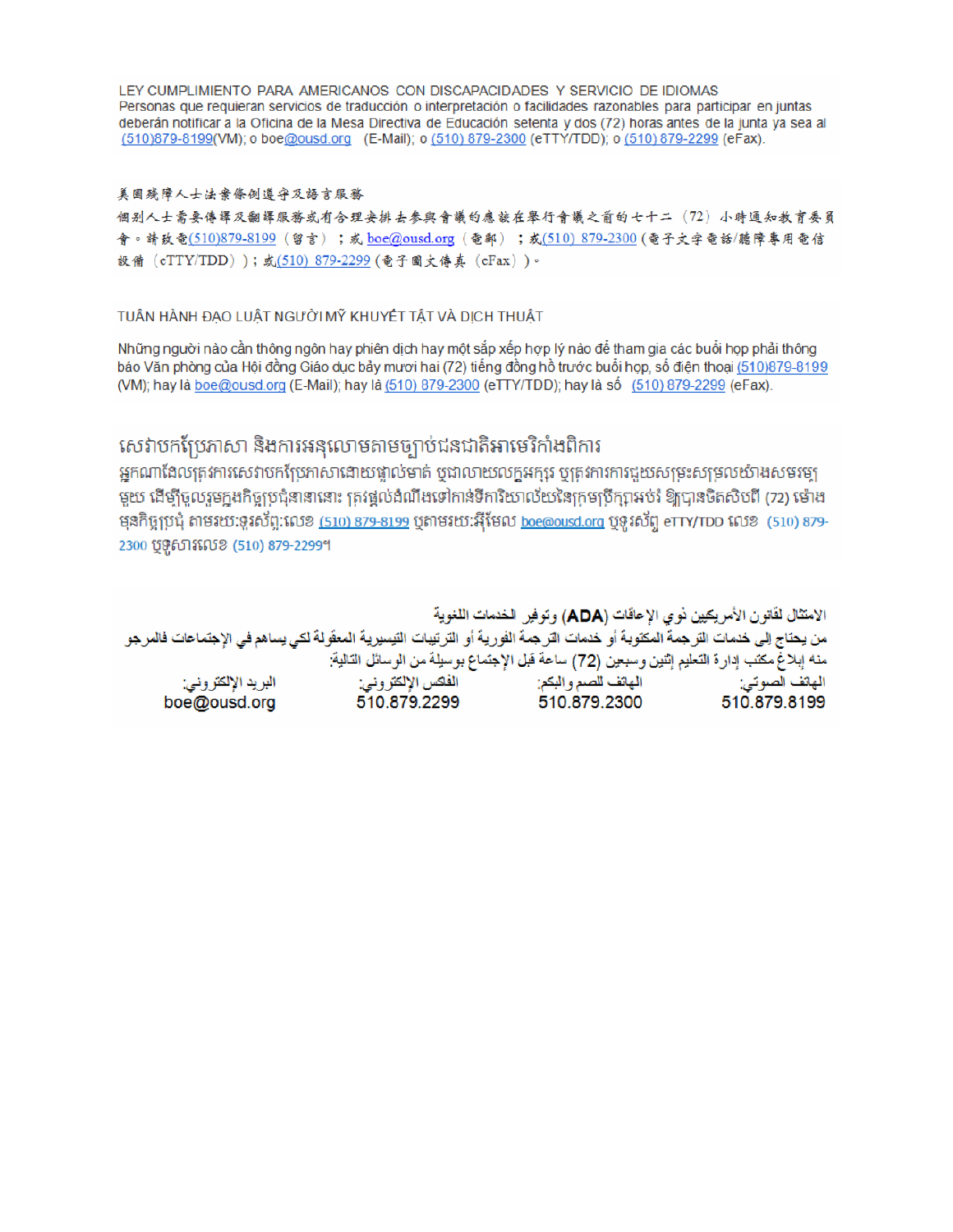# **NOTICE - MEDIA/MEMBERS OF THE PUBLIC MAY ATTEND AND PARTICIPATE IN-PERSON OR VIRTUALLY**

# **NOTICE - RESUME MEETING ENTIRELY VIRTUALLY IF THERE ARE PUBLIC HEALTH VIOLATIONS**

## **MEETING RULES OF ENGAGEMENT**

## **MEETING PROCEDURES**

## **A. Call To Order - 4:00 P.M.**

*President Shanthi Gonzales called the meeting to order at 4:03 P.M.*

## **B. Roll Call**

|  | <b>Present</b> 4 - Director Gary Yee     |
|--|------------------------------------------|
|  | Director Clifford Thompson               |
|  | Vice President Benjamin "Sam" Davis      |
|  | President Shanthi Gonzales               |
|  | Absent 5 - Student Director Samantha Pal |
|  | Student Director Natalie Gallegos Chavez |
|  | Director Aimee Eng                       |
|  | Director VanCedric Williams              |
|  | Director Mike Hutchinson                 |

#### **President's Statement Disclosing Item(s) To Be Discussed In Closed Session Today (Listed Pursuant To Law) C.**

**Closed Session Item(s):**

**Labor Matter(s)**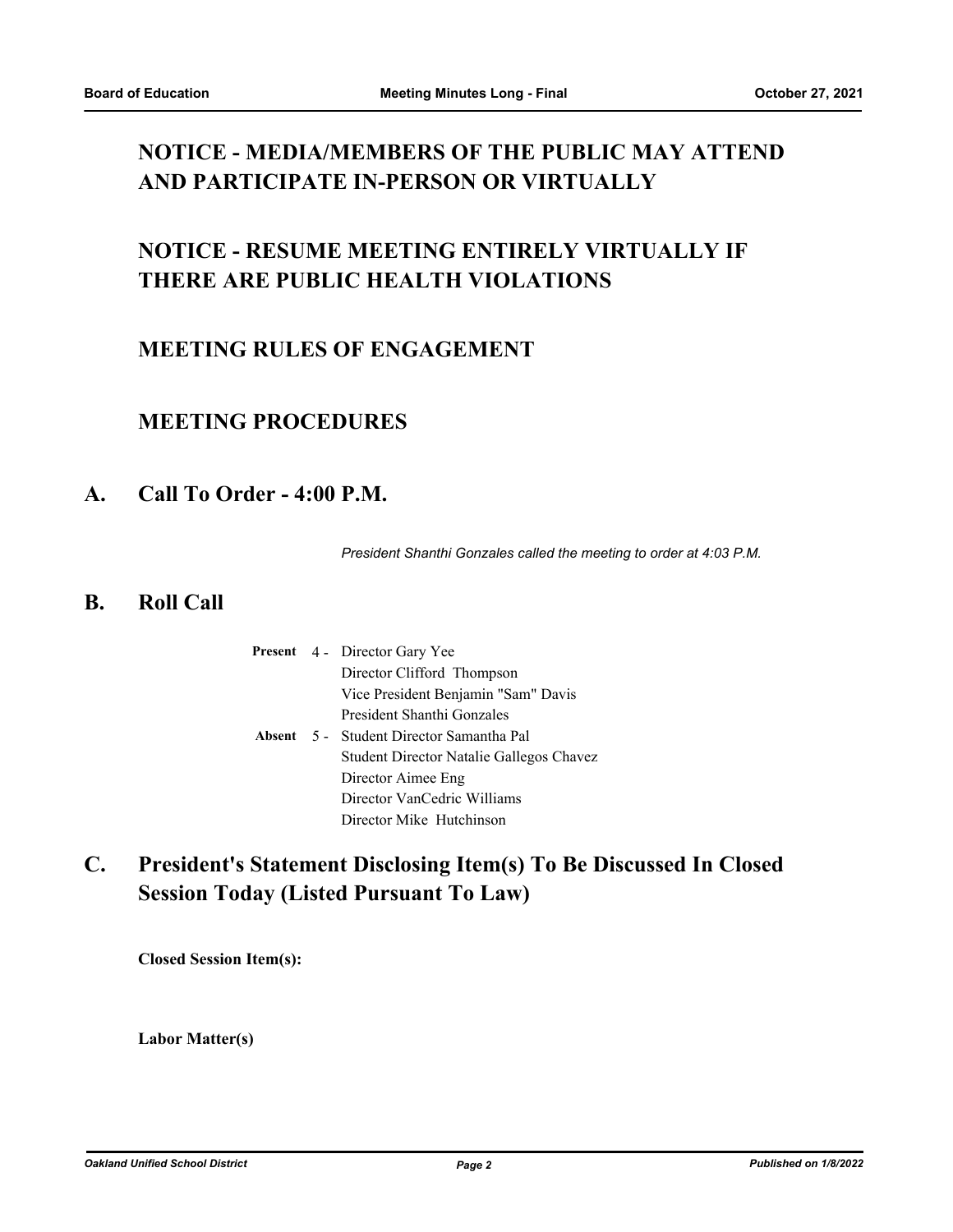| B | $C-1$<br>21-1842                 | <b>Conference With Labor Negotiators</b>                                                                                                                                                                                                                                                                                                                                                                                                                                                                                                                                                                                                                                                                                                                                       |
|---|----------------------------------|--------------------------------------------------------------------------------------------------------------------------------------------------------------------------------------------------------------------------------------------------------------------------------------------------------------------------------------------------------------------------------------------------------------------------------------------------------------------------------------------------------------------------------------------------------------------------------------------------------------------------------------------------------------------------------------------------------------------------------------------------------------------------------|
|   |                                  | United Administrators of Oakland Schools (UAOS), Service Employees<br>International Union - Local 1021 (SEIU), Oakland Education Association<br>(OEA), Oakland Child Development Paraprofessional Association<br>(OCDPA), American Federation of State, County and Municipal<br>Employees-Local 257 (AFSCME), Brotherhood of Teamsters, Auto Truck<br>Drivers-Local 70 of Alameda County, Brotherhood of Teamsters,<br>Warehouse, Mail Order, Retail Employees- Local 853 of Alameda County,<br>American Federation of Teachers/CFT-Local 771 (AFT), Building and<br>Construction Trades Council of Alameda County, California School<br>Employees Association (CSEA).<br>Principal District Representative(s): Jenine Lindsey, Executive Director of<br>Labor Relations & ADR |
|   | <b>Legal Matter(s)</b>           |                                                                                                                                                                                                                                                                                                                                                                                                                                                                                                                                                                                                                                                                                                                                                                                |
| ₿ | $C.-2$<br>21-2490                | <b>Conference With Legal Counsel - Anticipated Litigation</b>                                                                                                                                                                                                                                                                                                                                                                                                                                                                                                                                                                                                                                                                                                                  |
|   |                                  | Significant exposure to litigation pursuant to paragraph (2) or (3) of<br>subdivision (d) of Government Code Section 54956.9: 1 case.                                                                                                                                                                                                                                                                                                                                                                                                                                                                                                                                                                                                                                          |
|   | <b>Present</b>                   | 5 - Director Aimee Eng<br>Director Gary Yee<br>Director Clifford Thompson<br>Vice President Benjamin "Sam" Davis                                                                                                                                                                                                                                                                                                                                                                                                                                                                                                                                                                                                                                                               |
|   | Excused                          | President Shanthi Gonzales<br>2 - Student Director Samantha Pal                                                                                                                                                                                                                                                                                                                                                                                                                                                                                                                                                                                                                                                                                                                |
|   | Absent                           | Student Director Natalie Gallegos Chavez<br>2 - Director VanCedric Williams                                                                                                                                                                                                                                                                                                                                                                                                                                                                                                                                                                                                                                                                                                    |
|   |                                  | Director Mike Hutchinson                                                                                                                                                                                                                                                                                                                                                                                                                                                                                                                                                                                                                                                                                                                                                       |
|   | <b>Public Employee Matter(s)</b> |                                                                                                                                                                                                                                                                                                                                                                                                                                                                                                                                                                                                                                                                                                                                                                                |
| 閶 | $C.-3$<br>21-1396                | <b>Public Employee Discipline / Dismissal / Release</b><br>Public Employee Discipline / Dismissal / Release                                                                                                                                                                                                                                                                                                                                                                                                                                                                                                                                                                                                                                                                    |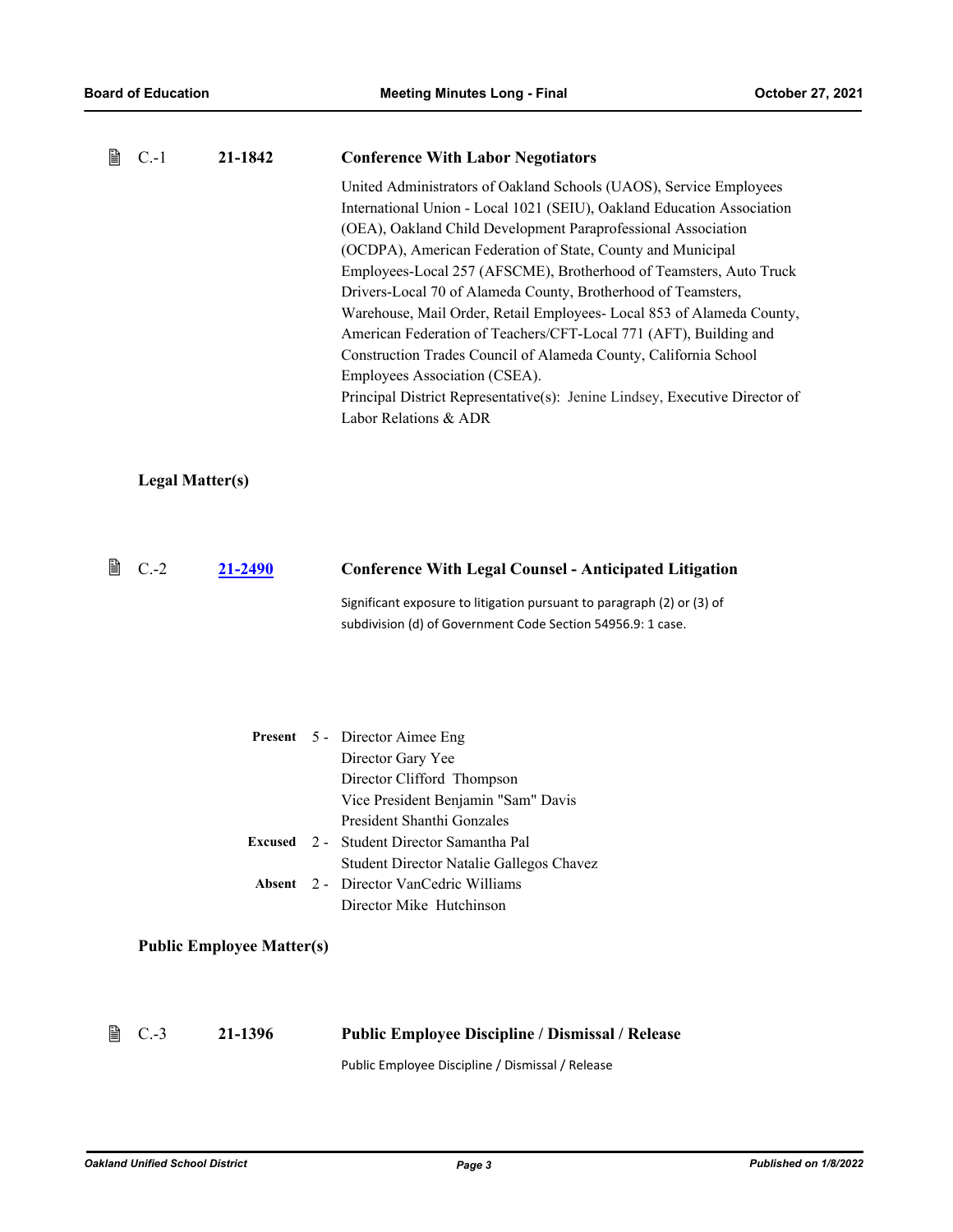## **Pupil Matter(s)**

| 閶 | $C.-4$ | 21-2596                        | <b>Expulsion Appeal Hearing - Student F</b><br>Expulsion Appeal Hearing - Student F.                                                                                                                                                                                                                                                                    |
|---|--------|--------------------------------|---------------------------------------------------------------------------------------------------------------------------------------------------------------------------------------------------------------------------------------------------------------------------------------------------------------------------------------------------------|
| 閶 | $C.-5$ | 21-2597                        | <b>Expulsion Appeal Hearing - Student G</b><br>Expulsion Appeal Hearing - Student G.                                                                                                                                                                                                                                                                    |
| 閶 | $C.-6$ | 21-2599                        | <b>Expulsion Appeal Hearing - Student H</b><br>Expulsion Appeal Hearing - Student H.                                                                                                                                                                                                                                                                    |
| 閶 | $C.-7$ | 21-2600                        | <b>Expulsion Appeal Hearing - Student I</b><br>Expulsion Appeal Hearing - Student I.                                                                                                                                                                                                                                                                    |
|   |        | <b>Real Property Matter(s)</b> |                                                                                                                                                                                                                                                                                                                                                         |
| 閶 | $C.-8$ | 21-2108                        | <b>Conference With Real Property Negotiators</b><br>Property: Lazear School, 824 29th Avenue, Oakland, CA 94601<br>Agency negotiator(s): Ed Sklar, Lozano Smith Law Firm<br>Negotiating parties: District and Charter School<br>Under negotiation: Instructions to Negotiators will concern price and<br>terms.                                         |
| 閆 | $C.-9$ | 21-2625                        | <b>Conference With Real Property Negotiators</b><br>Property: Community School for Creative Education, 2111 International<br>Blvd., Oakland, California.<br>Agency negotiator(s): Ed Sklar, Lozano Smith Law Firm<br>Negotiating parties: District and Charter School<br>Under negotiation: Instructions to Negotiators will concern price and<br>terms |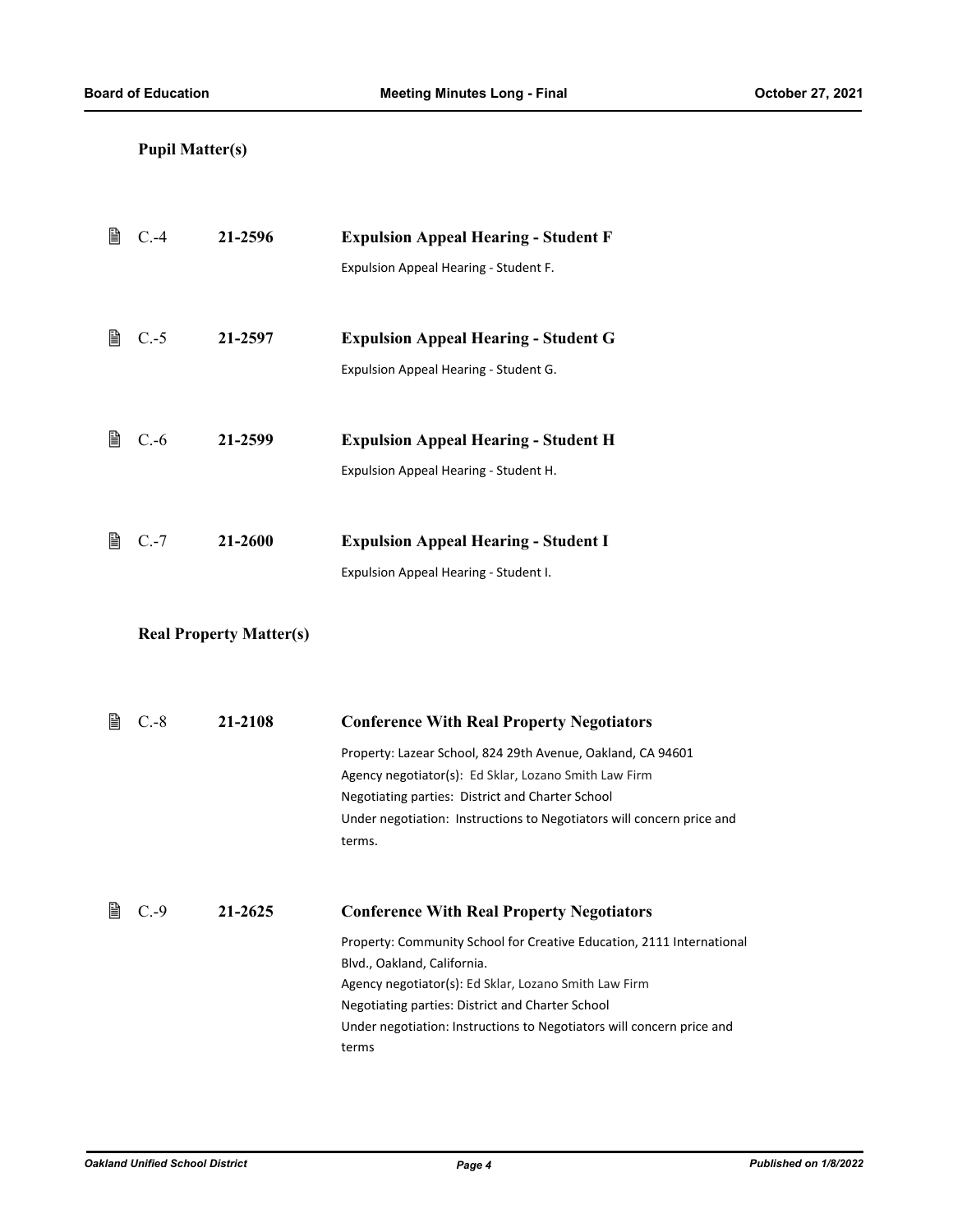## **C1. Public Comments On Closed Session Items**

C1.-1 **[21-2538](http://ousd.legistar.com/gateway.aspx?m=l&id=/matter.aspx?key=53672) Public Comment On Closed Session Items - October 27, 2021**

Public Comment On Closed Session Items - October 27, 2021.

*Public Speaker(s):*

*Assata Olugbla Dr. Oberman Ms. Hebara Dr. Edot Towleato Maria Flores*

## **D. Recess To Closed Session**

*President Gonzales recessed the meeting to Closed Session at 4:12 P.M.*

## **Roll Call (Secretary's Observation)**

#### *Director Aimee Eng present at 4:19 P.M.*

|  | <b>Present</b> 5 - Director Aimee Eng            |  |
|--|--------------------------------------------------|--|
|  | Director Gary Yee                                |  |
|  | Director Clifford Thompson                       |  |
|  | Vice President Benjamin "Sam" Davis              |  |
|  | President Shanthi Gonzales                       |  |
|  | <b>Excused</b> 2 - Student Director Samantha Pal |  |
|  | Student Director Natalie Gallegos Chavez         |  |
|  | <b>Absent</b> 2 - Director VanCedric Williams    |  |
|  | Director Mike Hutchinson                         |  |

## **Roll Call (Secretary's Observation)**

*Director Hutchinson and Director Williams present at 4:38 P.M.*

Present 7 - Director Aimee Eng Director VanCedric Williams Director Gary Yee Director Mike Hutchinson Director Clifford Thompson Vice President Benjamin "Sam" Davis President Shanthi Gonzales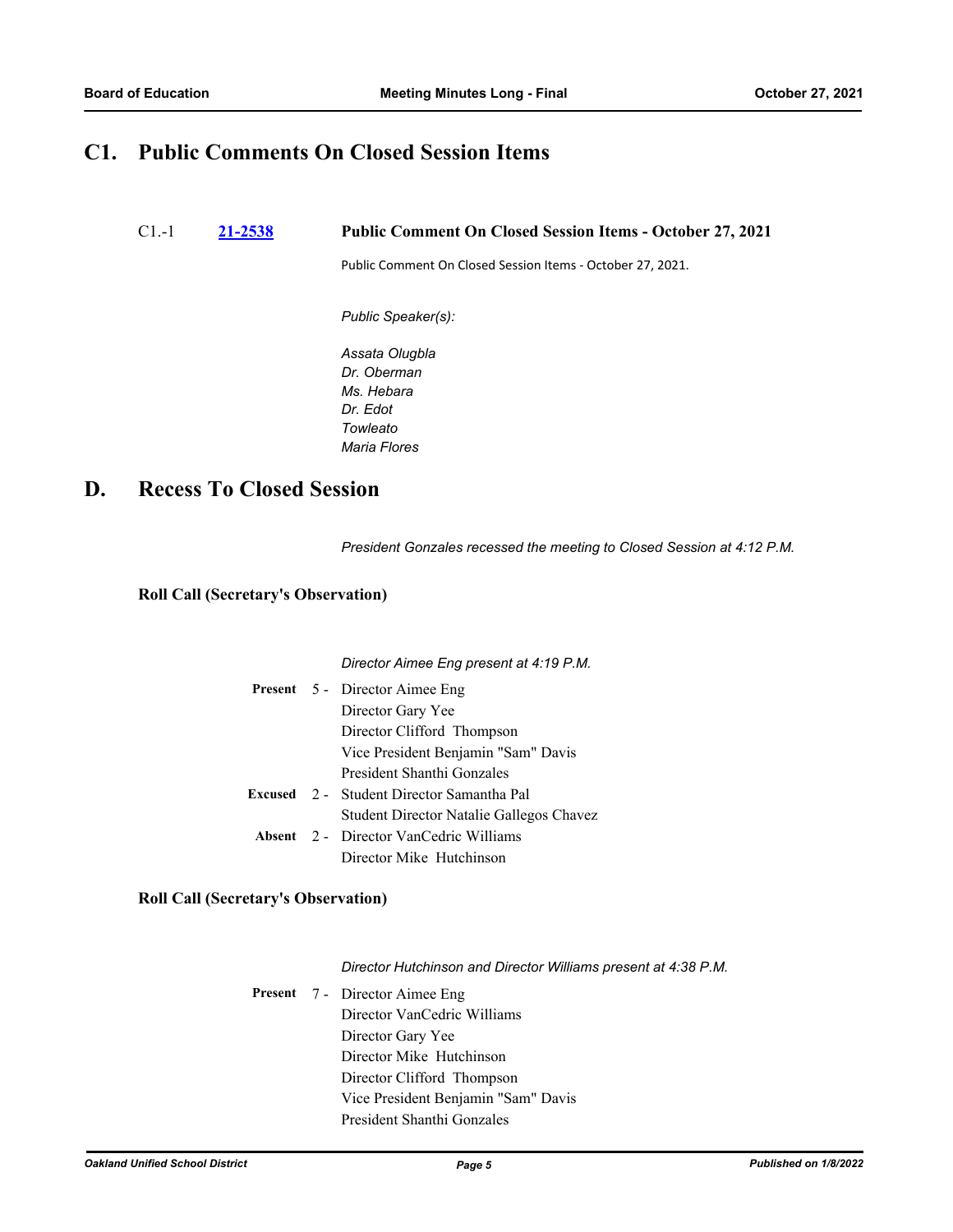Excused 2 - Student Director Samantha Pal Student Director Natalie Gallegos Chavez

# **E. Reconvene To Public Session - 5:30 P.M.**

*President Gonzales reconvened the meeting to Public Session at 5:43 P.M.*

# **F. Second Roll Call**

|  | <b>Present</b> 6 - Student Director Natalie Gallegos Chavez |  |
|--|-------------------------------------------------------------|--|
|  | Director Aimee Eng                                          |  |
|  | Director Gary Yee                                           |  |
|  | Director Clifford Thompson                                  |  |
|  | Vice President Benjamin "Sam" Davis                         |  |
|  | President Shanthi Gonzales                                  |  |
|  | Absent 3 - Student Director Samantha Pal                    |  |
|  | Director VanCedric Williams                                 |  |
|  | Director Mike Hutchinson                                    |  |

## **Roll Call (Secretary's Observation)**

*Director Hutchinson and Director Williams present at 5:45 P.M.*

|  | <b>Present</b> 8 - Student Director Natalie Gallegos Chavez |  |
|--|-------------------------------------------------------------|--|
|  | Director Aimee Eng                                          |  |
|  | Director VanCedric Williams                                 |  |
|  | Director Gary Yee                                           |  |
|  | Director Mike Hutchinson                                    |  |
|  | Director Clifford Thompson                                  |  |
|  | Vice President Benjamin "Sam" Davis                         |  |
|  | President Shanthi Gonzales                                  |  |
|  | Absent 1 - Student Director Samantha Pal                    |  |

*Oakland Unified School District Page 6 Published on 1/8/2022*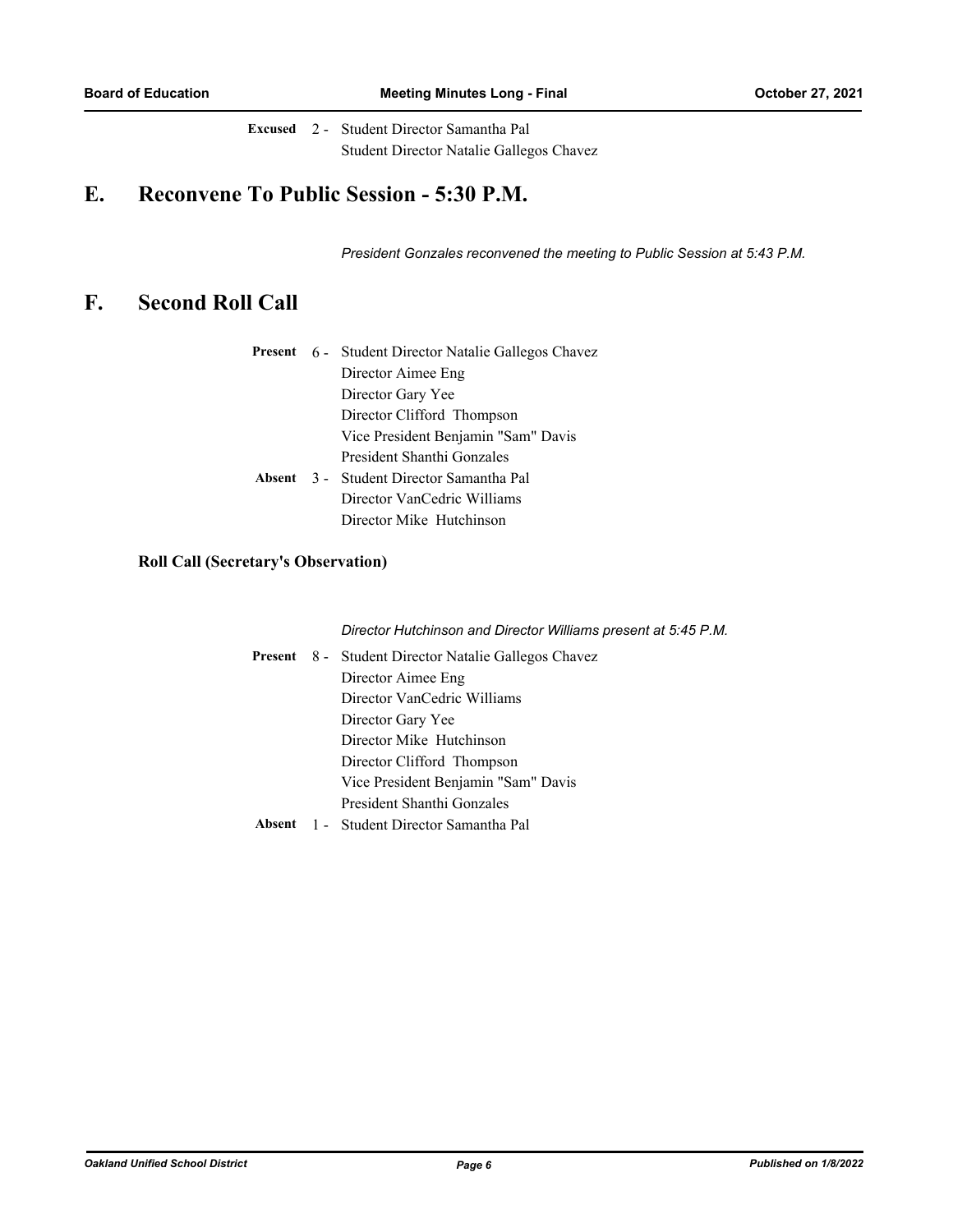### **President's Statement of Reportable Action Taken In Closed Session and the Vote or Abstention of Members Present, If Any G.**

*President Gonzales made statement of Reportable Action Taken in Closed Session:*

*C.-1 Received report , discussed and gave directions C.-2 Approved Settlement - President Gonzales Moved, Director Yee Seconded - 5/0/2 absent C.-3 Approved Settlement - President Gonzales Moved, Director Yee Seconded - 5/0/2 absent C.-4 through C.-7 Pupil Matters - Will vote in open session C.-8 Received report , discussed and gave directions C.-9 Not Taken Up*

## **H. Recognitions and Celebrations**

*Director Williams, Director Yee, Director Hutchinson, Director Thompson, Vice President Davis and President Gonzales made statement regarding Recognitions and Celebration.*

## **I. Future Engagement Opportunities**

*Director Eng, Vice President Davis and President Gonzales made statement regarding Future Engagement Opportunities.*

## **J. Modification(s) To Agenda**

*President Gonzales withdrew T.-2*

*Director Hutchinson pulled V.-40 and V1.-1 for separate discussion and vote.* 

*Mr. Rakestraw Jr. stated that V1.-2 is being withdrawn from tonight's agenda.*

## **K. Public Comments on All Non- Agenda Items**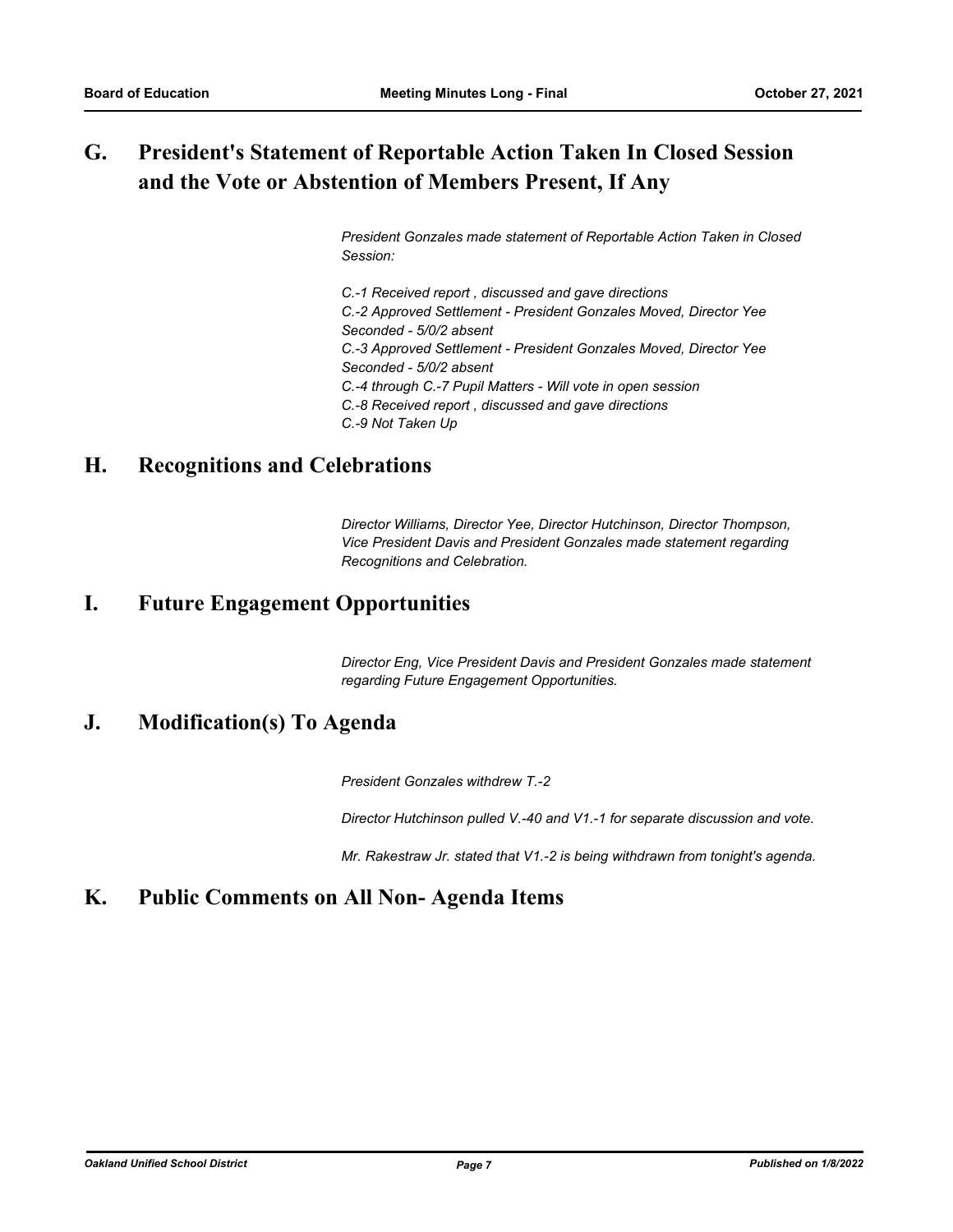| $K-1$ | 21-2509 | Public Comment on All Non-Agenda Items Within the Subject<br>Matter Jurisdiction of the District - October 27, 2021 |
|-------|---------|---------------------------------------------------------------------------------------------------------------------|
|       |         | Public Comment on All Non-Agenda Items Within the Subject Matter                                                    |
|       |         | Jurisdiction of the District - October 27, 2021.                                                                    |
|       |         | Public Speaker(s):                                                                                                  |
|       |         | Alicia Jeminize                                                                                                     |
|       |         | Keith Brown                                                                                                         |
|       |         | Craig Gordon                                                                                                        |
|       |         | Assata Olugbala                                                                                                     |
|       |         | <b>Eddie Dillard</b>                                                                                                |
|       |         | Dr. Jaime Colly                                                                                                     |
|       |         | Josh Beth                                                                                                           |
|       |         | Divya Faries                                                                                                        |
|       |         | Yael Freeman                                                                                                        |
|       |         | Eric Pattengail                                                                                                     |
|       |         | <b>Howard Mills</b>                                                                                                 |
|       |         | Sarah Goudy                                                                                                         |
|       |         | Mr. Nalencia                                                                                                        |
|       |         | Jacob                                                                                                               |
|       |         | Sasha Rockwell                                                                                                      |
|       |         | Aldon                                                                                                               |
|       |         | Paula McKinsey                                                                                                      |
|       |         | MaAna                                                                                                               |
|       |         | Roland Galasby                                                                                                      |
|       |         | <b>David Gildell</b>                                                                                                |
|       |         | Paula Blackwell                                                                                                     |
|       |         | Ms. Beth                                                                                                            |
|       |         | Paula Brown                                                                                                         |
|       |         | Christopher                                                                                                         |
|       |         | <b>Patrick Bowman</b>                                                                                               |
|       |         | Elija Bruster                                                                                                       |
|       |         | Ronald Area Jr.                                                                                                     |

**Presentation/Acknowledgment Made**

# **L. Public Comment On All Agenda Items**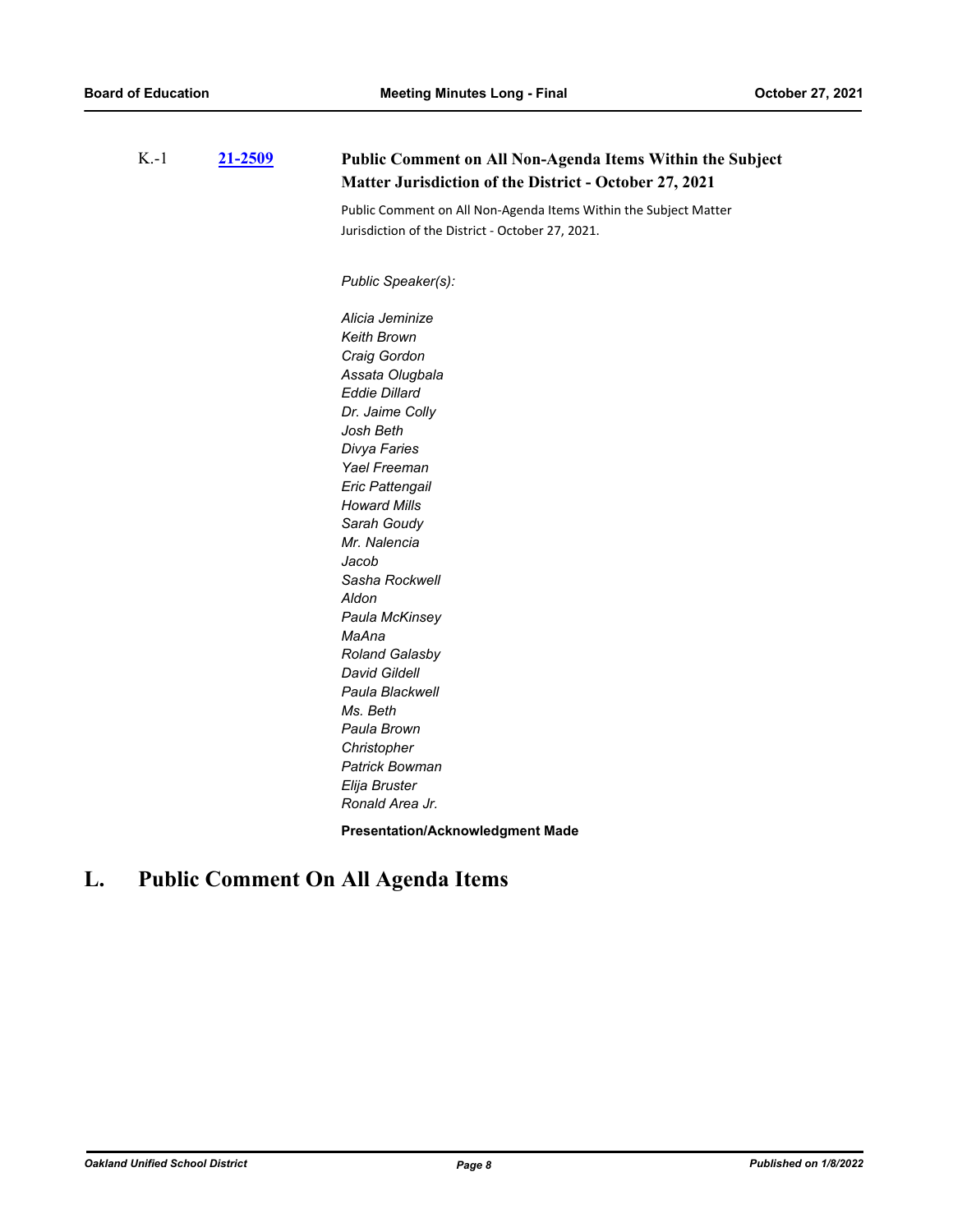| $L - 1$ | 21-2510 | Public Comment on All Agenda Items Within the Subject Matter<br>Jurisdiction of the District - October 27, 2021 |
|---------|---------|-----------------------------------------------------------------------------------------------------------------|
|         |         | Public Comment on All Agenda Items Within the Subject Matter                                                    |
|         |         | Jurisdiction of the District - October 27, 2021.                                                                |
|         |         |                                                                                                                 |
|         |         | Public Speaker(s):                                                                                              |
|         |         | Mark Airgood                                                                                                    |
|         |         | Dina Franson                                                                                                    |
|         |         | Assata Olugbala                                                                                                 |
|         |         | Jovan Grogan                                                                                                    |
|         |         | Mayra Alvarado                                                                                                  |
|         |         | Alex Bianncurdi                                                                                                 |
|         |         | Tania Kappner                                                                                                   |
|         |         | Carol Delton                                                                                                    |
|         |         | <b>Kim Davis</b>                                                                                                |
|         |         | Katherine Barnes                                                                                                |
|         |         | Hisham Alibob                                                                                                   |
|         |         | Keith Brown                                                                                                     |
|         |         | Indio                                                                                                           |
|         |         | Miranda M.                                                                                                      |
|         |         | Kama Boydclefton                                                                                                |
|         |         | Kiet Boydclefton                                                                                                |
|         |         | <b>Bishop Bob</b>                                                                                               |
|         |         | <b>Mel Davis</b>                                                                                                |
|         |         | <b>Misty Cross</b>                                                                                              |
|         |         | <b>Ben Tapscott</b>                                                                                             |
|         |         | Henry Landsey                                                                                                   |
|         |         | Cynthia Adams                                                                                                   |
|         |         | Jose Beth                                                                                                       |
|         |         | <b>Chuck Becker</b>                                                                                             |
|         |         | Jason Whientz                                                                                                   |
|         |         | Isaac                                                                                                           |
|         |         | Simon Stormer                                                                                                   |
|         |         | Patricia King                                                                                                   |
|         |         | John                                                                                                            |
|         |         | <b>Catherine Barnes</b>                                                                                         |

**Presentation/Acknowledgment Made**

# **M. Special Orders of the Day**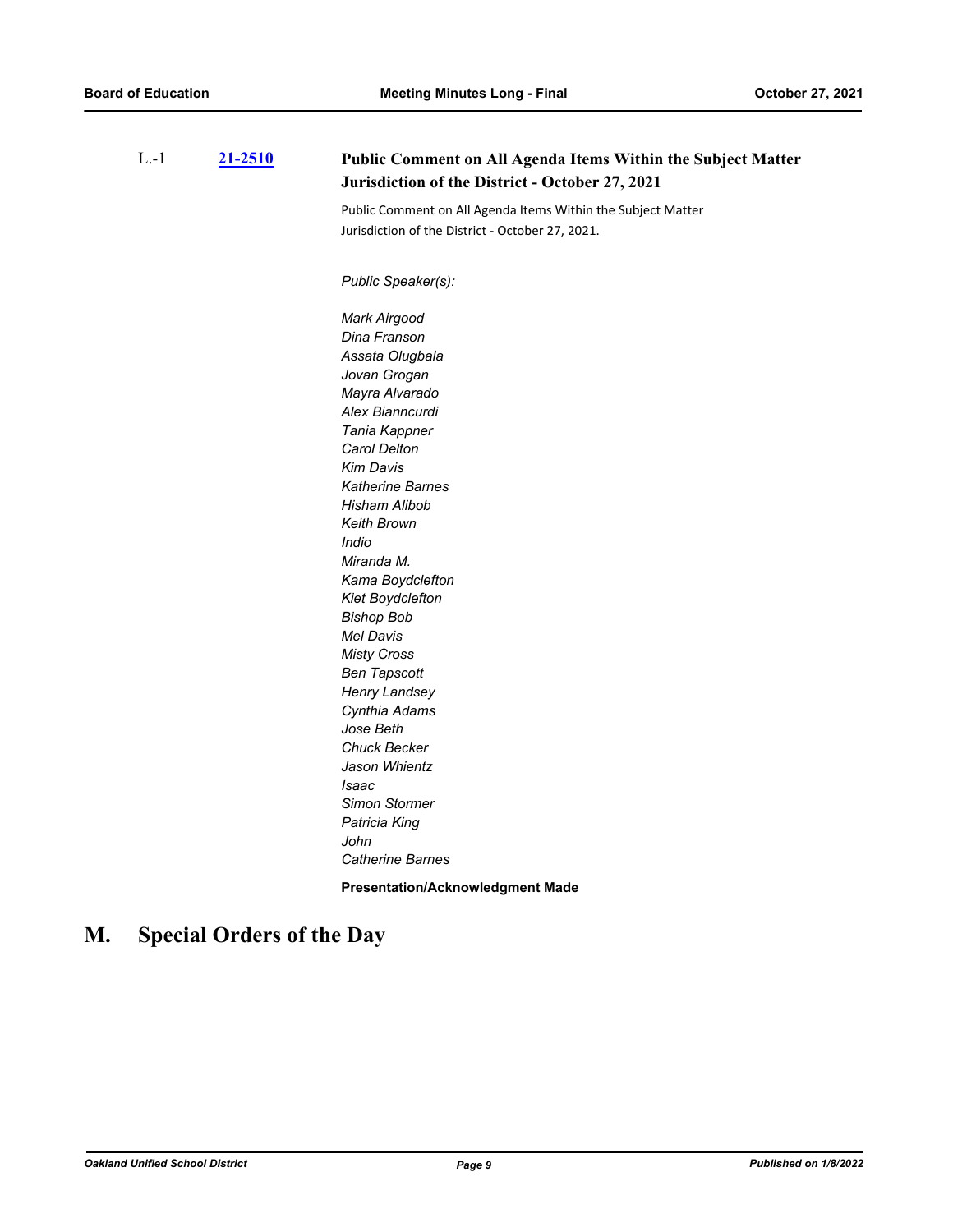| B | $M.-1$ | 21-2626                  |                                                                                                                          | <b>Elementary and Secondary School Emergency Relief III (ESSER)</b><br><b>III) Expenditure Plan - Chief Business Officer</b>              |  |  |
|---|--------|--------------------------|--------------------------------------------------------------------------------------------------------------------------|-------------------------------------------------------------------------------------------------------------------------------------------|--|--|
|   |        |                          |                                                                                                                          | Adoption by the Board of Education of Elementary and Secondary School<br>Emergency Relief III (ESSER III) Expenditure Plan.               |  |  |
|   |        |                          | Attachments:                                                                                                             | 21-2626 Elementary and Secondary School Emergency<br>Relief III (ESSER III) Expenditure Plan - Chief Business<br><b>Officer</b>           |  |  |
|   |        |                          |                                                                                                                          | Public Speaker(s):                                                                                                                        |  |  |
|   |        |                          | Colia<br><b>Megan Bumpus</b><br>Ben Tapscott<br>Maria Pirner<br>Eric Pettengail<br><b>Kim Davis</b><br>Craig Gordon      |                                                                                                                                           |  |  |
|   |        | Ayes:                    | vote.<br>7 - Aimee Eng<br>VanCedric Williams<br>Gary Yee<br>Mike Hutchinson<br>Clifford Thompson<br>Benjamin "Sam" Davis | A motion was made by Vice President Davis, seconded by Director<br>Yee, that this Motion be Adopted . The motion carried by the following |  |  |
|   |        | Absent:<br><b>P</b> Aye: | Shanthi Gonzales<br>Samantha Pal<br>$1 -$<br>1 - Natalie Gallegos Chavez<br>Enactment No: 21-1698                        |                                                                                                                                           |  |  |

# **N. Student Board Members Report**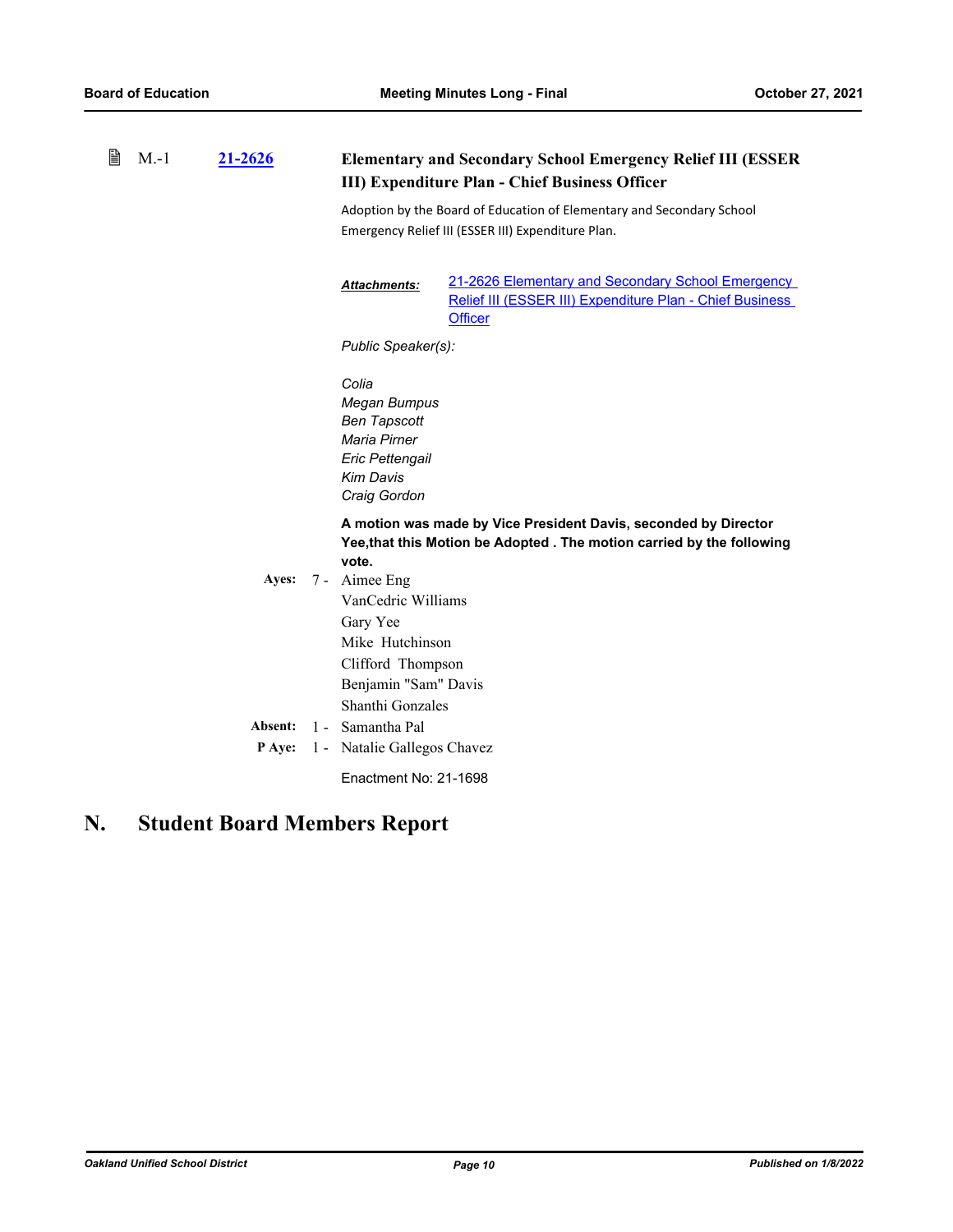| B<br>$N-1$ | 21-2511 | <b>Student Board Member's Report - October 27, 2021</b> |                                                          |
|------------|---------|---------------------------------------------------------|----------------------------------------------------------|
|            |         |                                                         | Student Board Member's Report - October 27, 2021:        |
|            |         | <b>Student Voices</b><br>❖                              |                                                          |
|            |         | $\circ$                                                 | Custodial Walkthrough at Oakland High                    |
|            |         | ❖                                                       | <b>Student Leadership and Events</b>                     |
|            |         | $\circ$                                                 | <b>1st Middle School Meeting Update</b>                  |
|            |         | $\circ$                                                 | 2nd High School Meeting Update                           |
|            |         |                                                         |                                                          |
|            |         |                                                         |                                                          |
|            |         | <b>Attachments:</b>                                     | 21-2511 Student Board Member's Report - October 27, 2021 |
|            |         |                                                         |                                                          |

*Student Director Gallegos presented the Student's Report*

**Presentation/Acknowledgment Made**

# **O. President's Report**

O.-1 **[21-2512](http://ousd.legistar.com/gateway.aspx?m=l&id=/matter.aspx?key=53646) President's Report - October 27, 2021**

President's Report - October 27, 2021.

#### **No Report**

Enactment No:

**P. Superintendent's Report**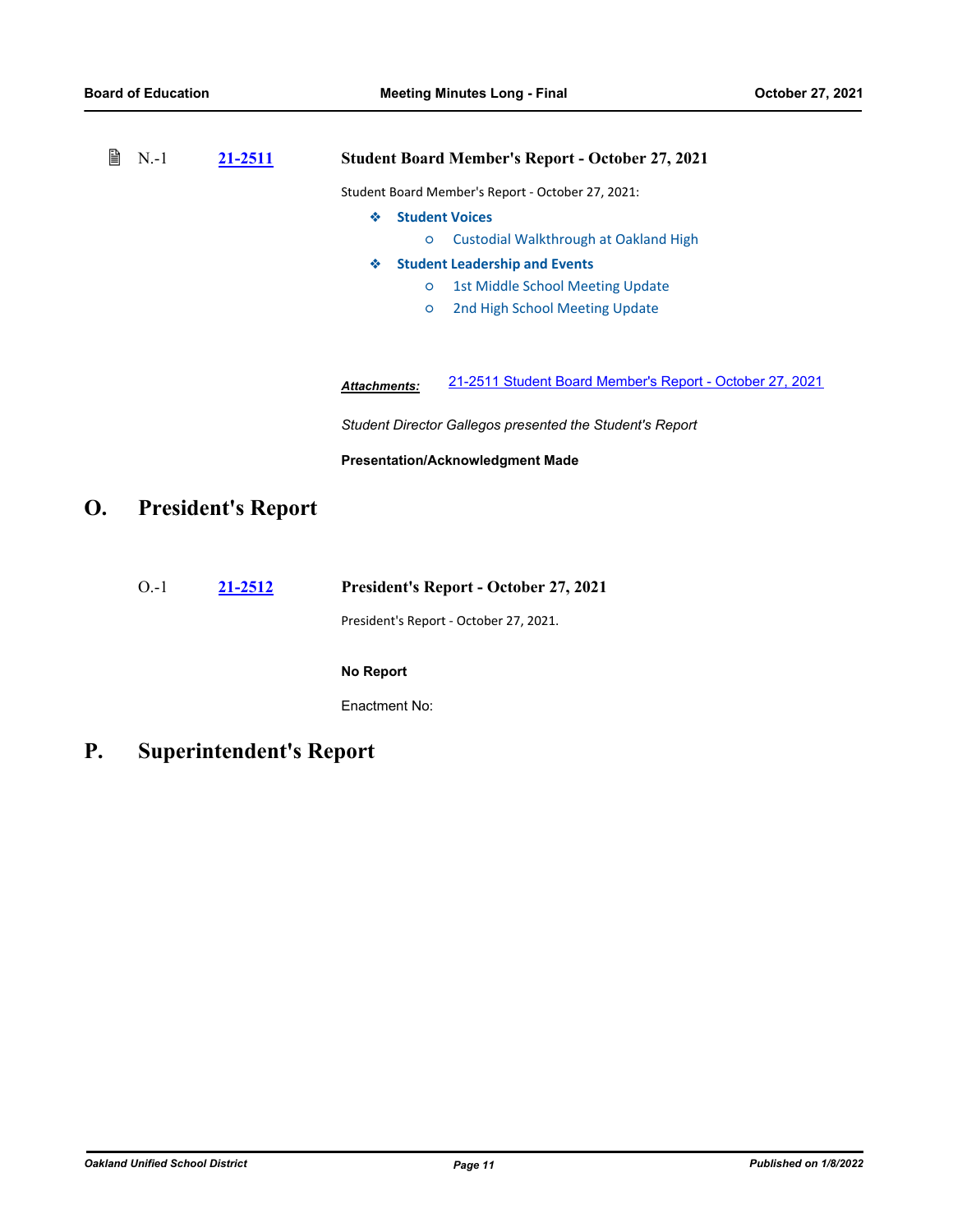| 閶 | $P - 1$ | 21-2514 | <b>Superintendent's Report - October 27, 2021</b>                                                   |
|---|---------|---------|-----------------------------------------------------------------------------------------------------|
|   |         |         | Superintendent's Report - October 27, 2021:                                                         |
|   |         |         | <b>Highlights from Schools</b>                                                                      |
|   |         |         | Stories from schools                                                                                |
|   |         |         | <b>Covid Safety Protocols</b>                                                                       |
|   |         |         | <b>Testing Implementation</b>                                                                       |
|   |         |         | Vaccine Implementation                                                                              |
|   |         |         | <b>Sojourner Truth Distance Learning Update</b>                                                     |
|   |         |         | Attendance & Services                                                                               |
|   |         |         | <b>Enrollment &amp; Attendance</b>                                                                  |
|   |         |         | <b>Enrollment Counts</b>                                                                            |
|   |         |         | <b>Attendance Numbers</b>                                                                           |
|   |         |         | <b>Black Students Thriving Data</b>                                                                 |
|   |         |         | Academic and Social Emotional Data                                                                  |
|   |         |         | 21-2514 Superintendent's Report - October 27, 2021<br><b>Attachments:</b>                           |
|   |         |         | Superintendent Johnson-Trammell and Dextor Moore, Fellow, presented the<br>Superintendent's Report. |
|   |         |         | <b>Presentation/Acknowledgment Made</b>                                                             |
|   |         |         | <b>Comment By Collective Bargaining Units</b>                                                       |

# **Q. Comment By Collective Bargaining Units**

Q.-1 **[21-2515](http://ousd.legistar.com/gateway.aspx?m=l&id=/matter.aspx?key=53649) Comments By Collective Bargaining Units - October 27, 2021**

Comments By Collective Bargaining Units - October 27, 2021.

*Keith Brown, OEA President Megan Bumpus, Co-Safety Representative.*

**Presentation/Acknowledgment Made**

# **R. Public Hearing(s)**

*None*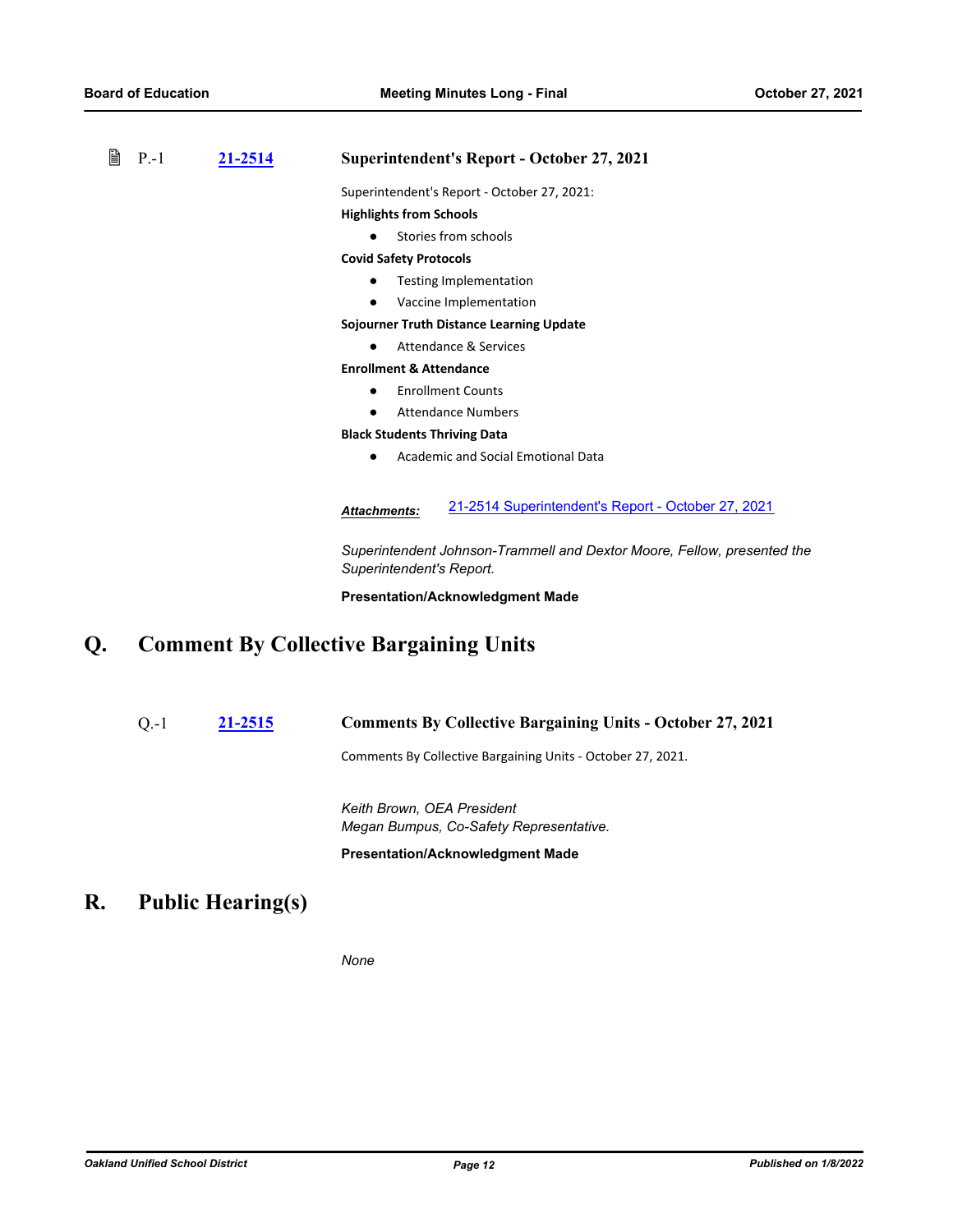# **S. Unfinished Business**

*Public Speaker(s):*

*Josh Beth Ismael Armendiariz Assata Olugbala Caral Delton Katherine Barnes Ben Tapscott Tonia King*

#### **[21-2181A](http://ousd.legistar.com/gateway.aspx?m=l&id=/matter.aspx?key=53755) Board Policy 5141.29 - COVID -19 Student Vaccine Requirement - Board of Education**  $\quad \blacksquare$  S.-1

Adoption by the Board of Education of new Board Policy 5141.29 - COVID-19 Student Vaccine Requirement and select enforcement Option 1, 2, or 3.

#### [21-2181A Board Policy 5141.29 - COVID -19 Student](http://ousd.legistar.com/gateway.aspx?M=F&ID=101310.pdf)  Vaccine Requirement - Board of Education *Attachments:*

*The vote was for Option 1*

**A motion was made by Director Thompson, seconded by Vice President Davis,that Board Policy 5141.29 - Option 1 be Adopted . The motion carried by the following vote:**

- Ayes: 4 VanCedric Williams Gary Yee Clifford Thompson Benjamin "Sam" Davis Nays: 3 - Aimee Eng
- Mike Hutchinson Shanthi Gonzales
- **Absent:** 1 Samantha Pal
- **P Nay:** 1 Natalie Gallegos Chavez
	- Enactment No: 21-1699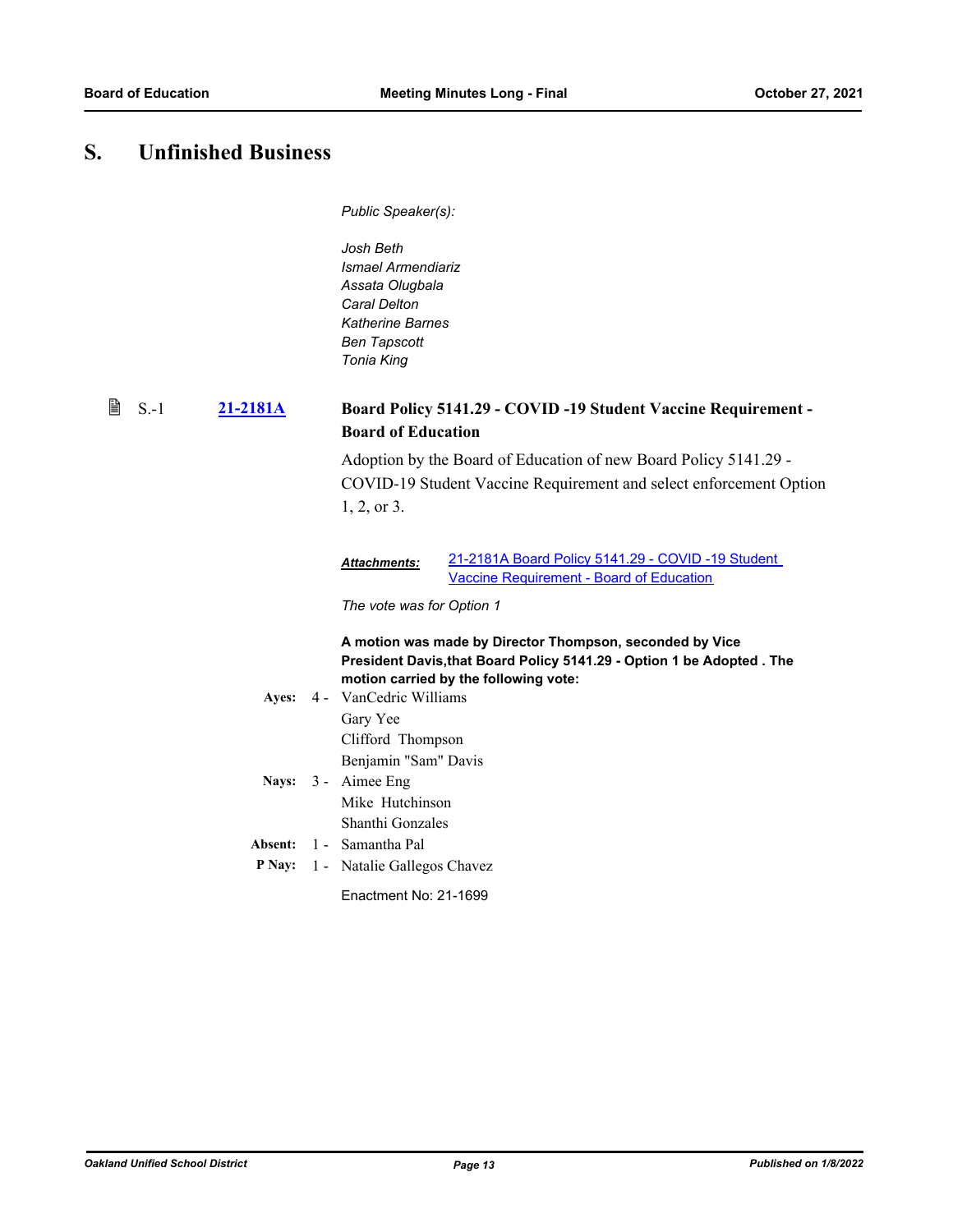|   | $S.-2$ | 21-1488A     |  | Professional Services Agreement 2021-2022 – No Cost - OK              |                                                                           |  |  |  |
|---|--------|--------------|--|-----------------------------------------------------------------------|---------------------------------------------------------------------------|--|--|--|
|   |        |              |  | <b>Program of Oakland - Community Partnerships - Community</b>        |                                                                           |  |  |  |
|   |        |              |  | <b>Schools and Student Services Department</b>                        |                                                                           |  |  |  |
|   |        |              |  | Approval by the Board of Education of Professional Services Agreement |                                                                           |  |  |  |
|   |        |              |  |                                                                       | 2021-2025 - No Cost by and between the District and OK Program of         |  |  |  |
|   |        |              |  | Oakland, Oakland, CA, for the latter to provide a mentoring and       |                                                                           |  |  |  |
|   |        |              |  | leadership development program that focuses on African American       |                                                                           |  |  |  |
|   |        |              |  |                                                                       | males, 12 to 18 years old, as described in Exhibit A, incorporated herein |  |  |  |
|   |        |              |  |                                                                       | by reference as though fully set forth, via the Community Schools and     |  |  |  |
|   |        |              |  |                                                                       | Student Services Department, for the period of September 1, 2021          |  |  |  |
|   |        |              |  |                                                                       | through August 31, 2022, at no cost to the District.                      |  |  |  |
|   |        |              |  |                                                                       | <b>Funding Source: No Fiscal Impact</b>                                   |  |  |  |
|   |        |              |  | <b>Attachments:</b>                                                   | 21-1488A Professional Services Agreement 2021-2022 - No                   |  |  |  |
|   |        |              |  |                                                                       | Cost - OK Program of Oakland - Community Partnerships -                   |  |  |  |
|   |        |              |  |                                                                       | <b>Community Schools and Student Services Department</b>                  |  |  |  |
|   |        |              |  |                                                                       | A motion was made by Director Thompson, seconded by Director              |  |  |  |
|   |        |              |  | Yee, that this Agreement or Contract be Adopted . The motion carried  |                                                                           |  |  |  |
|   |        |              |  | by the following vote.                                                |                                                                           |  |  |  |
|   |        | <b>Ayes:</b> |  | 5 - Aimee Eng                                                         |                                                                           |  |  |  |
|   |        |              |  | Gary Yee                                                              |                                                                           |  |  |  |
|   |        |              |  | Clifford Thompson<br>Benjamin "Sam" Davis<br>Shanthi Gonzales         |                                                                           |  |  |  |
|   |        |              |  |                                                                       |                                                                           |  |  |  |
|   |        | Abstained:   |  | 2 - VanCedric Williams                                                |                                                                           |  |  |  |
|   |        |              |  | Mike Hutchinson                                                       |                                                                           |  |  |  |
|   |        | Absent:      |  | 1 - Samantha Pal                                                      |                                                                           |  |  |  |
|   |        | P Aye:       |  | 1 - Natalie Gallegos Chavez                                           |                                                                           |  |  |  |
|   |        |              |  |                                                                       |                                                                           |  |  |  |
|   |        |              |  | Enactment No: 21-1700                                                 |                                                                           |  |  |  |
| B | $S.-3$ | 21-0012A     |  |                                                                       | Administrative Regulation 5115 - Enrollment Stabilization -               |  |  |  |
|   |        |              |  | <b>Superintendent of Schools</b>                                      |                                                                           |  |  |  |
|   |        |              |  |                                                                       | Adoption by the Board of Education of Administrative Regulation 5115 -    |  |  |  |
|   |        |              |  |                                                                       | Enrollment Stabilization, and Presentation by the Superintendent of       |  |  |  |
|   |        |              |  |                                                                       | Schools or designee, of a Report on the implementation of Board Policy    |  |  |  |
|   |        |              |  | 5115 - Enrollment Stabilization.                                      |                                                                           |  |  |  |
|   |        |              |  |                                                                       | 21-0012A Presentation - Board Policy - Students - BP                      |  |  |  |
|   |        |              |  | <b>Attachments:</b>                                                   | 5115 - Enrollment Stabilization - Implementation Update                   |  |  |  |
|   |        |              |  |                                                                       | 21-0012A Board Memorandum - Administrative Regulations                    |  |  |  |
|   |        |              |  |                                                                       | - Students - Administrative Regulation 5115 - Enrollment                  |  |  |  |
|   |        |              |  |                                                                       | <b>Stabilization</b>                                                      |  |  |  |

**A motion was made by President Gonzales, seconded by Director Thompson, that Administrative Regulation 5115 - Enrollment Stabilization - be Adopted . The motion carried by the following vote:**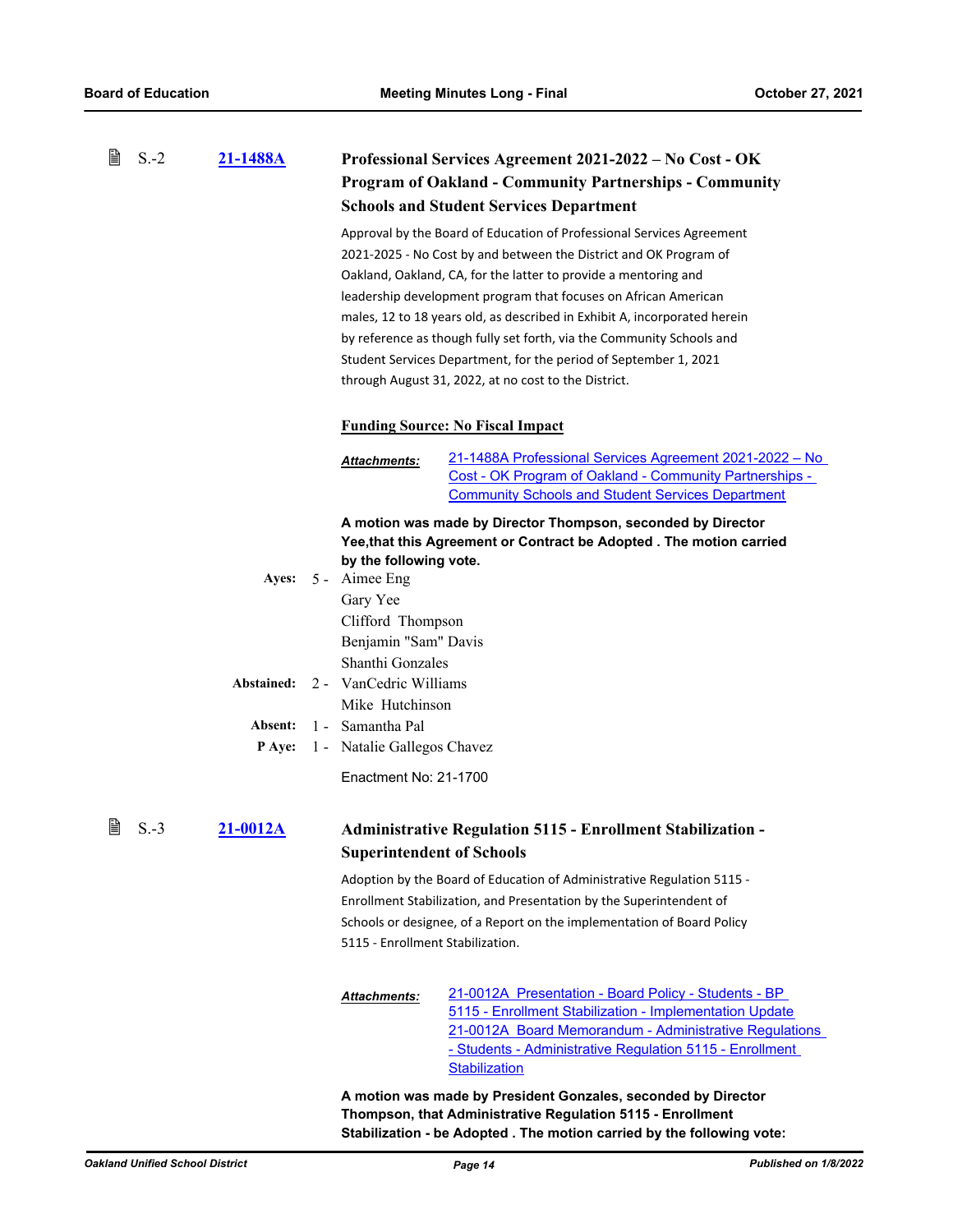|    | Ayes:<br>Absent:    | 7 - Aimee Eng<br>VanCedric Williams<br>Gary Yee<br>Mike Hutchinson<br>Clifford Thompson<br>Benjamin "Sam" Davis<br>Shanthi Gonzales<br>2 - Samantha Pal<br>Natalie Gallegos Chavez<br>Enactment No: 21-1701                                                                                                                                                           |
|----|---------------------|-----------------------------------------------------------------------------------------------------------------------------------------------------------------------------------------------------------------------------------------------------------------------------------------------------------------------------------------------------------------------|
| T. | <b>New Business</b> |                                                                                                                                                                                                                                                                                                                                                                       |
|    |                     | Public Speaker(s):<br><b>Kim Davis</b><br>Mayra Alvarado<br>Assata Olugbala                                                                                                                                                                                                                                                                                           |
| 閶  | $T-1$<br>21-2609    | <b>Budget Reductions In Lieu of Cohort 3 School Consolidations -</b><br><b>Chief Business Officer</b>                                                                                                                                                                                                                                                                 |
|    |                     | Adoption by the Board of Education of Resolution No. 2021-0128D -<br>Budget Reductions In Lieu of Cohort 3 School Consolidations.                                                                                                                                                                                                                                     |
|    |                     | 21-2609 Budget Reductions In Lieu of Cohort 3 School<br>Attachments:<br><b>Consolidations - Chief Business Officer</b>                                                                                                                                                                                                                                                |
|    |                     | Director Hutchinson initially moved adoption of Resolution, seconded by<br>Director Yee. Director Williams proposed Amendment, as reflected in<br>Legislative File No. 21-2609A. The Amendment not having been Agreed to by<br>the Board, Vice President Davis moved, seconded by Director Yee adoption<br>of the original motion, herein, which was adopted by Board |
|    |                     | A motion was made by Vice President Davis, seconded by Director<br>Yee, that this Resolution No. 2021-0128D be Adopted. The motion<br>carried by the following vote.                                                                                                                                                                                                  |
|    | Ayes:               | 6 - Aimee Eng<br>Gary Yee<br>Mike Hutchinson<br>Clifford Thompson<br>Benjamin "Sam" Davis<br>Shanthi Gonzales                                                                                                                                                                                                                                                         |
|    | Nays:<br>Absent:    | 1 - VanCedric Williams<br>2 - Samantha Pal                                                                                                                                                                                                                                                                                                                            |
|    |                     | Natalie Gallegos Chavez                                                                                                                                                                                                                                                                                                                                               |
|    |                     | Enactment No: 21-1701.1                                                                                                                                                                                                                                                                                                                                               |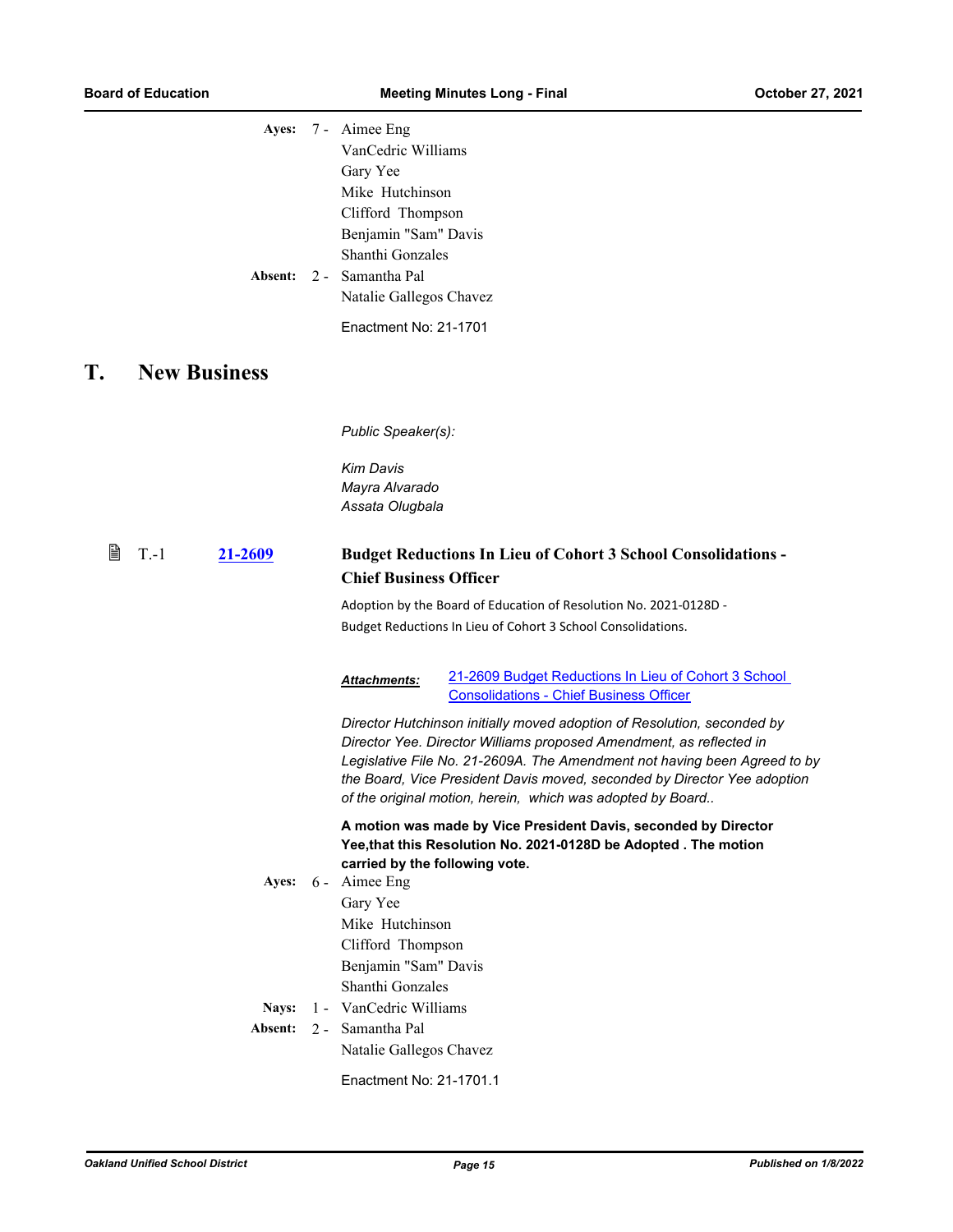| 閆 | $T.-1A$ | 21-2609A | <b>Budget Reductions In Lieu of Cohort 3 School Consolidations -</b><br><b>Chief Business Officer</b>                                                                                                                                                                                                                                                                                                   |  |  |
|---|---------|----------|---------------------------------------------------------------------------------------------------------------------------------------------------------------------------------------------------------------------------------------------------------------------------------------------------------------------------------------------------------------------------------------------------------|--|--|
|   |         |          | Adoption by the Board of Education of Resolution No. 2021-0128D -<br>Budget Reductions In Lieu of Cohort 3 School Consolidations -<br>Excluding Option 3 - Reduce the annual site-based supplemental<br>allocation by approximately \$65 per student (Williams Amendment).                                                                                                                              |  |  |
|   |         |          | 21-2609A Budget Reductions In Lieu of Cohort 3 School<br>Attachments:<br><b>Consolidations - Chief Business Officer</b>                                                                                                                                                                                                                                                                                 |  |  |
|   |         |          | Director VanCedric Williams proposed Amendment to Original Motion<br>removing Option 3 - Reduce the annual site-based supplemental allocation by<br>approximately \$65 per student. Director Hutchinson, maker of the Motion -<br>File No. 21-2609 - accepted the proposed Amendment as Friendly. The Board<br>debated the Amendment. Upon Roll Call, the Motion to Amend, as stated,<br><b>FAILED.</b> |  |  |
|   |         |          | The Board, thereafter, as stated in File No. 21-2609 - adopted the original<br>motion.                                                                                                                                                                                                                                                                                                                  |  |  |
|   |         |          | A motion was made by Director Williams, seconded by Director<br>Hutchinson, that Resolution 2021-0128D be Adopted as Amended. The<br>motion failed by the following vote:                                                                                                                                                                                                                               |  |  |
|   |         | Ayes:    | 2 - VanCedric Williams<br>Mike Hutchinson                                                                                                                                                                                                                                                                                                                                                               |  |  |
|   |         | Nays:    | 5 - Aimee Eng<br>Gary Yee<br>Clifford Thompson<br>Benjamin "Sam" Davis<br>Shanthi Gonzales                                                                                                                                                                                                                                                                                                              |  |  |
|   |         | Absent:  | 2 - Samantha Pal<br>Natalie Gallegos Chavez                                                                                                                                                                                                                                                                                                                                                             |  |  |

## **Facilities Committee - October 21, 2021 - Gary Yee, Chairperson**

**\*\*\*\*\*\*\*\*\*\*\*\*\*\*\*\*\*\*\*\*\*\*\*\*\*\*\*\*\*\*\*\*\*\*\*\*\*\*\*\*\*\*\*\*\*\*\*\*\*\*\*\*\*\*\*\*\*\*\*\*\*\*\*\*\*\*\*\*\*\*\*\*\*\*\*\*\***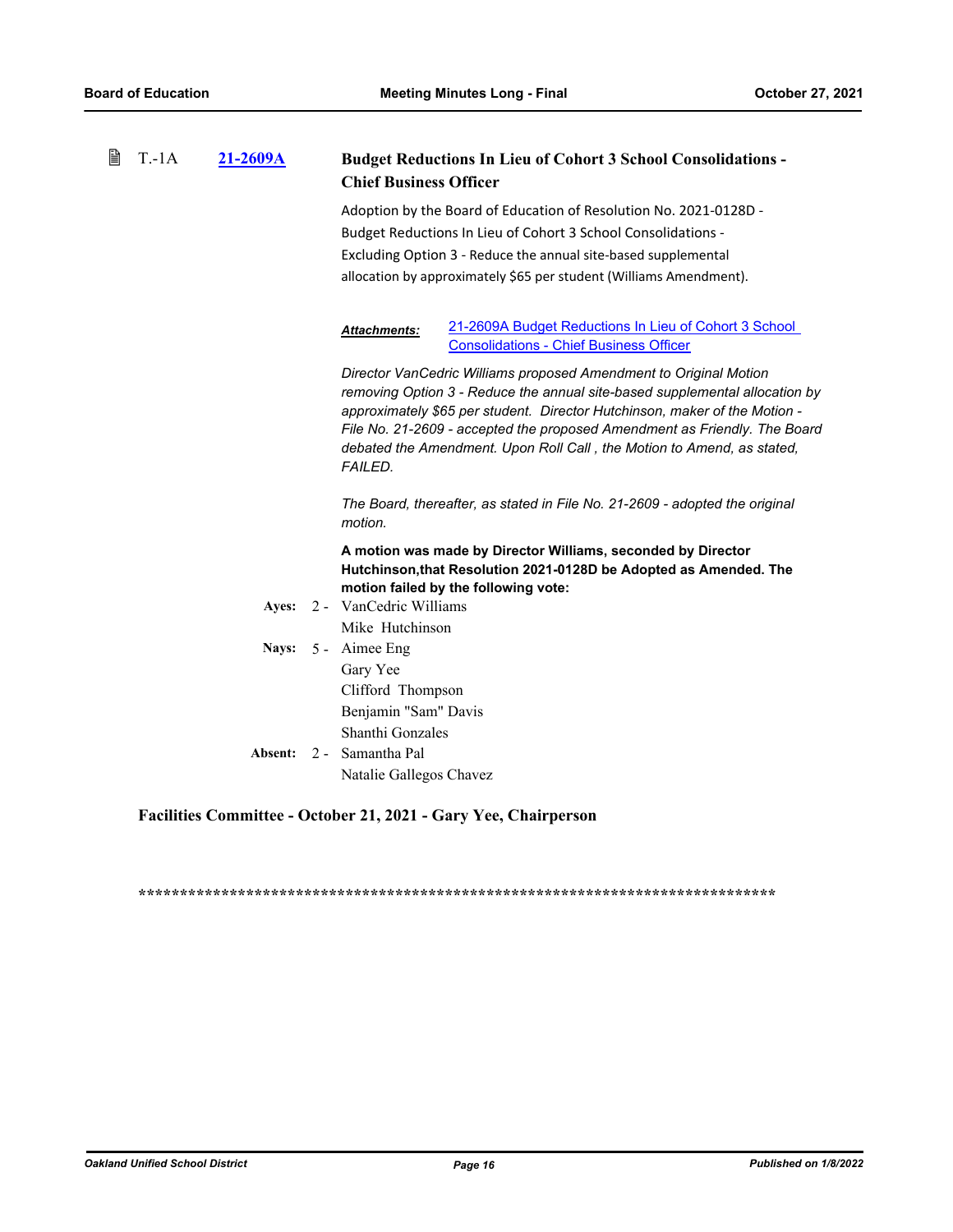| 閆 | $T - 2$ | 21-2559        | <b>Report - District 's Project Agreement and Local Business Policy -</b><br><b>Facilities Committee</b> |                                                                                                                                                                                                                             |
|---|---------|----------------|----------------------------------------------------------------------------------------------------------|-----------------------------------------------------------------------------------------------------------------------------------------------------------------------------------------------------------------------------|
|   |         |                |                                                                                                          | A Report from the Facilities Committee to the Board of Education, and a<br>discussion, thereof, on the District's Project Labor Agreement and Local<br>Business Policy including each's applicability and outcomes to date. |
|   |         |                | <b>Attachments:</b>                                                                                      | 21-2559 Report - District 's Project Agreement and Local<br><b>Business Policy - Facilities Committee</b>                                                                                                                   |
|   |         |                | Withdrawn                                                                                                |                                                                                                                                                                                                                             |
| Ħ | $T.-3$  | 21-2507        |                                                                                                          | <b>Measure N - Oakland College and Career Readiness For All Act -</b><br><b>Reauthorization - Board of Education</b>                                                                                                        |
|   |         |                | Measure N.                                                                                               | Adoption by the Board of Education of Resolution No. 2122-0016 -<br>Determining Whether, When, And How To Ask Voters To Reauthorize                                                                                         |
|   |         |                | <b>Attachments:</b>                                                                                      | 21-2507 Measure N - Oakland College and Career<br>Readiness For All Act - Reauthorization - Board of<br>Education (10/27/2021)                                                                                              |
|   |         |                |                                                                                                          | A motion was made by President Gonzales, seconded by Director<br>Thompson, that this Resolution be Adopted . The motion carried by the                                                                                      |
|   |         |                | following vote.<br>Ayes: 6 - Aimee Eng                                                                   |                                                                                                                                                                                                                             |
|   |         |                | VanCedric Williams                                                                                       |                                                                                                                                                                                                                             |
|   |         |                | Gary Yee                                                                                                 |                                                                                                                                                                                                                             |
|   |         |                | Clifford Thompson<br>Benjamin "Sam" Davis                                                                |                                                                                                                                                                                                                             |
|   |         |                | Shanthi Gonzales                                                                                         |                                                                                                                                                                                                                             |
|   |         | <b>Absent:</b> | 3 - Samantha Pal                                                                                         |                                                                                                                                                                                                                             |
|   |         |                | Natalie Gallegos Chavez                                                                                  |                                                                                                                                                                                                                             |
|   |         |                | Mike Hutchinson                                                                                          |                                                                                                                                                                                                                             |
|   |         |                | Enactment No: 21-1702                                                                                    |                                                                                                                                                                                                                             |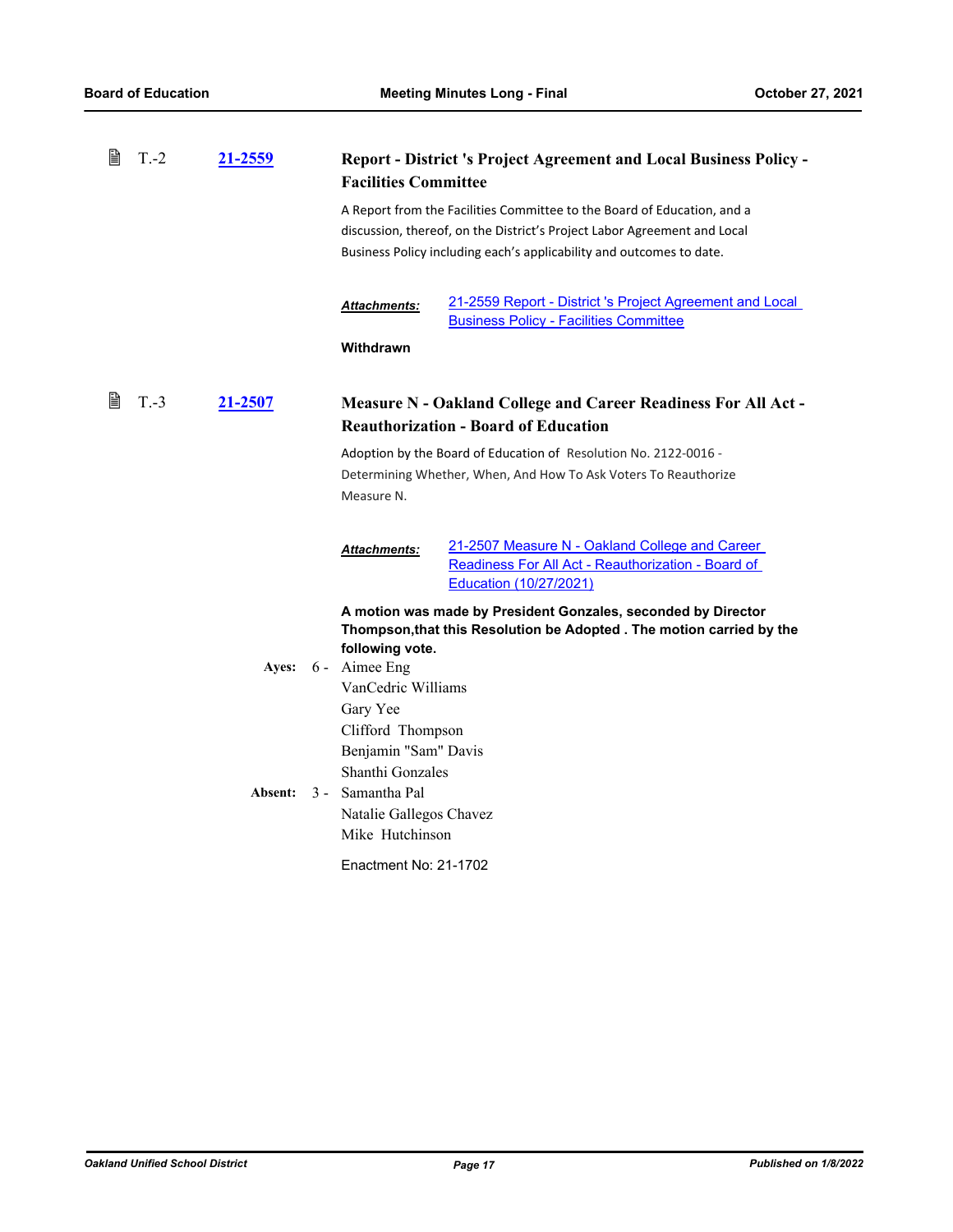| B | $T - 4$ | 21-2472 | <b>Application for Variable Term Program Waiver CBEST, BCLAD</b><br>and Program – California Commission on Teacher Credentialing –<br><b>Named Employees for School Year 2021-2022</b>                     |  |  |
|---|---------|---------|------------------------------------------------------------------------------------------------------------------------------------------------------------------------------------------------------------|--|--|
|   |         |         | Approval by the Board of Education of Resolution No. 2122-0062 - Application                                                                                                                               |  |  |
|   |         |         | for Variable Term Program Waiver - CBEST, BCLAD and Program -                                                                                                                                              |  |  |
|   |         |         | California Commission on Teacher Credentialing - Named Employees for School                                                                                                                                |  |  |
|   |         |         | Year 2021-2022:                                                                                                                                                                                            |  |  |
|   |         |         | Claudia Muro, K - 5th Grade Multiple Subject, Esperanza                                                                                                                                                    |  |  |
|   |         |         | 21-2472 Application for Variable Term Program Waiver<br><b>Attachments:</b><br>CBEST, BCLAD and Program - California Commission on<br>Teacher Credentialing – Named Employees for School Year<br>2021-2022 |  |  |
|   |         |         | A motion was made by Director Thompson, seconded by Vice                                                                                                                                                   |  |  |
|   |         |         |                                                                                                                                                                                                            |  |  |
|   |         |         | President Davis, that this Resolution be Adopted . The motion carried                                                                                                                                      |  |  |
|   |         |         | by the following vote.                                                                                                                                                                                     |  |  |
|   |         |         | Ayes: 6 - Aimee Eng                                                                                                                                                                                        |  |  |
|   |         |         | VanCedric Williams                                                                                                                                                                                         |  |  |
|   |         |         | Gary Yee                                                                                                                                                                                                   |  |  |
|   |         |         | Clifford Thompson                                                                                                                                                                                          |  |  |
|   |         |         | Benjamin "Sam" Davis                                                                                                                                                                                       |  |  |
|   |         |         | Shanthi Gonzales                                                                                                                                                                                           |  |  |
|   |         |         | Absent: 3 - Samantha Pal                                                                                                                                                                                   |  |  |
|   |         |         | Natalie Gallegos Chavez                                                                                                                                                                                    |  |  |
|   |         |         | Mike Hutchinson                                                                                                                                                                                            |  |  |
|   |         |         | Enactment No: 21-1703                                                                                                                                                                                      |  |  |

# **U. Adoption of the Pupil Discipline Consent Report**

| ₽ | $U - 1$ | 21-2596 | <b>Expulsion Appeal Hearing - Student F</b> |
|---|---------|---------|---------------------------------------------|
|   |         |         | Expulsion Appeal Hearing - Student F.       |
|   |         |         |                                             |
| 窅 | $U$ .-2 | 21-2597 | <b>Expulsion Appeal Hearing - Student G</b> |
|   |         |         | Expulsion Appeal Hearing - Student G.       |
|   |         |         |                                             |
| B | $U-3$   | 21-2599 | <b>Expulsion Appeal Hearing - Student H</b> |
|   |         |         | Expulsion Appeal Hearing - Student H.       |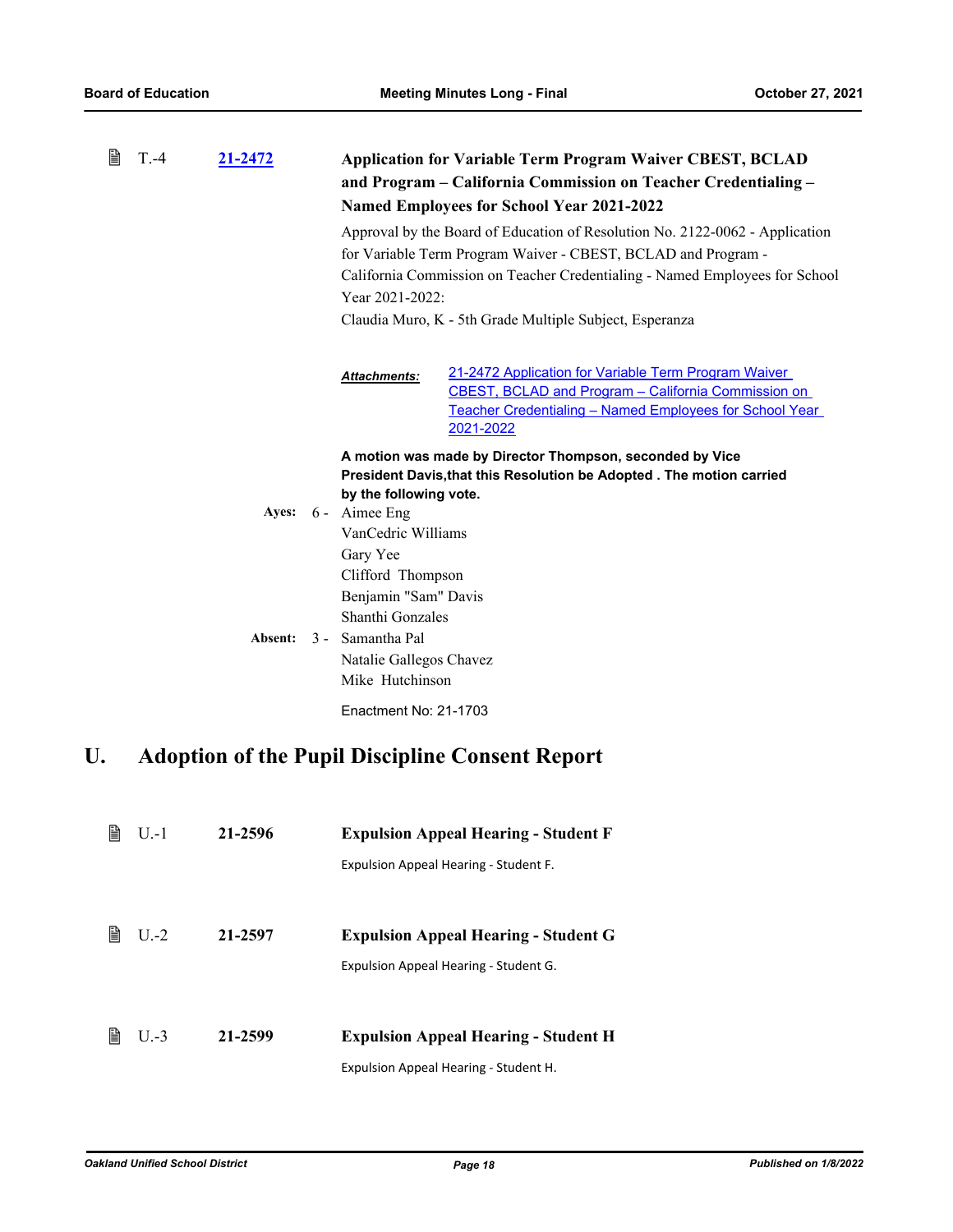▤ U.-4 **21-2600 Expulsion Appeal Hearing - Student I** Expulsion Appeal Hearing - Student I.

## **Adoption of the Pupil Discipline Consent Report**

## **A motion was made by President Gonzales, seconded by Director Thompson, to Approve the Pupil Discipline Consent Report. The motion carried by the following vote**

Ayes: 6 - Aimee Eng VanCedric Williams Gary Yee Clifford Thompson Benjamin "Sam" Davis Shanthi Gonzales Absent: 3 - Samantha Pal Natalie Gallegos Chavez Mike Hutchinson

# **V. Adoption of the General Consent Report**

**Chief, Systems and Services Officer**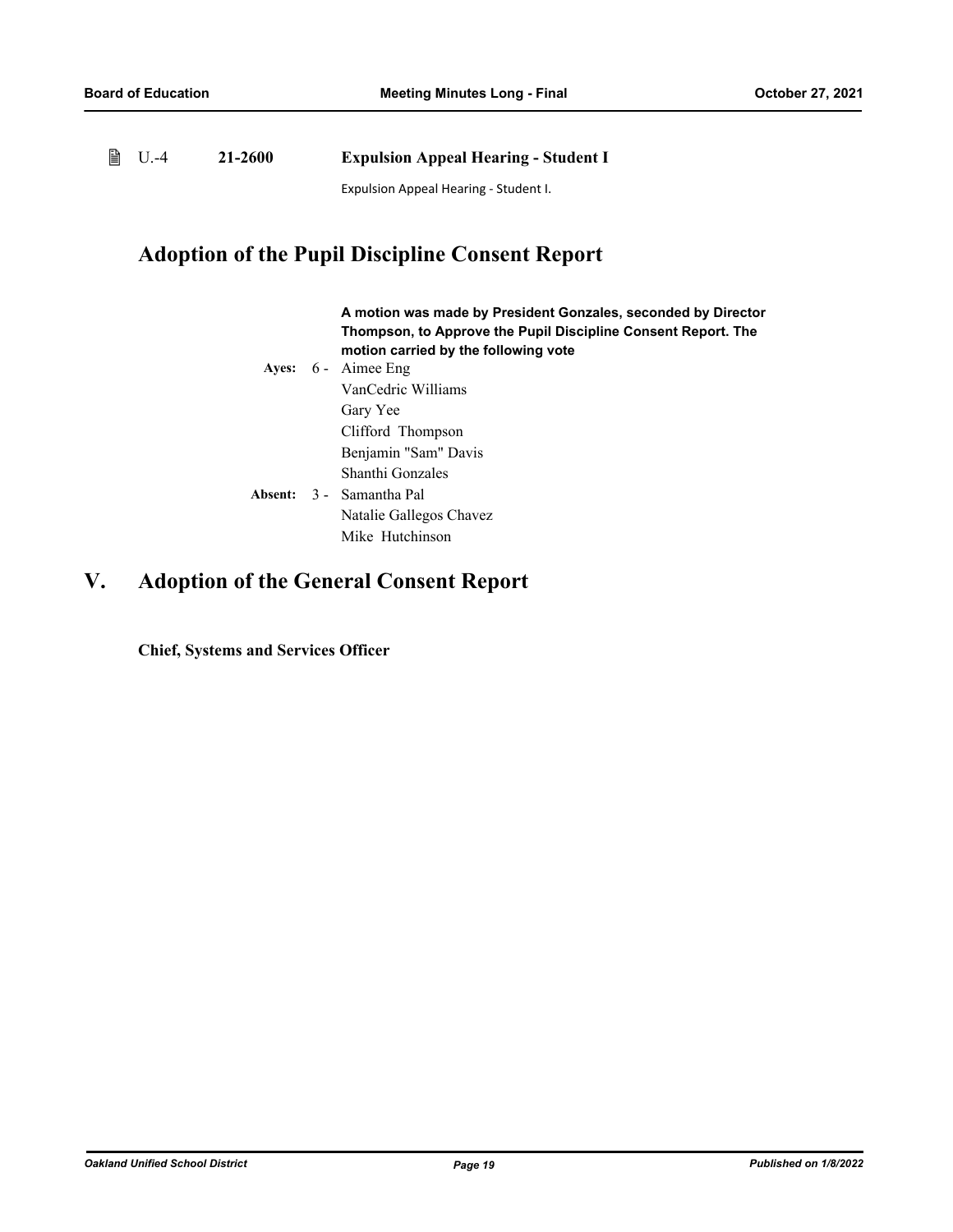| 閶<br>$V - 1$ |  | 21-2458        | <b>Officer</b>                                                                                                                                                                                                                                     | District - Piggyback - T-Mobile, Inc. - Chief Systems and Services                                                                                                                                                                                                                                                                                                                                                                                                                                                                                                                                                                                                                                                                                                                              |
|--------------|--|----------------|----------------------------------------------------------------------------------------------------------------------------------------------------------------------------------------------------------------------------------------------------|-------------------------------------------------------------------------------------------------------------------------------------------------------------------------------------------------------------------------------------------------------------------------------------------------------------------------------------------------------------------------------------------------------------------------------------------------------------------------------------------------------------------------------------------------------------------------------------------------------------------------------------------------------------------------------------------------------------------------------------------------------------------------------------------------|
|              |  |                |                                                                                                                                                                                                                                                    | Approval by the Board of Education of Resolution No. 2021-0112 -<br>Declaring It Is In The Best Interest Of The District To Piggyback On And<br>Enter Into A Contract With T-Mobile Properly Entered Into Through The<br>National Association of State Procurement Officers (NASPO) ValuePoint<br>Program; Approval by the Board of Education of Assignment,<br>Assumption & Consent Agreement between and among Oakland Unified<br>School District ("Assignee"), Oakland Public Education Fund ("Assignor"),<br>Oakland, CA, and T-Mobile, Inc., Bellevue, WA, for the latter to provide<br>student hotspot devices and associated cellular service, via the<br>Technology Services Department, for the period October 28, 2021 to July<br>27, 2023, in an amount not to exceed \$2,679,537.03 |
|              |  |                | <u>Attachments:</u>                                                                                                                                                                                                                                | 21-2458 District - Piggyback - T-Mobile, Inc. - Chief<br><b>Systems and Services Officer</b>                                                                                                                                                                                                                                                                                                                                                                                                                                                                                                                                                                                                                                                                                                    |
|              |  | <b>Absent:</b> | carried by the following vote<br>Ayes: 6 - Aimee Eng<br>VanCedric Williams<br>Gary Yee<br>Clifford Thompson<br>Benjamin "Sam" Davis<br>Shanthi Gonzales<br>3 - Samantha Pal<br>Natalie Gallegos Chavez<br>Mike Hutchinson<br>Enactment No: 21-1704 | A motion was made by Director Thompson, seconded by Vice<br>President Davis, to Approve the General Consent Report. The motion                                                                                                                                                                                                                                                                                                                                                                                                                                                                                                                                                                                                                                                                  |

## **Deputy Chief, Facilities Planning and Management**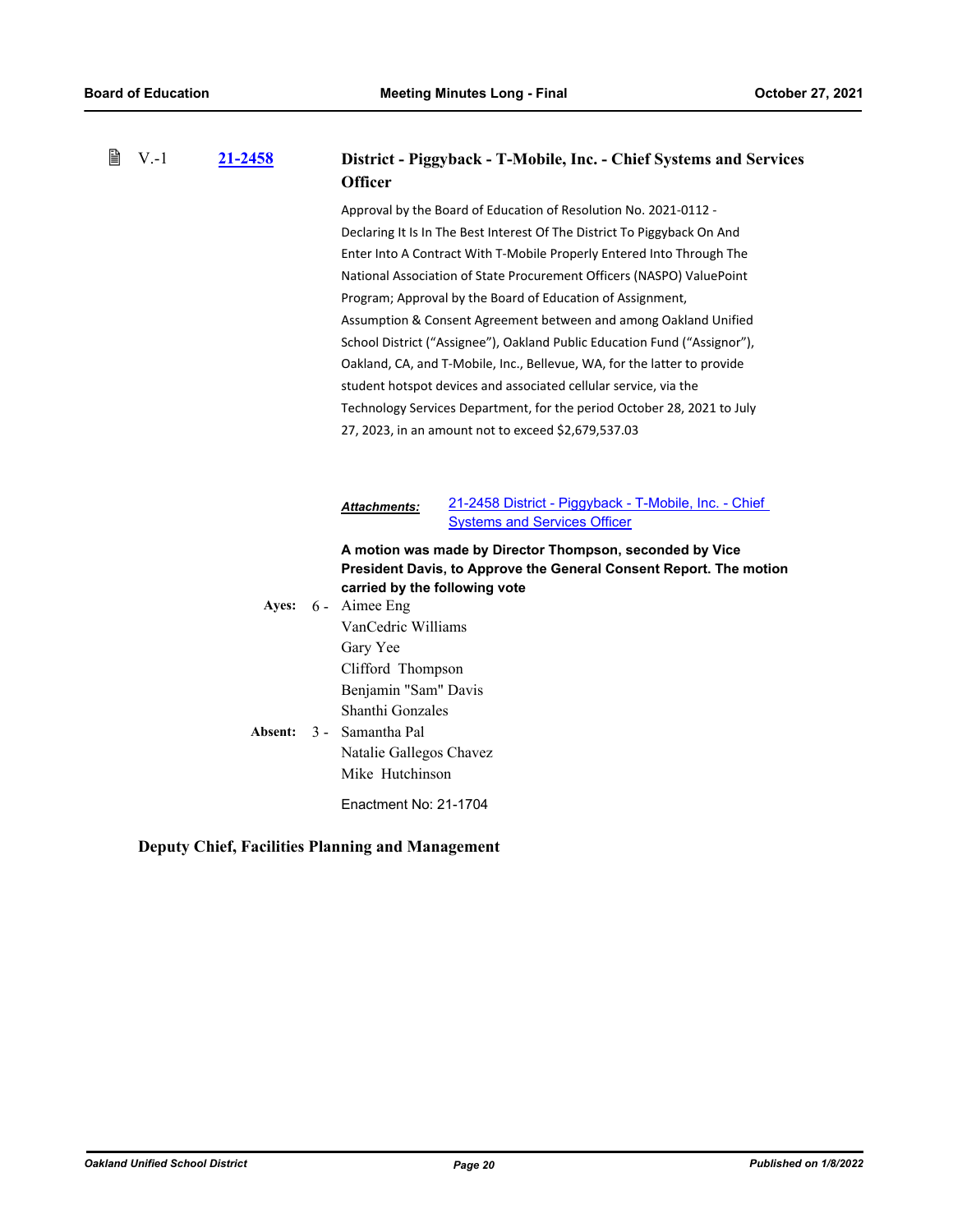| ₿ | $V.-2$ | 21-2317 | <b>Agreement for Architectural Services – Gelfand Partners</b><br><b>Architects – Kaiser Child Development Center Outdoor Learning</b><br><b>Environment Project - Division of Facilities Planning &amp;</b><br>Management |                                                                                                                                                                                                                                                                                                                                                                                                                                                                                                                                                                                                                                                                                                                                                                                                     |  |
|---|--------|---------|----------------------------------------------------------------------------------------------------------------------------------------------------------------------------------------------------------------------------|-----------------------------------------------------------------------------------------------------------------------------------------------------------------------------------------------------------------------------------------------------------------------------------------------------------------------------------------------------------------------------------------------------------------------------------------------------------------------------------------------------------------------------------------------------------------------------------------------------------------------------------------------------------------------------------------------------------------------------------------------------------------------------------------------------|--|
|   |        |         | 2022.<br><b>Vendor No.: 001809</b>                                                                                                                                                                                         | Approval by the Board of Education of Agreement for Architectural<br>Services by and between the District and Gelfand Partners Architects,<br>San Francisco, CA, for the latter to provide architectural service in<br>association with the design of a new Early Childhood Outdoor<br>Learning Environment at Kaiser Elementary School, as<br>described in Article 3 and elsewhere of the Agreement,<br>incorporated herein by reference as though fully set forth, in the<br>not-to exceed amount of \$206,000.00, which includes a not-to-exceed<br>amount of \$6,000.00 for reimbursable expenses, with work scheduled to<br>commence on October 28, 2021, and scheduled to last until October 1,<br>Resource Code-Site No.: 6128-910<br><b>Funding Source: Fund 120 Child Development Fund</b> |  |
|   |        |         | <b>Attachments:</b>                                                                                                                                                                                                        | <u>21-2317 Agreement for Architectural Services – Gelfand</u><br><b>Partners Architects - Kaiser Child Development Center</b><br>Outdoor Learning Environment Project – Division of<br><b>Facilities Planning &amp; Management</b>                                                                                                                                                                                                                                                                                                                                                                                                                                                                                                                                                                  |  |
|   |        |         |                                                                                                                                                                                                                            | A motion was made by Director Thompson, seconded by Vice<br>President Davis, to Approve the General Consent Report. The motion                                                                                                                                                                                                                                                                                                                                                                                                                                                                                                                                                                                                                                                                      |  |
|   |        |         | carried by the following vote<br>Ayes: 6 - Aimee Eng<br>VanCedric Williams<br>Gary Yee<br>Clifford Thompson                                                                                                                |                                                                                                                                                                                                                                                                                                                                                                                                                                                                                                                                                                                                                                                                                                                                                                                                     |  |
|   |        | Absent: | Benjamin "Sam" Davis<br>Shanthi Gonzales<br>3 - Samantha Pal<br>Natalie Gallegos Chavez<br>Mike Hutchinson<br>Enactment No: 21-1705                                                                                        |                                                                                                                                                                                                                                                                                                                                                                                                                                                                                                                                                                                                                                                                                                                                                                                                     |  |

**Deputy Chief, Talent**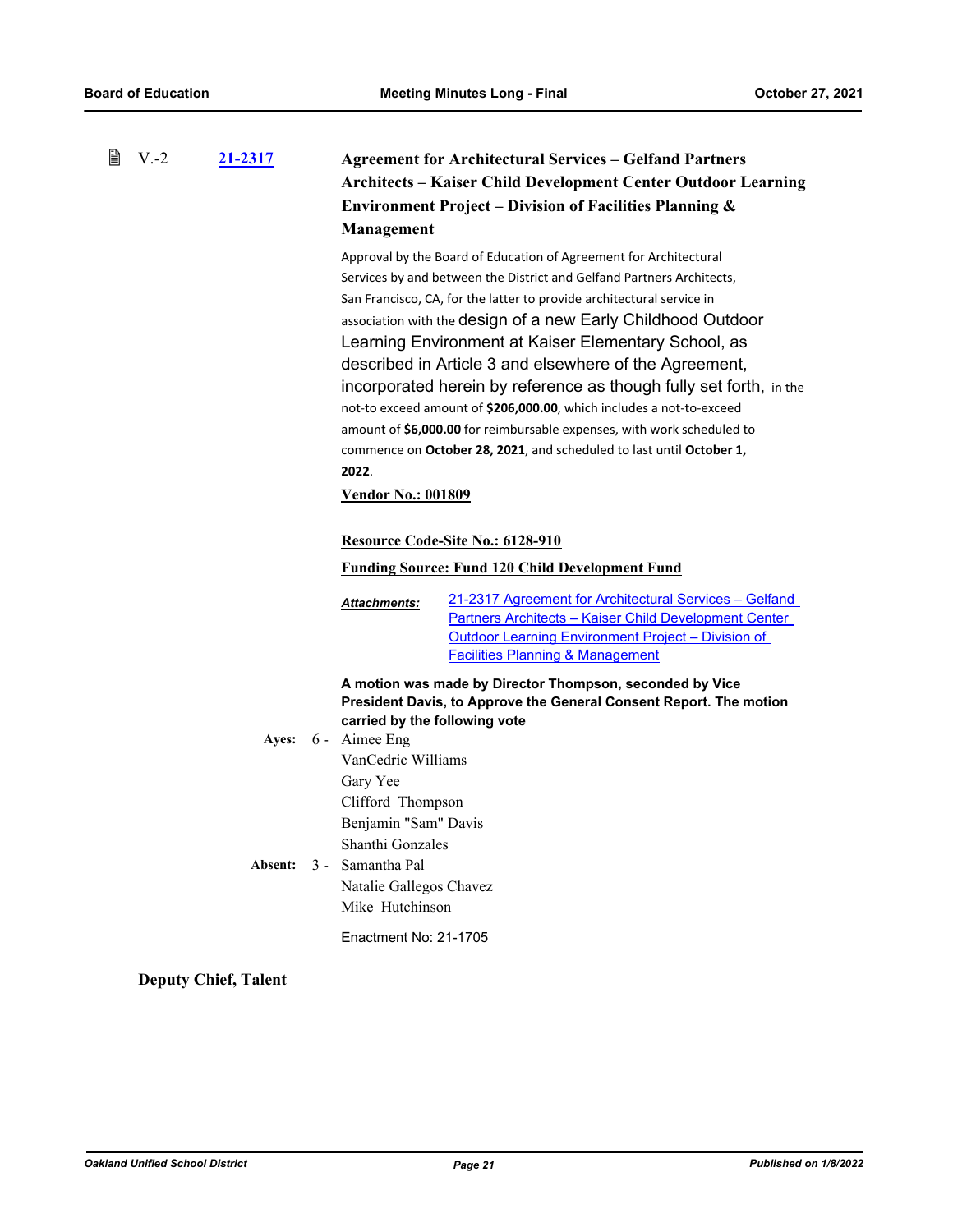| 閶<br>$V.-3$<br>21-2608 |  |         | <b>Revision of Job Descriptions – Named Positions - Talent/Human</b><br><b>Resources Department</b> |                                                                                                      |  |  |
|------------------------|--|---------|-----------------------------------------------------------------------------------------------------|------------------------------------------------------------------------------------------------------|--|--|
|                        |  |         | Adoption by the Board of Education of Resolution No. 2122-0066 - Revision<br>of Job Descriptions:   |                                                                                                      |  |  |
|                        |  |         | 1. Culture Keeper I;                                                                                |                                                                                                      |  |  |
|                        |  |         | 2. Culture Keep II;                                                                                 |                                                                                                      |  |  |
|                        |  |         |                                                                                                     | 3. Director, Special Education School Supports; and                                                  |  |  |
|                        |  |         |                                                                                                     | 4. Director, Special Education Related Service Supports.                                             |  |  |
|                        |  |         | <b>Attachments:</b>                                                                                 | 21-2608 Revision of Job Descriptions - Named Positions -<br><b>Talent/Human Resources Department</b> |  |  |
|                        |  |         |                                                                                                     | A motion was made by Director Thompson, seconded by Vice                                             |  |  |
|                        |  |         |                                                                                                     | President Davis, to Approve the General Consent Report. The motion                                   |  |  |
|                        |  |         | carried by the following vote                                                                       |                                                                                                      |  |  |
|                        |  |         | Ayes: 6 - Aimee Eng                                                                                 |                                                                                                      |  |  |
|                        |  |         | VanCedric Williams                                                                                  |                                                                                                      |  |  |
|                        |  |         | Gary Yee                                                                                            |                                                                                                      |  |  |
|                        |  |         | Clifford Thompson                                                                                   |                                                                                                      |  |  |
|                        |  |         | Benjamin "Sam" Davis                                                                                |                                                                                                      |  |  |
|                        |  |         | Shanthi Gonzales                                                                                    |                                                                                                      |  |  |
|                        |  | Absent: | 3 - Samantha Pal                                                                                    |                                                                                                      |  |  |
|                        |  |         | Natalie Gallegos Chavez                                                                             |                                                                                                      |  |  |
|                        |  |         | Mike Hutchinson                                                                                     |                                                                                                      |  |  |
|                        |  |         | Enactment No: 21-1706                                                                               |                                                                                                      |  |  |

## **Chief Academic Officer**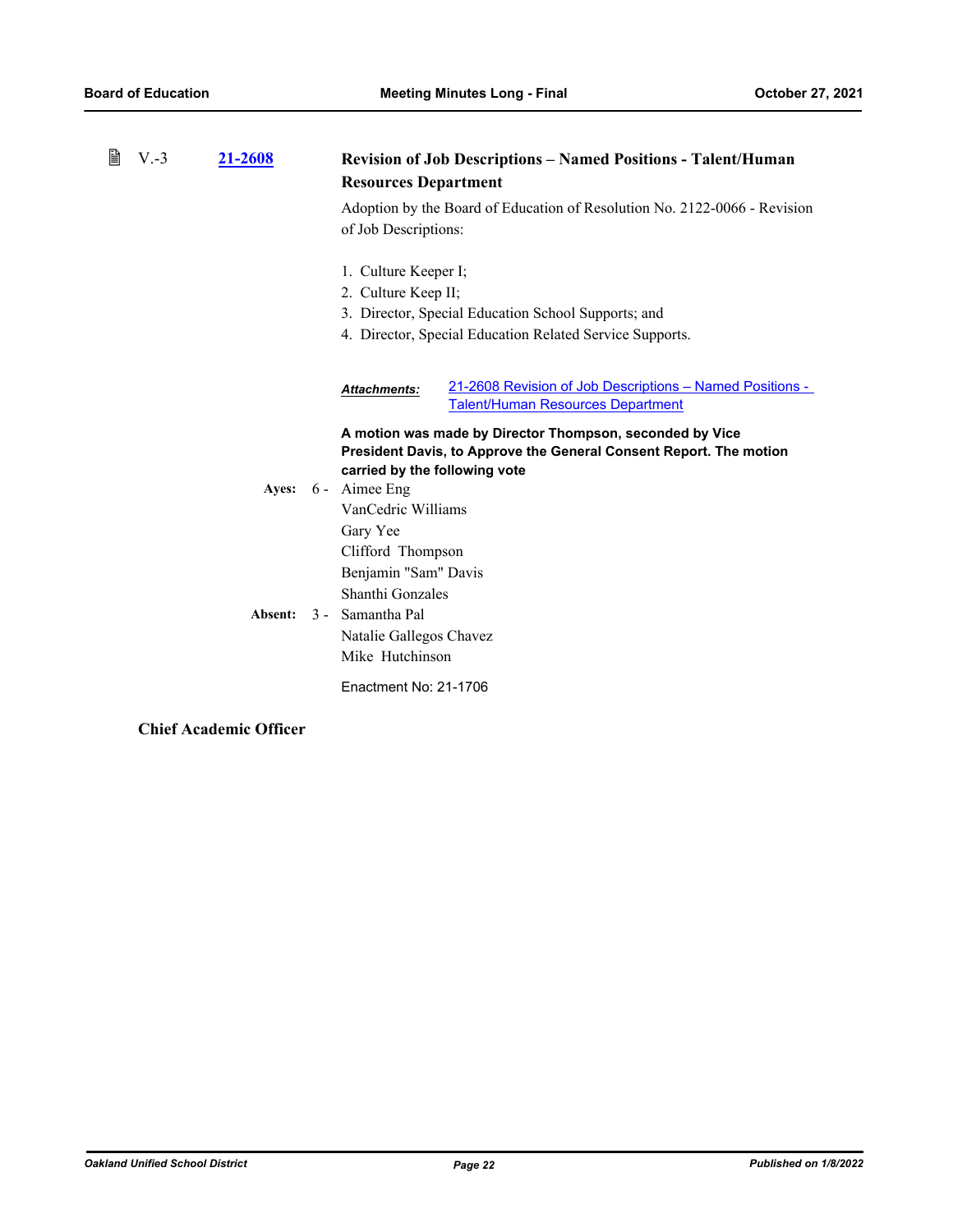| 閆 | $V.-4$ | 21-2077 | Services Agreement 2021-2022 - Harvest Consulting - High School<br><b>Network Office</b>                                                              |
|---|--------|---------|-------------------------------------------------------------------------------------------------------------------------------------------------------|
|   |        |         | Ratification by the Board of Education of a Services Agreement                                                                                        |
|   |        |         | 2021-2022 by and between the District and Harvest Consulting, Oakland,                                                                                |
|   |        |         | CA, for the latter to provide facilitated training steeped in a foundational                                                                          |
|   |        |         | awareness of racism, anti-blackness, bias, and oppression in the United<br>States, with emphasis on the purpose of schools, as described in Exhibit A |
|   |        |         | of Agreement, incorporated herein by reference as though fully set forth, via                                                                         |
|   |        |         | High School Network Office, for the period of September 1, 2021 through                                                                               |
|   |        |         | May 27, 2022, in an amount not to exceed \$85,000.00.                                                                                                 |
|   |        |         | <b>Vendor No.: 006743</b>                                                                                                                             |
|   |        |         | <b>Requisition No.: VR22-00998</b>                                                                                                                    |
|   |        |         | Resource Code-Site No.: 6388-964                                                                                                                      |
|   |        |         | <b>Funding Source: K12 Strong Workforce Grant</b>                                                                                                     |
|   |        |         | 21-2077 Services Agreement 2021-2022 - Harvest<br><b>Attachments:</b><br><b>Consulting - High School Network Office</b>                               |
|   |        |         | A motion was made by Director Thompson, seconded by Vice                                                                                              |
|   |        |         | President Davis, to Approve the General Consent Report. The motion                                                                                    |
|   |        |         | carried by the following vote<br>Ayes: 6 - Aimee Eng                                                                                                  |
|   |        |         | VanCedric Williams                                                                                                                                    |
|   |        |         | Gary Yee                                                                                                                                              |
|   |        |         | Clifford Thompson                                                                                                                                     |
|   |        |         | Benjamin "Sam" Davis                                                                                                                                  |
|   |        |         | Shanthi Gonzales                                                                                                                                      |
|   |        | Absent: | 3 - Samantha Pal                                                                                                                                      |
|   |        |         | Natalie Gallegos Chavez<br>Mike Hutchinson                                                                                                            |
|   |        |         |                                                                                                                                                       |
|   |        |         | Enactment No: 21-1707                                                                                                                                 |
|   |        |         |                                                                                                                                                       |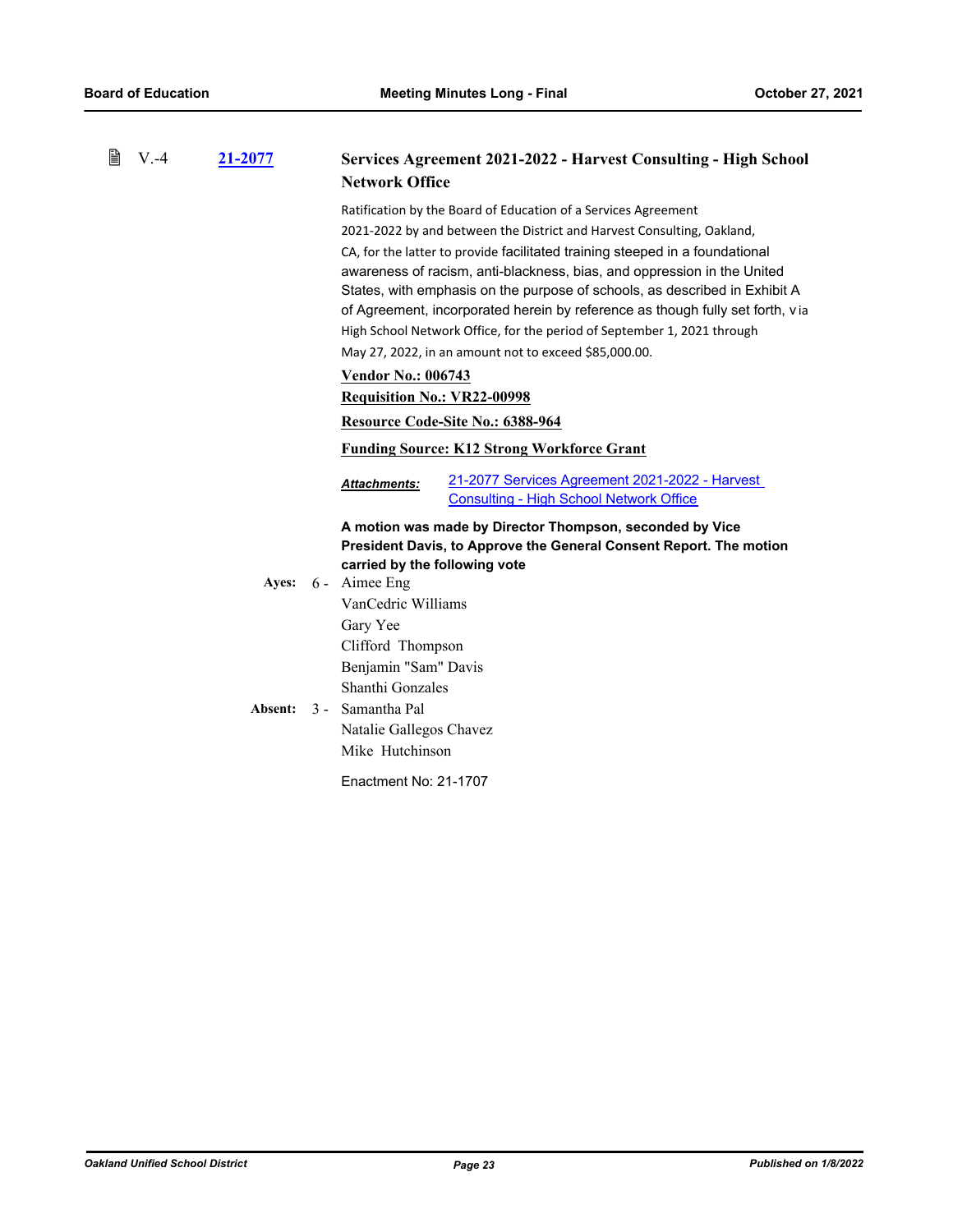| 誾 | $V - 5$ | 21-2358 | Grant Agreement – The Kenneth Rainin Foundation – Early<br>Literacy Kings of Oakland Project – Early Childhood Education                                                                                                                                                                                                                                                                                    |  |  |
|---|---------|---------|-------------------------------------------------------------------------------------------------------------------------------------------------------------------------------------------------------------------------------------------------------------------------------------------------------------------------------------------------------------------------------------------------------------|--|--|
|   |         |         | Approval by the Board of Education of a Grant Agreement-Teaching & Learning<br>Grant #20210078 by and between the District and The Kenneth Rainin<br>Foundation, Oakland, CA, with the District accepting \$2,082,000.00, to support the<br>Early Literacy Kings of Oakland Project, for the period of September 1, 2021<br>through August 31, 2024*, pursuant to the terms and conditions thereof, if any. |  |  |
|   |         |         | *District application of 04/09/2021                                                                                                                                                                                                                                                                                                                                                                         |  |  |
|   |         |         | <b>Funding Source: The Kenneth Rainin Foundation</b>                                                                                                                                                                                                                                                                                                                                                        |  |  |
|   |         |         | 21-2358 Grant Agreement – The Kenneth Rainin Foundation<br><b>Attachments:</b><br>- Early Literacy Kings of Oakland Project - Early Childhood<br><b>Education</b>                                                                                                                                                                                                                                           |  |  |
|   |         |         | A motion was made by Director Thompson, seconded by Vice                                                                                                                                                                                                                                                                                                                                                    |  |  |
|   |         |         | President Davis, to Approve the General Consent Report. The motion<br>carried by the following vote                                                                                                                                                                                                                                                                                                         |  |  |
|   |         | Ayes:   | 6 - Aimee Eng                                                                                                                                                                                                                                                                                                                                                                                               |  |  |
|   |         |         | VanCedric Williams                                                                                                                                                                                                                                                                                                                                                                                          |  |  |
|   |         |         | Gary Yee                                                                                                                                                                                                                                                                                                                                                                                                    |  |  |
|   |         |         | Clifford Thompson                                                                                                                                                                                                                                                                                                                                                                                           |  |  |
|   |         |         | Benjamin "Sam" Davis                                                                                                                                                                                                                                                                                                                                                                                        |  |  |
|   |         |         | Shanthi Gonzales                                                                                                                                                                                                                                                                                                                                                                                            |  |  |
|   |         | Absent: | 3 - Samantha Pal                                                                                                                                                                                                                                                                                                                                                                                            |  |  |
|   |         |         | Natalie Gallegos Chavez                                                                                                                                                                                                                                                                                                                                                                                     |  |  |
|   |         |         | Mike Hutchinson                                                                                                                                                                                                                                                                                                                                                                                             |  |  |
|   |         |         | Enactment No: 21-1708                                                                                                                                                                                                                                                                                                                                                                                       |  |  |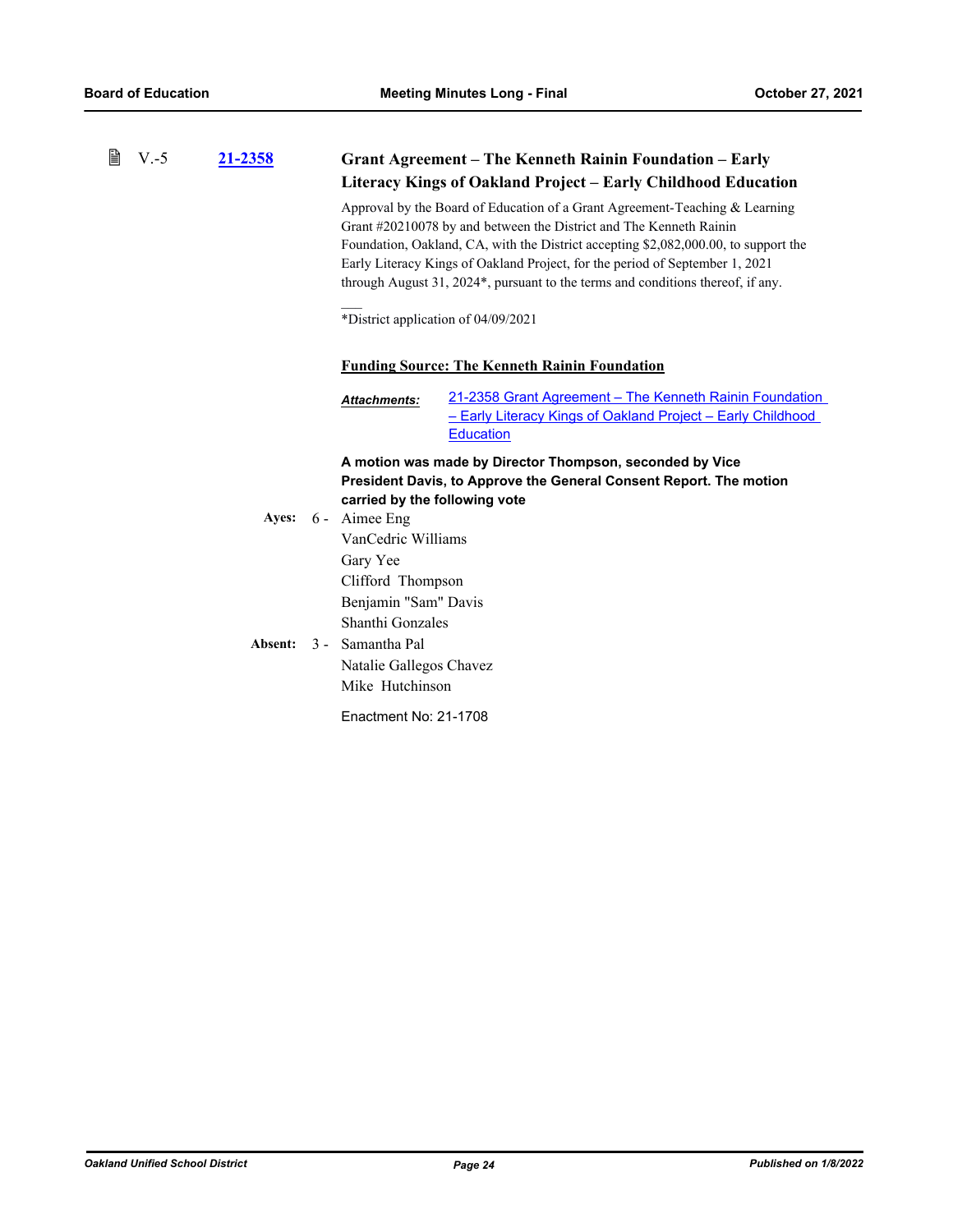| 昏 | $V.-6$ | 21-2390 | <b>School</b>                                                                                                                                                     | Services Agreement 2021-2022 - John Cao - Sequoia Elementary                                                                                                                                                                                                                                                                                                                                                                               |
|---|--------|---------|-------------------------------------------------------------------------------------------------------------------------------------------------------------------|--------------------------------------------------------------------------------------------------------------------------------------------------------------------------------------------------------------------------------------------------------------------------------------------------------------------------------------------------------------------------------------------------------------------------------------------|
|   |        |         | amount not to exceed \$40,000.00.<br><b>Vendor No.: 007286</b><br><b>Requisition No.: VR22-01867</b>                                                              | Ratification by the Board of Education of a Services Agreement<br>2021-2022 by and between the District and John Cao, Anaheim, CA, for<br>the latter to serve as gardening instructor for students participating -<br>Grades TK thru 5 - in Gardening Program, as described in Exhibit A,<br>incorporated herein as though fully set forth, at Sequoia Elementary<br>School, for the period of August 30, 2021 through May 13, 2022, in an |
|   |        |         |                                                                                                                                                                   | Resource Code-Site No.: 9337-151                                                                                                                                                                                                                                                                                                                                                                                                           |
|   |        |         |                                                                                                                                                                   | <b>Funding Source: PTA LOCAL SCHOOLS</b>                                                                                                                                                                                                                                                                                                                                                                                                   |
|   |        |         | Attachments:                                                                                                                                                      | 21-2390 Services Agreement 2021-2022 - John Cao -<br><b>Sequoia Elementary School</b>                                                                                                                                                                                                                                                                                                                                                      |
|   |        |         | carried by the following vote                                                                                                                                     | A motion was made by Director Thompson, seconded by Vice<br>President Davis, to Approve the General Consent Report. The motion                                                                                                                                                                                                                                                                                                             |
|   |        |         | Ayes: 6 - Aimee Eng                                                                                                                                               |                                                                                                                                                                                                                                                                                                                                                                                                                                            |
|   |        | Absent: | VanCedric Williams<br>Gary Yee<br>Clifford Thompson<br>Benjamin "Sam" Davis<br>Shanthi Gonzales<br>3 - Samantha Pal<br>Natalie Gallegos Chavez<br>Mike Hutchinson |                                                                                                                                                                                                                                                                                                                                                                                                                                            |
|   |        |         | Enactment No: 21-1709                                                                                                                                             |                                                                                                                                                                                                                                                                                                                                                                                                                                            |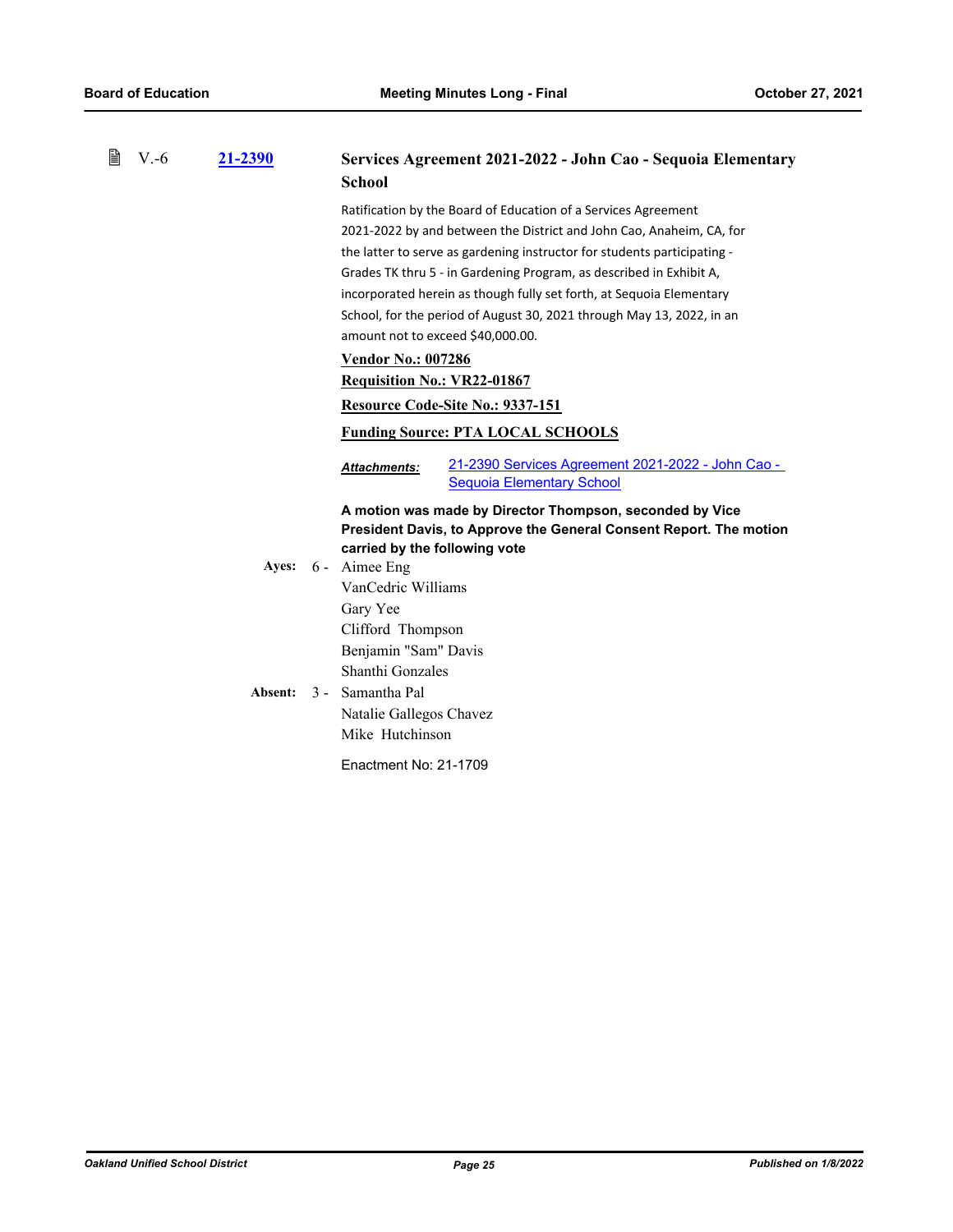| 窅 | $V.-7$ | 21-2391 | <b>Elementary School</b>                                             | Services Agreement 2021-2022 - Cantare Con Vivo - Lincoln                                                                      |  |
|---|--------|---------|----------------------------------------------------------------------|--------------------------------------------------------------------------------------------------------------------------------|--|
|   |        |         |                                                                      | Ratification by the Board of Education of a Services Agreement                                                                 |  |
|   |        |         | 2021-2022 by and between the District and Cantare Con Vivo, Oakland, |                                                                                                                                |  |
|   |        |         |                                                                      | CA, for the latter to provide weekly in-school music lessons for 16 K-2                                                        |  |
|   |        |         |                                                                      | classrooms for the total of 28 sessions per classroom, including the                                                           |  |
|   |        |         |                                                                      | opportunity for a community performance, as described in Exhibit A,                                                            |  |
|   |        |         |                                                                      | incorporated herein by reference as though fully set forth, at Lincoln                                                         |  |
|   |        |         |                                                                      | Elementary School, for the period of August 9, 2021 through May 31,                                                            |  |
|   |        |         |                                                                      | 2022, in an amount not to exceed \$35,238.00.                                                                                  |  |
|   |        |         | <b>Vendor No.: 000940</b>                                            |                                                                                                                                |  |
|   |        |         | <b>Requisition No.: VR22-01537</b>                                   |                                                                                                                                |  |
|   |        |         |                                                                      | Resource Code-Site No.: 0002-133                                                                                               |  |
|   |        |         |                                                                      | <b>Funding Source: Unrestricted Supplemental</b>                                                                               |  |
|   |        |         | <b>Attachments:</b>                                                  | 21-2391 Services Agreement 2021-2022 - Cantare Con Vivo<br>- Lincoln Elementary School                                         |  |
|   |        |         | carried by the following vote                                        | A motion was made by Director Thompson, seconded by Vice<br>President Davis, to Approve the General Consent Report. The motion |  |
|   |        | Ayes:   | 6 - Aimee Eng                                                        |                                                                                                                                |  |
|   |        |         | VanCedric Williams                                                   |                                                                                                                                |  |
|   |        |         | Gary Yee                                                             |                                                                                                                                |  |
|   |        |         | Clifford Thompson                                                    |                                                                                                                                |  |
|   |        |         | Benjamin "Sam" Davis                                                 |                                                                                                                                |  |
|   |        |         | Shanthi Gonzales                                                     |                                                                                                                                |  |
|   |        | Absent: | 3 - Samantha Pal                                                     |                                                                                                                                |  |
|   |        |         | Natalie Gallegos Chavez                                              |                                                                                                                                |  |
|   |        |         | Mike Hutchinson                                                      |                                                                                                                                |  |
|   |        |         | Enactment No: 21-1710                                                |                                                                                                                                |  |
|   |        |         |                                                                      |                                                                                                                                |  |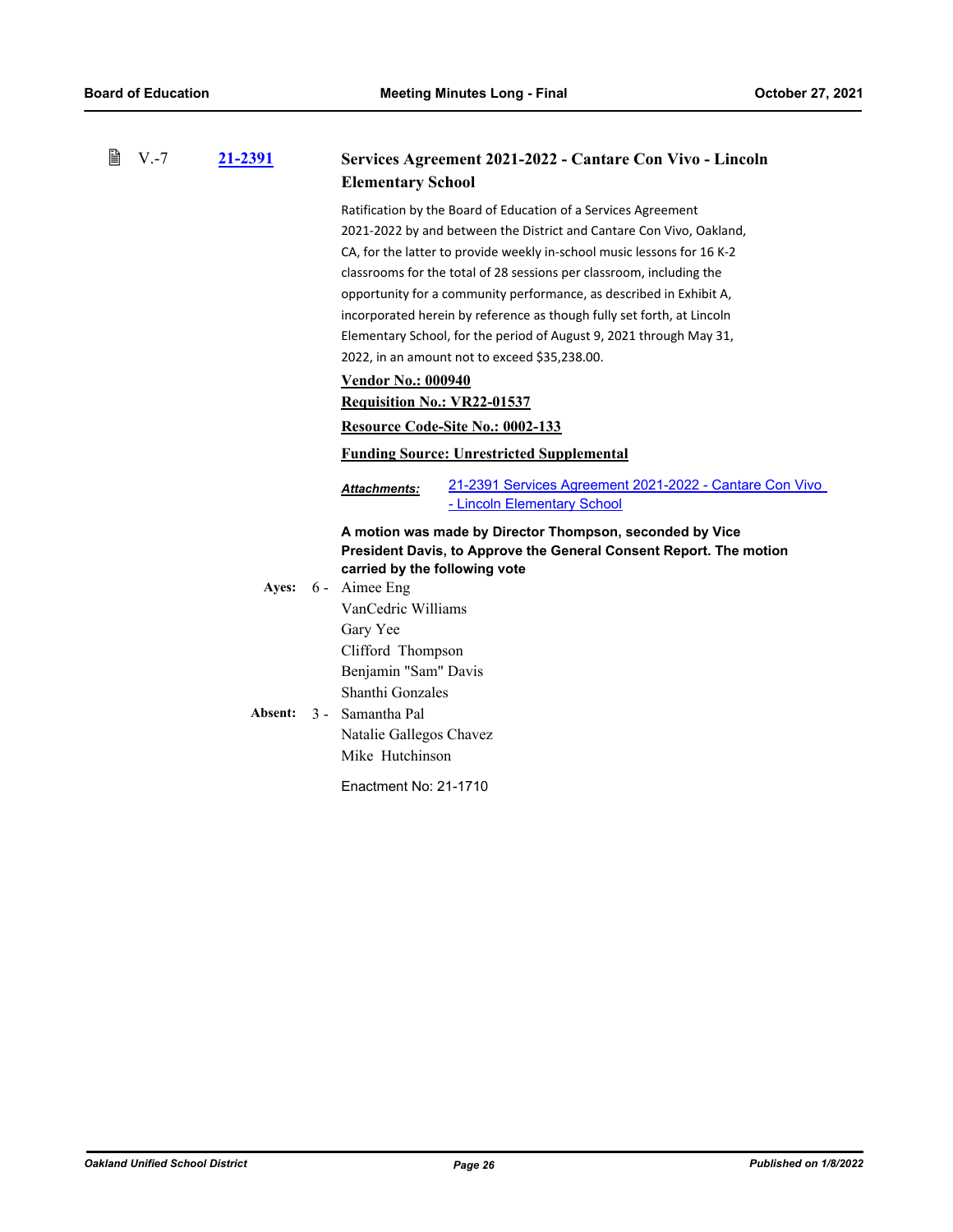| 誾 | $V.-8$ | 21-2392 | Services Agreement 2021-2022 - Excel Consulting Services, LLC -                                                                 |  |  |
|---|--------|---------|---------------------------------------------------------------------------------------------------------------------------------|--|--|
|   |        |         | <b>Martin Luther King Elementary School</b>                                                                                     |  |  |
|   |        |         | Ratification by the Board of Education of a Services Agreement                                                                  |  |  |
|   |        |         | 2021-2022 by and between the District and Excel Consulting Services,                                                            |  |  |
|   |        |         | LLC, Richmond, CA, for the latter to elevate systems thinking and                                                               |  |  |
|   |        |         | leadership capacity for site, adding unique value by assessing systems,                                                         |  |  |
|   |        |         | coaching, training, and identifying improved direction in systems                                                               |  |  |
|   |        |         | intervention, facilitative administration, and decision support at                                                              |  |  |
|   |        |         | MLK/Lafayette Elementary School, for the period of July 26, 2021 through                                                        |  |  |
|   |        |         | May 31, 2022, in an amount not to exceed \$7,500.00.                                                                            |  |  |
|   |        |         | <b>Vendor No.: 004022</b>                                                                                                       |  |  |
|   |        |         | <b>Requisition No.: VR22-00232</b>                                                                                              |  |  |
|   |        |         | Resource Code-Site No.: 0002-182                                                                                                |  |  |
|   |        |         | <b>Funding Source: Unrestricted Supplemental</b>                                                                                |  |  |
|   |        |         | 21-2392 Services Agreement 2021-2022 - Excel Consulting<br>Attachments:<br>Services, LLC - Martin Luther King Elementary School |  |  |
|   |        |         |                                                                                                                                 |  |  |
|   |        |         | A motion was made by Director Thompson, seconded by Vice<br>President Davis, to Approve the General Consent Report. The motion  |  |  |
|   |        |         | carried by the following vote                                                                                                   |  |  |
|   |        |         | Ayes: 6 - Aimee Eng                                                                                                             |  |  |
|   |        |         | VanCedric Williams                                                                                                              |  |  |
|   |        |         | Gary Yee                                                                                                                        |  |  |
|   |        |         | Clifford Thompson                                                                                                               |  |  |
|   |        |         | Benjamin "Sam" Davis                                                                                                            |  |  |
|   |        |         | Shanthi Gonzales                                                                                                                |  |  |
|   |        | Absent: | 3 - Samantha Pal                                                                                                                |  |  |
|   |        |         | Natalie Gallegos Chavez                                                                                                         |  |  |
|   |        |         | Mike Hutchinson                                                                                                                 |  |  |
|   |        |         | Enactment No: 21-1711                                                                                                           |  |  |
|   |        |         |                                                                                                                                 |  |  |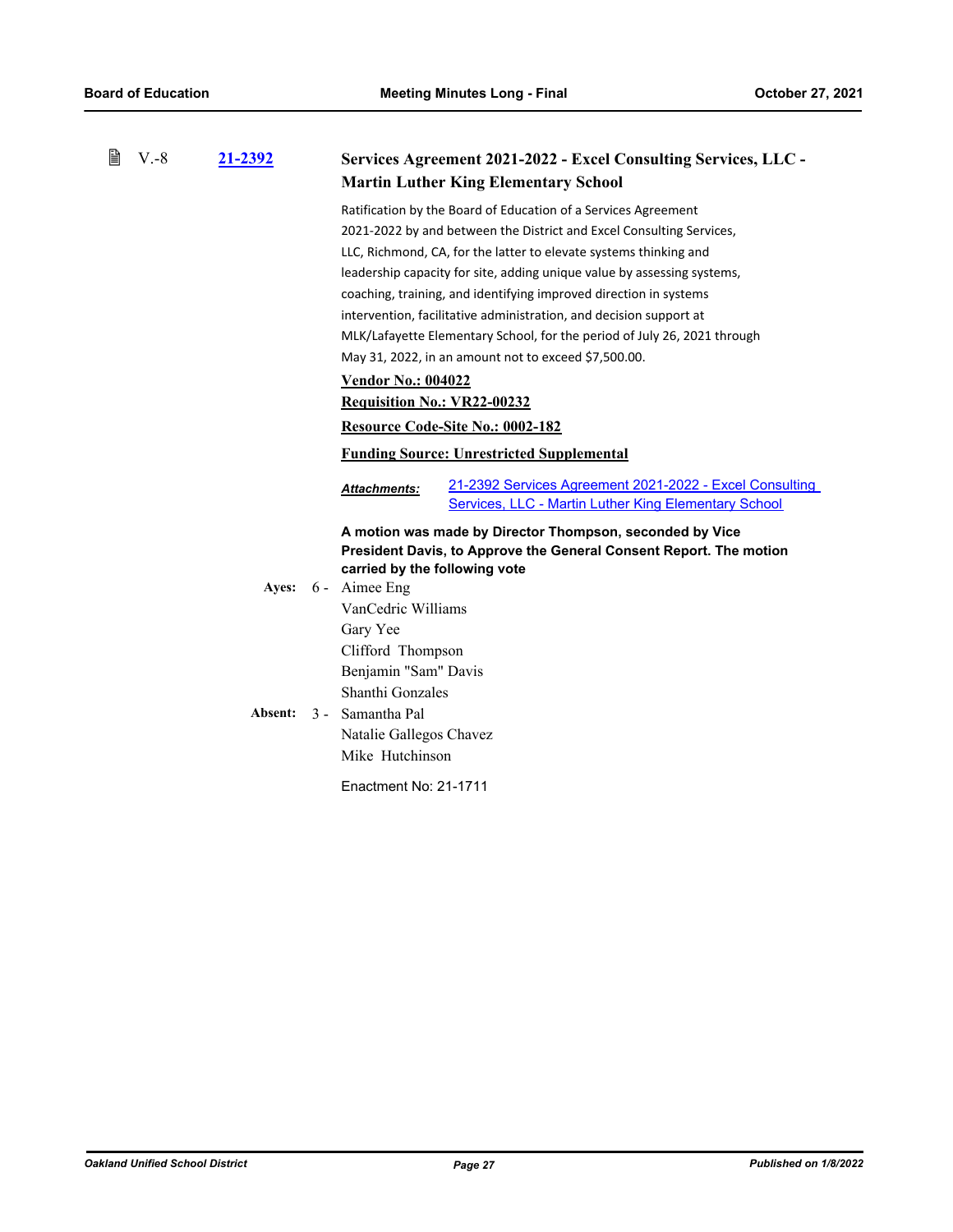| 閆 | $V.-9$ | <u>21-2393</u> | Services Agreement 2021-2022 - Juan Quintana - Franklin<br><b>Elementary School</b>                                |  |  |
|---|--------|----------------|--------------------------------------------------------------------------------------------------------------------|--|--|
|   |        |                | Ratification by the Board of Education of a Services Agreement                                                     |  |  |
|   |        |                | 2021-2022 between the District and Juan Quintana, Oakland, CA, for the                                             |  |  |
|   |        |                | latter to provide Title 1 students, one on one, in small groups and/or                                             |  |  |
|   |        |                | large group assemblies, counseling services to students that need social                                           |  |  |
|   |        |                | emotional support in coping with losses, understanding challenges and                                              |  |  |
|   |        |                | provide them with the tools they need to overcome crisis at Franklin                                               |  |  |
|   |        |                | Elementary School, for the period of August 16, 2021 through May 31,                                               |  |  |
|   |        |                | 2022, in an amount not to exceed \$55,439.00.                                                                      |  |  |
|   |        |                | <b>Vendor No.: 003510</b>                                                                                          |  |  |
|   |        |                | <b>Requisition No.: VR22-00369</b>                                                                                 |  |  |
|   |        |                | Resource Code-Site No.: 3010-116                                                                                   |  |  |
|   |        |                | <b>Funding Source: Title I-Basic Grant Low Income</b>                                                              |  |  |
|   |        |                | 21-2393 Services Agreement 2021-2022 - Juan Quintana -<br><b>Attachments:</b><br><b>Franklin Elementary School</b> |  |  |
|   |        |                | A motion was made by Director Thompson, seconded by Vice                                                           |  |  |
|   |        |                | President Davis, to Approve the General Consent Report. The motion                                                 |  |  |
|   |        |                | carried by the following vote                                                                                      |  |  |
|   |        |                | Ayes: 6 - Aimee Eng                                                                                                |  |  |
|   |        |                | VanCedric Williams                                                                                                 |  |  |
|   |        |                | Gary Yee                                                                                                           |  |  |
|   |        |                | Clifford Thompson                                                                                                  |  |  |
|   |        |                | Benjamin "Sam" Davis                                                                                               |  |  |
|   |        |                | Shanthi Gonzales                                                                                                   |  |  |
|   |        | Absent:        | 3 - Samantha Pal                                                                                                   |  |  |
|   |        |                | Natalie Gallegos Chavez                                                                                            |  |  |
|   |        |                | Mike Hutchinson                                                                                                    |  |  |
|   |        |                | Enactment No: 21-1712                                                                                              |  |  |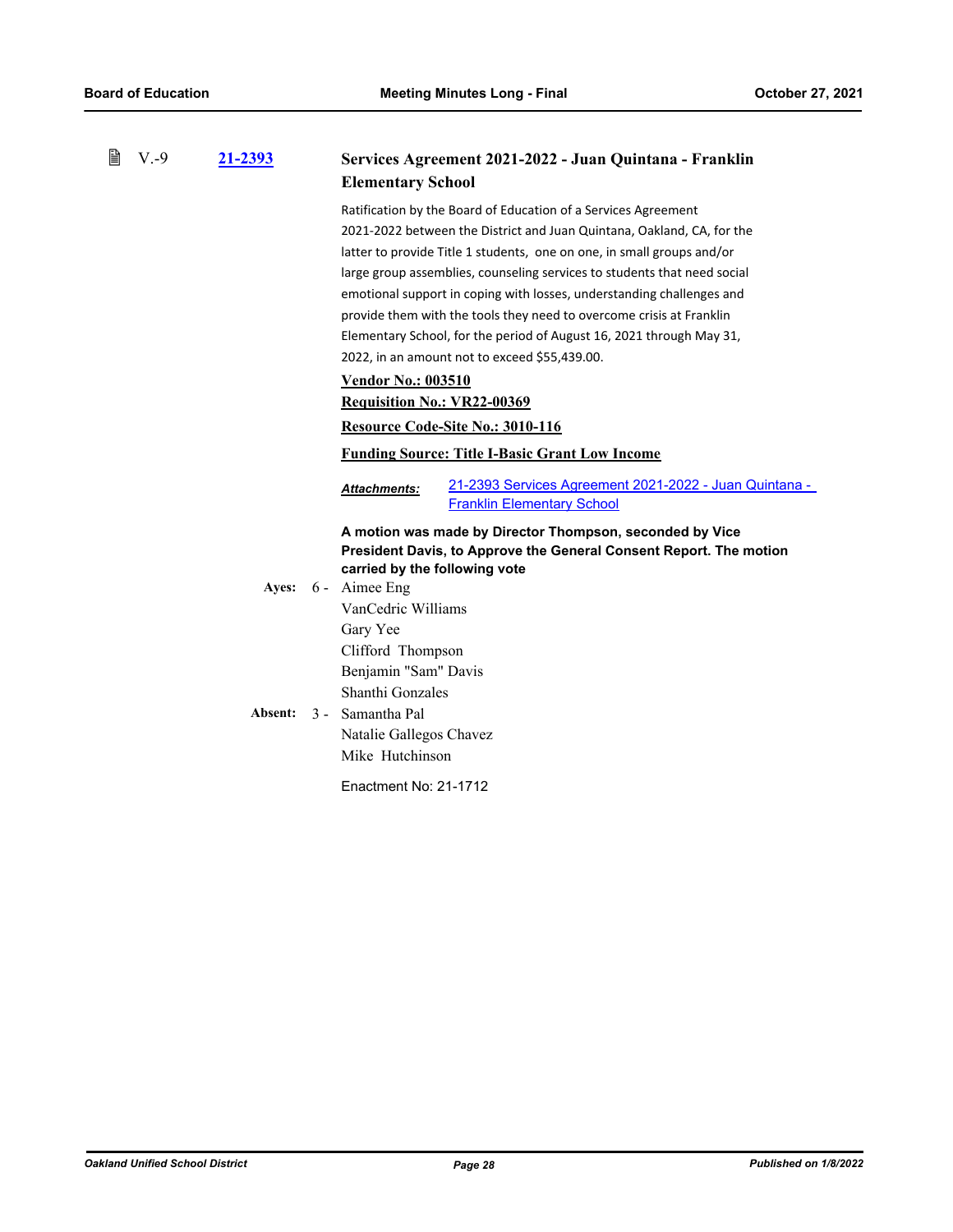| B | $V.-10$ | 21-2394 | Services Agreement 2021-2022 - Cantare Con Vivo - Franklin                                                     |  |  |
|---|---------|---------|----------------------------------------------------------------------------------------------------------------|--|--|
|   |         |         | <b>Elementary School</b>                                                                                       |  |  |
|   |         |         | Ratification by the Board of Education of a Services Agreement                                                 |  |  |
|   |         |         | 2021-2022 by and between the District and Cantare Con Vivo, Oakland,                                           |  |  |
|   |         |         | CA, for the latter to provide music lessons to TK through 2nd Grade                                            |  |  |
|   |         |         | students, in small groups, and large group assemblies, to enrich their                                         |  |  |
|   |         |         | academic and social emotional learning experience; opportunity to learn                                        |  |  |
|   |         |         | to appreciate music and give them lifelong skills that they will not                                           |  |  |
|   |         |         | otherwise learn from the regular instruction at Franklin Elementary                                            |  |  |
|   |         |         | School, for the period of August 9, 2021 through May 25, 2022, in an                                           |  |  |
|   |         |         | amount not to exceed \$18,480.00.                                                                              |  |  |
|   |         |         | <b>Vendor No.: 000940</b>                                                                                      |  |  |
|   |         |         | <b>Requisition No.: VR22-00373</b>                                                                             |  |  |
|   |         |         | Resource Code-Site No.: 0003-116                                                                               |  |  |
|   |         |         | <b>Funding Source: Unrestricted Concentration</b>                                                              |  |  |
|   |         |         | 21-2394 Services Agreement 2021-2022 - Cantare Con Vivo<br><b>Attachments:</b><br>- Franklin Elementary School |  |  |
|   |         |         | A motion was made by Director Thompson, seconded by Vice                                                       |  |  |
|   |         |         | President Davis, to Approve the General Consent Report. The motion                                             |  |  |
|   |         |         | carried by the following vote                                                                                  |  |  |
|   |         | Ayes:   | 6 - Aimee Eng                                                                                                  |  |  |
|   |         |         | VanCedric Williams                                                                                             |  |  |
|   |         |         | Gary Yee                                                                                                       |  |  |
|   |         |         | Clifford Thompson                                                                                              |  |  |
|   |         |         | Benjamin "Sam" Davis                                                                                           |  |  |
|   |         |         | Shanthi Gonzales                                                                                               |  |  |
|   |         | Absent: | 3 - Samantha Pal                                                                                               |  |  |
|   |         |         | Natalie Gallegos Chavez                                                                                        |  |  |
|   |         |         | Mike Hutchinson                                                                                                |  |  |
|   |         |         | Enactment No: 21-1713                                                                                          |  |  |
|   |         |         |                                                                                                                |  |  |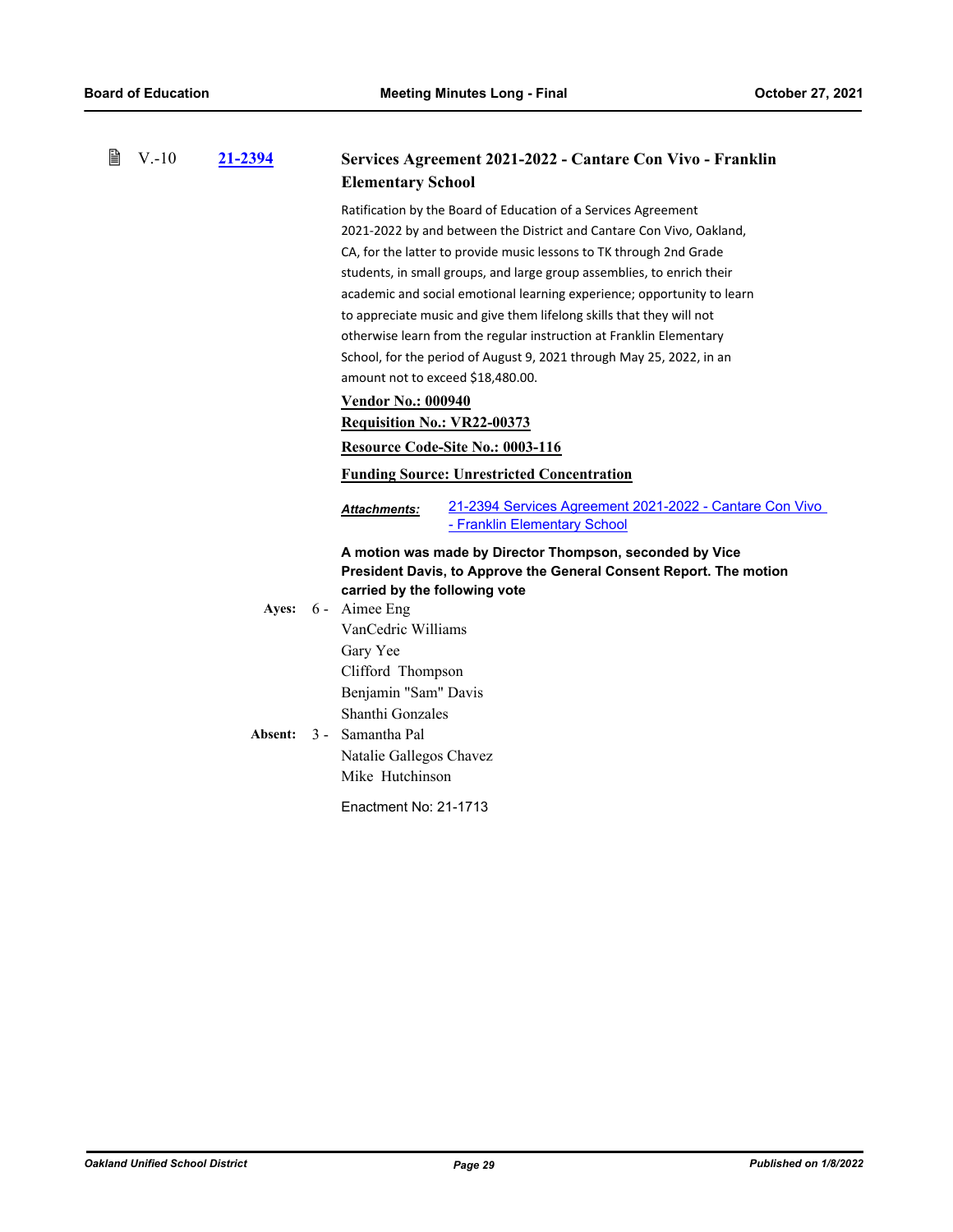È

| V.-11 | 21-2395 | Services Agreement 2021-2022 - HERO - Allendale Elementary<br><b>School</b>                                                                                                                                                                                                                                                                                                                                                                                                                                                                                                                                                                                                                         |  |  |
|-------|---------|-----------------------------------------------------------------------------------------------------------------------------------------------------------------------------------------------------------------------------------------------------------------------------------------------------------------------------------------------------------------------------------------------------------------------------------------------------------------------------------------------------------------------------------------------------------------------------------------------------------------------------------------------------------------------------------------------------|--|--|
|       |         | Ratification by the Board of Education of a Services Agreement<br>2021-2022 by and between the District and HERO, Oakland, CA, for the<br>latter to provide a variety of counseling/ mentoring services to targeted<br>student population - Title I, Latino, African American and Second<br>Language students - in the form of Social Skills Lessons, Leadership<br>Program, Mentoring, Professional Development, and Organized Recess,<br>as described in Exhibit A, incorporated herein by reference as though<br>fully set forth, at Allendale Elementary School, for the period of August<br>9, 2021 through May 30, 2022, in an amount not to exceed \$48,000.00.<br><b>Vendor No.: 002055</b> |  |  |
|       |         | <b>Requisition No.: VR22-00768</b><br><b>Resource Code-Site No.: 0000-101, 0002-101</b>                                                                                                                                                                                                                                                                                                                                                                                                                                                                                                                                                                                                             |  |  |
|       |         | <b>Funding Source: Unrestricted Supplemental, General</b><br><b>Purpose-unrestricted</b>                                                                                                                                                                                                                                                                                                                                                                                                                                                                                                                                                                                                            |  |  |
|       |         | 21-2395 Services Agreement 2021-2022 - HERO - Allendale<br><u>Attachments:</u><br><b>Elementary School</b>                                                                                                                                                                                                                                                                                                                                                                                                                                                                                                                                                                                          |  |  |
|       |         | A motion was made by Director Thompson, seconded by Vice<br>President Davis, to Approve the General Consent Report. The motion<br>carried by the following vote                                                                                                                                                                                                                                                                                                                                                                                                                                                                                                                                     |  |  |
|       |         | Ayes: 6 - Aimee Eng<br>VanCedric Williams<br>Gary Yee                                                                                                                                                                                                                                                                                                                                                                                                                                                                                                                                                                                                                                               |  |  |
|       |         | Clifford Thompson<br>Benjamin "Sam" Davis<br>Shanthi Gonzales<br>Absent: 3 - Samantha Pal<br>Natalie Gallegos Chavez<br>Mike Hutchinson                                                                                                                                                                                                                                                                                                                                                                                                                                                                                                                                                             |  |  |
|       |         | Enactment No: 21-1714                                                                                                                                                                                                                                                                                                                                                                                                                                                                                                                                                                                                                                                                               |  |  |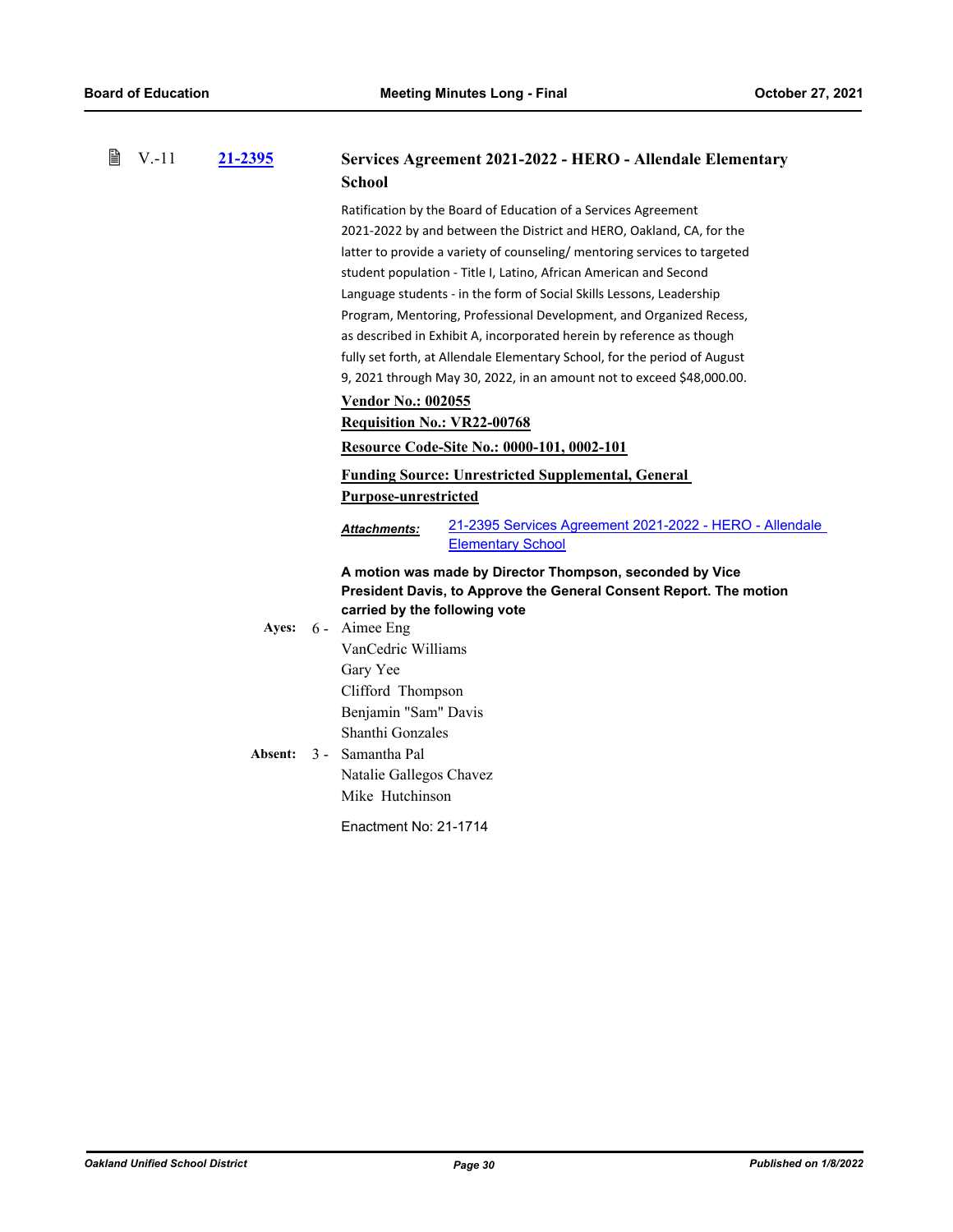| 閶 | $V.-12$ | 21-2396 | <b>Valley Elementary School</b> | Services Agreement 2021-2022 - Luna Dance Institute - Grass                                                                    |
|---|---------|---------|---------------------------------|--------------------------------------------------------------------------------------------------------------------------------|
|   |         |         |                                 | Ratification by the Board of Education of a Services Agreement                                                                 |
|   |         |         |                                 | 2021-2022 by and between the District and Luna Dance Institute,                                                                |
|   |         |         |                                 | Berkeley, CA, for the latter to build an inclusionary dance program for                                                        |
|   |         |         |                                 | students with and without disabilities, as described in Exhibit A,                                                             |
|   |         |         |                                 | incorporated herein by reference as though fully set forth, at Grass                                                           |
|   |         |         |                                 | Valley Elementary School, for the period of September 1, 2021, through                                                         |
|   |         |         |                                 | May 6, 2022, in an amount not to exceed \$22,500.00                                                                            |
|   |         |         | <b>Vendor No.: 002661</b>       |                                                                                                                                |
|   |         |         | Requisition No.: VR22-02044     |                                                                                                                                |
|   |         |         |                                 | Resource Code-Site No.: 9334-122                                                                                               |
|   |         |         |                                 | <b>Funding Source: Measure G, Parcel Tax</b>                                                                                   |
|   |         |         | <b>Attachments:</b>             | 21-2396 Services Agreement 2021-2022 - Luna Dance<br>Institute - Grass Valley Elementary School                                |
|   |         |         | carried by the following vote   | A motion was made by Director Thompson, seconded by Vice<br>President Davis, to Approve the General Consent Report. The motion |
|   |         | Ayes:   | 6 - Aimee Eng                   |                                                                                                                                |
|   |         |         | VanCedric Williams              |                                                                                                                                |
|   |         |         | Gary Yee                        |                                                                                                                                |
|   |         |         | Clifford Thompson               |                                                                                                                                |
|   |         |         | Benjamin "Sam" Davis            |                                                                                                                                |
|   |         |         | Shanthi Gonzales                |                                                                                                                                |
|   |         | Absent: | 3 - Samantha Pal                |                                                                                                                                |
|   |         |         | Natalie Gallegos Chavez         |                                                                                                                                |
|   |         |         | Mike Hutchinson                 |                                                                                                                                |
|   |         |         | Enactment No: 21-1715           |                                                                                                                                |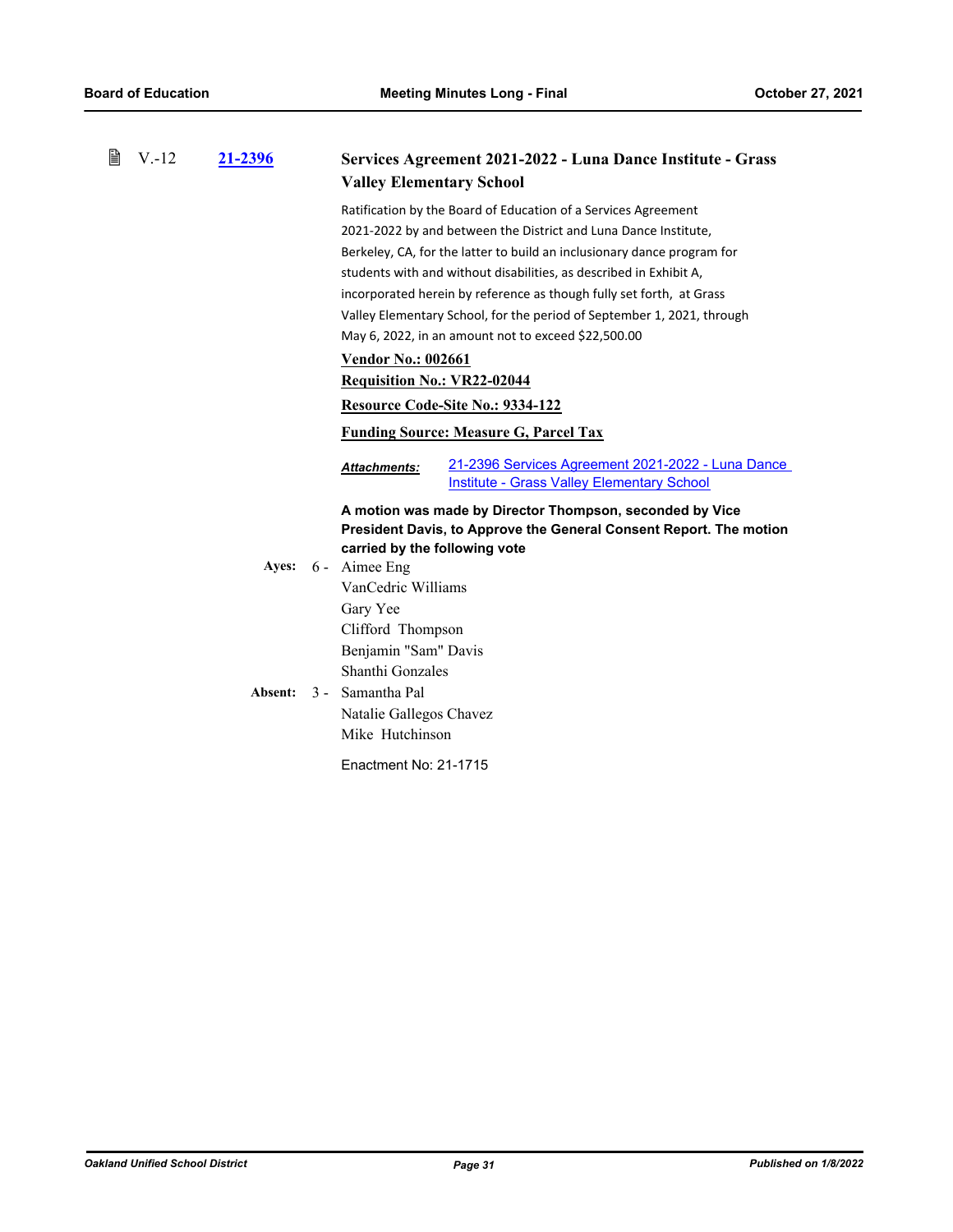| 誾 | $V.-13$ | 21-2397 |                                                                           | Services Agreement 2021-2022 - Mustard Seed Neighborhood                                                                       |  |
|---|---------|---------|---------------------------------------------------------------------------|--------------------------------------------------------------------------------------------------------------------------------|--|
|   |         |         |                                                                           | <b>Development Corp - Emerson Elementary School</b>                                                                            |  |
|   |         |         |                                                                           | Ratification by the Board of Education of a Services Agreement                                                                 |  |
|   |         |         |                                                                           | 2021-2022 by and between the District and Mustard Seed Neighborhood                                                            |  |
|   |         |         |                                                                           | Development Corp, Oakland, CA, for the latter to help school improve its                                                       |  |
|   |         |         |                                                                           | literacy teaching and help school, teachers and students with                                                                  |  |
|   |         |         | Professional Development Support for Teachers and Staff, as described     |                                                                                                                                |  |
|   |         |         | in Exhibit A, incorporated herein by reference as though fully set forth, |                                                                                                                                |  |
|   |         |         | at Emerson Elementary School, for the period of September 1, 2021         |                                                                                                                                |  |
|   |         |         |                                                                           | through May 25, 2022, in an amount not to exceed \$15,000.00.                                                                  |  |
|   |         |         | <b>Vendor No.: 002970</b>                                                 |                                                                                                                                |  |
|   |         |         | <b>Requisition No.: VR22-01018</b>                                        |                                                                                                                                |  |
|   |         |         |                                                                           | Resource Code-Site No.: 3212-115                                                                                               |  |
|   |         |         | <b>Funding Source: ESSER II</b>                                           |                                                                                                                                |  |
|   |         |         | Attachments:                                                              | 21-2397 Services Agreement 2021-2022 - Mustard Seed<br>Neighborhood Development Corp - Emerson Elementary<br>School            |  |
|   |         |         | carried by the following vote                                             | A motion was made by Director Thompson, seconded by Vice<br>President Davis, to Approve the General Consent Report. The motion |  |
|   |         | Ayes:   | 6 - Aimee Eng                                                             |                                                                                                                                |  |
|   |         |         | VanCedric Williams                                                        |                                                                                                                                |  |
|   |         |         | Gary Yee                                                                  |                                                                                                                                |  |
|   |         |         | Clifford Thompson                                                         |                                                                                                                                |  |
|   |         |         | Benjamin "Sam" Davis                                                      |                                                                                                                                |  |
|   |         |         | Shanthi Gonzales                                                          |                                                                                                                                |  |
|   |         | Absent: | 3 - Samantha Pal                                                          |                                                                                                                                |  |
|   |         |         | Natalie Gallegos Chavez                                                   |                                                                                                                                |  |
|   |         |         | Mike Hutchinson                                                           |                                                                                                                                |  |
|   |         |         | Enactment No: 21-1716                                                     |                                                                                                                                |  |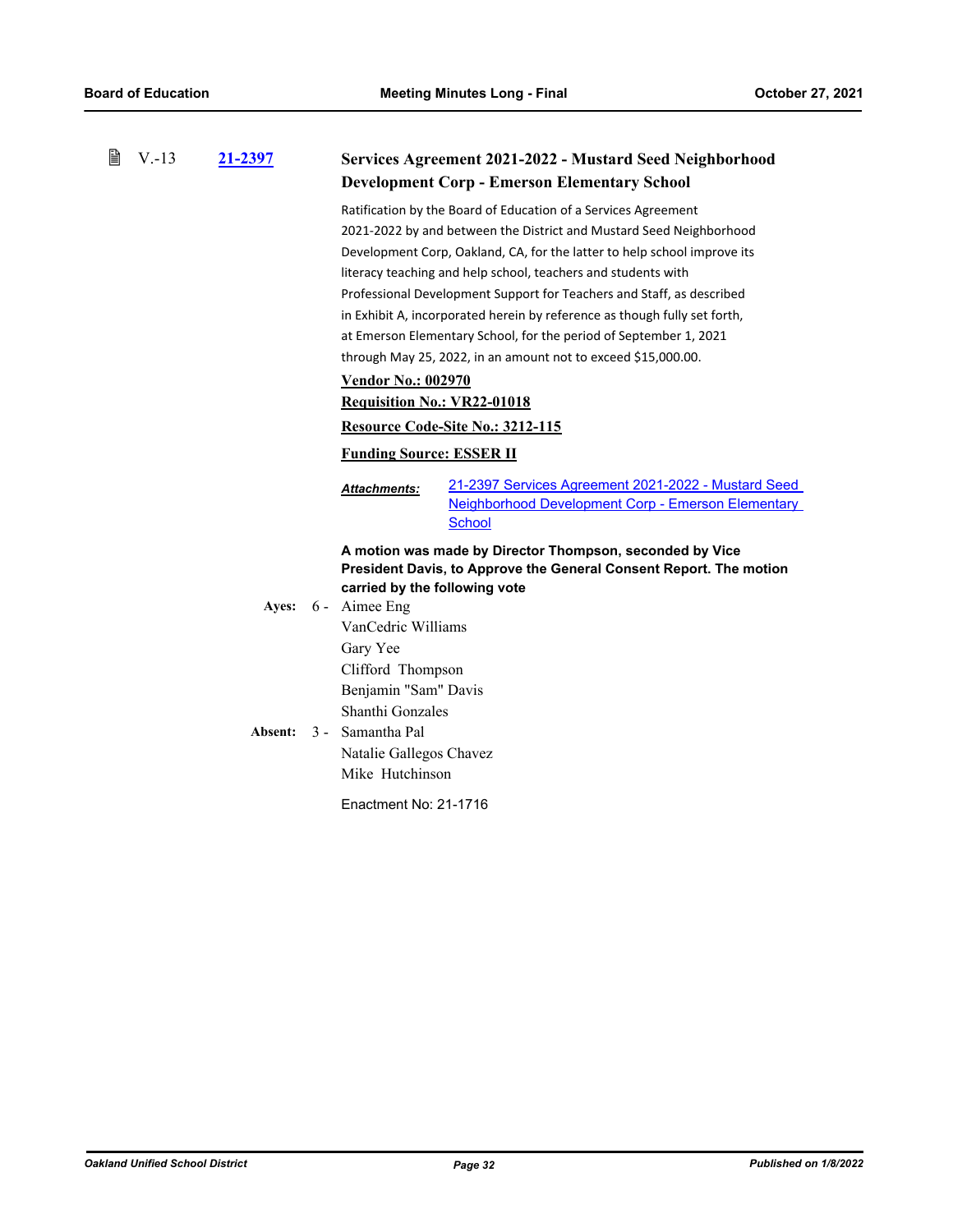| 21-2398          |                                                                                                                                                                                                                                                                                                                                                                                                                                                                                                                                                                                                                                                                                                                                                     | <b>Services Agreement 2021-2022 - Bay Area Community Resources</b><br>- Sankofa Elementary School                              |  |
|------------------|-----------------------------------------------------------------------------------------------------------------------------------------------------------------------------------------------------------------------------------------------------------------------------------------------------------------------------------------------------------------------------------------------------------------------------------------------------------------------------------------------------------------------------------------------------------------------------------------------------------------------------------------------------------------------------------------------------------------------------------------------------|--------------------------------------------------------------------------------------------------------------------------------|--|
|                  | Ratification by the Board of Education of a Services Agreement<br>2021-2022 between the District and Bay Area Community Resources, San<br>Rafael, CA, for the latter to allow members of its staff to serve students<br>during the school day and under the direction of the principal,<br>supporting both academic and socio-emotional needs that stem from<br>the disruption of learning during "distance" and "hybrid" learning in the<br>previous year, at Sankofa Elementary School, for the period of<br>September 1, 2021, through May 26, 2022, in an amount not to exceed<br>\$42,000.00.<br><b>Vendor No.: 000624</b><br><b>Requisition No.: VR22-01724</b><br><b>Resource Code-Site No.: 3212-191</b><br><b>Funding Source: ESSER II</b> |                                                                                                                                |  |
|                  | Attachments:                                                                                                                                                                                                                                                                                                                                                                                                                                                                                                                                                                                                                                                                                                                                        | 21-2398 Services Agreement 2021-2022 - Bay Area<br><b>Community Resources - Sankofa Elementary School</b>                      |  |
| Ayes:<br>Absent: | carried by the following vote<br>VanCedric Williams<br>Gary Yee<br>Clifford Thompson<br>Benjamin "Sam" Davis<br>Shanthi Gonzales<br>Natalie Gallegos Chavez<br>Mike Hutchinson                                                                                                                                                                                                                                                                                                                                                                                                                                                                                                                                                                      | A motion was made by Director Thompson, seconded by Vice<br>President Davis, to Approve the General Consent Report. The motion |  |
|                  |                                                                                                                                                                                                                                                                                                                                                                                                                                                                                                                                                                                                                                                                                                                                                     | 6 - Aimee Eng<br>3 - Samantha Pal<br>Enactment No: 21-1717                                                                     |  |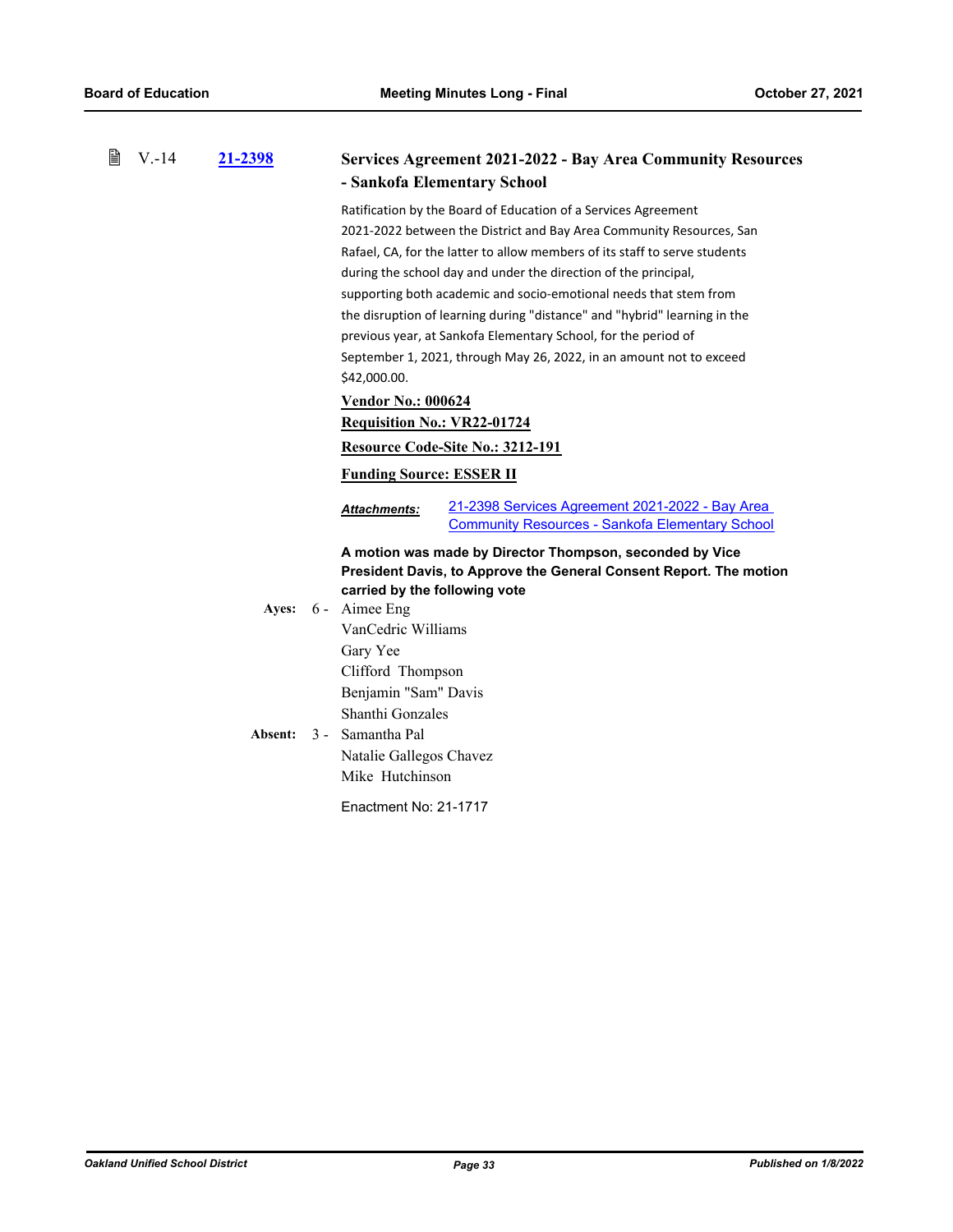#### 閶 V.-15 **[21-2419](http://ousd.legistar.com/gateway.aspx?m=l&id=/matter.aspx?key=53553) Agreement With a Public School District for Integrating Educational and Child Welfare Data through the Foster Focus Data System – Alameda County Superintendent of Schools – Community Schools and Student Services Department**

Ratification by the Board of Education of [Services] Agreement with a Public School District for Integrating Educational and Child Welfare Data through the Foster Focus Data System by and between the District and Alameda County Superintendent of Schools, Hayward, CA, for the County Superintendent to assist the District in complying with the responsibilities imposed by the state Legislature regarding the proper and timely transfer between schools of pupils in foster care and the related state mandated data reporting requirements by linking the District's student information systems to the Sacramento County Office of Education's FOSTER FOCUS data system and annually maintaining both linkage and accessibility by authorized users, via the Community Schools and Student Services Department, for the term July 1, 2021 through June 30, 2026, in an amount not to exceed \$7,500.00, reimbursable to the County Superintendent.

### **Resource Code-Site No.: 3010-922**

### **Funding Source: Title I**

21-2419 Agreement With a Public School District for [Integrating Educational and Child Welfare Data through the](http://ousd.legistar.com/gateway.aspx?M=F&ID=101178.PDF)  Foster Focus Data System – Alameda County Superintendent of Schools – Community Schools and Student Services Department *Attachments:*

**A motion was made by Director Thompson, seconded by Vice President Davis, to Approve the General Consent Report. The motion carried by the following vote**

- Ayes: 6 Aimee Eng VanCedric Williams Gary Yee Clifford Thompson Benjamin "Sam" Davis Shanthi Gonzales Absent: 3 - Samantha Pal
	- Natalie Gallegos Chavez Mike Hutchinson

Enactment No: 21-1718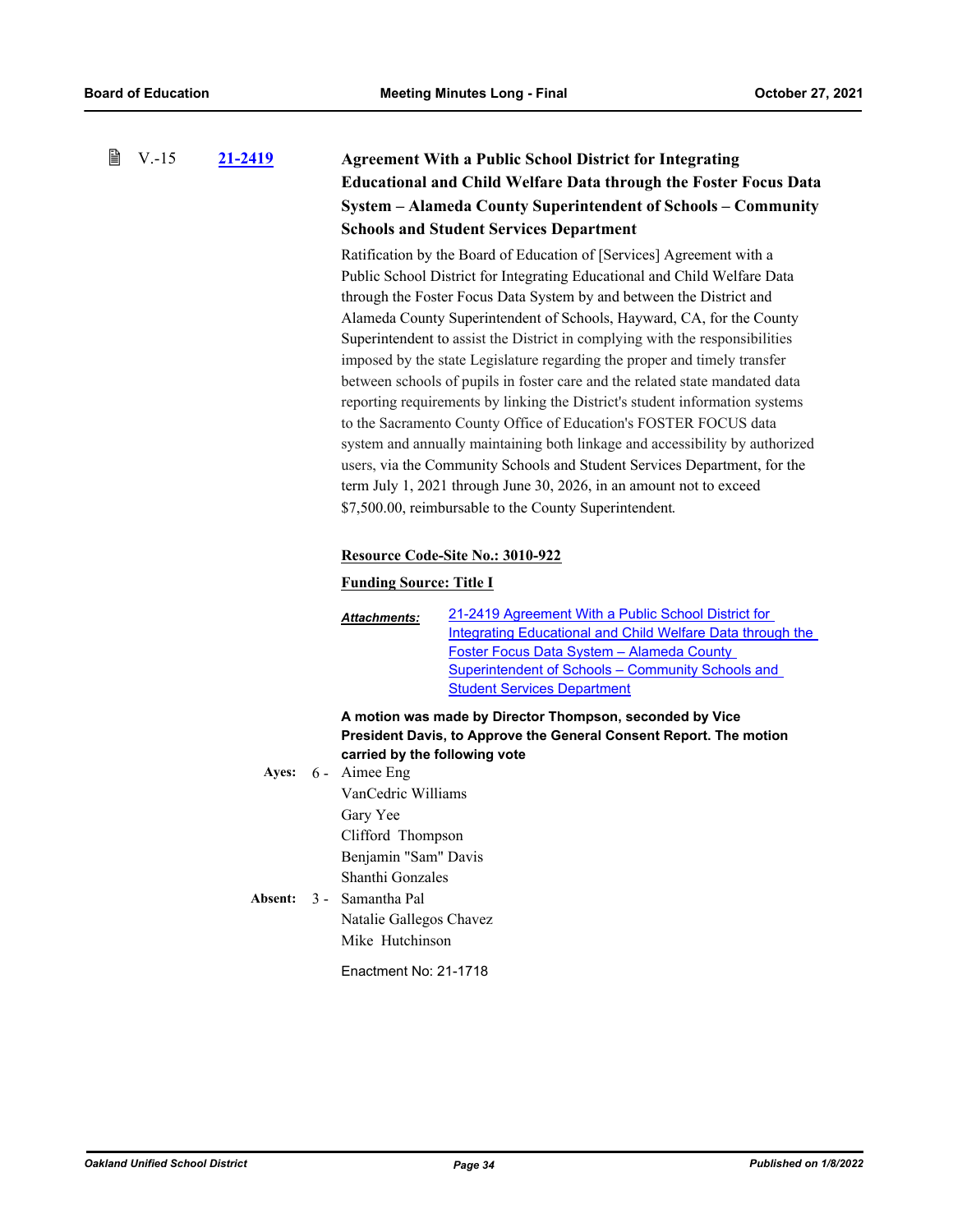| ₿ | $V.-16$ | 21-2420 | <b>Services Agreement 2021-2022 - Bay Area Community Resources</b>                                                                   |
|---|---------|---------|--------------------------------------------------------------------------------------------------------------------------------------|
|   |         |         | - Oakland Technical High School                                                                                                      |
|   |         |         | Approval by the Board of Education of a Services Agreement 2021-2022                                                                 |
|   |         |         | by and between the District and Bay Area Community Resources, San                                                                    |
|   |         |         | Rafael, CA, for the latter to on-board and pay four Student Support                                                                  |
|   |         |         | Specialists under the BACR umbrella, with each providing services for a                                                              |
|   |         |         | pathway, under supervision, as described in Exhibit A, incorporated                                                                  |
|   |         |         | herein by reference as though fully set forth, at Oakland Technical High                                                             |
|   |         |         | School, for the period of August 1, 2021 through May 31, 2022, in an                                                                 |
|   |         |         | amount not to exceed \$310,960.00.                                                                                                   |
|   |         |         | <b>Vendor No.: 000624</b>                                                                                                            |
|   |         |         | <b>Requisition No.: VR22-00972</b>                                                                                                   |
|   |         |         | Resource Code-Site No.: 9333-305                                                                                                     |
|   |         |         | <b>Funding Source: Measure N</b>                                                                                                     |
|   |         |         | 21-2420 Services Agreement 2021-2022 - Bay Area<br><b>Attachments:</b><br><b>Community Resources - Oakland Technical High School</b> |
|   |         |         | A motion was made by Director Thompson, seconded by Vice<br>President Davis, to Approve the General Consent Report. The motion       |
|   |         | Ayes:   | carried by the following vote<br>6 - Aimee Eng                                                                                       |
|   |         |         | VanCedric Williams                                                                                                                   |
|   |         |         | Gary Yee                                                                                                                             |
|   |         |         | Clifford Thompson                                                                                                                    |
|   |         |         | Benjamin "Sam" Davis                                                                                                                 |
|   |         |         | Shanthi Gonzales                                                                                                                     |
|   |         | Absent: | 3 - Samantha Pal                                                                                                                     |
|   |         |         | Natalie Gallegos Chavez                                                                                                              |
|   |         |         | Mike Hutchinson                                                                                                                      |
|   |         |         | Enactment No: 21-1719                                                                                                                |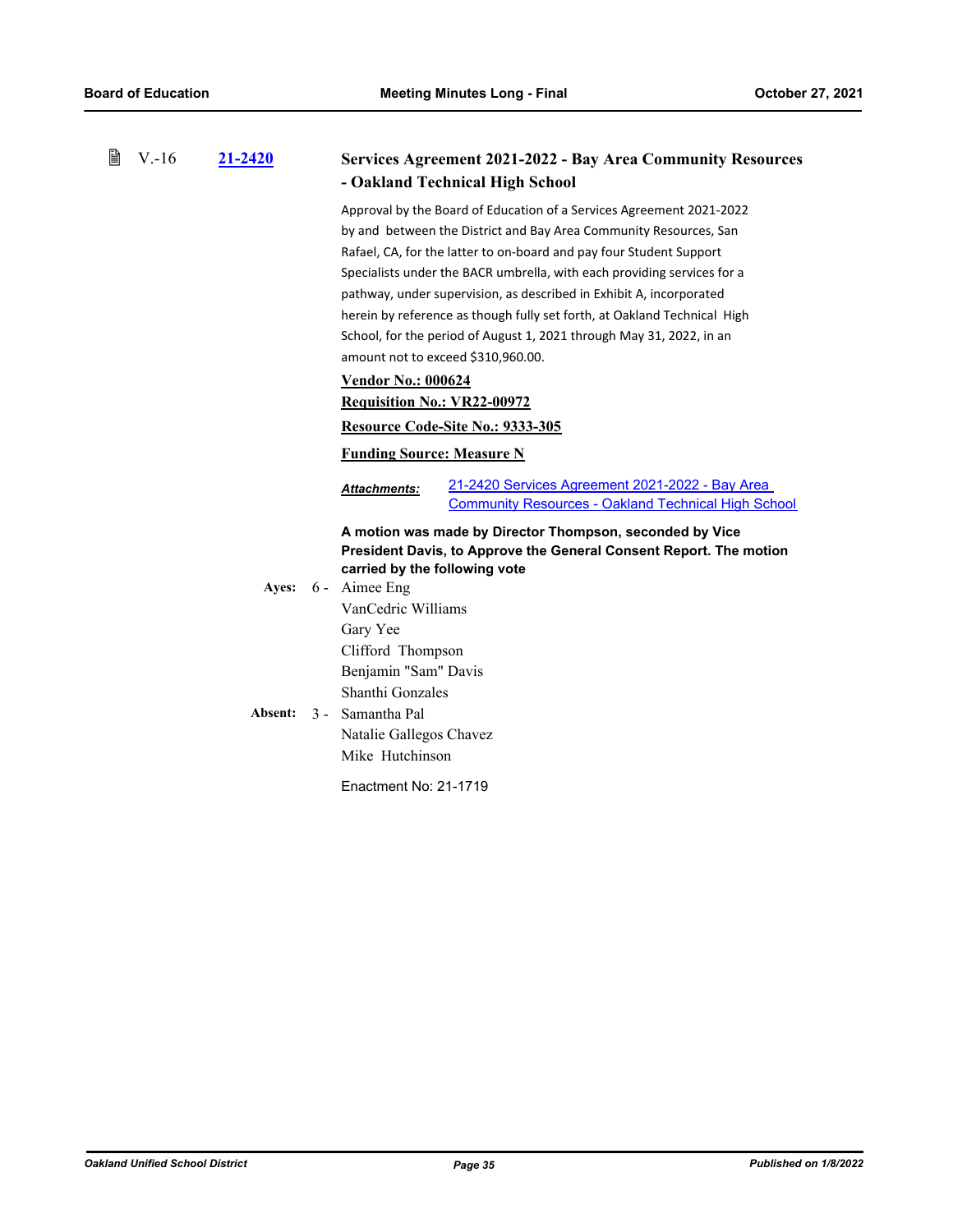|  | ■ V.-17 21-2438 | Grant Award – U.S. Department of Education – Title VI, Indian |
|--|-----------------|---------------------------------------------------------------|
|--|-----------------|---------------------------------------------------------------|

# **Education – Community Schools and Student Services Department**

Acceptance by the Board of Education of a Grant Award (PR/Award No. S060A210769) to the District from the United States Department of Education, Title VI Indian Education Program, in the amount of \$38,688.00, for support of academic tutoring and enrichment of Native American Youth, for the period of July 1, 2021 through June 30, 2022, via the Community Schools and Student Services Department, pursuant to the terms and conditions thereof.

## **Funding Source: No Fiscal Impact**

[21-2438 Grant Award – U.S. Department of Education –](http://ousd.legistar.com/gateway.aspx?M=F&ID=101179.pdf)  Title VI, Indian Education – Community Schools and **Student Services Department** *Attachments:*

**A motion was made by Director Thompson, seconded by Vice President Davis, to Approve the General Consent Report. The motion carried by the following vote**

|  | Ayes: 6 - Aimee Eng      |
|--|--------------------------|
|  | VanCedric Williams       |
|  | Gary Yee                 |
|  | Clifford Thompson        |
|  | Benjamin "Sam" Davis     |
|  | Shanthi Gonzales         |
|  | Absent: 3 - Samantha Pal |
|  | Natalie Gallegos Chavez  |
|  | Mike Hutchinson          |
|  | Enactment No: 21-1720    |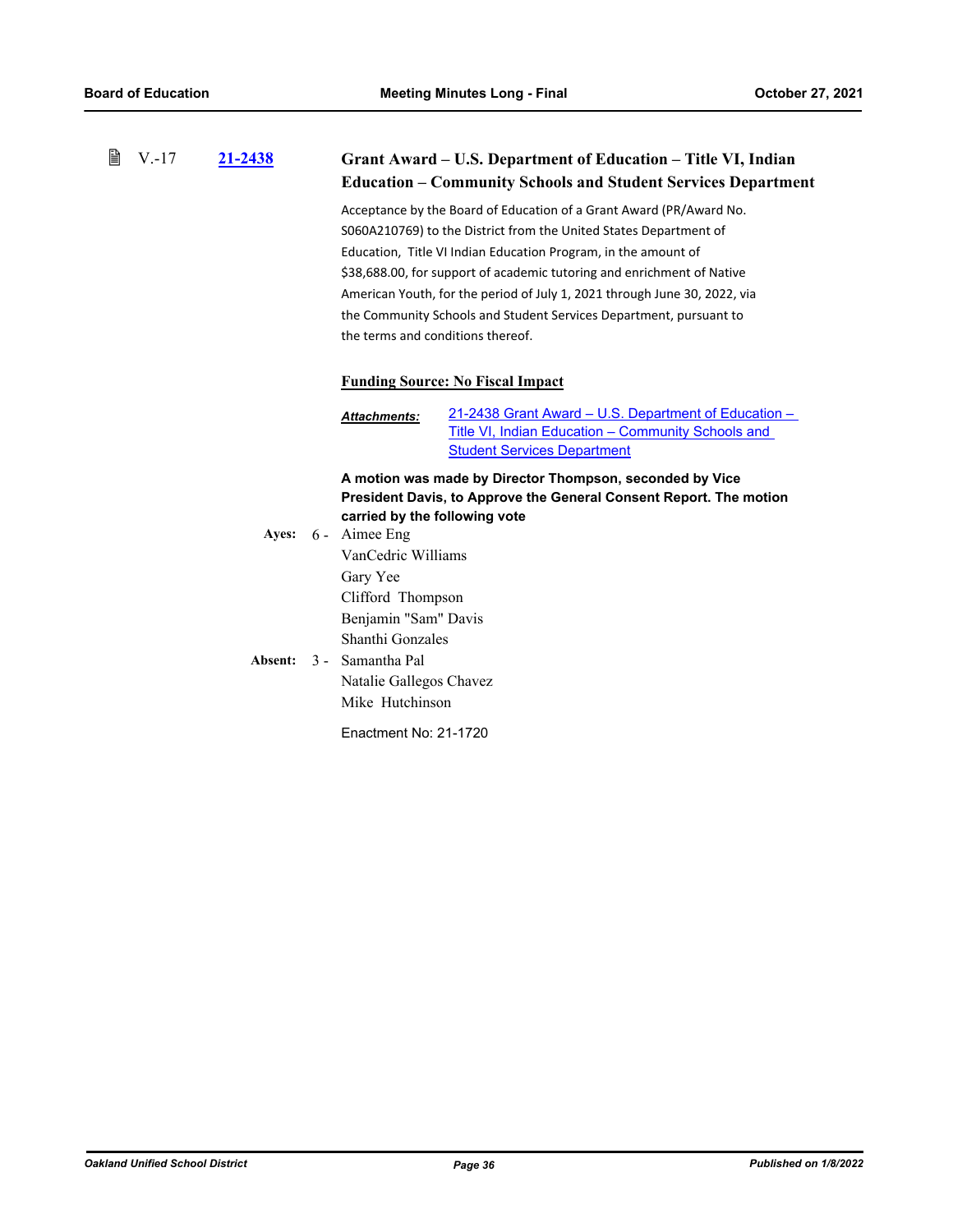| 閶 | $V.-18$ | 21-2439 | Services Agreement 2021-2022 - Maryam Toloui - English<br><b>Language Learner and Multilingual Achievement Department</b>                                                                                                                                                                                                                                                                                                                                                                                                                                                                                                                                                                                           |
|---|---------|---------|---------------------------------------------------------------------------------------------------------------------------------------------------------------------------------------------------------------------------------------------------------------------------------------------------------------------------------------------------------------------------------------------------------------------------------------------------------------------------------------------------------------------------------------------------------------------------------------------------------------------------------------------------------------------------------------------------------------------|
|   |         |         | Ratification by the Board of Education of a Services Agreement<br>2021-2022 by and between the District and Maryam Toloui, Oakland, CA,<br>for the latter to provide ongoing clinical group supervision and<br>individual clinical supervision to no more than 8 unlicensed members of<br>the Newcomer Wellness Team and maintain weekly 30 minute<br>coordination meeting with Newcomer Wellness Team Program Manager<br>to ensure cohesiveness of support for site-based Newcomer Wellness<br>Staff, via English Language Learner and Multilingual Achievement<br>Department, for the period of September 20, 2021 through June 30, 2022,<br>in an amount not to exceed \$21,500.00.<br><b>Vendor No.: 006703</b> |
|   |         |         | <b>Requisition No.: VR22-02121</b>                                                                                                                                                                                                                                                                                                                                                                                                                                                                                                                                                                                                                                                                                  |
|   |         |         | Resource Code-Site No.: 9283-954                                                                                                                                                                                                                                                                                                                                                                                                                                                                                                                                                                                                                                                                                    |
|   |         |         | <b>Funding Source: Salesforce.org</b>                                                                                                                                                                                                                                                                                                                                                                                                                                                                                                                                                                                                                                                                               |
|   |         |         | 21-2439 Services Agreement 2021-2022 - Maryam Toloui -<br>Attachments:<br><b>English Language Learner and Multilingual Achievement</b><br><b>Department</b>                                                                                                                                                                                                                                                                                                                                                                                                                                                                                                                                                         |
|   |         |         | A motion was made by Director Thompson, seconded by Vice<br>President Davis, to Approve the General Consent Report. The motion<br>carried by the following vote<br>Ayes: 6 - Aimee Eng<br>VanCedric Williams<br>Gary Yee<br>Clifford Thompson<br>Benjamin "Sam" Davis<br>Shanthi Gonzales<br>Absent: 3 - Samantha Pal<br>Natalie Gallegos Chavez<br>Mike Hutchinson<br>Enactment No: 21-1721                                                                                                                                                                                                                                                                                                                        |
|   |         |         |                                                                                                                                                                                                                                                                                                                                                                                                                                                                                                                                                                                                                                                                                                                     |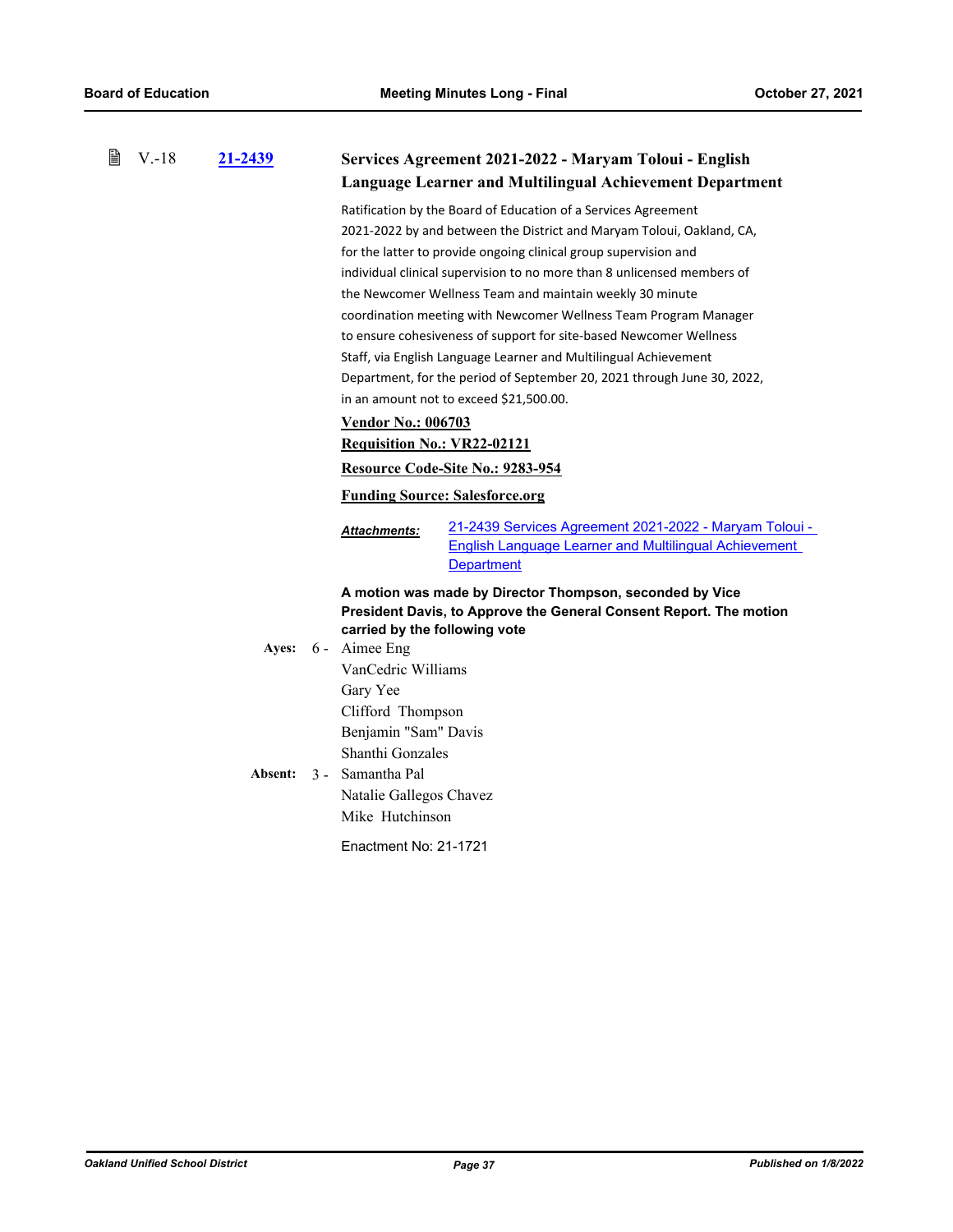| 窅 | $V.-19$ | 21-2443 |                                    | Services Agreement 2021-2022 - TransformCA - Community                                                                         |
|---|---------|---------|------------------------------------|--------------------------------------------------------------------------------------------------------------------------------|
|   |         |         |                                    | <b>Schools and Student Services Department</b>                                                                                 |
|   |         |         |                                    | Ratification by the Board of Education of a Services Agreement                                                                 |
|   |         |         |                                    | 2021-2022 by and between the District and TransformCA, Oakland, CA,                                                            |
|   |         |         |                                    | for the latter to implement the Safe Route to Schools Program,                                                                 |
|   |         |         |                                    | promoting safe pedestrian and biking education, activities and events,                                                         |
|   |         |         |                                    | as part of the Active and Safe Oakland (ASO) Grant, as described in                                                            |
|   |         |         |                                    | Exhibit A, incorporated herein by reference as though fully set forth, via                                                     |
|   |         |         |                                    | Community Schools and Student Services Department, for the period of                                                           |
|   |         |         |                                    | July 1, 2021 through February 28, 2022, in an amount not to exceed                                                             |
|   |         |         | \$46,092.64.                       |                                                                                                                                |
|   |         |         | <b>Vendor No.: 004357</b>          |                                                                                                                                |
|   |         |         | <b>Requisition No.: VR22-01487</b> |                                                                                                                                |
|   |         |         |                                    | Resource Code-Site No.: 9206-922                                                                                               |
|   |         |         |                                    | <b>Funding Source: Alam.cty.pub.health-health&amp;wel</b>                                                                      |
|   |         |         | <b>Attachments:</b>                | 21-2443 Services Agreement 2021-2022 - TransformCA -<br><b>Community Schools and Student Services Department</b>               |
|   |         |         | carried by the following vote      | A motion was made by Director Thompson, seconded by Vice<br>President Davis, to Approve the General Consent Report. The motion |
|   |         | Ayes:   | 6 - Aimee Eng                      |                                                                                                                                |
|   |         |         | VanCedric Williams                 |                                                                                                                                |
|   |         |         | Gary Yee                           |                                                                                                                                |
|   |         |         | Clifford Thompson                  |                                                                                                                                |
|   |         |         | Benjamin "Sam" Davis               |                                                                                                                                |
|   |         |         | Shanthi Gonzales                   |                                                                                                                                |
|   |         | Absent: | 3 - Samantha Pal                   |                                                                                                                                |
|   |         |         | Natalie Gallegos Chavez            |                                                                                                                                |
|   |         |         | Mike Hutchinson                    |                                                                                                                                |
|   |         |         | Enactment No: 21-1722              |                                                                                                                                |
|   |         |         |                                    |                                                                                                                                |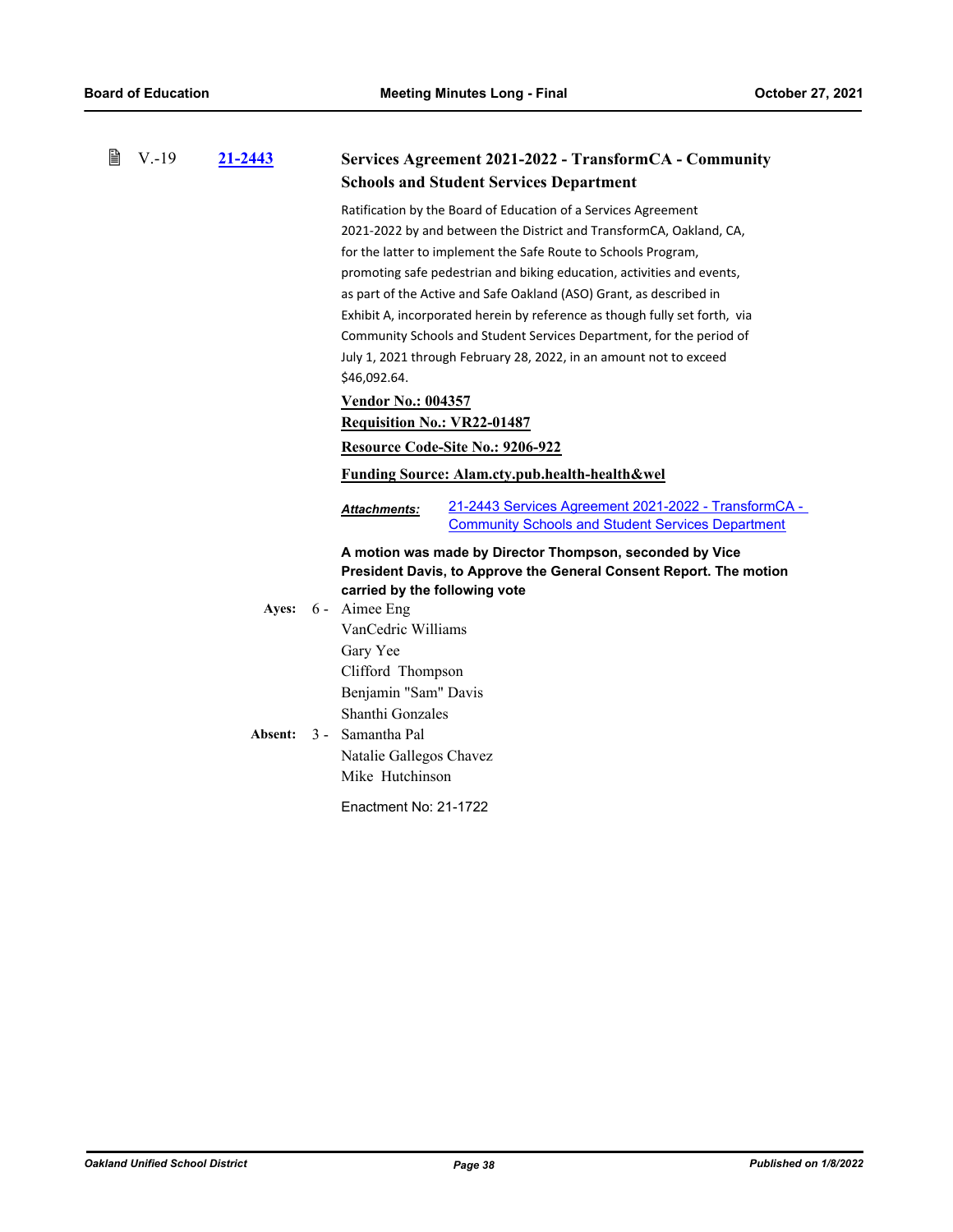| 閶 | $V - 20$ | 21-2445 | Services Agreement 2021-2022 - UrbanLife Mentors Inc. - Parker<br><b>Elementary School</b>                                     |
|---|----------|---------|--------------------------------------------------------------------------------------------------------------------------------|
|   |          |         | Ratification by the Board of Education of a Services Agreement                                                                 |
|   |          |         | 2021-2022 between the District and UrbanLife Mentors Inc., Oakland, CA,                                                        |
|   |          |         | for the latter to provide students with opportunities to engage in art and                                                     |
|   |          |         | music programming ranging from the provision of musical instruments                                                            |
|   |          |         | for classroom programs to facilitating opportunities for students to                                                           |
|   |          |         | perform alongside local professional musicians, at Parker Elementary                                                           |
|   |          |         | School, for the period of September 14, 2021 through May 26, 2022, in an                                                       |
|   |          |         | amount not to exceed \$12,025.00.                                                                                              |
|   |          |         | <b>Vendor No.: 005627</b>                                                                                                      |
|   |          |         | <b>Requisition No.: VR22-01524</b>                                                                                             |
|   |          |         | Resource Code-Site No.: 9332-144                                                                                               |
|   |          |         | <b>Funding Source: Measure G1 Parcel Tx</b>                                                                                    |
|   |          |         | 21-2445 Services Agreement 2021-2022 - UrbanLife Mentors<br>Attachments:<br>Inc. - Parker Elementary School                    |
|   |          |         | A motion was made by Director Thompson, seconded by Vice<br>President Davis, to Approve the General Consent Report. The motion |
|   |          |         | carried by the following vote<br>Ayes: 6 - Aimee Eng                                                                           |
|   |          |         | VanCedric Williams                                                                                                             |
|   |          |         | Gary Yee                                                                                                                       |
|   |          |         | Clifford Thompson                                                                                                              |
|   |          |         | Benjamin "Sam" Davis                                                                                                           |
|   |          |         | Shanthi Gonzales                                                                                                               |
|   |          | Absent: | 3 - Samantha Pal                                                                                                               |
|   |          |         |                                                                                                                                |
|   |          |         | Natalie Gallegos Chavez                                                                                                        |
|   |          |         | Mike Hutchinson                                                                                                                |
|   |          |         | Enactment No: 21-1723                                                                                                          |
|   |          |         |                                                                                                                                |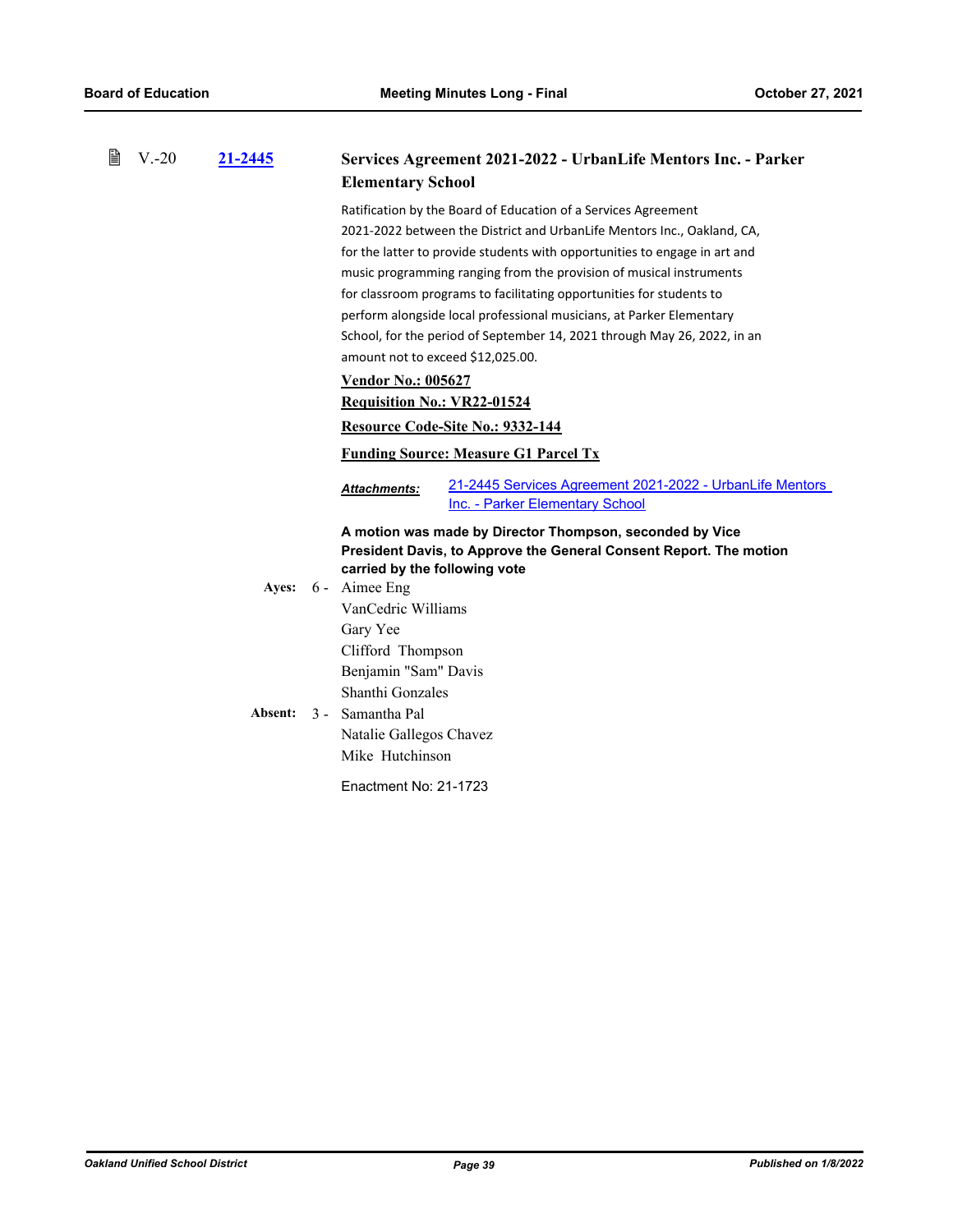| 誾 | $V - 21$ | 21-2447 | Services Agreement 2021-2022 - Andrea Gorham - Joaquin Miller<br><b>Elementary School</b>                                                                                                                                                                                                                                                                                                                                                                                                                                  |  |  |
|---|----------|---------|----------------------------------------------------------------------------------------------------------------------------------------------------------------------------------------------------------------------------------------------------------------------------------------------------------------------------------------------------------------------------------------------------------------------------------------------------------------------------------------------------------------------------|--|--|
|   |          |         | Ratification by the Board of Education of a Services Agreement<br>2021-2022 between the District and Andrea Gorham, San Francisco, CA,<br>for the latter to serve as ESSER funded Recess Coach and Restorative<br>Justice Facilitator, performing duties described in Exhibit A,<br>incorporated herein by reference as though fully set forth, at Joaquin<br>Miller Elementary School, for the period of September 27, 2021 through<br>May 26, 2022, in an amount not to exceed \$50,665.00.<br><b>Vendor No.: 007291</b> |  |  |
|   |          |         | <b>Requisition No.: VR22-01993</b><br>Resource Code-Site No.: 7425-142                                                                                                                                                                                                                                                                                                                                                                                                                                                     |  |  |
|   |          |         | <b>Funding Source: Expanded Learning Oppor</b>                                                                                                                                                                                                                                                                                                                                                                                                                                                                             |  |  |
|   |          |         | 21-2447 Services Agreement 2021-2022 - Andrea Gorham -<br><b>Attachments:</b><br>Joaquin Miller Elementary School                                                                                                                                                                                                                                                                                                                                                                                                          |  |  |
|   |          |         | A motion was made by Director Thompson, seconded by Vice<br>President Davis, to Approve the General Consent Report. The motion<br>carried by the following vote                                                                                                                                                                                                                                                                                                                                                            |  |  |
|   |          |         | Ayes: 6 - Aimee Eng                                                                                                                                                                                                                                                                                                                                                                                                                                                                                                        |  |  |
|   |          | Absent: | VanCedric Williams<br>Gary Yee<br>Clifford Thompson<br>Benjamin "Sam" Davis<br>Shanthi Gonzales<br>3 - Samantha Pal<br>Natalie Gallegos Chavez<br>Mike Hutchinson                                                                                                                                                                                                                                                                                                                                                          |  |  |
|   |          |         | Enactment No: 21-1724                                                                                                                                                                                                                                                                                                                                                                                                                                                                                                      |  |  |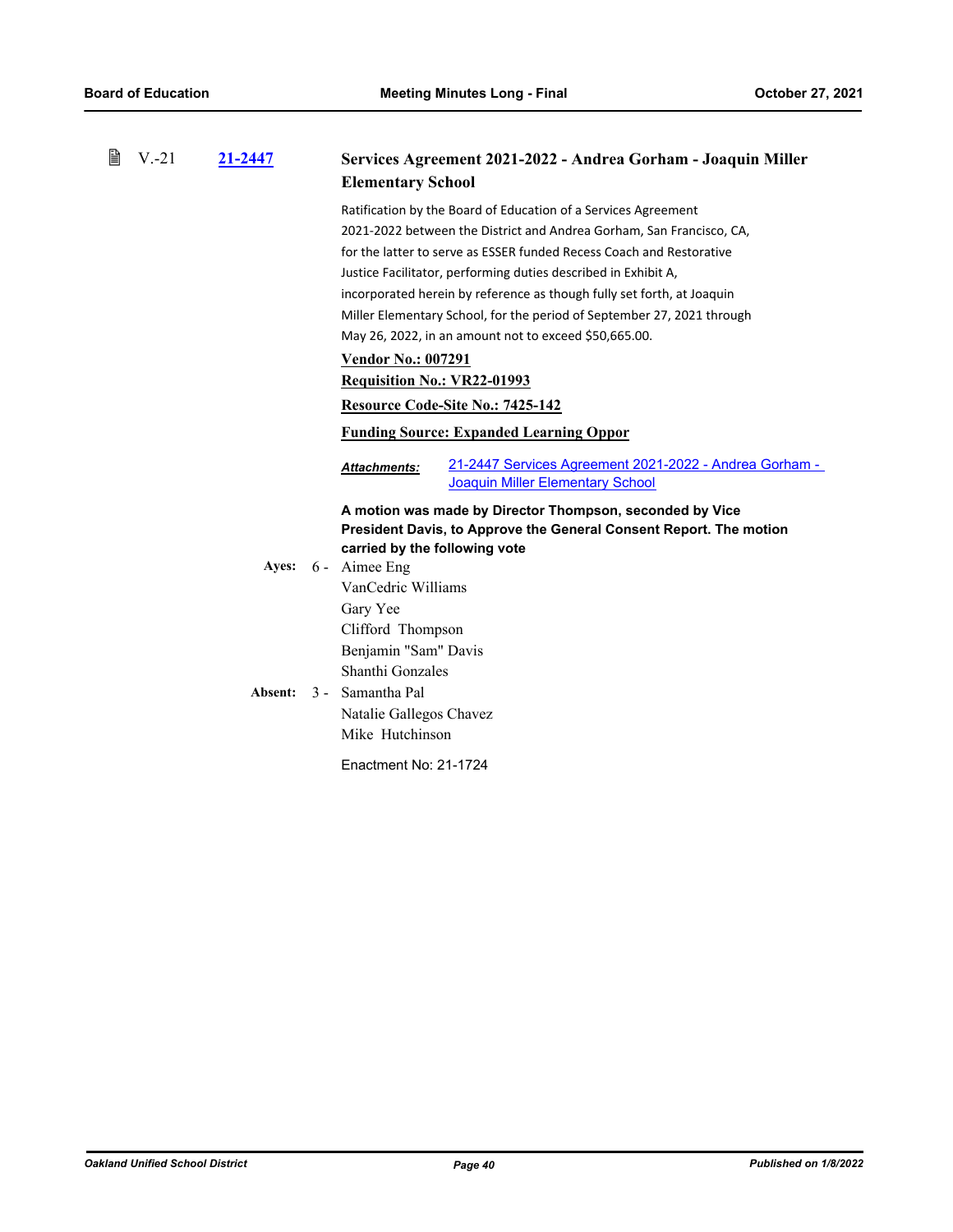| 閶 | $V.-22$ | <u>21-2453</u> |                                    | Services Agreement 2021-2022 - East Bay Consortium - Oakland            |
|---|---------|----------------|------------------------------------|-------------------------------------------------------------------------|
|   |         |                | <b>International High School</b>   |                                                                         |
|   |         |                |                                    | Ratification by the Board of Education of a Services Agreement          |
|   |         |                |                                    | 2021-2022 by and between the District and East Bay Consortium,          |
|   |         |                |                                    | Oakland, CA, for the latter to provide College advisors to support with |
|   |         |                |                                    | four (4) year admission decisions, A-G college admission requirements,  |
|   |         |                |                                    | college and financial aid application completion, community college     |
|   |         |                |                                    | application and matriculation steps to seniors and their families, at   |
|   |         |                |                                    | Oakland International High School, for the period of September 1, 2021  |
|   |         |                |                                    | through May 31, 2022, in an amount not to exceed \$18,500.00.           |
|   |         |                | <b>Vendor No.: 001478</b>          |                                                                         |
|   |         |                | <b>Requisition No.: VR22-00672</b> |                                                                         |
|   |         |                |                                    | Resource Code-Site No.: 9243-353                                        |
|   |         |                |                                    | <b>Funding Source: Association For Continuing Education</b>             |
|   |         |                | <b>Attachments:</b>                | 21-2453 Services Agreement 2021-2022 - East Bay                         |
|   |         |                |                                    | Consortium - Oakland International High School                          |
|   |         |                |                                    | A motion was made by Director Thompson, seconded by Vice                |
|   |         |                |                                    | President Davis, to Approve the General Consent Report. The motion      |
|   |         |                | carried by the following vote      |                                                                         |
|   |         |                | Ayes: 6 - Aimee Eng                |                                                                         |
|   |         |                | VanCedric Williams                 |                                                                         |
|   |         |                | Gary Yee                           |                                                                         |
|   |         |                | Clifford Thompson                  |                                                                         |
|   |         |                | Benjamin "Sam" Davis               |                                                                         |
|   |         |                | Shanthi Gonzales                   |                                                                         |
|   |         | Absent:        | 3 - Samantha Pal                   |                                                                         |
|   |         |                | Natalie Gallegos Chavez            |                                                                         |
|   |         |                | Mike Hutchinson                    |                                                                         |
|   |         |                | Enactment No: 21-1725              |                                                                         |
|   |         |                |                                    |                                                                         |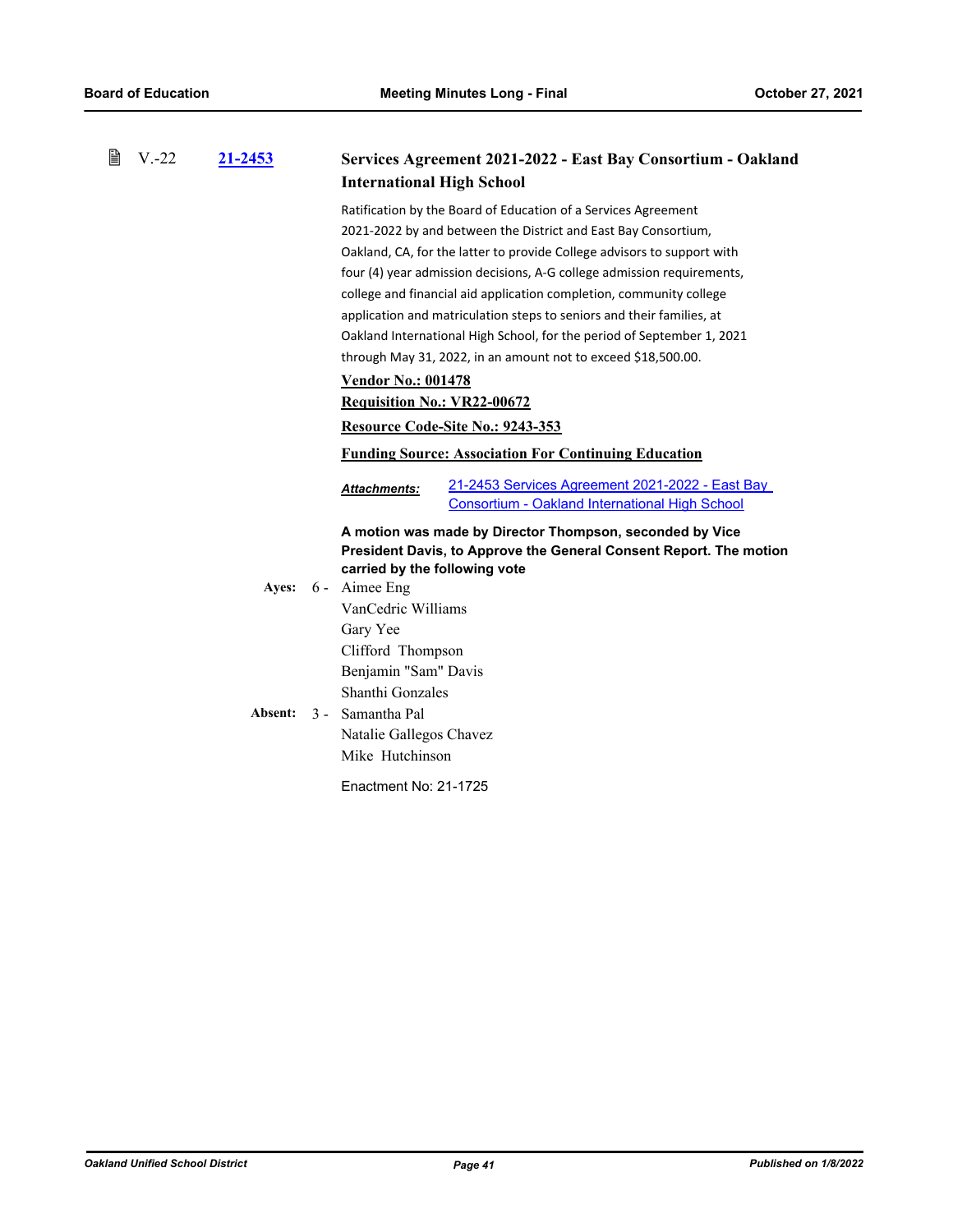| 閶 | $V - 23$ | 21-2456 | Services Agreement 2021-2022 - Art Therapy Oakland - Emerson<br><b>Elementary School</b>                                                                                                                                                                                                                                                                                                                                                                                              |
|---|----------|---------|---------------------------------------------------------------------------------------------------------------------------------------------------------------------------------------------------------------------------------------------------------------------------------------------------------------------------------------------------------------------------------------------------------------------------------------------------------------------------------------|
|   |          |         | Ratification by the Board of Education of a Services Agreement<br>2021-2022 by and between the District and Art Therapy Oakland,<br>Alameda, CA, for the latter to provide mental health services to students<br>and families through the use of art therapy, play therapy and traditional<br>psychotherapy, both individually and in groups, at Emerson Elementary<br>School, for the period of September 15, 2021, through May 26, 2022, in an<br>amount not to exceed \$20,000.00. |
|   |          |         | <b>Vendor No.: 002751</b>                                                                                                                                                                                                                                                                                                                                                                                                                                                             |
|   |          |         | <b>Requisition No.: VR22-01505</b>                                                                                                                                                                                                                                                                                                                                                                                                                                                    |
|   |          |         | Resource Code-Site No.: 0002-115                                                                                                                                                                                                                                                                                                                                                                                                                                                      |
|   |          |         | <b>Funding Source: Unrestricted Supplemental</b>                                                                                                                                                                                                                                                                                                                                                                                                                                      |
|   |          |         | 21-2456 Services Agreement 2021-2022 - Art Therapy<br><b>Attachments:</b><br><b>Oakland - Emerson Elementary School</b>                                                                                                                                                                                                                                                                                                                                                               |
|   |          |         | A motion was made by Director Thompson, seconded by Vice<br>President Davis, to Approve the General Consent Report. The motion<br>carried by the following vote                                                                                                                                                                                                                                                                                                                       |
|   |          |         | Ayes: 6 - Aimee Eng                                                                                                                                                                                                                                                                                                                                                                                                                                                                   |
|   |          |         | VanCedric Williams                                                                                                                                                                                                                                                                                                                                                                                                                                                                    |
|   |          |         | Gary Yee<br>Clifford Thompson<br>Benjamin "Sam" Davis                                                                                                                                                                                                                                                                                                                                                                                                                                 |
|   |          |         | Shanthi Gonzales                                                                                                                                                                                                                                                                                                                                                                                                                                                                      |
|   |          | Absent: | 3 - Samantha Pal                                                                                                                                                                                                                                                                                                                                                                                                                                                                      |
|   |          |         | Natalie Gallegos Chavez<br>Mike Hutchinson                                                                                                                                                                                                                                                                                                                                                                                                                                            |
|   |          |         | Enactment No: 21-1726                                                                                                                                                                                                                                                                                                                                                                                                                                                                 |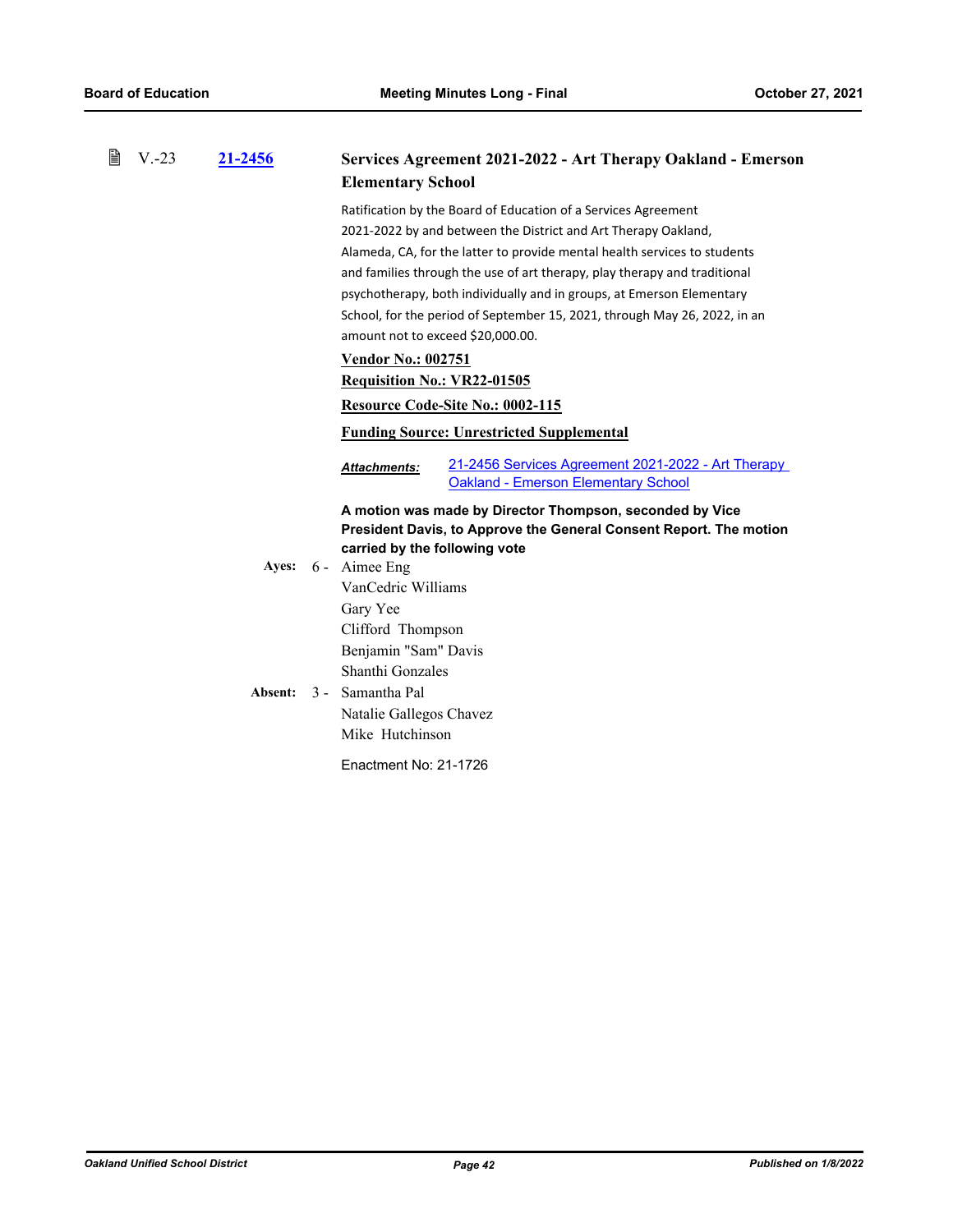| B | $V.-24$ | 21-2460          |                                                                                                                                                                                                                                              | Services Agreement 2021-2022 - Mills College - Community                                                                       |
|---|---------|------------------|----------------------------------------------------------------------------------------------------------------------------------------------------------------------------------------------------------------------------------------------|--------------------------------------------------------------------------------------------------------------------------------|
|   |         |                  |                                                                                                                                                                                                                                              | <b>Schools and Student Services Department</b>                                                                                 |
|   |         |                  |                                                                                                                                                                                                                                              | Ratification by the Board of Education of a Services Agreement                                                                 |
|   |         |                  |                                                                                                                                                                                                                                              | 2021-2022 by and between the District and Mills College, Oakland, CA,                                                          |
|   |         |                  |                                                                                                                                                                                                                                              | for the latter to support the Expanded Learning Office with a variety of                                                       |
|   |         |                  |                                                                                                                                                                                                                                              | inquiry trainings for after-school providers, OUSD quality support                                                             |
|   |         |                  |                                                                                                                                                                                                                                              | coaches, and office staff; support implementation of the Quality Support                                                       |
|   |         |                  |                                                                                                                                                                                                                                              | Tool across 74 after-school; sites; facilitate two Professional                                                                |
|   |         |                  |                                                                                                                                                                                                                                              | Development retreats for the Expanded Learning staff and ten                                                                   |
|   |         |                  |                                                                                                                                                                                                                                              | after-school leaders, via Community Schools and Student Services                                                               |
|   |         |                  |                                                                                                                                                                                                                                              | Department, for the period of September 1, 2021 through June 30, 2022,                                                         |
|   |         |                  |                                                                                                                                                                                                                                              | in an amount not to exceed \$57,750.00.                                                                                        |
|   |         |                  | <b>Vendor No.: 002865</b>                                                                                                                                                                                                                    |                                                                                                                                |
|   |         |                  | <b>Requisition No.: VR22-00146</b>                                                                                                                                                                                                           |                                                                                                                                |
|   |         |                  |                                                                                                                                                                                                                                              | <b>Resource Code-Site No.: 4124-922, 6010-922</b>                                                                              |
|   |         |                  |                                                                                                                                                                                                                                              | <b>Funding Source: After School Learning&amp;safehood T Iv 21st</b>                                                            |
|   |         |                  | <b>Century Com Learning</b>                                                                                                                                                                                                                  |                                                                                                                                |
|   |         |                  | <b>Attachments:</b>                                                                                                                                                                                                                          | 21-2460 Services Agreement 2021-2022 - Mills College -<br><b>Community Schools and Student Services Department</b>             |
|   |         | Ayes:<br>Absent: | carried by the following vote<br>6 - Aimee Eng<br>VanCedric Williams<br>Gary Yee<br>Clifford Thompson<br>Benjamin "Sam" Davis<br>Shanthi Gonzales<br>3 - Samantha Pal<br>Natalie Gallegos Chavez<br>Mike Hutchinson<br>Enactment No: 21-1727 | A motion was made by Director Thompson, seconded by Vice<br>President Davis, to Approve the General Consent Report. The motion |
|   |         |                  |                                                                                                                                                                                                                                              |                                                                                                                                |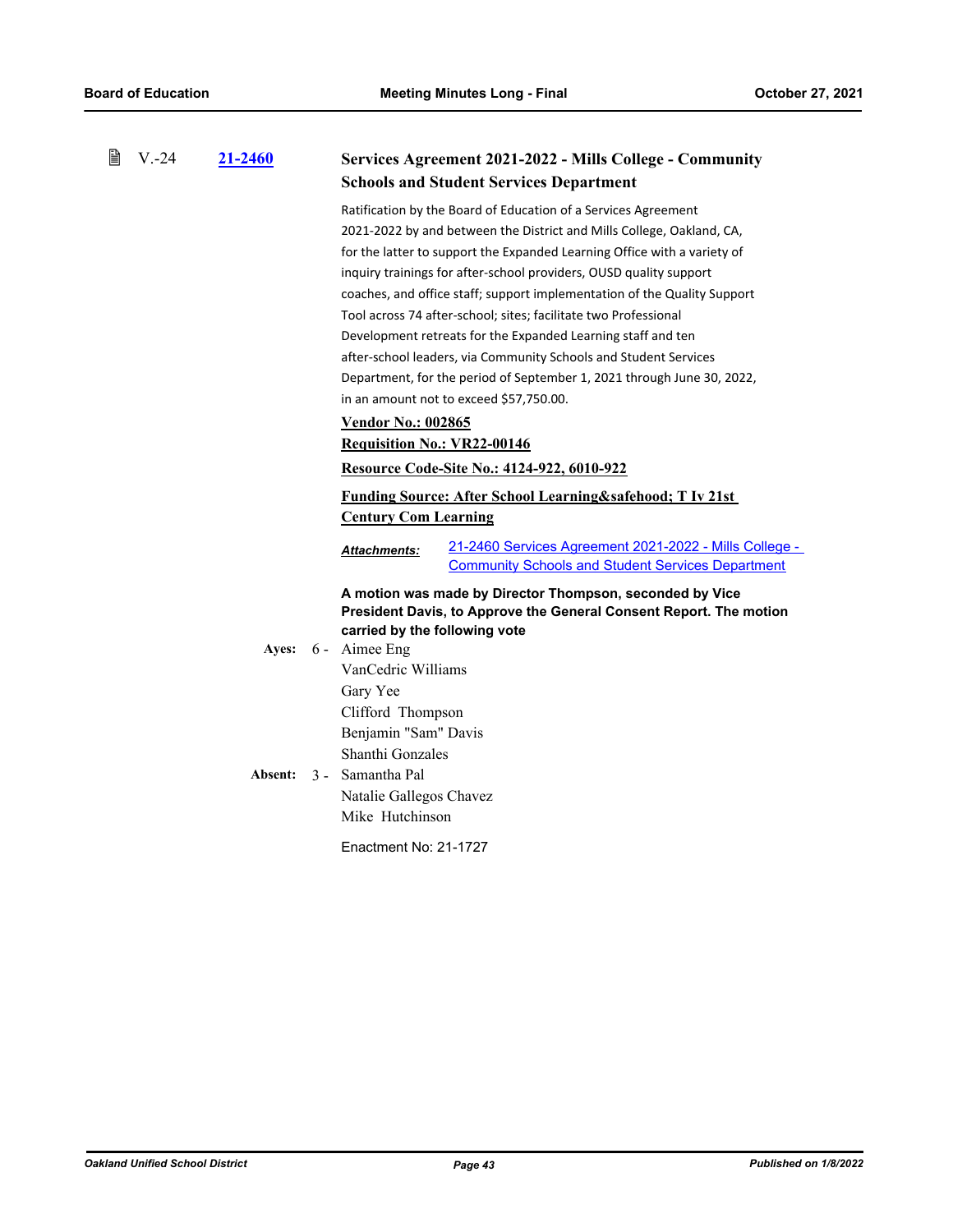| B | $V.-25$ | 21-2464 | <b>Services Agreement 2021-2022 - Moira De Nike - Community</b>                                                                           |
|---|---------|---------|-------------------------------------------------------------------------------------------------------------------------------------------|
|   |         |         | <b>Schools and Student Services Department</b>                                                                                            |
|   |         |         | Ratification by the Board of Education of a Services Agreement                                                                            |
|   |         |         | 2021-2022 by and between the District and Moira De Nike, San Francisco,                                                                   |
|   |         |         | CA, for the latter to provide project management, planning, writing, and                                                                  |
|   |         |         | evaluation/progress monitoring design to advance the reimagining of                                                                       |
|   |         |         | school safety district-wide, as described in Exhibit A, incorporated                                                                      |
|   |         |         | herein by reference as though fully set forth, via Community Schools                                                                      |
|   |         |         | and Student Services Department, for the period of September 1, 2021                                                                      |
|   |         |         | through June 30, 2022, in an amount not to exceed \$45,000.00.                                                                            |
|   |         |         | <b>Vendor No.: 001318</b>                                                                                                                 |
|   |         |         | <b>Requisition No.: VR22-02189</b>                                                                                                        |
|   |         |         | Resource Code-Site No.: 0000-922                                                                                                          |
|   |         |         | <b>Funding Source: General Purpose-unrestricted</b>                                                                                       |
|   |         |         | 21-2464 Services Agreement 2021-2022 - Moira De Nike -<br><b>Attachments:</b><br><b>Community Schools and Student Services Department</b> |
|   |         |         |                                                                                                                                           |
|   |         |         | A motion was made by Director Thompson, seconded by Vice                                                                                  |
|   |         |         | President Davis, to Approve the General Consent Report. The motion<br>carried by the following vote                                       |
|   |         |         | Ayes: 6 - Aimee Eng                                                                                                                       |
|   |         |         | VanCedric Williams                                                                                                                        |
|   |         |         | Gary Yee                                                                                                                                  |
|   |         |         | Clifford Thompson                                                                                                                         |
|   |         |         | Benjamin "Sam" Davis                                                                                                                      |
|   |         |         | Shanthi Gonzales                                                                                                                          |
|   |         | Absent: | 3 - Samantha Pal                                                                                                                          |
|   |         |         | Natalie Gallegos Chavez                                                                                                                   |
|   |         |         | Mike Hutchinson                                                                                                                           |
|   |         |         | Enactment No: 21-1728                                                                                                                     |
|   |         |         |                                                                                                                                           |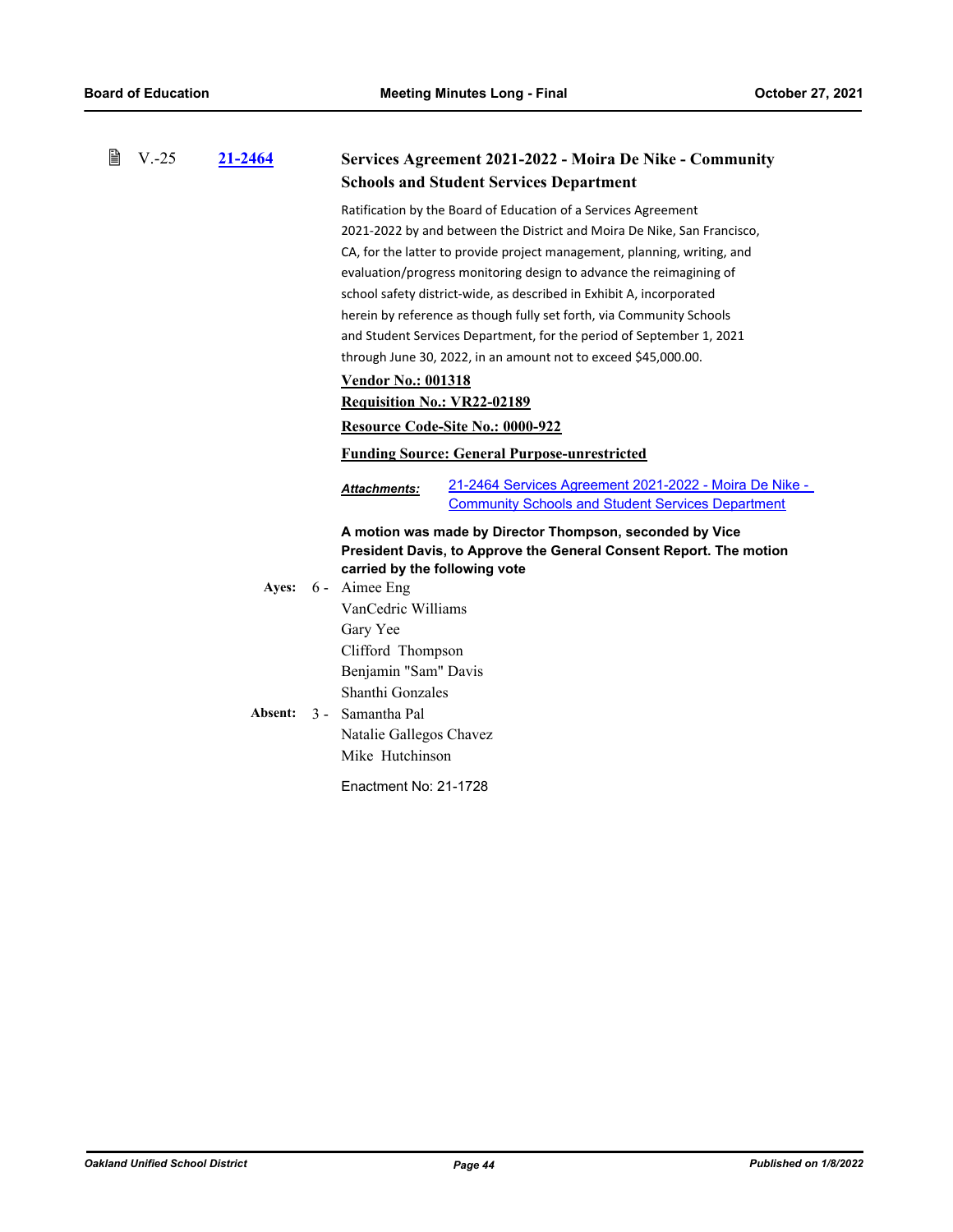| 誾 | $V - 26$ |         |                           |                                                                                                                                                                                                                                                                                                                                                                                                                                                                                                                                                                                                                                                                               |
|---|----------|---------|---------------------------|-------------------------------------------------------------------------------------------------------------------------------------------------------------------------------------------------------------------------------------------------------------------------------------------------------------------------------------------------------------------------------------------------------------------------------------------------------------------------------------------------------------------------------------------------------------------------------------------------------------------------------------------------------------------------------|
|   |          | 21-2473 |                           | Service Agreement 2021-2022 - No Cost - Fremont Adult and<br><b>Continuing Education - Adult and Career Education Department</b>                                                                                                                                                                                                                                                                                                                                                                                                                                                                                                                                              |
|   |          |         |                           | Ratification by the Board of Education of a Services Agreement -<br>2021-2022 - No Cost by and between the District and Fremont Adult and<br>Continuing Education, Fremont, CA, for the latter to assist Oakland Adult<br>and Career Education (OACE) with the implementation of BankWork\$ in<br>Oakland, an 8-week job training program to prepare low-income,<br>minority students to begin careers in the banking industry, as described<br>in Exhibit A, incorporated herein by reference as though fully set forth,<br>via the Oakland Adult and Career Education Department, for the period<br>of August 23, 2021 through August 31, 2023, at no cost to the District. |
|   |          |         |                           | 21-2473 Service Agreement 2021-2022 - No Cost - Fremont<br><b>Attachments:</b><br><b>Adult and Continuing Education - Adult and Career</b><br><b>Education Department</b>                                                                                                                                                                                                                                                                                                                                                                                                                                                                                                     |
|   |          | Ayes:   | 6 - Aimee Eng<br>Gary Yee | A motion was made by Director Thompson, seconded by Vice<br>President Davis, to Approve the General Consent Report. The motion<br>carried by the following vote<br>VanCedric Williams<br>Clifford Thompson<br>Benjamin "Sam" Davis<br>Shanthi Gonzales                                                                                                                                                                                                                                                                                                                                                                                                                        |

Absent: 3 - Samantha Pal Natalie Gallegos Chavez Mike Hutchinson

Enactment No: 21-1729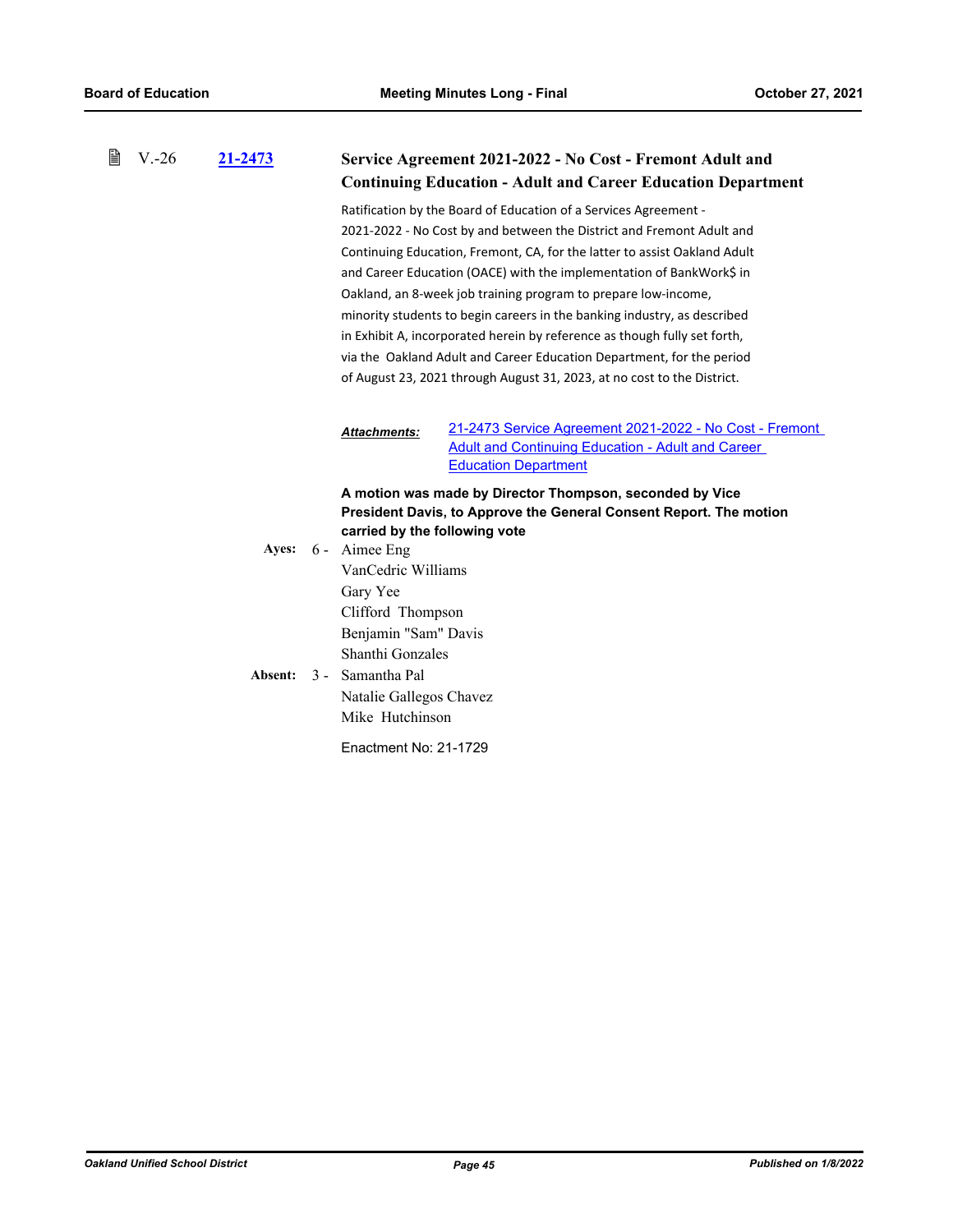#### 昏 V.-27 **[21-2477](http://ousd.legistar.com/gateway.aspx?m=l&id=/matter.aspx?key=53611) Grant Award - Association for Continued Learning (ACE) - Oakland International High School**

Acceptance by the Board of Education of a Grant Award to the District from the Association for Continuing Education (ACE), Los Altos, CA, in the amount of \$305,000.00, to support the Association for Continuing Education (ACE) Learning Center Program (support of college and career readiness and transition services and increased access to technology for all students), via Oakland International High School, for the period of July 1, 2021 through June 30, 2022, pursuant to terms and conditions thereof, if any.

## **Funding Source: Association for Continued Learning (ACE) Grant**

[21-2477 Grant Award - Association for Continued Learning](http://ousd.legistar.com/gateway.aspx?M=F&ID=101181.pdf)  (ACE) - Oakland International High School *Attachments:*

**A motion was made by Director Thompson, seconded by Vice President Davis, to Approve the General Consent Report. The motion carried by the following vote**

Ayes: 6 - Aimee Eng VanCedric Williams Gary Yee Clifford Thompson Benjamin "Sam" Davis Shanthi Gonzales Absent: 3 - Samantha Pal Natalie Gallegos Chavez Mike Hutchinson Enactment No: 21-1730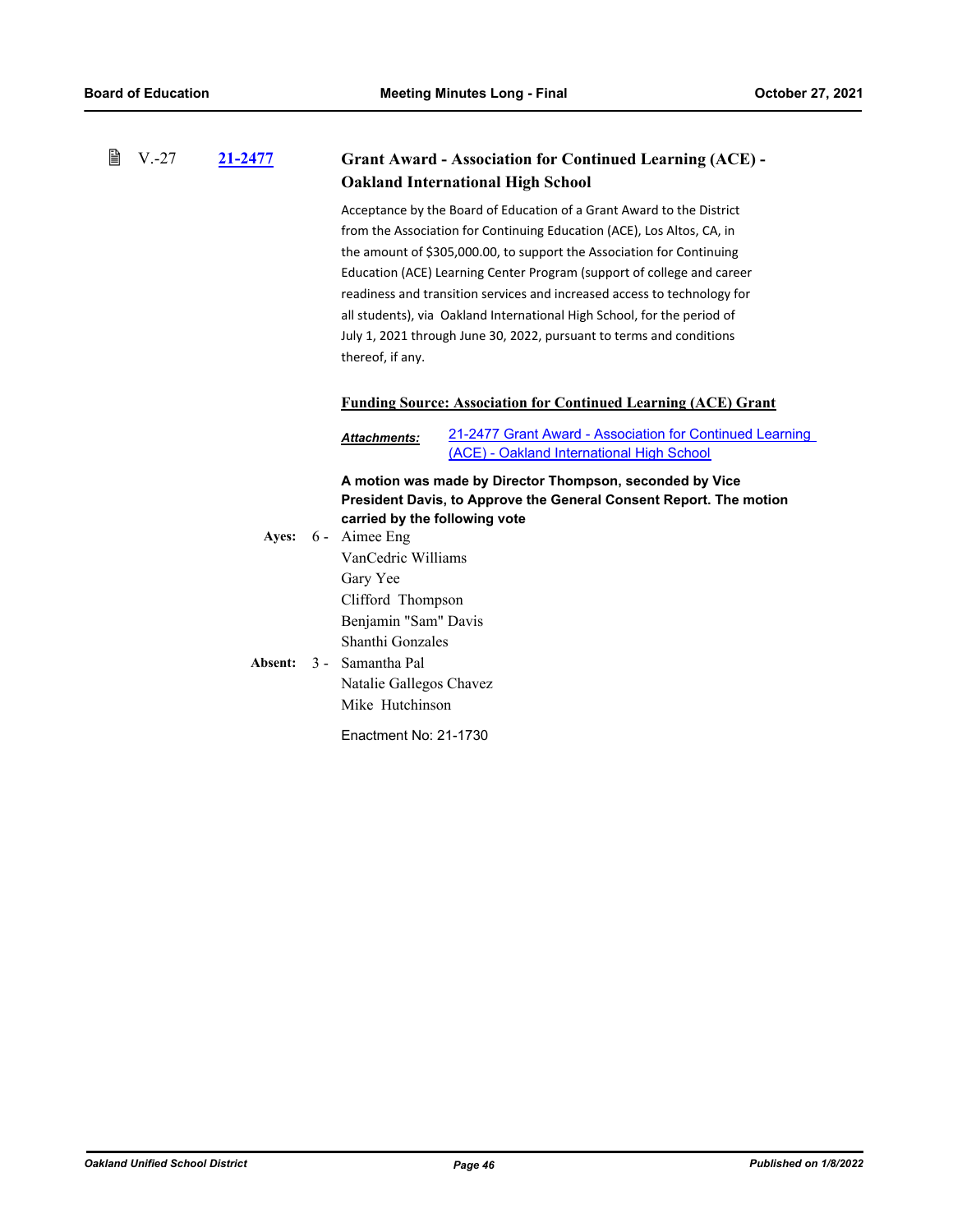| 窅 | $V.-28$ | 21-2479 | Services Agreement 2021-2022 - Margaret Rogers - Montera<br><b>Middle School</b>                                         |
|---|---------|---------|--------------------------------------------------------------------------------------------------------------------------|
|   |         |         | Ratification by the Board of Education of a Services Agreement                                                           |
|   |         |         | 2021-2022 by and between the District and Margaret Rogers, Oakland,                                                      |
|   |         |         | CA, for the latter to develop a reading intervention program to                                                          |
|   |         |         | supplement the existing literacy curriculum, with the primary purpose                                                    |
|   |         |         | of increasing reading levels, as described in Exhibit A, incorporated                                                    |
|   |         |         | herein by reference as though fully set forth, at Montera Middle School,                                                 |
|   |         |         | for the period of October 1, 2021 through May 27, 2022, in an amount not                                                 |
|   |         |         | to exceed \$50,000.00.                                                                                                   |
|   |         |         | <b>Vendor No.: 007069</b>                                                                                                |
|   |         |         | <b>Requisition No.: VR22-00717</b>                                                                                       |
|   |         |         | Resource Code-Site No.: 9283-211                                                                                         |
|   |         |         | <b>Funding Source: Salesforce.org</b>                                                                                    |
|   |         |         | <u> 21-2479 Services Agreement 2021-2022 - Margaret Rogers - </u><br><b>Attachments:</b><br><b>Montera Middle School</b> |
|   |         |         | A motion was made by Director Thompson, seconded by Vice                                                                 |
|   |         |         | President Davis, to Approve the General Consent Report. The motion                                                       |
|   |         |         | carried by the following vote                                                                                            |
|   |         | Ayes:   | 6 - Aimee Eng                                                                                                            |
|   |         |         | VanCedric Williams                                                                                                       |
|   |         |         | Gary Yee                                                                                                                 |
|   |         |         | Clifford Thompson                                                                                                        |
|   |         |         | Benjamin "Sam" Davis                                                                                                     |
|   |         |         | Shanthi Gonzales                                                                                                         |
|   |         | Absent: | 3 - Samantha Pal                                                                                                         |
|   |         |         | Natalie Gallegos Chavez                                                                                                  |
|   |         |         | Mike Hutchinson                                                                                                          |
|   |         |         | Enactment No: 21-1731                                                                                                    |
|   |         |         |                                                                                                                          |
|   |         |         |                                                                                                                          |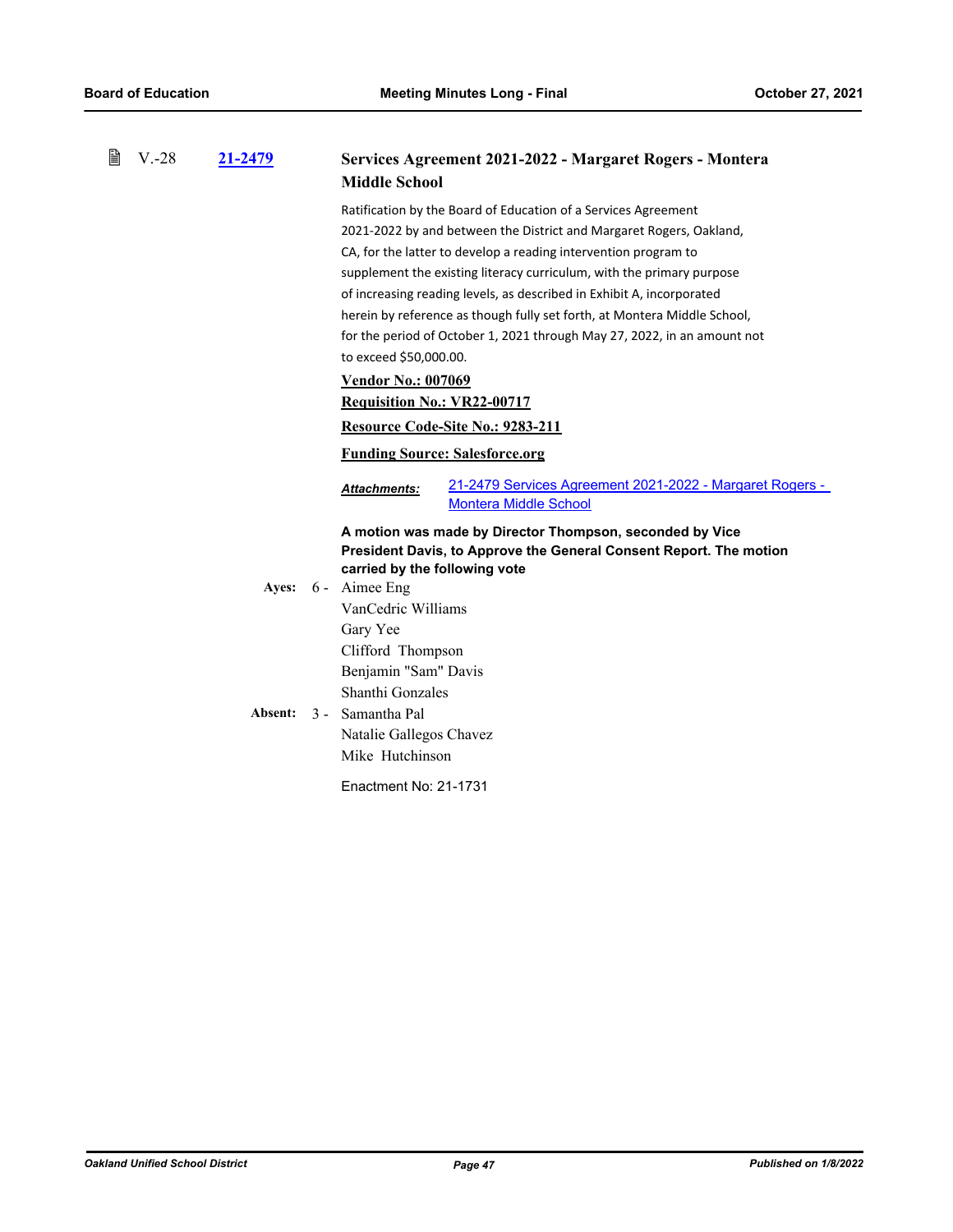| 閆 | $V - 29$ | 21-2480 | Services Agreement 2021-2022 - Tierra Knight - West Oakland<br><b>Middle School</b>                                |
|---|----------|---------|--------------------------------------------------------------------------------------------------------------------|
|   |          |         | Ratification by the Board of Education of a Services Agreement                                                     |
|   |          |         | 2021-2022 by and between the District and Tierra Knight, San Leandro,                                              |
|   |          |         | CA, for the latter to serve as a Culture Keeper, as described in Exhibit A,                                        |
|   |          |         | incorporated herein by reference as though fully set forth, at West                                                |
|   |          |         | Oakland Middle School, for the period of August 31, 2021 through June 4,                                           |
|   |          |         | 2022, in an amount not to exceed \$47,000.00.                                                                      |
|   |          |         | <b>Vendor No.: 006141</b>                                                                                          |
|   |          |         | <b>Requisition No.: VR22-01719</b>                                                                                 |
|   |          |         | Resource Code-Site No.: 9332-204                                                                                   |
|   |          |         | <b>Funding Source: Measure G1 Parcel Tax</b>                                                                       |
|   |          |         | 21-2480 Services Agreement 2021-2022 - Tierra Knight -<br><b>Attachments:</b><br><b>West Oakland Middle School</b> |
|   |          |         | A motion was made by Director Thompson, seconded by Vice                                                           |
|   |          |         | President Davis, to Approve the General Consent Report. The motion                                                 |
|   |          |         | carried by the following vote                                                                                      |
|   |          | Ayes:   | 6 - Aimee Eng                                                                                                      |
|   |          |         | VanCedric Williams                                                                                                 |
|   |          |         | Gary Yee                                                                                                           |
|   |          |         | Clifford Thompson                                                                                                  |
|   |          |         | Benjamin "Sam" Davis                                                                                               |
|   |          |         | Shanthi Gonzales                                                                                                   |
|   |          | Absent: | 3 - Samantha Pal                                                                                                   |
|   |          |         | Natalie Gallegos Chavez                                                                                            |
|   |          |         | Mike Hutchinson                                                                                                    |
|   |          |         | Enactment No: 21-1732                                                                                              |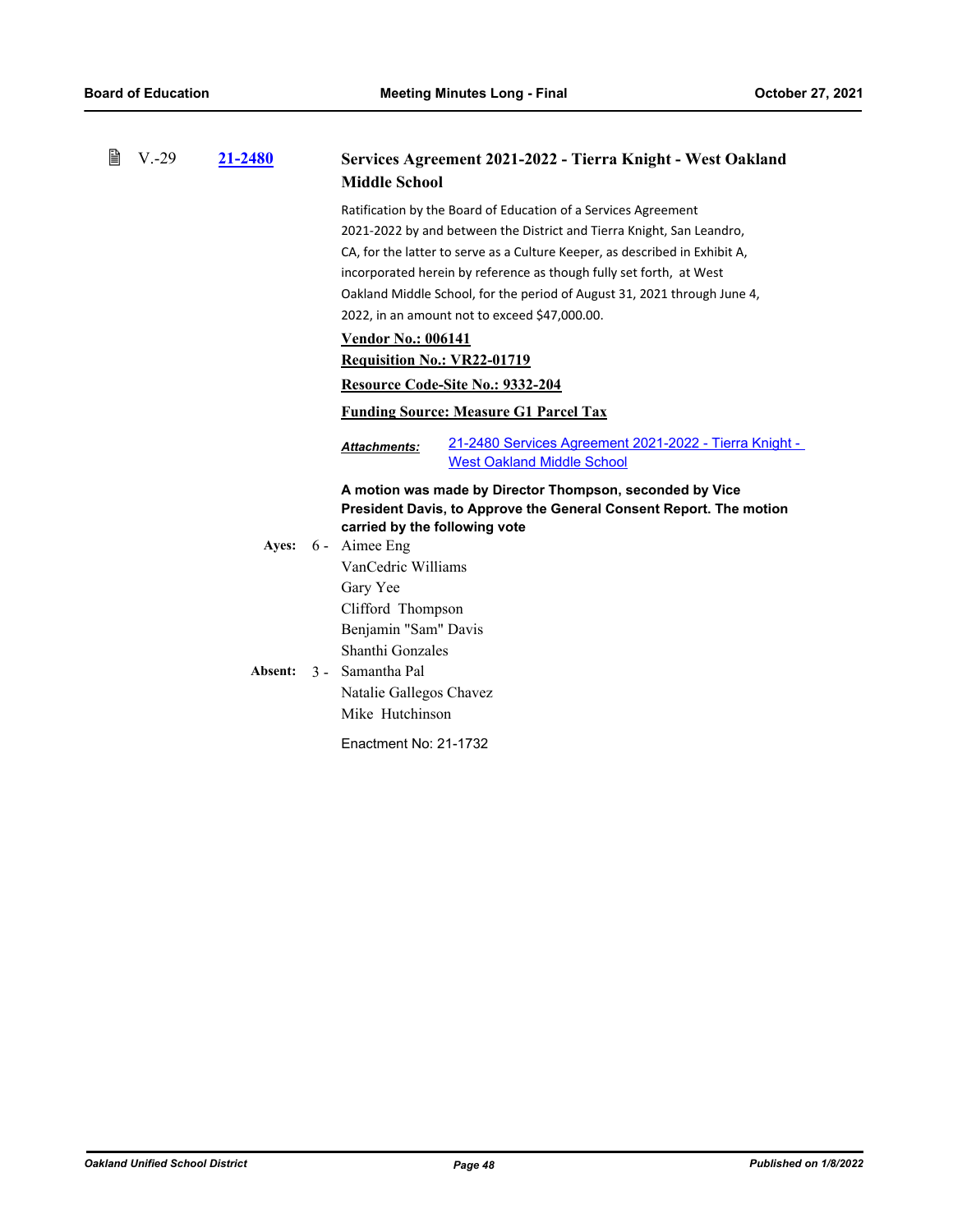| 閆 | $V.-30$ | 21-2481 |                                                | <b>Services Agreement 2021-2022 - Bay Area Community Resources</b><br>- Rudsdale Continuation High School                   |
|---|---------|---------|------------------------------------------------|-----------------------------------------------------------------------------------------------------------------------------|
|   |         |         |                                                | Ratification by the Board of Education of a Services Agreement                                                              |
|   |         |         |                                                | 2021-2022 by and between the District and Bay Area Community                                                                |
|   |         |         |                                                | Resources, San Rafael, CA, for the latter to subcontract with Jose Garcia                                                   |
|   |         |         |                                                | to serve as the Intensive Pathway Case Manager, teach full-time an                                                          |
|   |         |         |                                                | art-based wellness class to "Young Hawks," most at-risk youth, as well as                                                   |
|   |         |         |                                                | case manage those students to increase their pass rate in all academic                                                      |
|   |         |         |                                                | classes; provide trauma-informed training for staff as well as develop                                                      |
|   |         |         |                                                | pathway aligned cultural activities that improve school's overall culture                                                   |
|   |         |         |                                                | and climate and maintain a safe environment for everyone at Rudsdale                                                        |
|   |         |         |                                                | Continuation High School, for the period of October 1, 2021, through                                                        |
|   |         |         |                                                | June 30, 2022, in an amount not to exceed \$60,000.00.                                                                      |
|   |         |         | <b>Vendor No.: 000624</b>                      |                                                                                                                             |
|   |         |         | <b>Requisition No.: VR22-00780</b>             |                                                                                                                             |
|   |         |         |                                                | Resource Code-Site No.: 9333-352                                                                                            |
|   |         |         | <b>Funding Source: Measure N</b>               |                                                                                                                             |
|   |         |         |                                                |                                                                                                                             |
|   |         |         | <b>Attachments:</b>                            | <u>21-2481 Services Agreement 2021-2022 - Bay Area</u><br><b>Community Resources - Rudsdale Continuation High</b><br>School |
|   |         |         |                                                |                                                                                                                             |
|   |         |         |                                                | A motion was made by Director Thompson, seconded by Vice                                                                    |
|   |         |         |                                                | President Davis, to Approve the General Consent Report. The motion                                                          |
|   |         | Ayes:   | carried by the following vote<br>6 - Aimee Eng |                                                                                                                             |
|   |         |         | VanCedric Williams                             |                                                                                                                             |
|   |         |         |                                                |                                                                                                                             |
|   |         |         | Gary Yee                                       |                                                                                                                             |
|   |         |         | Clifford Thompson                              |                                                                                                                             |
|   |         |         | Benjamin "Sam" Davis                           |                                                                                                                             |
|   |         |         | Shanthi Gonzales                               |                                                                                                                             |
|   |         | Absent: | 3 - Samantha Pal                               |                                                                                                                             |
|   |         |         | Natalie Gallegos Chavez                        |                                                                                                                             |
|   |         |         | Mike Hutchinson                                |                                                                                                                             |
|   |         |         | Enactment No: 21-1733                          |                                                                                                                             |
|   |         |         |                                                |                                                                                                                             |
|   |         |         |                                                |                                                                                                                             |
|   |         |         |                                                |                                                                                                                             |
|   |         |         |                                                |                                                                                                                             |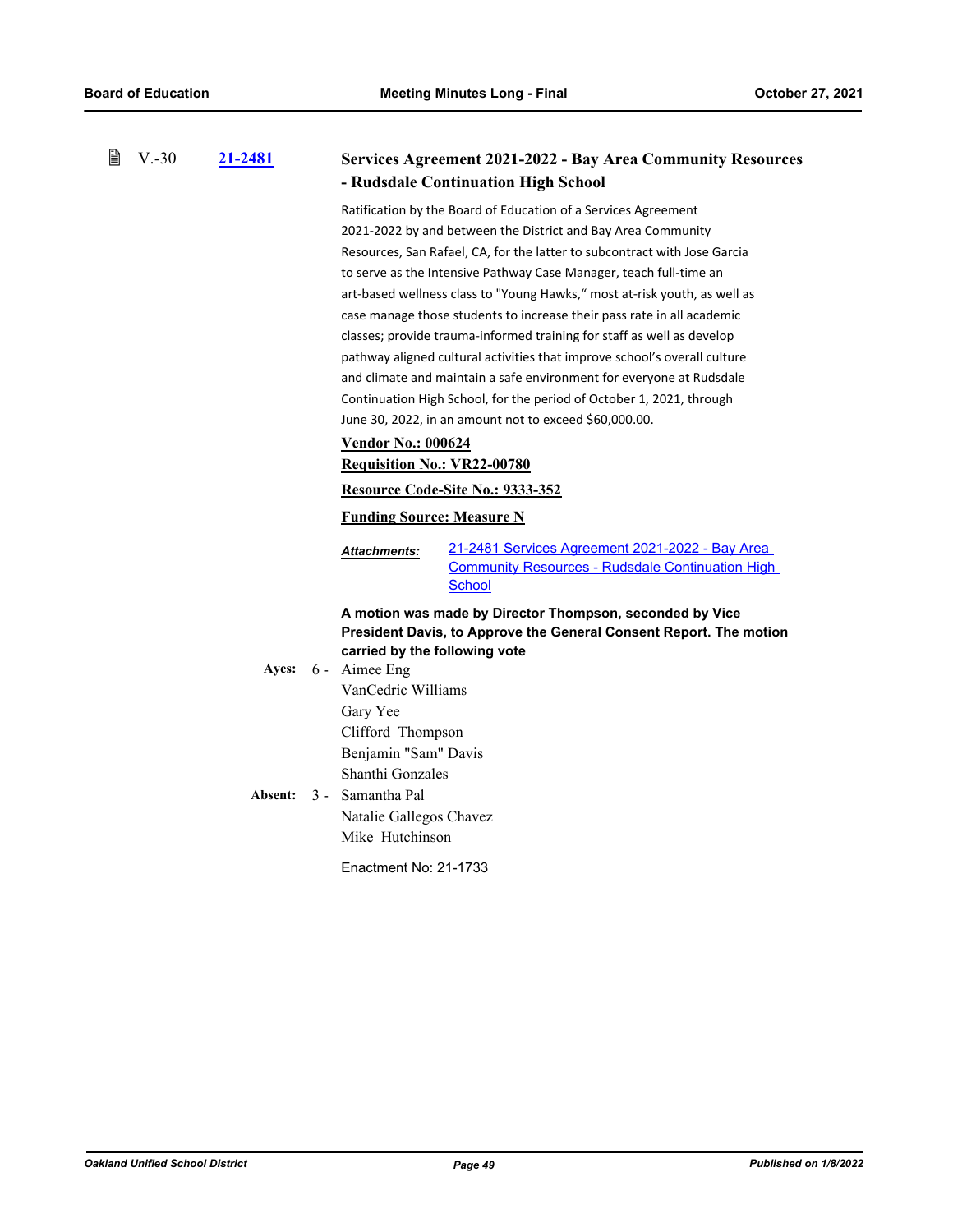| B<br>$V.-31$ | 21-2482 | <b>Services Agreement 2021-2022 - Bay Area Community Resources</b>                                                                       |
|--------------|---------|------------------------------------------------------------------------------------------------------------------------------------------|
|              |         | - Oakland International High School                                                                                                      |
|              |         | Ratification by the Board of Education of a Services Agreement                                                                           |
|              |         | 2021-2022 by and between the District and Bay Area Community                                                                             |
|              |         | Resources, San Rafael, CA, for the latter to provide three (3) Americorps                                                                |
|              |         | staff members to provide academic support, mentoring and tutoring                                                                        |
|              |         | supplementing support during school hours and after school, as                                                                           |
|              |         | described in Exhibit A, incorporated herein by reference as though fully                                                                 |
|              |         | set forth, at Oakland International High School, for the period of                                                                       |
|              |         | September 1, 2021 through May 31, 2022, in an amount not to exceed                                                                       |
|              |         | \$45,000.00.                                                                                                                             |
|              |         | <b>Vendor No.: 000624</b>                                                                                                                |
|              |         | Requisition No.: VR22-00437                                                                                                              |
|              |         | Resource Code-Site No.: 3010-353                                                                                                         |
|              |         | <b>Funding Source: Title I-Basic Grant Low Income</b>                                                                                    |
|              |         | 21-2482 Services Agreement 2021-2022 - Bay Area<br><b>Attachments:</b><br><b>Community Resources - Oakland International High School</b> |
|              |         | A motion was made by Director Thompson, seconded by Vice                                                                                 |
|              |         | President Davis, to Approve the General Consent Report. The motion                                                                       |
|              |         | carried by the following vote                                                                                                            |
|              | Ayes:   | 6 - Aimee Eng                                                                                                                            |
|              |         | VanCedric Williams                                                                                                                       |
|              |         |                                                                                                                                          |
|              |         | Gary Yee                                                                                                                                 |
|              |         | Clifford Thompson                                                                                                                        |
|              |         | Benjamin "Sam" Davis                                                                                                                     |
|              |         | Shanthi Gonzales                                                                                                                         |
|              | Absent: | 3 - Samantha Pal                                                                                                                         |
|              |         | Natalie Gallegos Chavez                                                                                                                  |
|              |         | Mike Hutchinson                                                                                                                          |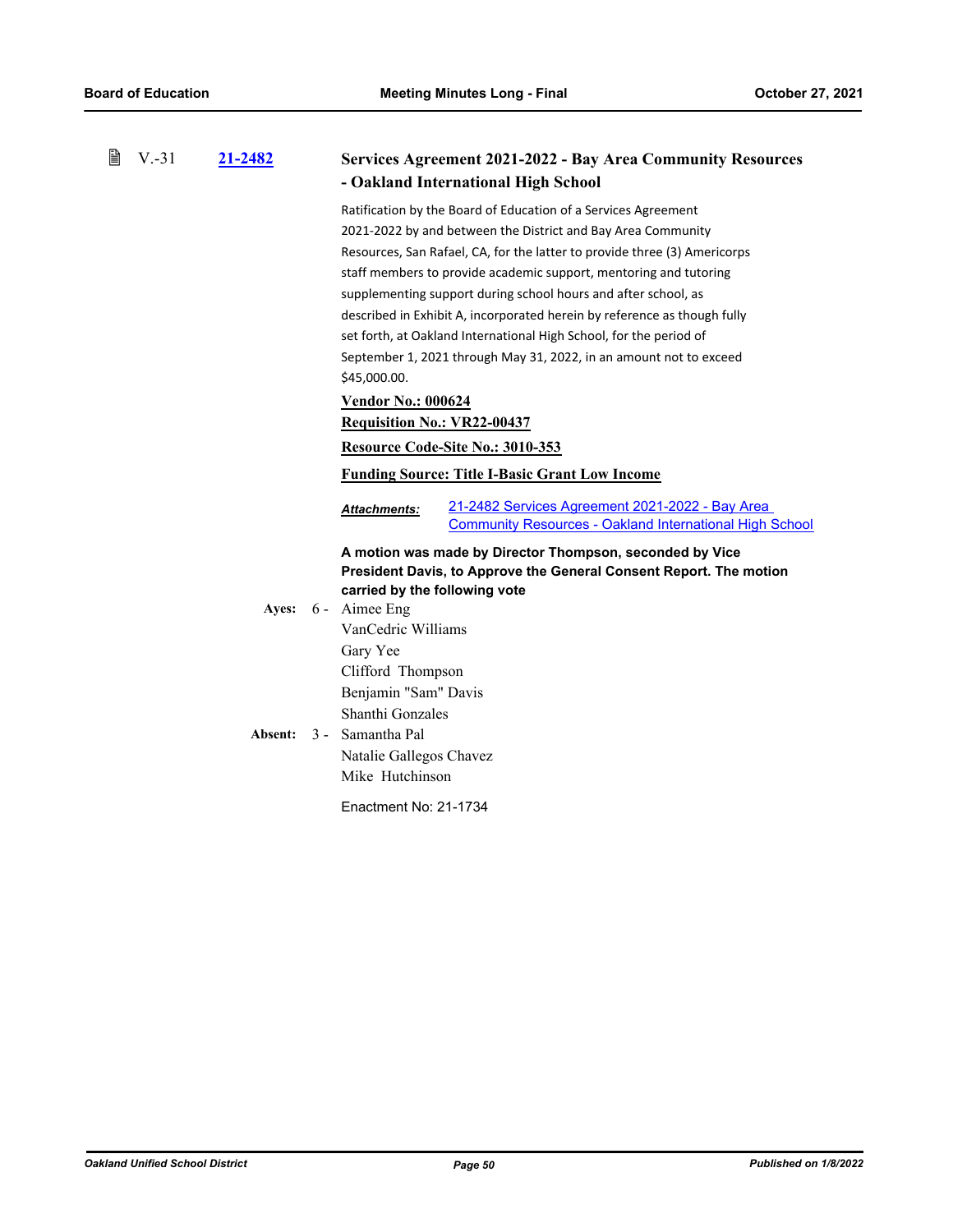#### 昏 V.-32 **[21-2483](http://ousd.legistar.com/gateway.aspx?m=l&id=/matter.aspx?key=53617) Amendment No. 1, Data Sharing Agreement - American Institutes for Research (AIR): The National Center for College and Career; and New Data Sharing Agreement - American Institutes for Reserach (AIR)**

Ratification by the Board of Education of Amendment No. 1, Data Sharing Agreement DSA) by and between the District and American Institute for Research (AIR), ConnectED: The National Center for College and Career, amending existing Agreement omitting third party - ConnectED - from DSA because the District does not need to share data with ConnectED while AIR conducts program evaluation of the impact of ConnectED's "Video Club" for professional learning intervention, for the term of August 1, 2021 through December 31, 2022, at no cost to the District and Ratifying new Data Sharing Agreement by and between District and American Institutes for Research (AIR), 2021-2022, for the sharing of data between the District and AIR, as enumerated therein, for the term September 1, 2021 through December 31, 2024, at no cost to the District, each, via the Research, Assessment and Data (RAD) Department.

## **Funding Source: No Fiscal Impact**

21-2483 Amendment No. 1, Data Sharing Agreement - [American Institutes for Research \(AIR\): The National Center](http://ousd.legistar.com/gateway.aspx?M=F&ID=101182.pdf)  for College and Career; and New Data Sharing Agreement - American Institutes for Reserach (AIR) *Attachments:*

**A motion was made by Director Thompson, seconded by Vice President Davis, to Approve the General Consent Report. The motion carried by the following vote**

Ayes: 6 - Aimee Eng VanCedric Williams Gary Yee Clifford Thompson Benjamin "Sam" Davis Shanthi Gonzales Absent: 3 - Samantha Pal

Natalie Gallegos Chavez Mike Hutchinson

Enactment No: 21-1735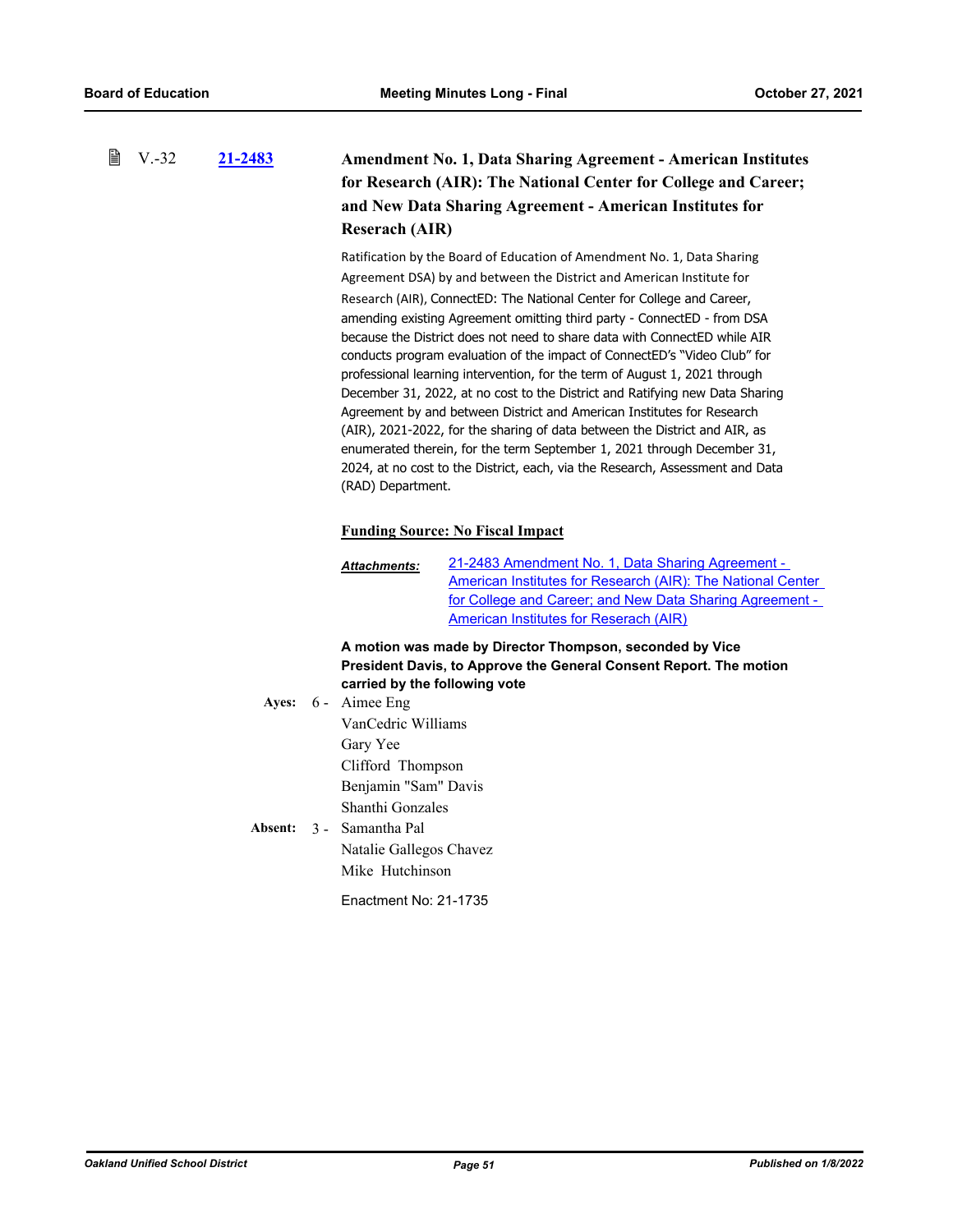#### 昏 V.-33 **[21-2484](http://ousd.legistar.com/gateway.aspx?m=l&id=/matter.aspx?key=53618) Services Agreement 2021-2022 - Deborah Jacobson - Special Education Department**

Approval by the Board of Education of a Services Agreement 2021-2022 by and between the District and Deborah Jacobson, Berkeley, CA, for the latter to serve as a mediator for Alternative Dispute Resolution (ADR) to proactively generate creative solutions to ongoing Special Education disputes or disagreements that were not successfully resolved through the standard Individualized Education Program (IEP) process; actively respond to requests for ADR, liaising with participating families and district personnel; and generate agreements and coordinate next steps for execution with legal administrative support personnel, via the Special Education Department, for the period of November 1, 2021 through June 30, 2022, in an amount not to exceed \$94,000.00.

## **Funding Source: Special Education Program**

[21-2484 Services Agreement 2021-2022 - Deborah](http://ousd.legistar.com/gateway.aspx?M=F&ID=101187.pdf)  Jacobson - Special Education Department *Attachments:*

## **A motion was made by Director Thompson, seconded by Vice President Davis, to Approve the General Consent Report. The motion carried by the following vote**

- Ayes: 6 Aimee Eng VanCedric Williams Gary Yee Clifford Thompson Benjamin "Sam" Davis Shanthi Gonzales
- Absent: 3 Samantha Pal Natalie Gallegos Chavez Mike Hutchinson

Enactment No: 21-1736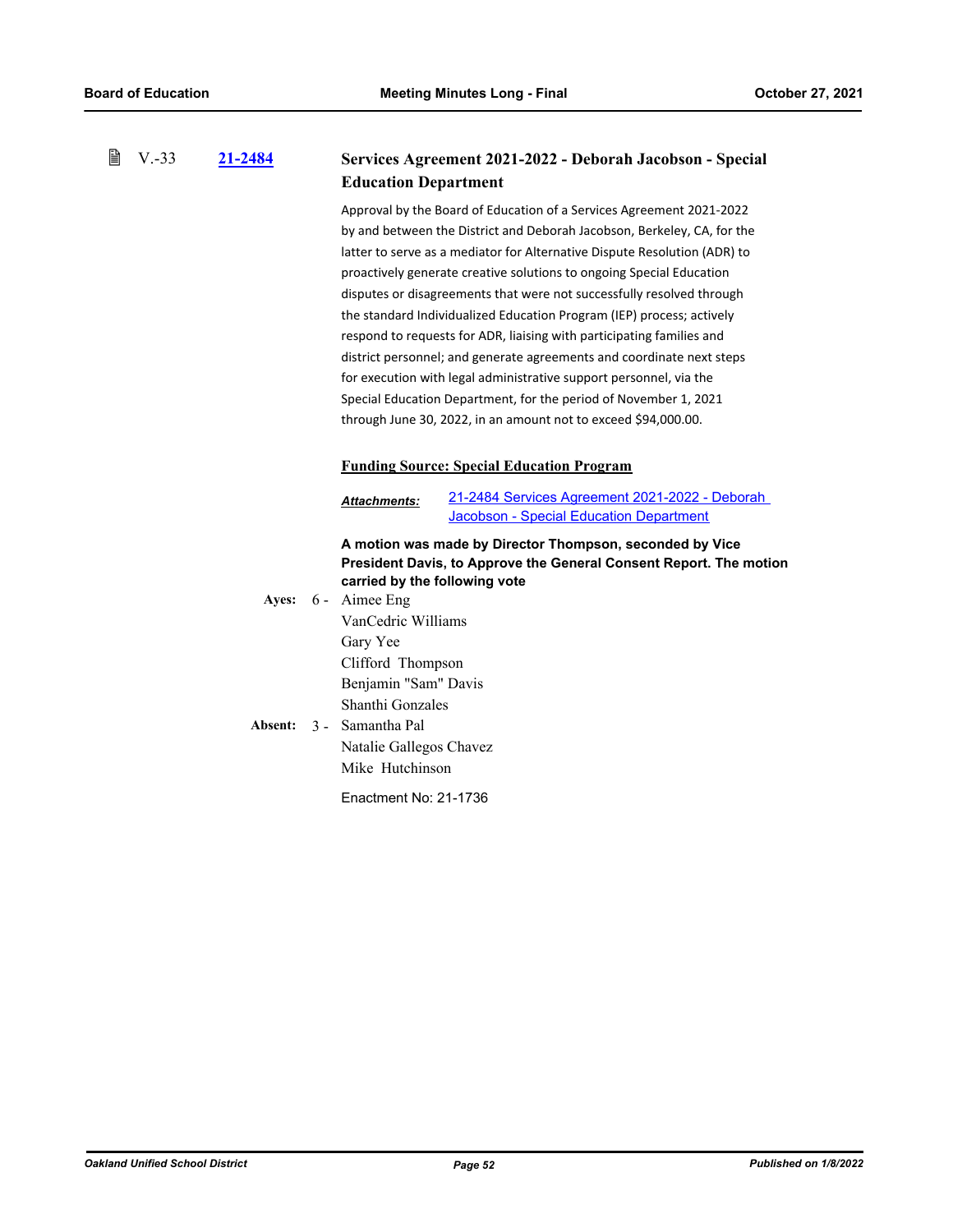| B | $V.-34$ | 21-2485          | Services Agreement 2021-2022 - Mathnasium, Inc. - Special                                                                                                                                                                                                                                                                                                                                                                                                                                                                                                               |
|---|---------|------------------|-------------------------------------------------------------------------------------------------------------------------------------------------------------------------------------------------------------------------------------------------------------------------------------------------------------------------------------------------------------------------------------------------------------------------------------------------------------------------------------------------------------------------------------------------------------------------|
|   |         |                  | <b>Education Department</b><br>Approval by the Board of Education of a Services Agreement 2021-2022<br>by and between the District and Mathnasium, Inc., Oakland, CA, for the<br>latter to provide math tutoring services in person at its Rockridge site to<br>Special Education Students, with monthly student progress reports to<br>District and families [7 months of weekly math tutoring sessions after<br>school hours], via the Special Education Department, for the period of July<br>2, 2021 through June 30, 2022, in an amount not to exceed \$95,000.00. |
|   |         |                  | Resource Code-Site No.: 6536-975                                                                                                                                                                                                                                                                                                                                                                                                                                                                                                                                        |
|   |         |                  | <b>Funding Source: Special Education</b>                                                                                                                                                                                                                                                                                                                                                                                                                                                                                                                                |
|   |         |                  | 21-2485 Services Agreement 2021-2022 - Mathnasium, Inc.<br><u>Attachments:</u><br>- Special Education Department                                                                                                                                                                                                                                                                                                                                                                                                                                                        |
|   |         | Ayes:<br>Absent: | A motion was made by Director Thompson, seconded by Vice<br>President Davis, to Approve the General Consent Report. The motion<br>carried by the following vote<br>6 - Aimee Eng<br>VanCedric Williams<br>Gary Yee<br>Clifford Thompson<br>Benjamin "Sam" Davis<br>Shanthi Gonzales<br>3 - Samantha Pal<br>Natalie Gallegos Chavez<br>Mike Hutchinson<br>Enactment No: 21-1737                                                                                                                                                                                          |
| 閆 | $V.-35$ | 21-2475          | <b>Amendment, Board Policy 5141.52 - Students - Suicide Prevention</b>                                                                                                                                                                                                                                                                                                                                                                                                                                                                                                  |
|   |         |                  | Approval by the Board of Education of Amendment, Board Policy 5141.52 -<br>Students - Suicide Prevention, as delineated.                                                                                                                                                                                                                                                                                                                                                                                                                                                |
|   |         |                  | <b>Funding Source: No Fiscal Impact</b>                                                                                                                                                                                                                                                                                                                                                                                                                                                                                                                                 |
|   |         |                  | 21-2475 Amendment, Board Policy 5141.52 - Students -<br><b>Attachments:</b><br><b>Suicide Prevention</b>                                                                                                                                                                                                                                                                                                                                                                                                                                                                |
|   |         |                  | A motion was made by Director Thompson, seconded by Vice<br>President Davis, to Approve the General Consent Report. The motion<br>carried by the following vote                                                                                                                                                                                                                                                                                                                                                                                                         |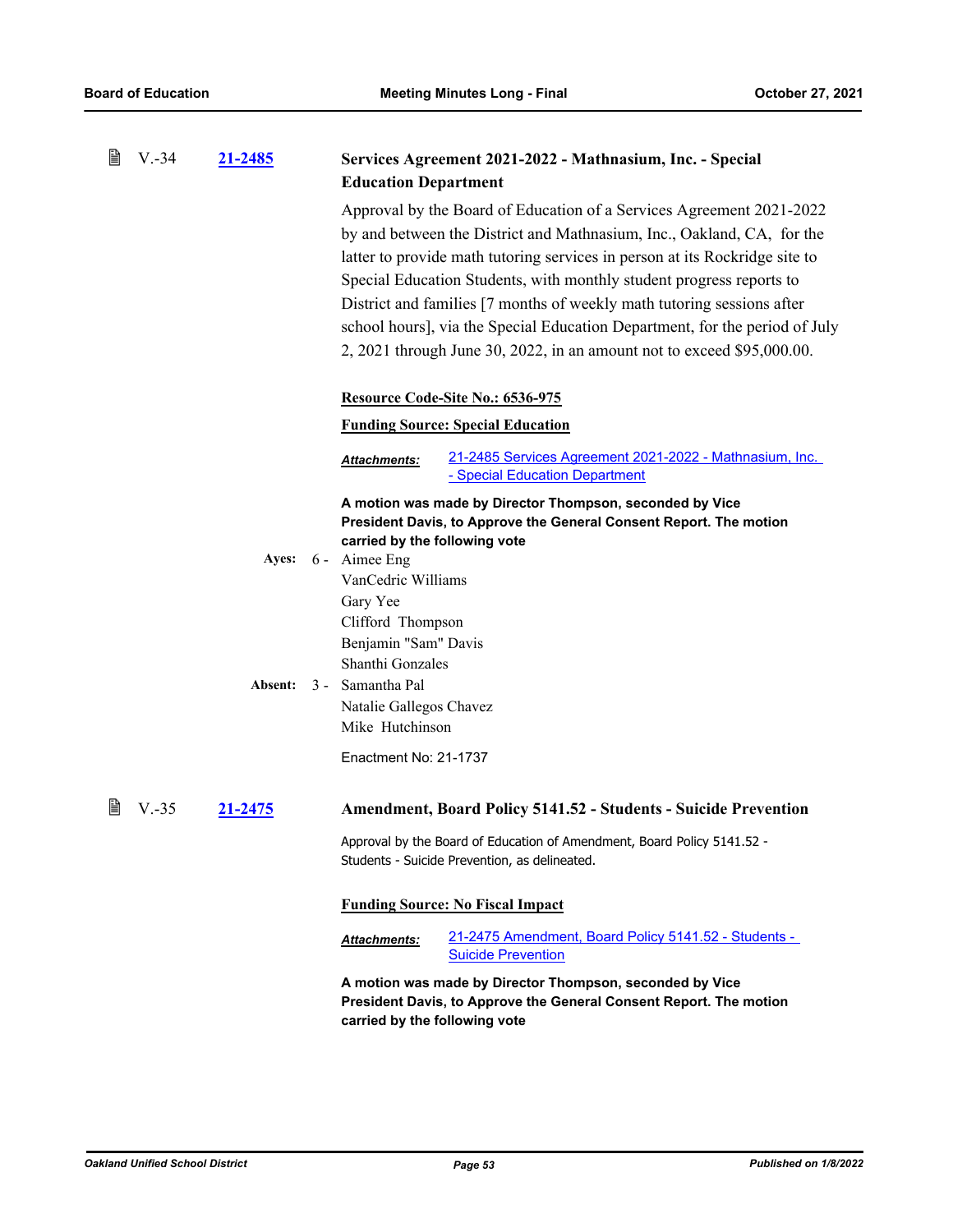|   |                       | Absent:          | Ayes: 6 - Aimee Eng<br>VanCedric Williams<br>Gary Yee<br>Clifford Thompson<br>Benjamin "Sam" Davis<br>Shanthi Gonzales<br>3 - Samantha Pal<br>Natalie Gallegos Chavez<br>Mike Hutchinson<br>Enactment No: 21-1738 |                                                                                                                                                                                                                                                                                                                                                                                                                                                   |
|---|-----------------------|------------------|-------------------------------------------------------------------------------------------------------------------------------------------------------------------------------------------------------------------|---------------------------------------------------------------------------------------------------------------------------------------------------------------------------------------------------------------------------------------------------------------------------------------------------------------------------------------------------------------------------------------------------------------------------------------------------|
|   | <b>Chief of Staff</b> |                  |                                                                                                                                                                                                                   |                                                                                                                                                                                                                                                                                                                                                                                                                                                   |
|   |                       |                  |                                                                                                                                                                                                                   |                                                                                                                                                                                                                                                                                                                                                                                                                                                   |
| 閆 | $V.-36$               | 21-2506          |                                                                                                                                                                                                                   | <b>Research Collaboration Agreement - Leland Stanford Junior</b><br><b>University - Office of the Chief of Staff</b>                                                                                                                                                                                                                                                                                                                              |
|   |                       |                  | to the District.                                                                                                                                                                                                  | Ratification by the Board of Education of the Research Collaboration<br>Agreement by and between Leland Stanford Junior University and the<br>District to allow researchers from the former to assess the extent of,<br>severity of, and risk to students/staff from heavy metal soil<br>contamination in certain District sites, via the Office of the Chief of Staff,<br>for the term September 29, 2021 through September 28, 2022, at no cost |
|   |                       |                  | <b>Attachments:</b>                                                                                                                                                                                               | 21-2506 Research Collaboration Agreement - Leland<br><b>Stanford Junior University - Office of the Chief of Staff</b>                                                                                                                                                                                                                                                                                                                             |
|   |                       | Ayes:<br>Absent: | 6 - Aimee Eng<br>VanCedric Williams<br>Gary Yee<br>Clifford Thompson<br>Benjamin "Sam" Davis<br>Shanthi Gonzales<br>3 - Samantha Pal<br>Natalie Gallegos Chavez<br>Mike Hutchinson                                | A motion was made by Director Thompson, seconded by Vice<br>President Davis, that this Agreement or Contract be Adopted on the<br>General Consent Report . The motion carried by the following vote.                                                                                                                                                                                                                                              |
|   |                       |                  | Enactment No: 21-1784                                                                                                                                                                                             |                                                                                                                                                                                                                                                                                                                                                                                                                                                   |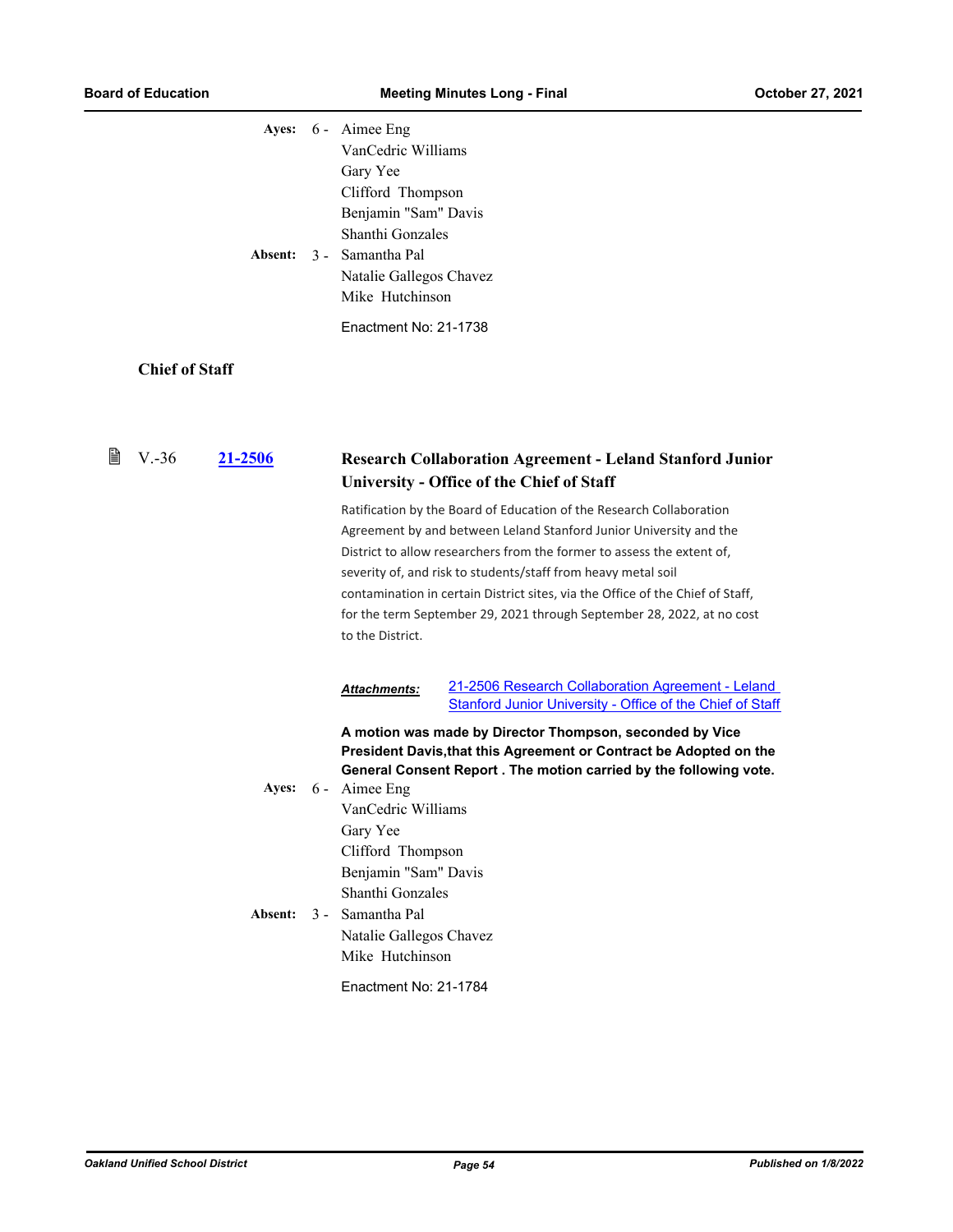| 誾 | $V.-37$ | 21-2048 | of the Chief of Staff                          | <b>Service Agreement and Data Sharing Agreement 2021-2022 -</b><br><b>Addiction Treatment Technologies, LLC dba Care Solace - Office</b>                                                                                                                                                                                                                                                                                                                                                                                                                                                                                                                                                                                                                                                                                                                                                                                                                                                  |
|---|---------|---------|------------------------------------------------|-------------------------------------------------------------------------------------------------------------------------------------------------------------------------------------------------------------------------------------------------------------------------------------------------------------------------------------------------------------------------------------------------------------------------------------------------------------------------------------------------------------------------------------------------------------------------------------------------------------------------------------------------------------------------------------------------------------------------------------------------------------------------------------------------------------------------------------------------------------------------------------------------------------------------------------------------------------------------------------------|
|   |         |         |                                                | Ratification by the Board of Education of a Service Agreement and<br>Data Sharing Agreement 2021-2022, each, by and between the<br>District and Addiction Treatment Technologies, LLC dba Care<br>Solace, Encinitas, CA, for the latter to provide a web-based URL -<br>caresolace.com - to assist District including staff, students, and<br>family contacts designated by District in locating and connecting with<br>mental health treatment providers and to facilitate a Process called<br>the "Warm Hand-off" based on District information provided to Solace<br>for a student or family in need of mental health treatment, all of<br>foregoing as set forth in Agreement, for the period of September 1,<br>2021, through June 30, 2022, in an amount not-to-exceed \$90,000.00<br>and of said Data Sharing Agreement, pursuant to the terms and<br>conditions thereof, with vendor for the same time period as Service<br>Agreement, each via the Office of the Chief of Staff. |
|   |         |         |                                                | Resource Code-Site No.: 3212-901                                                                                                                                                                                                                                                                                                                                                                                                                                                                                                                                                                                                                                                                                                                                                                                                                                                                                                                                                          |
|   |         |         | <b>Funding Source: ESSER II</b>                |                                                                                                                                                                                                                                                                                                                                                                                                                                                                                                                                                                                                                                                                                                                                                                                                                                                                                                                                                                                           |
|   |         |         | <u> Attachments:</u>                           | 21-2048 Service Agreement and Data Sharing Agreement<br>2021-2022 - Addiction Treatment Technologies, LLC dba<br>Care Solace - Office of the Chief of Staff                                                                                                                                                                                                                                                                                                                                                                                                                                                                                                                                                                                                                                                                                                                                                                                                                               |
|   |         |         |                                                | A motion was made by Director Thompson, seconded by Vice                                                                                                                                                                                                                                                                                                                                                                                                                                                                                                                                                                                                                                                                                                                                                                                                                                                                                                                                  |
|   |         |         |                                                | President Davis, to Approve the General Consent Report. The motion                                                                                                                                                                                                                                                                                                                                                                                                                                                                                                                                                                                                                                                                                                                                                                                                                                                                                                                        |
|   |         | Ayes:   | carried by the following vote<br>6 - Aimee Eng |                                                                                                                                                                                                                                                                                                                                                                                                                                                                                                                                                                                                                                                                                                                                                                                                                                                                                                                                                                                           |
|   |         |         | VanCedric Williams                             |                                                                                                                                                                                                                                                                                                                                                                                                                                                                                                                                                                                                                                                                                                                                                                                                                                                                                                                                                                                           |
|   |         |         | Gary Yee                                       |                                                                                                                                                                                                                                                                                                                                                                                                                                                                                                                                                                                                                                                                                                                                                                                                                                                                                                                                                                                           |
|   |         |         | Clifford Thompson                              |                                                                                                                                                                                                                                                                                                                                                                                                                                                                                                                                                                                                                                                                                                                                                                                                                                                                                                                                                                                           |
|   |         |         | Benjamin "Sam" Davis                           |                                                                                                                                                                                                                                                                                                                                                                                                                                                                                                                                                                                                                                                                                                                                                                                                                                                                                                                                                                                           |
|   |         |         | Shanthi Gonzales                               |                                                                                                                                                                                                                                                                                                                                                                                                                                                                                                                                                                                                                                                                                                                                                                                                                                                                                                                                                                                           |
|   |         | Absent: | 3 - Samantha Pal                               |                                                                                                                                                                                                                                                                                                                                                                                                                                                                                                                                                                                                                                                                                                                                                                                                                                                                                                                                                                                           |
|   |         |         | Natalie Gallegos Chavez                        |                                                                                                                                                                                                                                                                                                                                                                                                                                                                                                                                                                                                                                                                                                                                                                                                                                                                                                                                                                                           |
|   |         |         | Mike Hutchinson                                |                                                                                                                                                                                                                                                                                                                                                                                                                                                                                                                                                                                                                                                                                                                                                                                                                                                                                                                                                                                           |
|   |         |         | Enactment No: 21-1739                          |                                                                                                                                                                                                                                                                                                                                                                                                                                                                                                                                                                                                                                                                                                                                                                                                                                                                                                                                                                                           |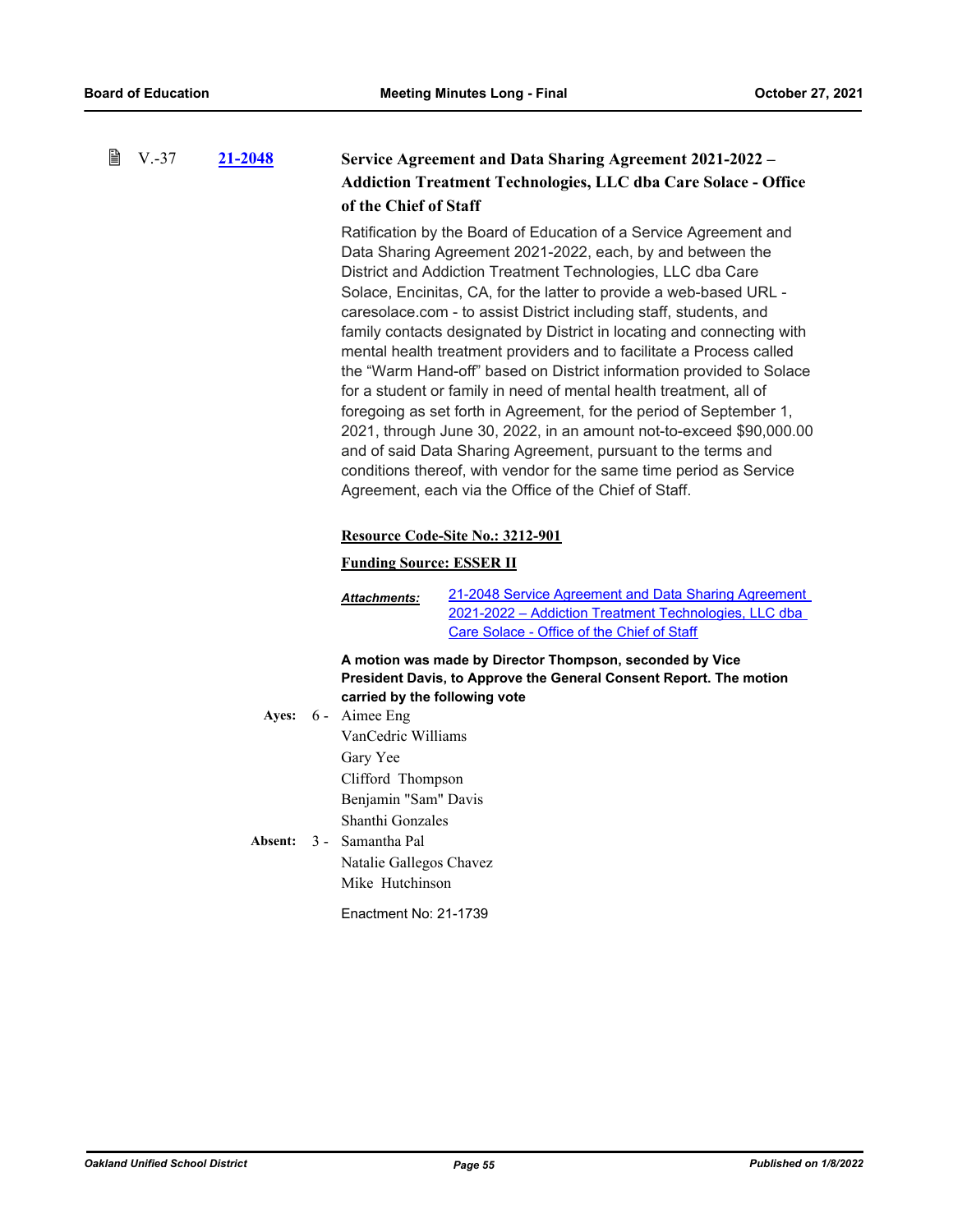| B | $V.-38$ | 21-2449 | Designation of Attendance Boundary - Life Academy – Enrollment<br><b>Office</b>                                                                                                           |
|---|---------|---------|-------------------------------------------------------------------------------------------------------------------------------------------------------------------------------------------|
|   |         |         | Adoption by the Board of Education of Resolution No. 2122-0111 -<br>Designation of an Attendance Boundary for Life Academy.                                                               |
|   |         |         | 21-2449 Designation of Attendance Boundary - Life<br><b>Attachments:</b><br><b>Academy - Enrollment Office</b>                                                                            |
|   |         |         | A motion was made by Director Thompson, seconded by Vice<br>President Davis, that this Resolution be Adopted on the General<br>Consent Report . The motion carried by the following vote. |
|   |         | Ayes:   | 6 - Aimee Eng                                                                                                                                                                             |
|   |         |         | VanCedric Williams                                                                                                                                                                        |
|   |         |         | Gary Yee                                                                                                                                                                                  |
|   |         |         | Clifford Thompson                                                                                                                                                                         |
|   |         |         | Benjamin "Sam" Davis                                                                                                                                                                      |
|   |         |         | Shanthi Gonzales                                                                                                                                                                          |
|   |         | Absent: | 3 - Samantha Pal                                                                                                                                                                          |
|   |         |         | Natalie Gallegos Chavez                                                                                                                                                                   |
|   |         |         | Mike Hutchinson                                                                                                                                                                           |
|   |         |         | Enactment No: 21-1785                                                                                                                                                                     |

# **Chief Governance Officer**

| <b>■ V.-39</b> | 21-2402 | Services Agreement 2021-2022 - Milton Reynolds - General |
|----------------|---------|----------------------------------------------------------|
|                |         | Counsel                                                  |

Ratification by the Board of Education of a Services Agreement 2021-2022 by and between the District and Milton Reynolds Consulting, San Leandro, CA, for the latter to provide regular executive coaching for the General Counsel, via Office of the Legal Counsel, for the period of September 1, 2021 through June 30, 2022, in an amount not to exceed \$3,600.00.

#### **Vendor No.: 006364**

### **Requisition No.: VR22-02230**

### **Resource Code-Site No.: 0000-946**

# **Funding Source: General Purpose**

[21-2402 Services Agreement 2021-2022 - Milton Reynolds -](http://ousd.legistar.com/gateway.aspx?M=F&ID=101200.pdf)  General Counsel *Attachments:*

**A motion was made by Director Thompson, seconded by Vice President Davis, to Approve the General Consent Report. The motion carried by the following vote**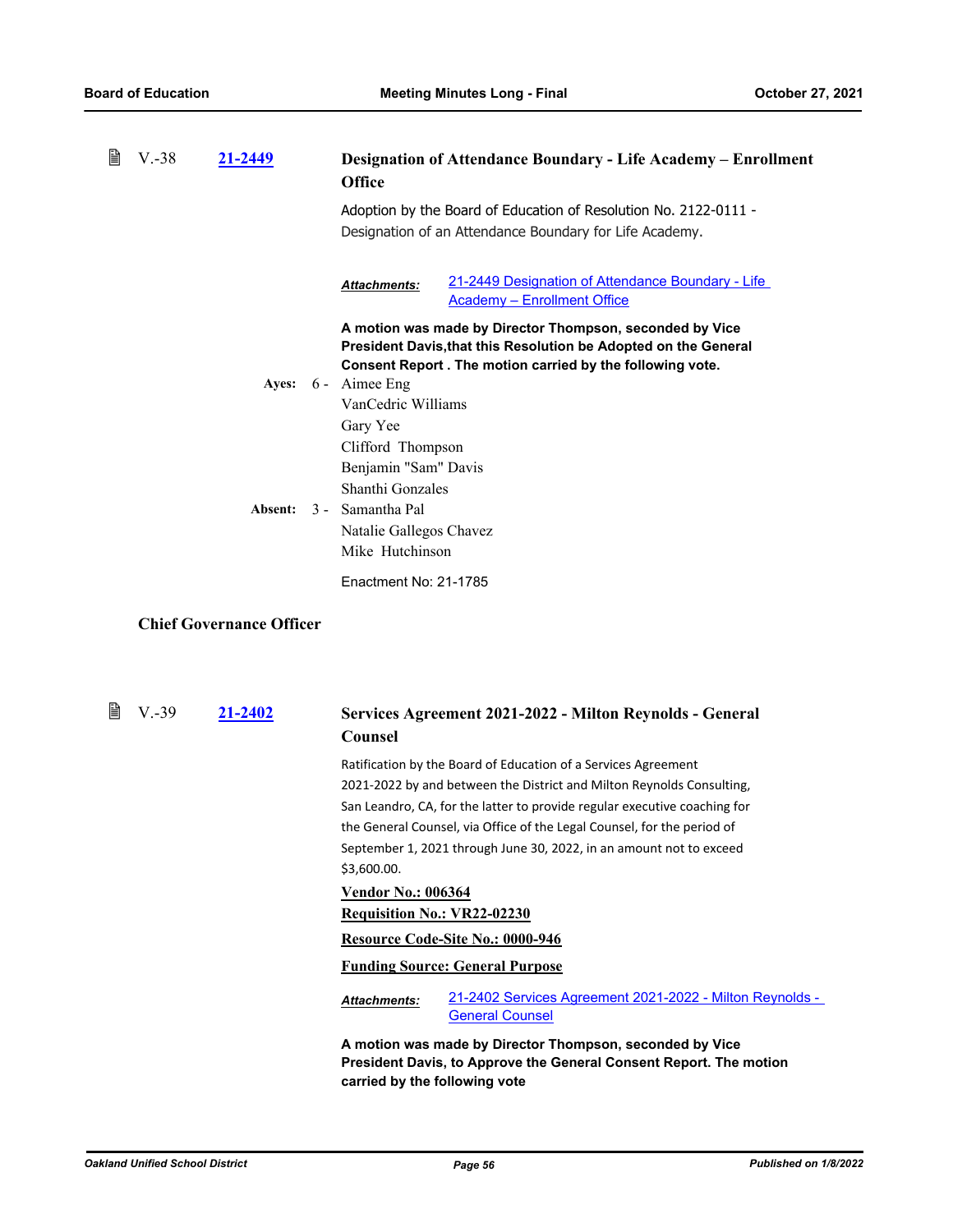|   |                           | Ayes: 6 - Aimee Eng<br>VanCedric Williams<br>Gary Yee<br>Clifford Thompson<br>Benjamin "Sam" Davis<br>Shanthi Gonzales<br>Absent: 3 - Samantha Pal<br>Natalie Gallegos Chavez<br>Mike Hutchinson<br>Enactment No: 21-1740                                                                                                                                                                                      |
|---|---------------------------|----------------------------------------------------------------------------------------------------------------------------------------------------------------------------------------------------------------------------------------------------------------------------------------------------------------------------------------------------------------------------------------------------------------|
|   | <b>Board of Education</b> |                                                                                                                                                                                                                                                                                                                                                                                                                |
| 閶 | $V. -40$<br>21-2351A      | District "Brown Act" Legislative Bodies - November 2021 - Virtual<br><b>Meetings - Board of Education</b><br>Adoption by the Board of Education of Resolution No. 2122-0014A -<br>Making Certain Findings Necessary to Permit Virtual Meetings in<br>Specified Circumstances.                                                                                                                                  |
|   | <b>Ayes:</b>              | 21-2351A District "Brown Act" Legislative Bodies -<br>Attachments:<br>November 2021 - Virtual Meetings - Board of Education<br>A motion was made by President Gonzales, seconded by Vice<br>President Davis, that this Resolution be Adopted . The motion carried<br>by the following vote.<br>7 - Aimee Eng<br>VanCedric Williams<br>Gary Yee<br>Mike Hutchinson<br>Clifford Thompson<br>Benjamin "Sam" Davis |
|   | Absent:                   | Shanthi Gonzales<br>2 - Samantha Pal<br>Natalie Gallegos Chavez<br>Enactment No: 21-1766                                                                                                                                                                                                                                                                                                                       |

**Measure N Commission - September 7, 2021 - Jason Gumataotao, Chairperson**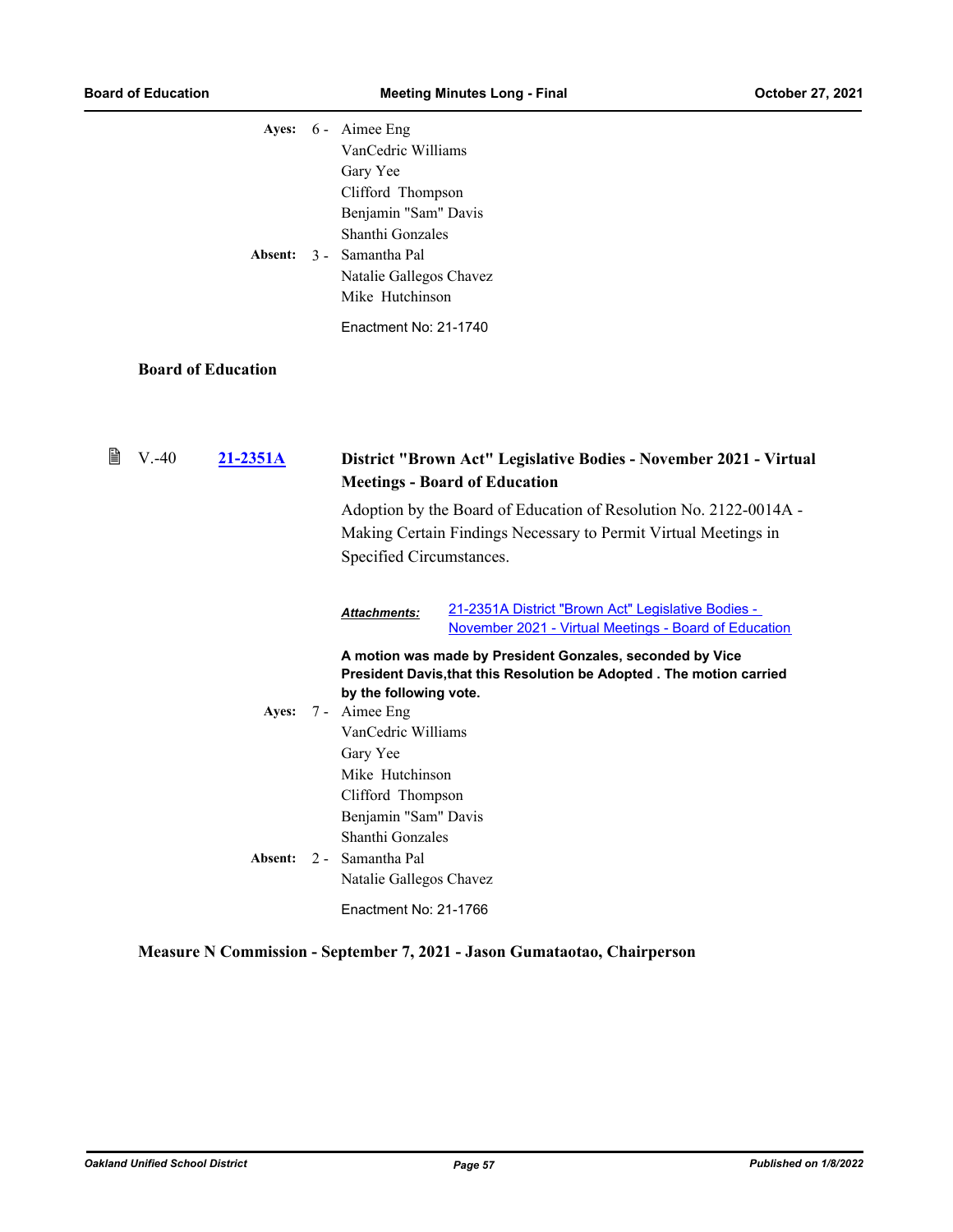| 閶 | $V.-41$ | 21-2081        | <b>Measure N Commission - 2021-2022 Budget Modification - Skyline</b><br><b>High School</b>                                                                                                                                                                                                                                                                                                                                                                                                |
|---|---------|----------------|--------------------------------------------------------------------------------------------------------------------------------------------------------------------------------------------------------------------------------------------------------------------------------------------------------------------------------------------------------------------------------------------------------------------------------------------------------------------------------------------|
|   |         |                | Adoption by Board of Education, upon recommendation of the<br>Measure N Commission, of a 2021-2022 budget modification request<br>from Skyline High School transferring \$6,000.00, from Facility Rental<br>(no impact -they are only reducing the action slightly to make room<br>for a new action) to Textbooks, for new total of \$6,000, as stated in<br>the justification section of the New or Revised Strategic Action<br>Section of the Budget Modification Form.                  |
|   |         |                | 21-2081 Measure N Commission - 2021-2022 Budget<br><b>Attachments:</b><br><b>Modification - Skyline High School</b>                                                                                                                                                                                                                                                                                                                                                                        |
|   |         |                | A motion was made by Director Thompson, seconded by Vice<br>President Davis, to Approve the General Consent Report. The motion                                                                                                                                                                                                                                                                                                                                                             |
|   |         | Ayes:          | carried by the following vote<br>6 - Aimee Eng                                                                                                                                                                                                                                                                                                                                                                                                                                             |
|   |         |                | VanCedric Williams                                                                                                                                                                                                                                                                                                                                                                                                                                                                         |
|   |         |                | Gary Yee                                                                                                                                                                                                                                                                                                                                                                                                                                                                                   |
|   |         |                | Clifford Thompson                                                                                                                                                                                                                                                                                                                                                                                                                                                                          |
|   |         |                | Benjamin "Sam" Davis<br>Shanthi Gonzales                                                                                                                                                                                                                                                                                                                                                                                                                                                   |
|   |         | <b>Absent:</b> | 3 - Samantha Pal                                                                                                                                                                                                                                                                                                                                                                                                                                                                           |
|   |         |                | Natalie Gallegos Chavez                                                                                                                                                                                                                                                                                                                                                                                                                                                                    |
|   |         |                | Mike Hutchinson                                                                                                                                                                                                                                                                                                                                                                                                                                                                            |
|   |         |                | Enactment No: 21-1741                                                                                                                                                                                                                                                                                                                                                                                                                                                                      |
| 閶 | $V.-42$ | 21-2082        | <b>Measure N Commission - 2021-2022 Budget Modification - Skyline</b><br><b>High School</b>                                                                                                                                                                                                                                                                                                                                                                                                |
|   |         |                | Adoption by Board of Education, upon recommendation of the<br>Measure N Commission, of a 2021-2022 budget modification request<br>from Skyline High School transferring \$1,500.00, from Facility Rental<br>(no impact - they are only reducing the action slightly to make room<br>for a new action) to Supplies & Materials, for a new total of \$1,500.00,<br>as stated in the justification section of the New or Revised Strategic<br>Action Section of the Budget Modification Form. |
|   |         |                | 21-2082 Measure N Commission - 2021-2022 Budget<br>Attachments:<br><b>Modification - Skyline High School</b>                                                                                                                                                                                                                                                                                                                                                                               |
|   |         |                | A motion was made by Director Thompson, seconded by Vice<br>President Davis, to Approve the General Consent Report. The motion<br>carried by the following vote                                                                                                                                                                                                                                                                                                                            |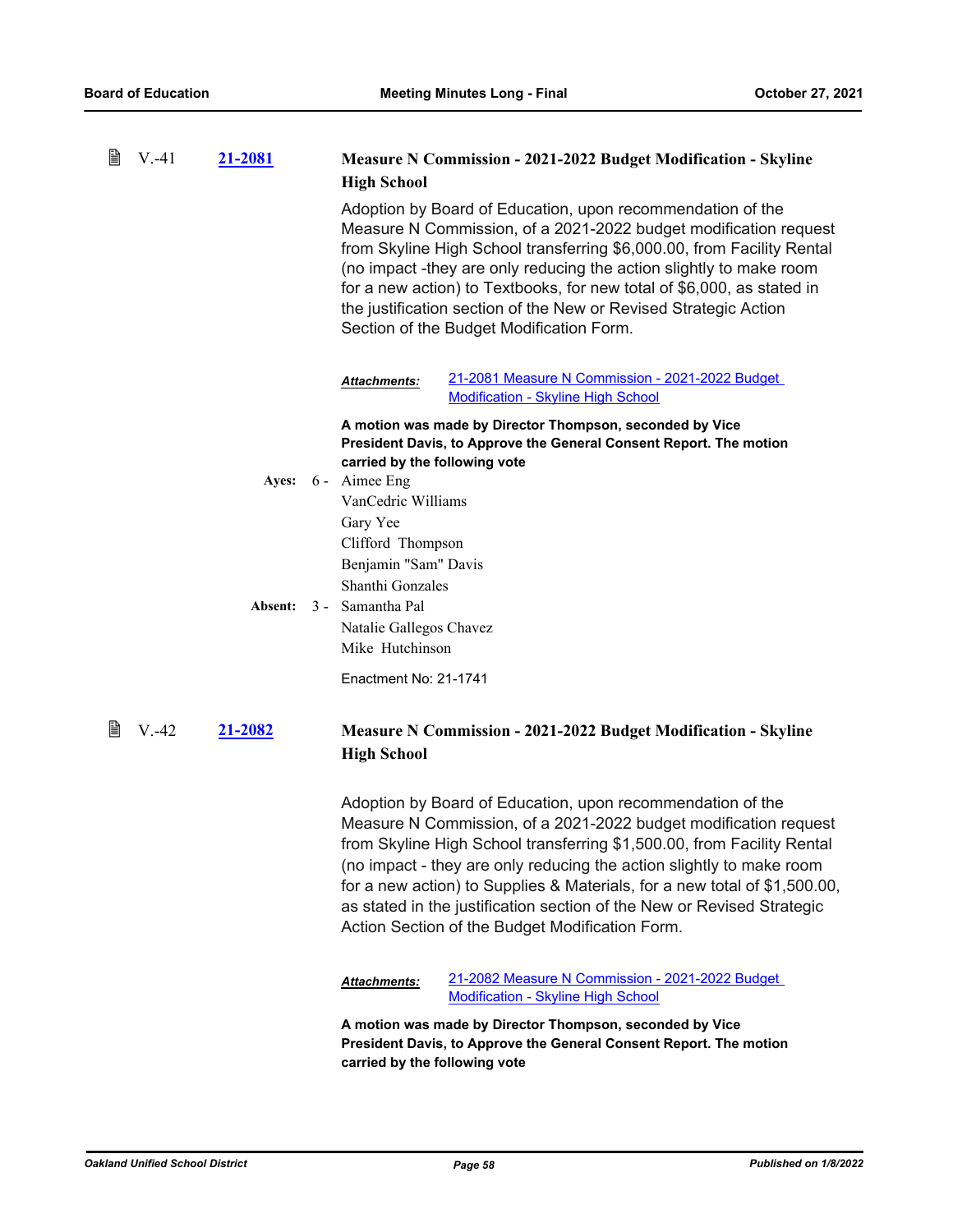|   | Absent:             | Ayes: 6 - Aimee Eng<br>VanCedric Williams<br>Gary Yee<br>Clifford Thompson<br>Benjamin "Sam" Davis<br>Shanthi Gonzales<br>3 - Samantha Pal<br>Natalie Gallegos Chavez<br>Mike Hutchinson<br>Enactment No: 21-1742                                                                                                                                                                                                                                                                |
|---|---------------------|----------------------------------------------------------------------------------------------------------------------------------------------------------------------------------------------------------------------------------------------------------------------------------------------------------------------------------------------------------------------------------------------------------------------------------------------------------------------------------|
| 閶 | $V. -43$<br>21-2083 | <b>Measure N Commission - 2021-2022 Budget Modification - Dewey</b>                                                                                                                                                                                                                                                                                                                                                                                                              |
|   |                     | Academy                                                                                                                                                                                                                                                                                                                                                                                                                                                                          |
|   |                     | Adoption by Board of Education, upon recommendation of the<br>Measure N Commission, of a 2021-2022 budget modification request<br>from Dewey Academy transferring \$10,000.00, from Teacher<br>Salaries (no impact - the District allocated additional funds to fully<br>cover this position) to Supplies & Materials, for a new total of<br>\$10,000, as stated in the justification section of the New or Revised<br>Strategic Action Section of the Budget Modification Form. |
|   |                     | 21-2083 Measure N Commission - 2021-2022 Budget<br><b>Attachments:</b><br><b>Modification - Dewey Academy</b>                                                                                                                                                                                                                                                                                                                                                                    |
|   |                     | A motion was made by Director Thompson, seconded by Vice                                                                                                                                                                                                                                                                                                                                                                                                                         |
|   |                     | President Davis, to Approve the General Consent Report. The motion                                                                                                                                                                                                                                                                                                                                                                                                               |
|   |                     | carried by the following vote<br>Ayes: 6 - Aimee Eng                                                                                                                                                                                                                                                                                                                                                                                                                             |
|   |                     | VanCedric Williams                                                                                                                                                                                                                                                                                                                                                                                                                                                               |
|   |                     | Gary Yee                                                                                                                                                                                                                                                                                                                                                                                                                                                                         |
|   |                     | Clifford Thompson                                                                                                                                                                                                                                                                                                                                                                                                                                                                |
|   |                     | Benjamin "Sam" Davis                                                                                                                                                                                                                                                                                                                                                                                                                                                             |
|   |                     | Shanthi Gonzales<br>3 - Samantha Pal                                                                                                                                                                                                                                                                                                                                                                                                                                             |
|   | <b>Absent:</b>      | Natalie Gallegos Chavez                                                                                                                                                                                                                                                                                                                                                                                                                                                          |
|   |                     | Mike Hutchinson                                                                                                                                                                                                                                                                                                                                                                                                                                                                  |
|   |                     | Enactment No: 21-1743                                                                                                                                                                                                                                                                                                                                                                                                                                                            |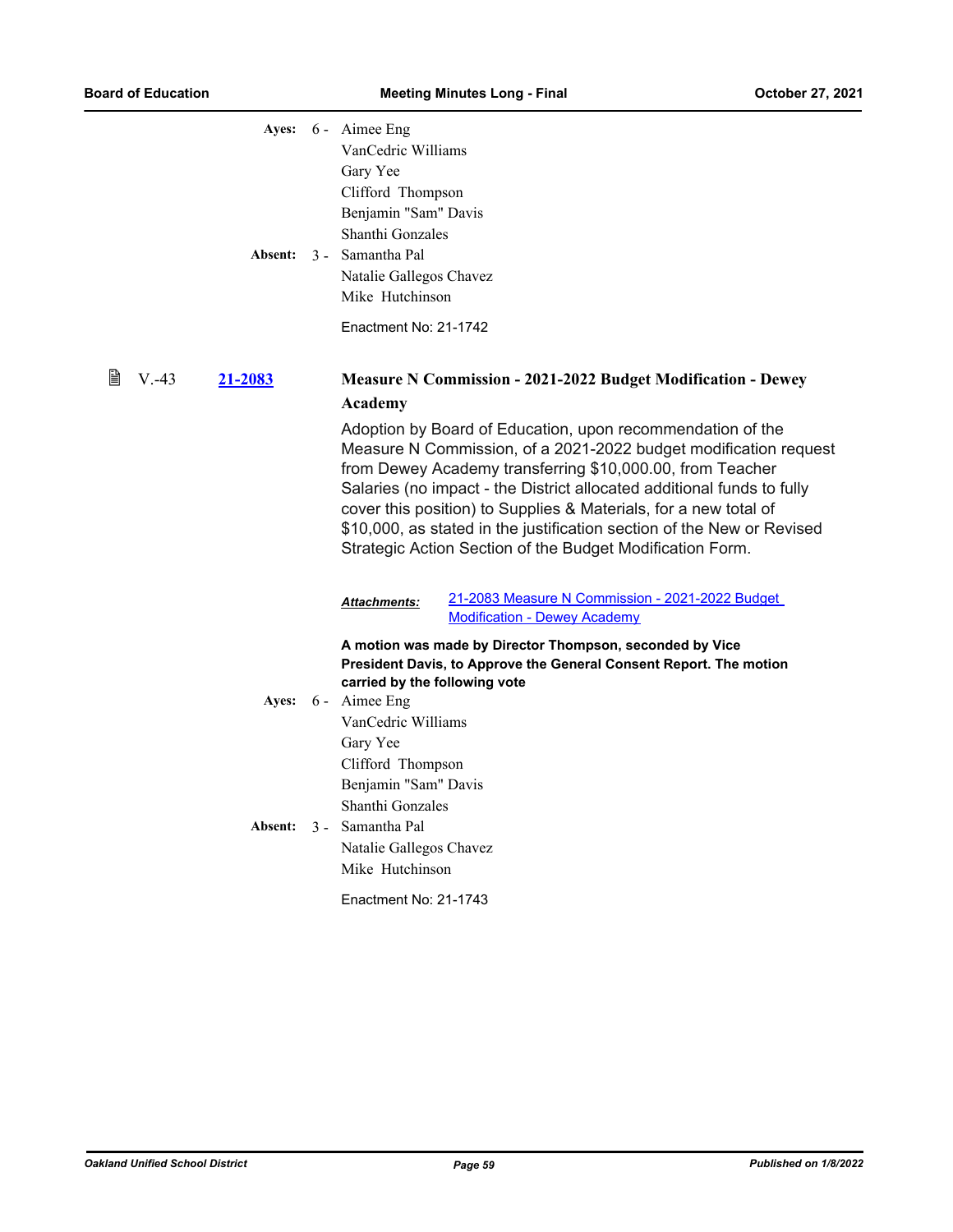| 閶 | $V. -44$ | 21-2084 | <b>Measure N Commission - 2021-2022 Budget Modification - Ralph</b>                                                                                                                                                                                                                                                                                                                                                                                                                                                                                                                                                   |
|---|----------|---------|-----------------------------------------------------------------------------------------------------------------------------------------------------------------------------------------------------------------------------------------------------------------------------------------------------------------------------------------------------------------------------------------------------------------------------------------------------------------------------------------------------------------------------------------------------------------------------------------------------------------------|
|   |          |         | <b>J. Bunche Academy</b>                                                                                                                                                                                                                                                                                                                                                                                                                                                                                                                                                                                              |
|   |          |         | Adoption by Board of Education, upon recommendation of the<br>Measure N Commission, of a 2021-2022 budget modification request<br>from Ralph J. Bunche Academy transferring \$20,000.00, from two<br>different strategic actions; Teacher Salaries Stipends \$10,000.00 and<br>Teacher Salaries Stipends \$10,000.00 (no impact -both strategic<br>actions will occur, but they'll be paid using a different funding source)<br>to Consultant Contracts, for a new total of \$20,000.00, as stated in<br>the justification section of the New or Revised Strategic Action<br>Section of the Budget Modification Form. |
|   |          |         | 21-2084 Measure N Commission - 2021-2022 Budget<br>Attachments:<br>Modification - Ralph J. Bunche Academy                                                                                                                                                                                                                                                                                                                                                                                                                                                                                                             |
|   |          |         | A motion was made by Director Thompson, seconded by Vice                                                                                                                                                                                                                                                                                                                                                                                                                                                                                                                                                              |
|   |          |         | President Davis, to Approve the General Consent Report. The motion                                                                                                                                                                                                                                                                                                                                                                                                                                                                                                                                                    |
|   |          | Ayes:   | carried by the following vote<br>6 - Aimee Eng                                                                                                                                                                                                                                                                                                                                                                                                                                                                                                                                                                        |
|   |          |         | VanCedric Williams                                                                                                                                                                                                                                                                                                                                                                                                                                                                                                                                                                                                    |
|   |          |         | Gary Yee                                                                                                                                                                                                                                                                                                                                                                                                                                                                                                                                                                                                              |
|   |          |         | Clifford Thompson                                                                                                                                                                                                                                                                                                                                                                                                                                                                                                                                                                                                     |
|   |          |         | Benjamin "Sam" Davis                                                                                                                                                                                                                                                                                                                                                                                                                                                                                                                                                                                                  |
|   |          |         | Shanthi Gonzales                                                                                                                                                                                                                                                                                                                                                                                                                                                                                                                                                                                                      |
|   |          | Absent: | 3 - Samantha Pal                                                                                                                                                                                                                                                                                                                                                                                                                                                                                                                                                                                                      |
|   |          |         | Natalie Gallegos Chavez                                                                                                                                                                                                                                                                                                                                                                                                                                                                                                                                                                                               |
|   |          |         | Mike Hutchinson                                                                                                                                                                                                                                                                                                                                                                                                                                                                                                                                                                                                       |
|   |          |         | Enactment No: 21-1744                                                                                                                                                                                                                                                                                                                                                                                                                                                                                                                                                                                                 |
| 閶 | $V. -45$ | 21-2085 | <b>Measure N Commission - 2021-2022 Budget Modification - Ralph</b>                                                                                                                                                                                                                                                                                                                                                                                                                                                                                                                                                   |
|   |          |         | <b>J. Bunche Academy</b>                                                                                                                                                                                                                                                                                                                                                                                                                                                                                                                                                                                              |
|   |          |         | Adoption by Board of Education, upon recommendation of the<br>Measure N Commission, of a 2021-2022 budget modification request<br>from Ralph J. Bunche Academy transferring \$2,000.00, from Teacher<br>Salaries (no impact- the STIP Sub was hired using a different funding<br>source) to Supplies & Materials, for a new total of \$2,000, as stated in<br>the justification section of the New or Revised Strategic Action<br>Section of the Budget Modification Form.                                                                                                                                            |
|   |          |         | 21-2085 Measure N Commission - 2021-2022 Budget<br>Attachments:<br>Modification - Ralph J. Bunche Academy                                                                                                                                                                                                                                                                                                                                                                                                                                                                                                             |
|   |          |         | A motion was made by Director Thompson, seconded by Vice<br>President Davis, to Approve the General Consent Report. The motion<br>carried by the following vote                                                                                                                                                                                                                                                                                                                                                                                                                                                       |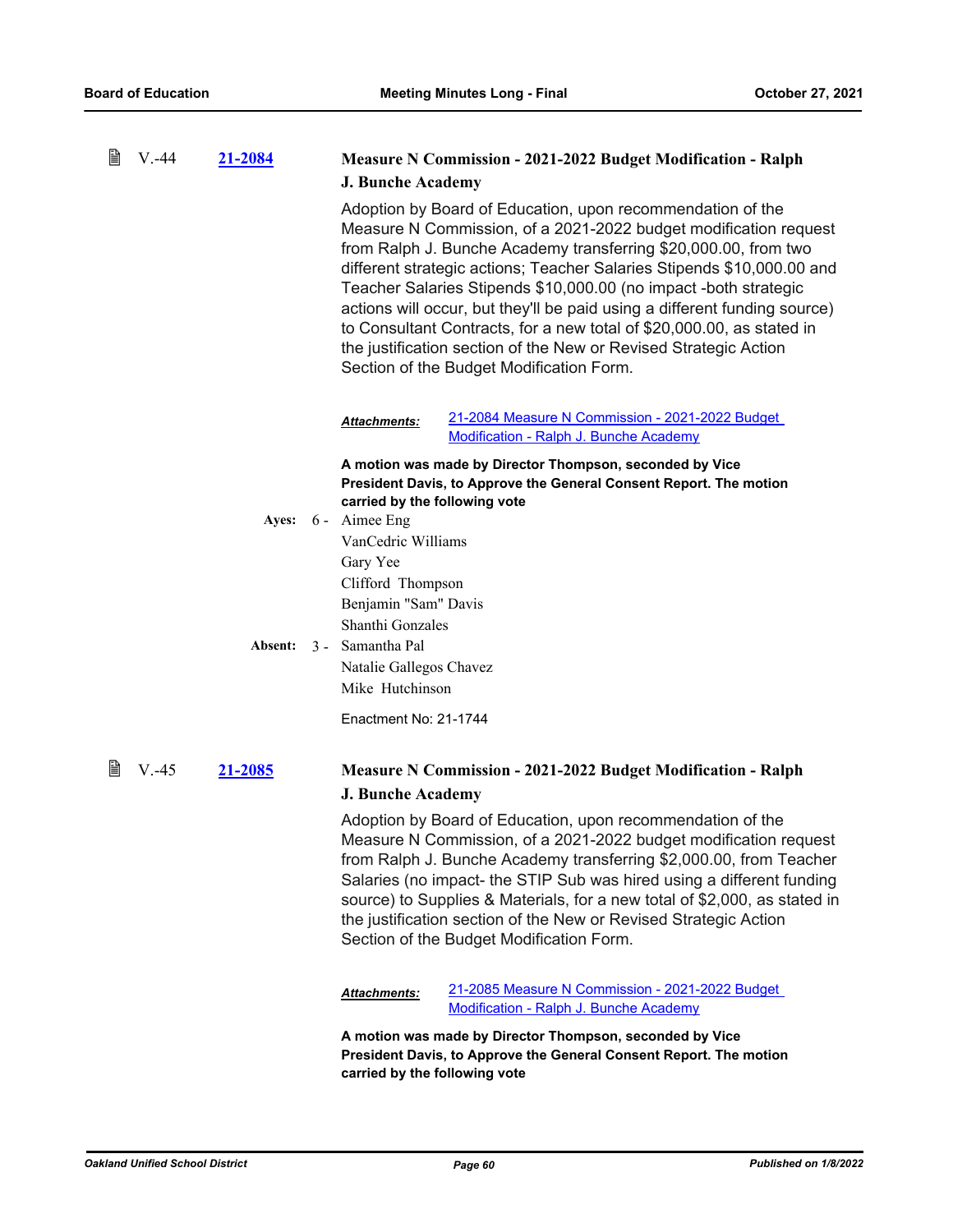| VanCedric Williams<br>Gary Yee<br>Clifford Thompson<br>Benjamin "Sam" Davis<br>Shanthi Gonzales<br>Natalie Gallegos Chavez<br>Mike Hutchinson                                                           |                                                                                                                                                                                                                                                                                                                                                                                                                                                                                |
|---------------------------------------------------------------------------------------------------------------------------------------------------------------------------------------------------------|--------------------------------------------------------------------------------------------------------------------------------------------------------------------------------------------------------------------------------------------------------------------------------------------------------------------------------------------------------------------------------------------------------------------------------------------------------------------------------|
| Enactment No: 21-1745                                                                                                                                                                                   |                                                                                                                                                                                                                                                                                                                                                                                                                                                                                |
|                                                                                                                                                                                                         | <b>Measure N Commission - 2021-2022 Budget Modification - Ralph</b>                                                                                                                                                                                                                                                                                                                                                                                                            |
|                                                                                                                                                                                                         | Adoption by Board of Education, upon recommendation of the<br>Measure N Commission, of a 2021-2022 budget modification request<br>from Ralph J. Bunche Academy transferring \$4,000.00, from Teacher<br>Salaries (no impact - the STIP Sub was hired using a different funding<br>source) to Meeting Refreshments, for a new total of \$4,000.00, as stated<br>in the justification section of the New or Revised Strategic Action<br>Section of the Budget Modification Form. |
| Attachments:                                                                                                                                                                                            | 21-2086 Measure N Commission - 2021-2022 Budget<br>Modification - Ralph J. Bunche Academy                                                                                                                                                                                                                                                                                                                                                                                      |
| carried by the following vote<br>VanCedric Williams<br>Gary Yee<br>Clifford Thompson<br>Benjamin "Sam" Davis<br>Shanthi Gonzales<br>Natalie Gallegos Chavez<br>Mike Hutchinson<br>Enactment No: 21-1746 | A motion was made by Director Thompson, seconded by Vice<br>President Davis, to Approve the General Consent Report. The motion                                                                                                                                                                                                                                                                                                                                                 |
|                                                                                                                                                                                                         | Ayes: 6 - Aimee Eng<br>Absent: 3 - Samantha Pal<br><b>J. Bunche Academy</b><br>Ayes: 6 - Aimee Eng<br>Absent: 3 - Samantha Pal                                                                                                                                                                                                                                                                                                                                                 |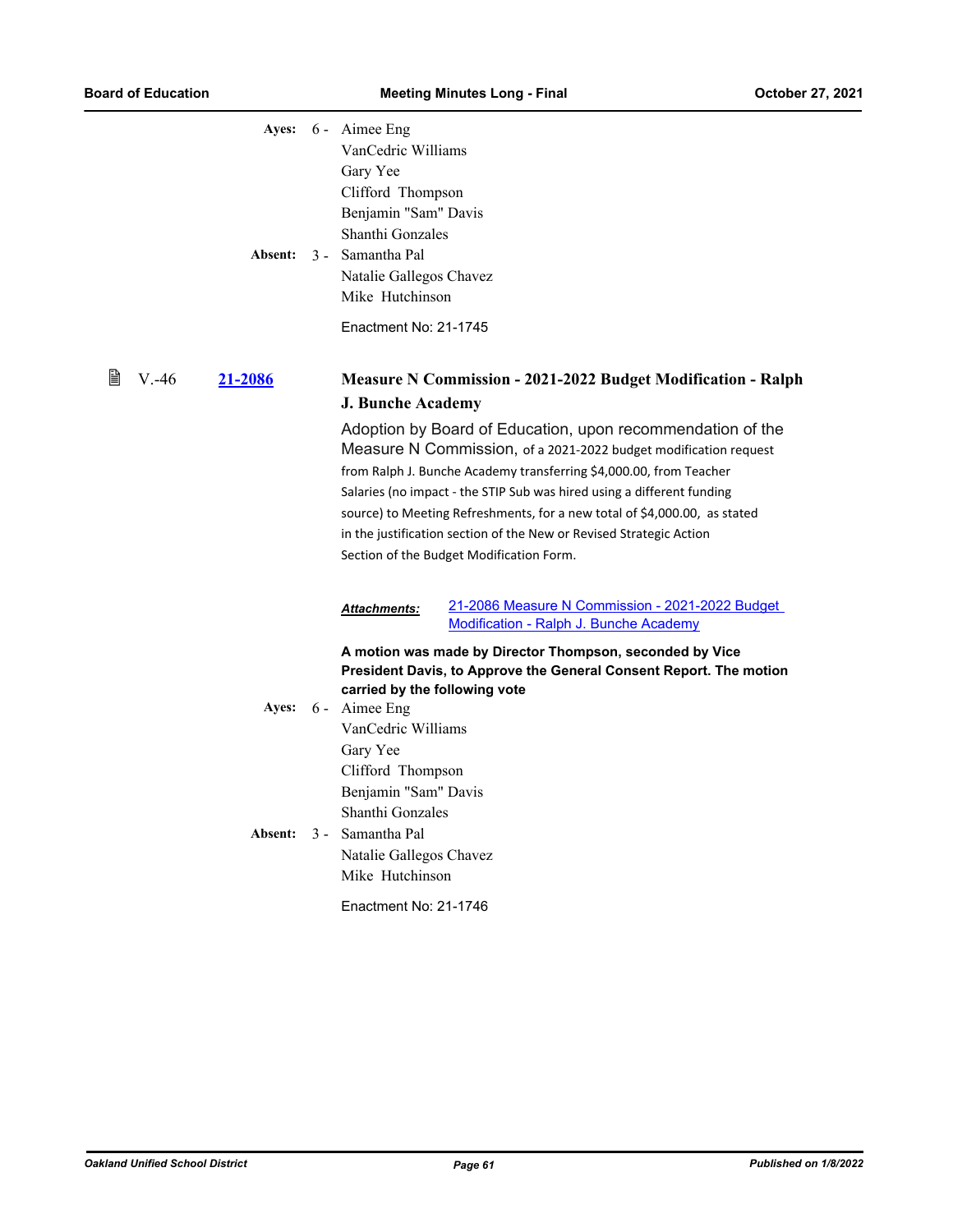| B | V.-47    | 21-2087 |                                             | <b>Measure N Commission - 2021-2022 Budget Modification -</b>                                                                                                                                                                                                                                                                                                                                                                                                                                                                     |  |  |
|---|----------|---------|---------------------------------------------|-----------------------------------------------------------------------------------------------------------------------------------------------------------------------------------------------------------------------------------------------------------------------------------------------------------------------------------------------------------------------------------------------------------------------------------------------------------------------------------------------------------------------------------|--|--|
|   |          |         | <b>Madison Park Academy</b>                 |                                                                                                                                                                                                                                                                                                                                                                                                                                                                                                                                   |  |  |
|   |          |         |                                             | Adoption by Board of Education, upon recommendation of the<br>Measure N Commission, of a 2021-2022 budget modification request<br>from Madison Park Academy transferring \$10,000.00, from Consultant<br>Contracts (no impact -they are reducing the amount of funding for ECCO<br>to make room for this new strategic action) to Books Other-Than<br>Textbooks, for a new total amount of \$10,000, as stated in the<br>justification section of the New or Revised Strategic Action Section of<br>the Budget Modification Form. |  |  |
|   |          |         | <b>Attachments:</b>                         | 21-2087 Measure N Commission - 2021-2022 Budget<br><b>Modification - Madison Park Academy</b>                                                                                                                                                                                                                                                                                                                                                                                                                                     |  |  |
|   |          |         |                                             | A motion was made by Director Thompson, seconded by Vice                                                                                                                                                                                                                                                                                                                                                                                                                                                                          |  |  |
|   |          |         |                                             | President Davis, to Approve the General Consent Report. The motion<br>carried by the following vote                                                                                                                                                                                                                                                                                                                                                                                                                               |  |  |
|   |          | Ayes:   | 6 - Aimee Eng                               |                                                                                                                                                                                                                                                                                                                                                                                                                                                                                                                                   |  |  |
|   |          |         | VanCedric Williams                          |                                                                                                                                                                                                                                                                                                                                                                                                                                                                                                                                   |  |  |
|   |          |         | Gary Yee                                    |                                                                                                                                                                                                                                                                                                                                                                                                                                                                                                                                   |  |  |
|   |          |         | Clifford Thompson                           |                                                                                                                                                                                                                                                                                                                                                                                                                                                                                                                                   |  |  |
|   |          |         | Benjamin "Sam" Davis                        |                                                                                                                                                                                                                                                                                                                                                                                                                                                                                                                                   |  |  |
|   |          |         | Shanthi Gonzales                            |                                                                                                                                                                                                                                                                                                                                                                                                                                                                                                                                   |  |  |
|   |          | Absent: | 3 - Samantha Pal<br>Natalie Gallegos Chavez |                                                                                                                                                                                                                                                                                                                                                                                                                                                                                                                                   |  |  |
|   |          |         | Mike Hutchinson                             |                                                                                                                                                                                                                                                                                                                                                                                                                                                                                                                                   |  |  |
|   |          |         |                                             |                                                                                                                                                                                                                                                                                                                                                                                                                                                                                                                                   |  |  |
|   |          |         | Enactment No: 21-1747                       |                                                                                                                                                                                                                                                                                                                                                                                                                                                                                                                                   |  |  |
| 閶 | $V. -48$ | 21-2088 |                                             | <b>Measure N Commission - 2021-2022 Budget Modification -</b>                                                                                                                                                                                                                                                                                                                                                                                                                                                                     |  |  |
|   |          |         | <b>Castlemont High School</b>               |                                                                                                                                                                                                                                                                                                                                                                                                                                                                                                                                   |  |  |
|   |          |         |                                             | Adoption by Board of Education, upon recommendation of the<br>Measure N Commission, of a 2021-2022 budget modification request                                                                                                                                                                                                                                                                                                                                                                                                    |  |  |
|   |          |         |                                             | from Castlemont High School transferring \$10,000.00, from Classified                                                                                                                                                                                                                                                                                                                                                                                                                                                             |  |  |
|   |          |         |                                             | Support Salaries (no impact - the balance for the this position will be                                                                                                                                                                                                                                                                                                                                                                                                                                                           |  |  |
|   |          |         |                                             | paid for using other site resources) to Consultant Contracts, for a new                                                                                                                                                                                                                                                                                                                                                                                                                                                           |  |  |
|   |          |         |                                             | amount of \$20,000, as stated in the justification section of the New or                                                                                                                                                                                                                                                                                                                                                                                                                                                          |  |  |
|   |          |         |                                             | Revised Strategic Action Section of the Budget Modification Form.                                                                                                                                                                                                                                                                                                                                                                                                                                                                 |  |  |
|   |          |         | Attachments:                                | 21-2088 Measure N Commission - 2021-2022 Budget<br><b>Modification - Castlemont High School</b>                                                                                                                                                                                                                                                                                                                                                                                                                                   |  |  |
|   |          |         |                                             | A motion was made by Director Thompson, seconded by Vice<br>President Davis, to Approve the General Consent Report. The motion<br>carried by the following vote                                                                                                                                                                                                                                                                                                                                                                   |  |  |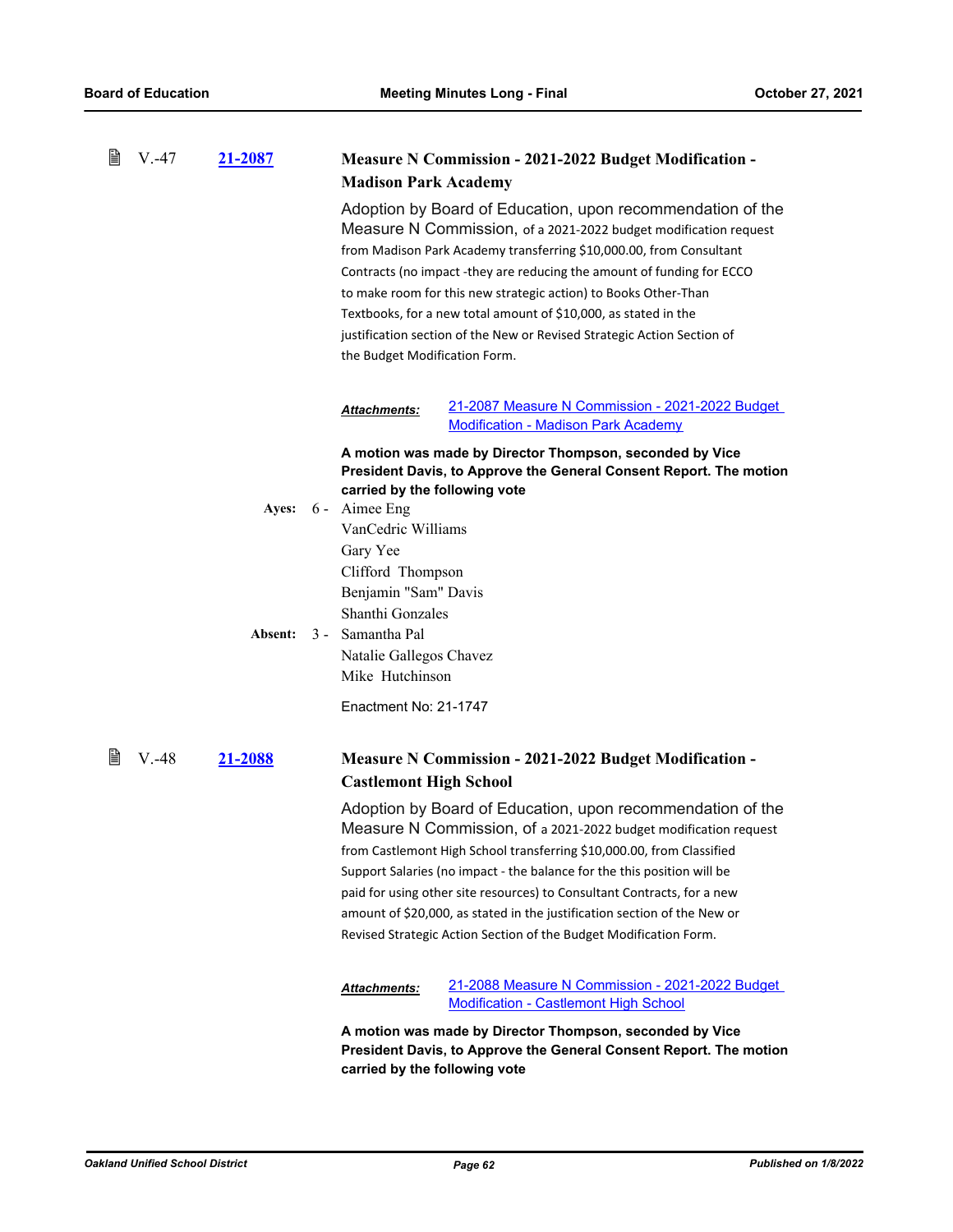|   | Absent:                    |              | Ayes: 6 - Aimee Eng<br>VanCedric Williams<br>Gary Yee<br>Clifford Thompson<br>Benjamin "Sam" Davis<br>Shanthi Gonzales<br>3 - Samantha Pal<br>Natalie Gallegos Chavez<br>Mike Hutchinson<br>Enactment No: 21-1748                        |                                                                                                                                                                                                                                                                                                                                                                                                                                                                                                                                                                                                                                                                                                                                                        |
|---|----------------------------|--------------|------------------------------------------------------------------------------------------------------------------------------------------------------------------------------------------------------------------------------------------|--------------------------------------------------------------------------------------------------------------------------------------------------------------------------------------------------------------------------------------------------------------------------------------------------------------------------------------------------------------------------------------------------------------------------------------------------------------------------------------------------------------------------------------------------------------------------------------------------------------------------------------------------------------------------------------------------------------------------------------------------------|
| B | $V. -49$<br><u>21-2061</u> | Attachments: |                                                                                                                                                                                                                                          | <b>Measure N Commission - ARISE High School - Measure N</b><br>Memorandum of Understanding – School Year 2021-2022<br>Adoption by Board of Education, upon recommendation of the<br>Measure N Commission, of a Measure N Memorandum of<br>Understanding between District and ARISE High School for Fiscal Year<br>2021-2022, to ensure that revenues from the Measure N College and<br>Career Readiness for All Act ("Measure N") are spent in strict accordance<br>with Measure N and is also an oversight and operational agreement that<br>outlines and defines the Parties' respective operational and reporting<br>responsibilities for Measure N, in an amount not to exceed \$422,625.00.<br>21-2061 Measure N Commission - ARISE High School - |
|   | Ayes:<br>Absent:           | $3 -$        | carried by the following vote<br>6 - Aimee Eng<br>VanCedric Williams<br>Gary Yee<br>Clifford Thompson<br>Benjamin "Sam" Davis<br>Shanthi Gonzales<br>Samantha Pal<br>Natalie Gallegos Chavez<br>Mike Hutchinson<br>Enactment No: 21-1749 | Measure N Memorandum of Understanding - School Year<br>2021-2022<br>A motion was made by Director Thompson, seconded by Vice<br>President Davis, to Approve the General Consent Report. The motion                                                                                                                                                                                                                                                                                                                                                                                                                                                                                                                                                     |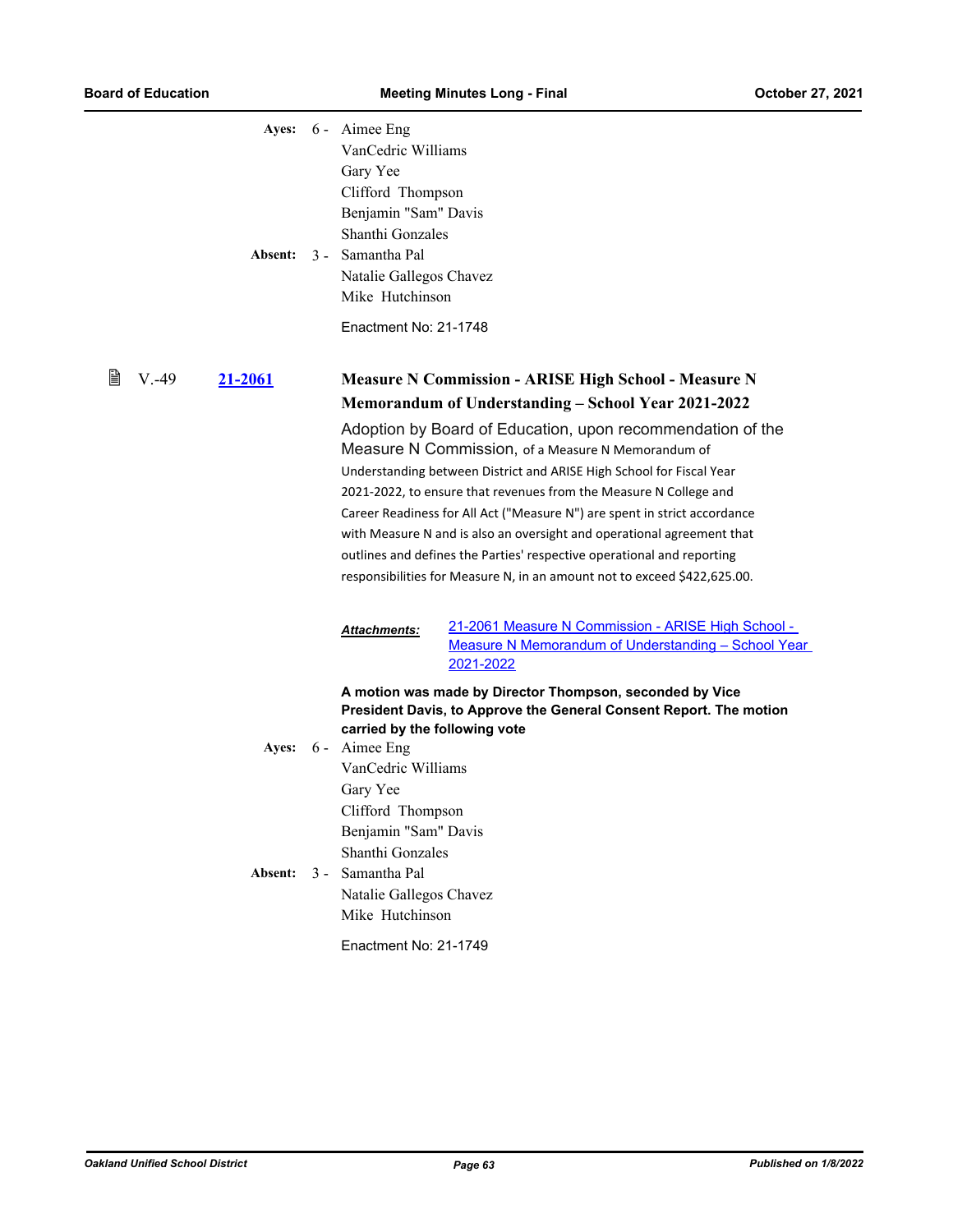| 閶<br>$V - 50$ | 21-2062 | <b>Measure N Commission - Aspire Golden State College</b><br><b>Preparatory Academy - Measure N Memorandum of</b><br>Understanding – School Year 2021-2022                                                                                                                                                                                                                                                                                                                                                                                                                                                  |  |  |
|---------------|---------|-------------------------------------------------------------------------------------------------------------------------------------------------------------------------------------------------------------------------------------------------------------------------------------------------------------------------------------------------------------------------------------------------------------------------------------------------------------------------------------------------------------------------------------------------------------------------------------------------------------|--|--|
|               |         | Adoption by Board of Education, upon recommendation of the<br>Measure N Commission, of a Measure N Memorandum of<br>Understanding between District and Aspire Golden State College<br>Preparatory Academy for Fiscal Year 2021-2022, to ensure that revenues<br>from the Measure N College and Career Readiness for All Act ("Measure<br>N") are spent in strict accordance with Measure N and Is also an<br>oversight and operational agreement that outlines and defines the<br>Parties' respective operational and reporting responsibilities for<br>Measure N, in an amount not to exceed \$271,150.00. |  |  |
|               |         | 21-2062 Measure N Commission - Aspire Golden State<br><b>Attachments:</b><br>College Preparatory Academy - Measure N Memorandum of<br>Understanding - School Year 2021-2022                                                                                                                                                                                                                                                                                                                                                                                                                                 |  |  |
|               | Absent: | A motion was made by Director Thompson, seconded by Vice<br>President Davis, to Approve the General Consent Report. The motion<br>carried by the following vote<br>Ayes: 6 - Aimee Eng<br>VanCedric Williams<br>Gary Yee<br>Clifford Thompson<br>Benjamin "Sam" Davis<br>Shanthi Gonzales<br>3 - Samantha Pal<br>Natalie Gallegos Chavez<br>Mike Hutchinson<br>Enactment No: 21-1750                                                                                                                                                                                                                        |  |  |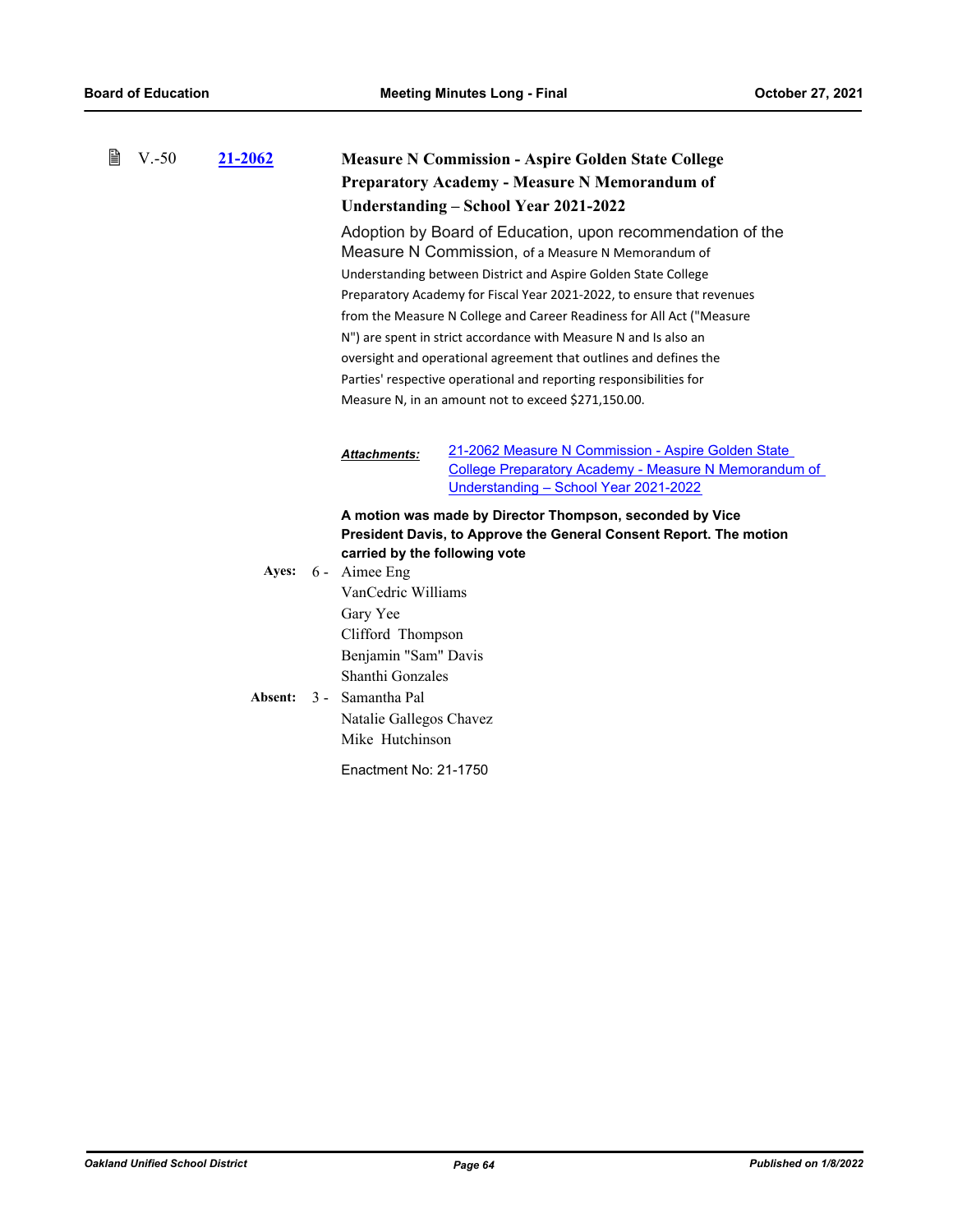| 閆 | $V - 51$ | 21-2063 | <b>Measure N Commission - Aspire Lionel Wilson College</b><br><b>Preparatory Academy - Measure N Memorandum of</b><br>Understanding – School Year 2021-2022                                                                                                                                                                                                                                                                                                                                                                                                                                                  |  |  |
|---|----------|---------|--------------------------------------------------------------------------------------------------------------------------------------------------------------------------------------------------------------------------------------------------------------------------------------------------------------------------------------------------------------------------------------------------------------------------------------------------------------------------------------------------------------------------------------------------------------------------------------------------------------|--|--|
|   |          |         | Adoption by Board of Education, upon recommendation of the<br>Measure N Commission, of a Measure N Memorandum of<br>Understanding between District and Aspire Lionel Wilson College<br>Preparatory Academy for Fiscal Vear 2021-2022, to ensure that revenues<br>from the Measure N College and Career Readiness for All Act ("Measure<br>N") are spent in strict accordance with Measure N and is also an<br>oversight and operational agreement that outlines and defines the<br>Parties' respective operational and reporting responsibilities for<br>Measure N, in an amount not to exceed \$143,850.00. |  |  |
|   |          |         | 21-2063 Measure N Commission - Aspire Lionel Wilson<br><b>Attachments:</b><br>College Preparatory Academy - Measure N Memorandum of<br>Understanding - School Year 2021-2022                                                                                                                                                                                                                                                                                                                                                                                                                                 |  |  |
|   |          |         | A motion was made by Director Thompson, seconded by Vice<br>President Davis, to Approve the General Consent Report. The motion<br>carried by the following vote                                                                                                                                                                                                                                                                                                                                                                                                                                              |  |  |
|   |          | Absent: | Ayes: 6 - Aimee Eng<br>VanCedric Williams<br>Gary Yee<br>Clifford Thompson<br>Benjamin "Sam" Davis<br>Shanthi Gonzales<br>3 - Samantha Pal<br>Natalie Gallegos Chavez<br>Mike Hutchinson                                                                                                                                                                                                                                                                                                                                                                                                                     |  |  |
|   |          |         | Enactment No: 21-1751                                                                                                                                                                                                                                                                                                                                                                                                                                                                                                                                                                                        |  |  |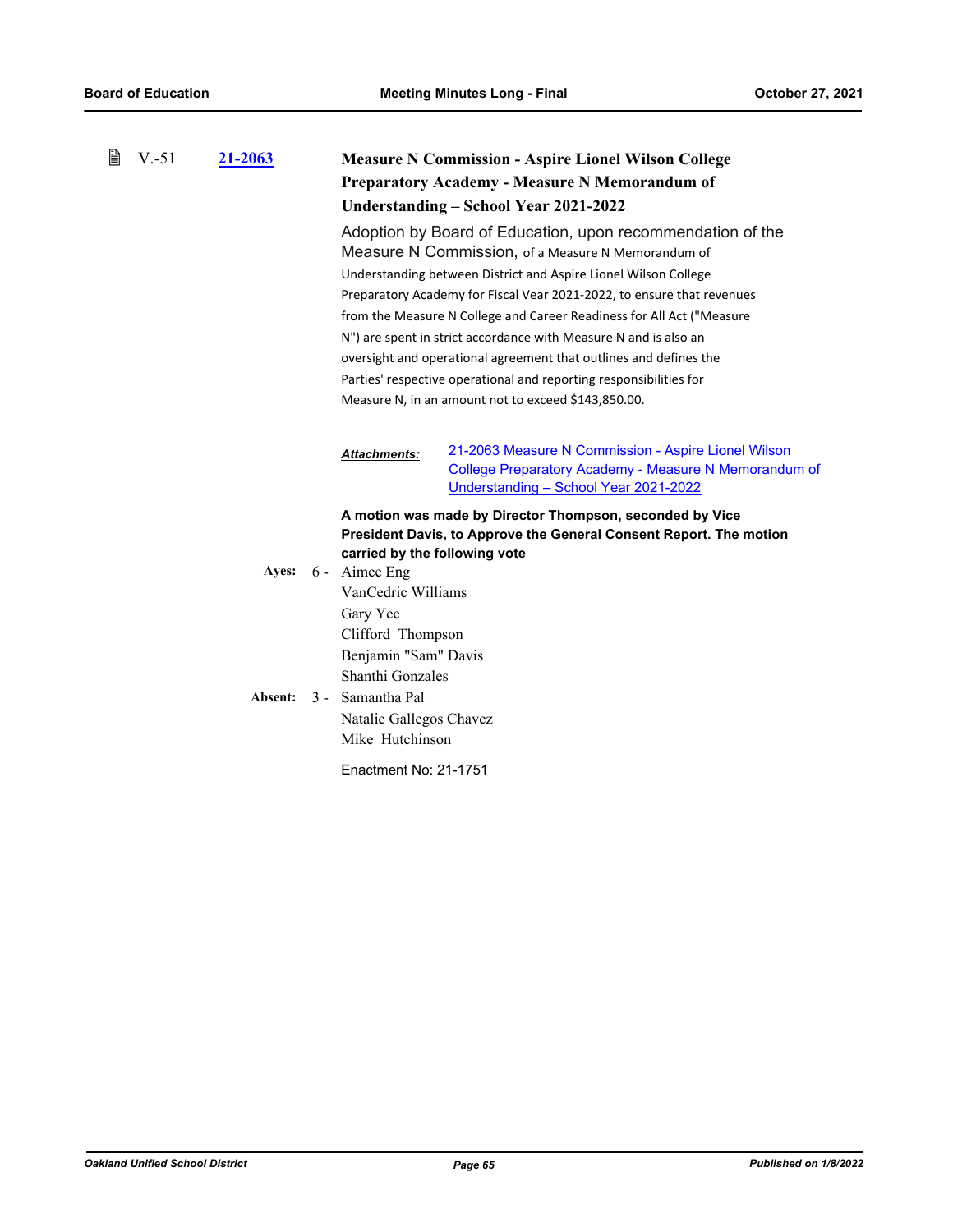| 閶 | $V.-52$ | 21-2064 | <b>Measure N Commission - East Bay Innovation Academy -</b><br><b>Measure N Memorandum of Understanding - School Year</b><br>2021-2022                                                                                                                                                                                                                                                                                                                                                                                                                                                  |                                                                                                                                         |  |
|---|---------|---------|-----------------------------------------------------------------------------------------------------------------------------------------------------------------------------------------------------------------------------------------------------------------------------------------------------------------------------------------------------------------------------------------------------------------------------------------------------------------------------------------------------------------------------------------------------------------------------------------|-----------------------------------------------------------------------------------------------------------------------------------------|--|
|   |         |         | Adoption by Board of Education, upon recommendation of the<br>Measure N Commission, of a Measure N Memorandum of<br>Understanding between District and East Bay Innovation Academy for<br>Fiscal Year 2021-2022, to ensure that revenues from the Measure N<br>College and Career Readiness for All Act ("Measure N") are spent In<br>strict accordance with Measure N and is also an oversight and<br>operational agreement that outlines and defines the Parties' respective<br>operational and reporting responsibilities for Measure N, in an amount<br>not to exceed \$116,025.00. |                                                                                                                                         |  |
|   |         |         | <b>Attachments:</b>                                                                                                                                                                                                                                                                                                                                                                                                                                                                                                                                                                     | 21-2064 Measure N Commission - East Bay Innovation<br>Academy - Measure N Memorandum of Understanding -<br><b>School Year 2021-2022</b> |  |
|   |         |         | carried by the following vote<br>Ayes: 6 - Aimee Eng<br>VanCedric Williams<br>Gary Yee<br>Clifford Thompson<br>Benjamin "Sam" Davis                                                                                                                                                                                                                                                                                                                                                                                                                                                     | A motion was made by Director Thompson, seconded by Vice<br>President Davis, to Approve the General Consent Report. The motion          |  |
|   |         | Absent: | Shanthi Gonzales<br>3 - Samantha Pal<br>Natalie Gallegos Chavez<br>Mike Hutchinson<br>Enactment No: 21-1752                                                                                                                                                                                                                                                                                                                                                                                                                                                                             |                                                                                                                                         |  |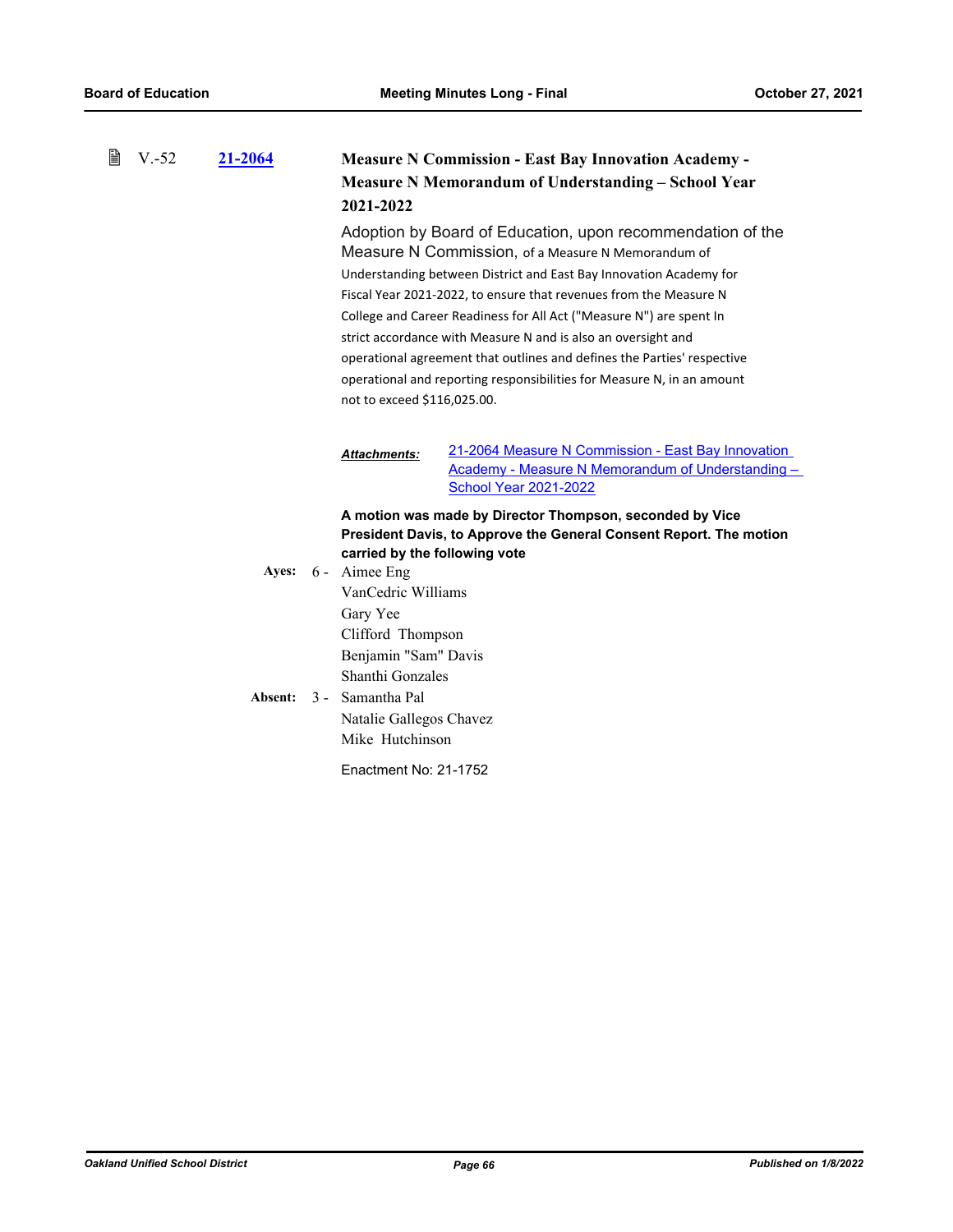| 閶<br>$V.-53$<br>21-2065 |  |         | Year 2021-2022                                                                                                                                                                                                                                                                                                                                                                                                                                                                                                                                                                                      | <b>Measure N Commission - Envision Academy of Arts and</b><br>Technology - Measure N Memorandum of Understanding - School                    |
|-------------------------|--|---------|-----------------------------------------------------------------------------------------------------------------------------------------------------------------------------------------------------------------------------------------------------------------------------------------------------------------------------------------------------------------------------------------------------------------------------------------------------------------------------------------------------------------------------------------------------------------------------------------------------|----------------------------------------------------------------------------------------------------------------------------------------------|
|                         |  |         | Adoption by Board of Education, upon recommendation of the<br>Measure N Commission, of a Measure N Memorandum of<br>Understanding between District and Envision Academy of Arts and<br>Technology for Fiscal Year 2021-2022, to ensure that revenues from the<br>Measure N College and Career Readiness for All Act ("Measure N") are<br>spent in strict accordance with Measure N and is also an oversight and<br>operational agreement that outlines and defines the Parties' respective<br>operational and reporting responsibilities for Measure N, in an amount<br>not to exceed \$255,000.00. |                                                                                                                                              |
|                         |  |         | <b>Attachments:</b>                                                                                                                                                                                                                                                                                                                                                                                                                                                                                                                                                                                 | 21-2065 Measure N Commission - Envision Academy of<br>Arts and Technology - Measure N Memorandum of<br>Understanding - School Year 2021-2022 |
|                         |  |         | carried by the following vote                                                                                                                                                                                                                                                                                                                                                                                                                                                                                                                                                                       | A motion was made by Director Thompson, seconded by Vice<br>President Davis, to Approve the General Consent Report. The motion               |
|                         |  | Ayes:   | 6 - Aimee Eng                                                                                                                                                                                                                                                                                                                                                                                                                                                                                                                                                                                       |                                                                                                                                              |
|                         |  |         | VanCedric Williams                                                                                                                                                                                                                                                                                                                                                                                                                                                                                                                                                                                  |                                                                                                                                              |
|                         |  |         | Gary Yee                                                                                                                                                                                                                                                                                                                                                                                                                                                                                                                                                                                            |                                                                                                                                              |
|                         |  |         | Clifford Thompson                                                                                                                                                                                                                                                                                                                                                                                                                                                                                                                                                                                   |                                                                                                                                              |
|                         |  |         | Benjamin "Sam" Davis<br>Shanthi Gonzales                                                                                                                                                                                                                                                                                                                                                                                                                                                                                                                                                            |                                                                                                                                              |
|                         |  | Absent: | 3 - Samantha Pal                                                                                                                                                                                                                                                                                                                                                                                                                                                                                                                                                                                    |                                                                                                                                              |
|                         |  |         | Natalie Gallegos Chavez                                                                                                                                                                                                                                                                                                                                                                                                                                                                                                                                                                             |                                                                                                                                              |
|                         |  |         | Mike Hutchinson                                                                                                                                                                                                                                                                                                                                                                                                                                                                                                                                                                                     |                                                                                                                                              |
|                         |  |         | Enactment No: 21-1753                                                                                                                                                                                                                                                                                                                                                                                                                                                                                                                                                                               |                                                                                                                                              |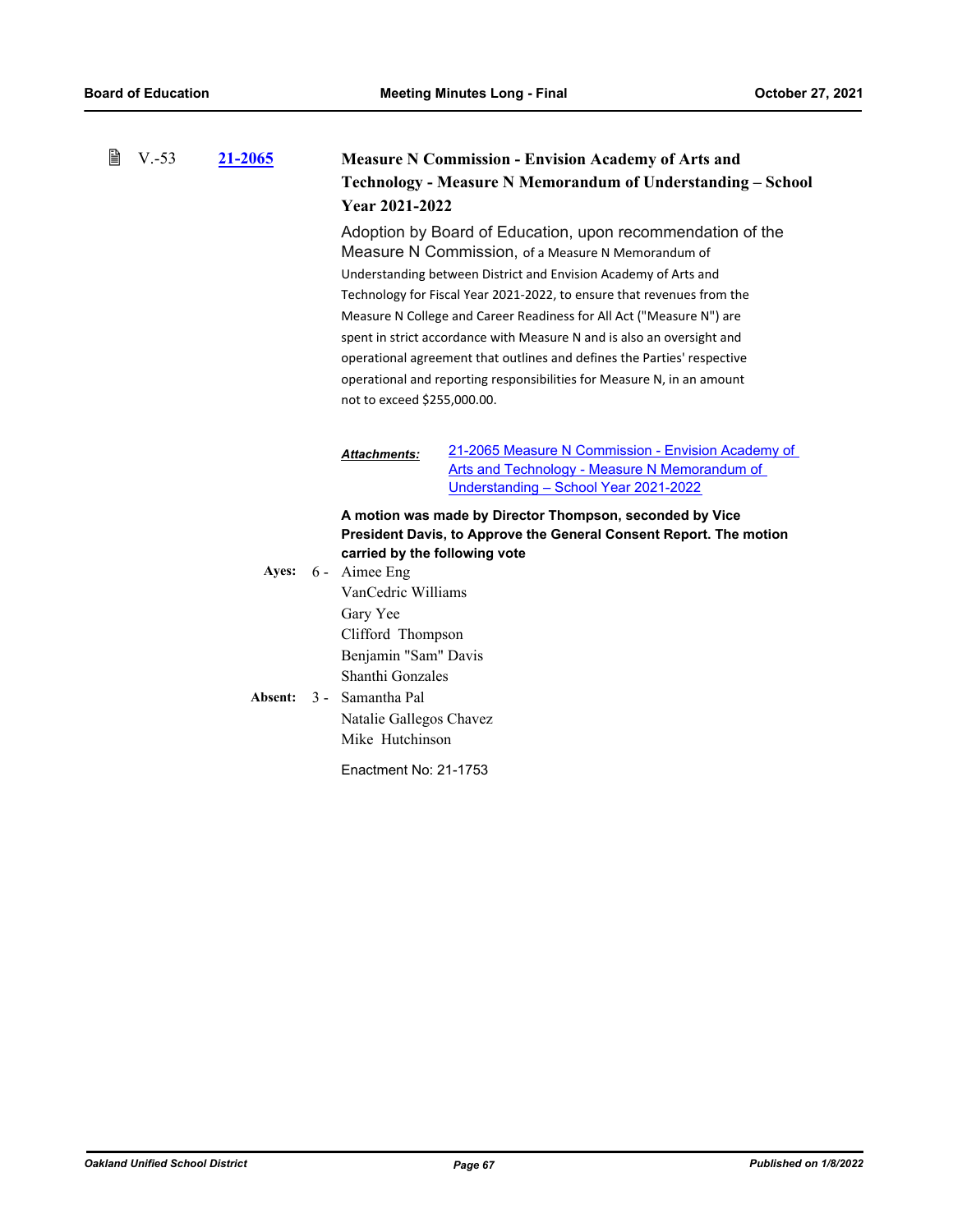| B | $V.-54$ | 21-2066 | <b>Measure N Commission - Lighthouse Community Charter High</b><br>School - Measure N Memorandum of Understanding - School Year<br>2021-2022                                                                                                                                                                                                                                                                                                                                                                                                                                                         |                                                                                                                                                      |  |
|---|---------|---------|------------------------------------------------------------------------------------------------------------------------------------------------------------------------------------------------------------------------------------------------------------------------------------------------------------------------------------------------------------------------------------------------------------------------------------------------------------------------------------------------------------------------------------------------------------------------------------------------------|------------------------------------------------------------------------------------------------------------------------------------------------------|--|
|   |         |         | Adoption by Board of Education, upon recommendation of the<br>Measure N Commission, of a Measure N Memorandum of<br>Understanding between District and Lighthouse Community Charter<br>High School for Fiscal Year 2021-2022, to ensure that revenues from the<br>Measure N College and Career Readiness for All Act ("Measure N") are<br>spent In strict accordance with Measure N and is also an oversight and<br>operational agreement that outlines and defines the Parties' respective<br>operational and reporting responsibilities for Measure N, in an amount<br>not to exceed \$243,100.00. |                                                                                                                                                      |  |
|   |         |         | <b>Attachments:</b>                                                                                                                                                                                                                                                                                                                                                                                                                                                                                                                                                                                  | 21-2066 Measure N Commission - Lighthouse Community<br><b>Charter High School - Measure N Memorandum of</b><br>Understanding - School Year 2021-2022 |  |
|   |         | Ayes:   | carried by the following vote<br>6 - Aimee Eng<br>VanCedric Williams<br>Gary Yee<br>Clifford Thompson<br>Benjamin "Sam" Davis<br>Shanthi Gonzales<br>Absent: 3 - Samantha Pal<br>Natalie Gallegos Chavez<br>Mike Hutchinson<br>Enactment No: 21-1754                                                                                                                                                                                                                                                                                                                                                 | A motion was made by Director Thompson, seconded by Vice<br>President Davis, to Approve the General Consent Report. The motion                       |  |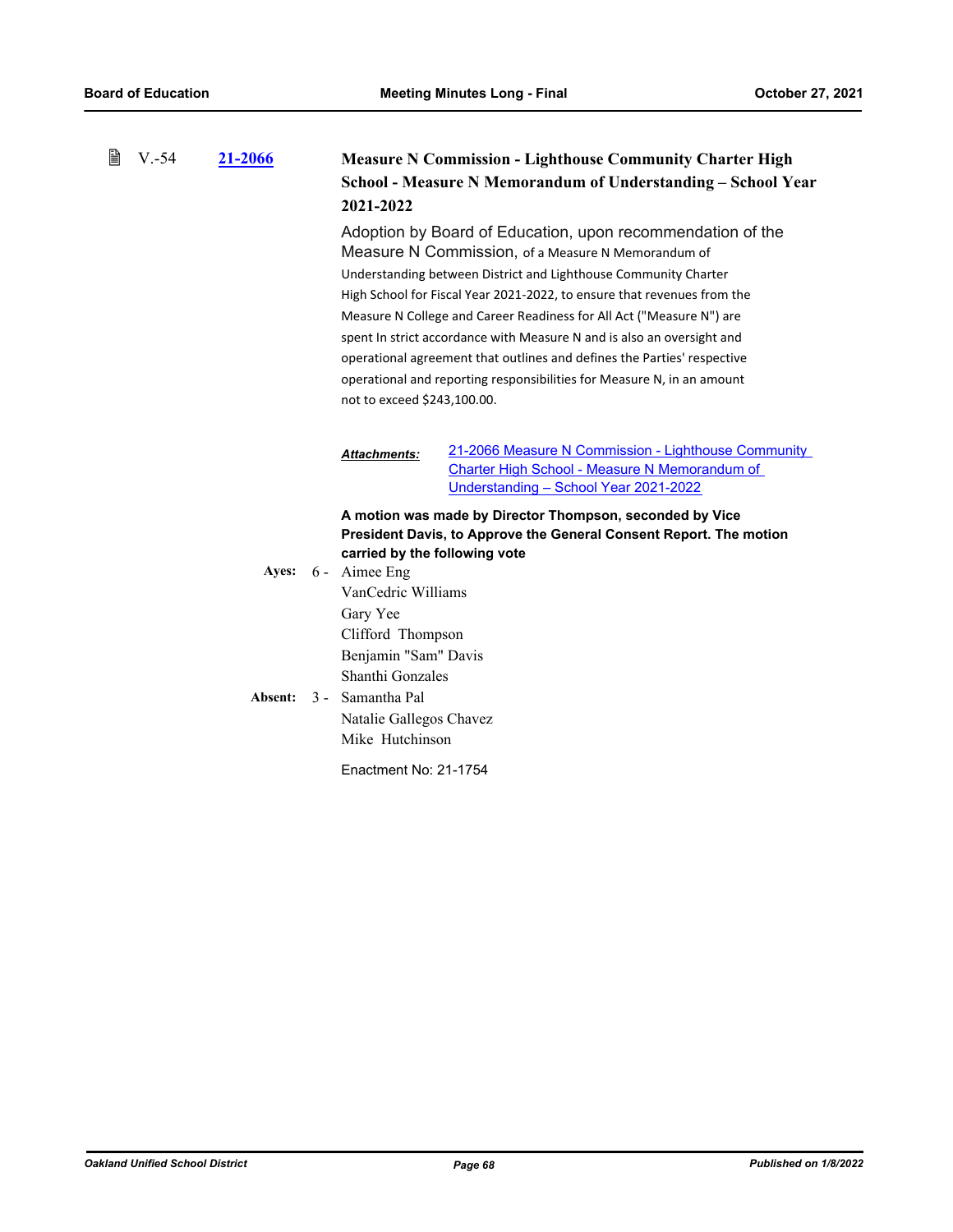| 閶 | $V.-55$          | 21-2067                                                                                                                                                                                                             | <b>Measure N Commission - Leadership Public Schools Oakland</b><br>R&D - Measure N Memorandum of Understanding - School Year<br>2021-2022                                                                                                                                                                                                                                                                                                                                                                                                                                                         |                                                                                                                                            |  |
|---|------------------|---------------------------------------------------------------------------------------------------------------------------------------------------------------------------------------------------------------------|---------------------------------------------------------------------------------------------------------------------------------------------------------------------------------------------------------------------------------------------------------------------------------------------------------------------------------------------------------------------------------------------------------------------------------------------------------------------------------------------------------------------------------------------------------------------------------------------------|--------------------------------------------------------------------------------------------------------------------------------------------|--|
|   |                  |                                                                                                                                                                                                                     | Adoption by Board of Education, upon recommendation of the<br>Measure N Commission, of a Measure N Memorandum of<br>Understanding between District and Leadership Public Schools Oakland<br>R&D for Fiscal Year 2021-2022, to ensure that revenues from the Measure<br>N College and Career Readiness for All Act ("Measure N") are spent in<br>strict accordance with Measure N and is also an oversight and<br>operational agreement that outlines and defines the Parties' respective<br>operational and reporting responsibilities for Measure N, in an amount<br>not to exceed \$410,550.00. |                                                                                                                                            |  |
|   |                  |                                                                                                                                                                                                                     | <b>Attachments:</b>                                                                                                                                                                                                                                                                                                                                                                                                                                                                                                                                                                               | 21-2067 Measure N Commission - Leadership Public<br>Schools Oakland R&D - Measure N Memorandum of<br>Understanding - School Year 2021-2022 |  |
|   | Ayes:<br>Absent: | carried by the following vote<br>6 - Aimee Eng<br>VanCedric Williams<br>Gary Yee<br>Clifford Thompson<br>Benjamin "Sam" Davis<br>Shanthi Gonzales<br>3 - Samantha Pal<br>Natalie Gallegos Chavez<br>Mike Hutchinson | A motion was made by Director Thompson, seconded by Vice<br>President Davis, to Approve the General Consent Report. The motion                                                                                                                                                                                                                                                                                                                                                                                                                                                                    |                                                                                                                                            |  |
|   |                  |                                                                                                                                                                                                                     | Enactment No: 21-1755                                                                                                                                                                                                                                                                                                                                                                                                                                                                                                                                                                             |                                                                                                                                            |  |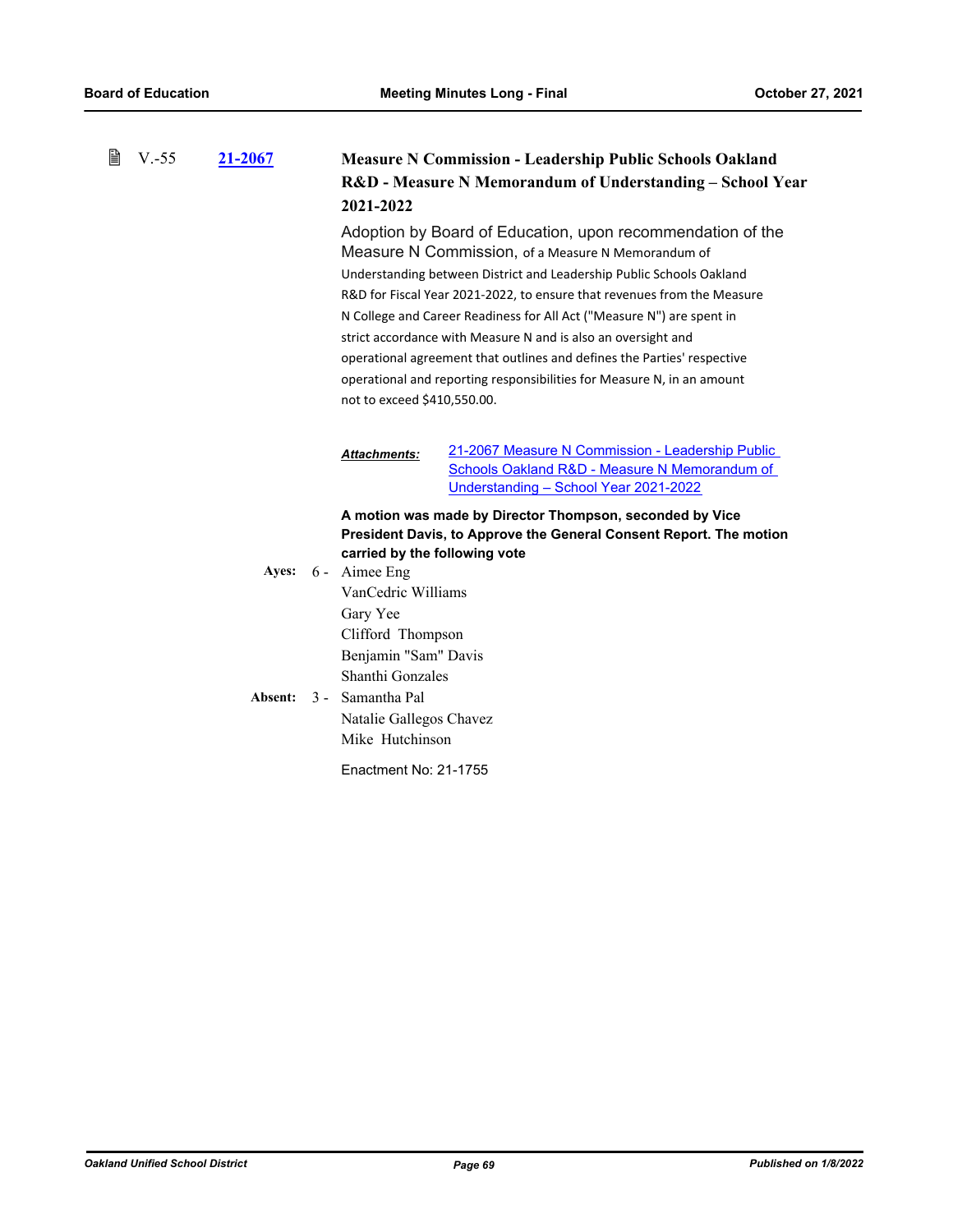| 閶 | $V - 56$ | 21-2068          | <b>Measure N Commission - Oakland School for the Arts - Measure</b><br>N Memorandum of Understanding - School Year 2021-2022                                                                                                                                                                                                                                                                                                                                                                                                                                                             |  |  |
|---|----------|------------------|------------------------------------------------------------------------------------------------------------------------------------------------------------------------------------------------------------------------------------------------------------------------------------------------------------------------------------------------------------------------------------------------------------------------------------------------------------------------------------------------------------------------------------------------------------------------------------------|--|--|
|   |          |                  | Adoption by Board of Education, upon recommendation of the<br>Measure N Commission, of a Measure N Memorandum of<br>Understanding between District and Oakland School for the Arts for<br>Fiscal Year 2021-2022, to ensure that revenues from the Measure N<br>College and Career Readiness for A.II Act ("Measure N") are spent in<br>strict accordance with Measure N and is also an oversight and<br>operational agreement that outlines and defines the Parties' respective<br>operational and reporting responsibilities for Measure N, in an amount<br>not to exceed \$239,700.00. |  |  |
|   |          |                  | 21-2068 Measure N Commission - Oakland School for the<br><b>Attachments:</b><br>Arts - Measure N Memorandum of Understanding - School<br>Year 2021-2022                                                                                                                                                                                                                                                                                                                                                                                                                                  |  |  |
|   |          | Ayes:<br>Absent: | A motion was made by Director Thompson, seconded by Vice<br>President Davis, to Approve the General Consent Report. The motion<br>carried by the following vote<br>6 - Aimee Eng<br>VanCedric Williams<br>Gary Yee<br>Clifford Thompson<br>Benjamin "Sam" Davis<br>Shanthi Gonzales<br>3 - Samantha Pal<br>Natalie Gallegos Chavez<br>Mike Hutchinson                                                                                                                                                                                                                                    |  |  |
|   |          |                  | Enactment No: 21-1756                                                                                                                                                                                                                                                                                                                                                                                                                                                                                                                                                                    |  |  |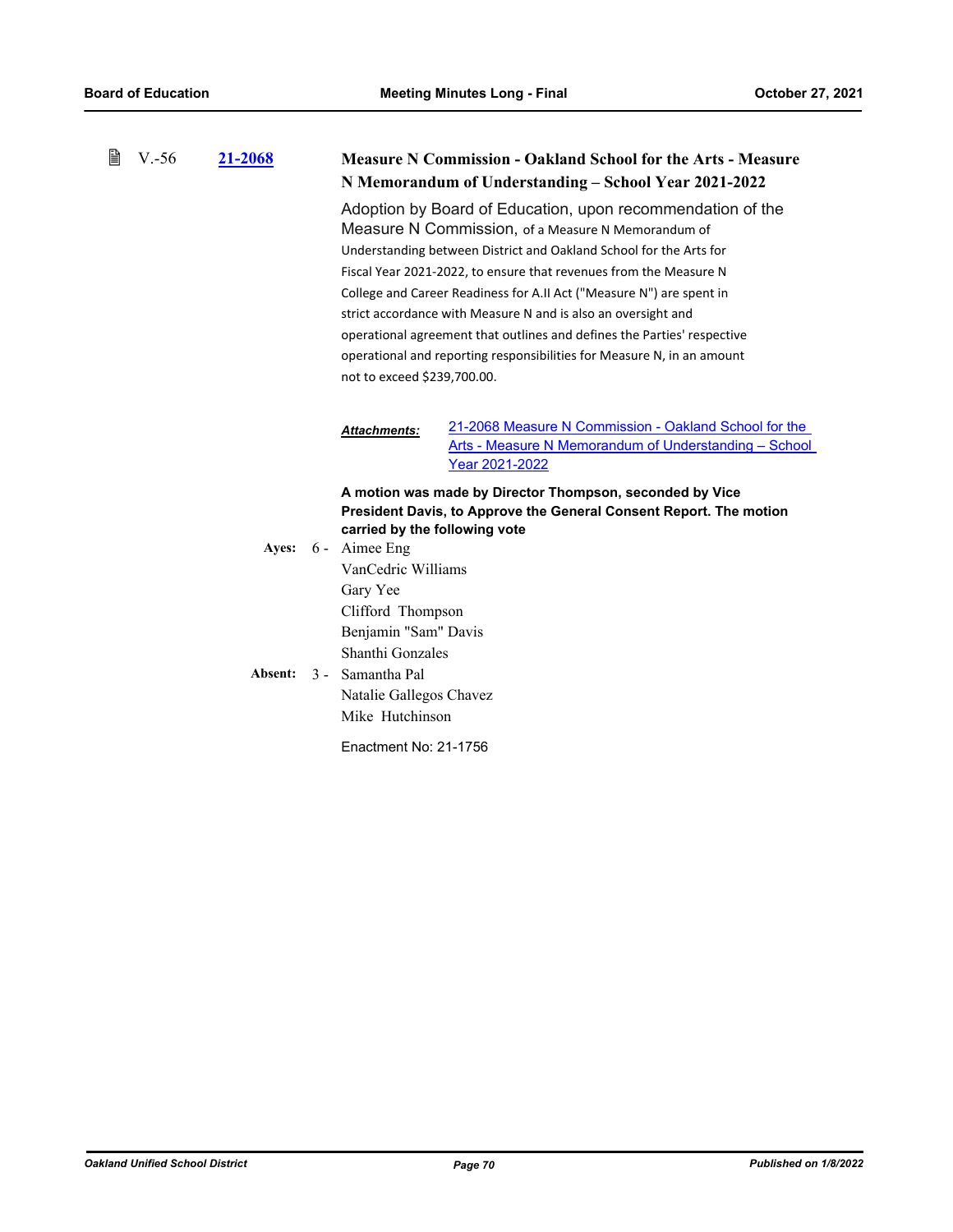| 窅<br>$V.-57$ |  | 21-2069          |                                                                                                                                                                                                                                                                                                                                                                                                                                                                                                                                                                                       | <b>Measure N Commission - Oakland Unity High School - Measure N</b>                                                                                                                                                 |                                                                                                                                       |  |  |
|--------------|--|------------------|---------------------------------------------------------------------------------------------------------------------------------------------------------------------------------------------------------------------------------------------------------------------------------------------------------------------------------------------------------------------------------------------------------------------------------------------------------------------------------------------------------------------------------------------------------------------------------------|---------------------------------------------------------------------------------------------------------------------------------------------------------------------------------------------------------------------|---------------------------------------------------------------------------------------------------------------------------------------|--|--|
|              |  |                  |                                                                                                                                                                                                                                                                                                                                                                                                                                                                                                                                                                                       |                                                                                                                                                                                                                     | Memorandum of Understanding - School Year 2021-2022                                                                                   |  |  |
|              |  |                  | Adoption by Board of Education, upon recommendation of the<br>Measure N Commission, of a Measure N Memorandum of<br>Understanding between District and Oakland Unity High School for Fiscal<br>Year 2021-2022, to ensure that revenues from the Measure N College<br>and Career Readiness for All Act ("Measure N") are spent in strict<br>accordance with Measure N and is also an oversight and operational<br>agreement that outlines and defines the Parties' respective operational<br>and reporting responsibilities for Measure N, in an amount not to<br>exceed \$422,150.00. |                                                                                                                                                                                                                     |                                                                                                                                       |  |  |
|              |  |                  |                                                                                                                                                                                                                                                                                                                                                                                                                                                                                                                                                                                       | <b>Attachments:</b>                                                                                                                                                                                                 | 21-2069 Measure N Commission - Oakland Unity High<br>School - Measure N Memorandum of Understanding -<br><b>School Year 2021-2022</b> |  |  |
|              |  | Ayes:<br>Absent: |                                                                                                                                                                                                                                                                                                                                                                                                                                                                                                                                                                                       | carried by the following vote<br>6 - Aimee Eng<br>VanCedric Williams<br>Gary Yee<br>Clifford Thompson<br>Benjamin "Sam" Davis<br>Shanthi Gonzales<br>3 - Samantha Pal<br>Natalie Gallegos Chavez<br>Mike Hutchinson | A motion was made by Director Thompson, seconded by Vice<br>President Davis, to Approve the General Consent Report. The motion        |  |  |
|              |  |                  |                                                                                                                                                                                                                                                                                                                                                                                                                                                                                                                                                                                       | Enactment No: 21-1757                                                                                                                                                                                               |                                                                                                                                       |  |  |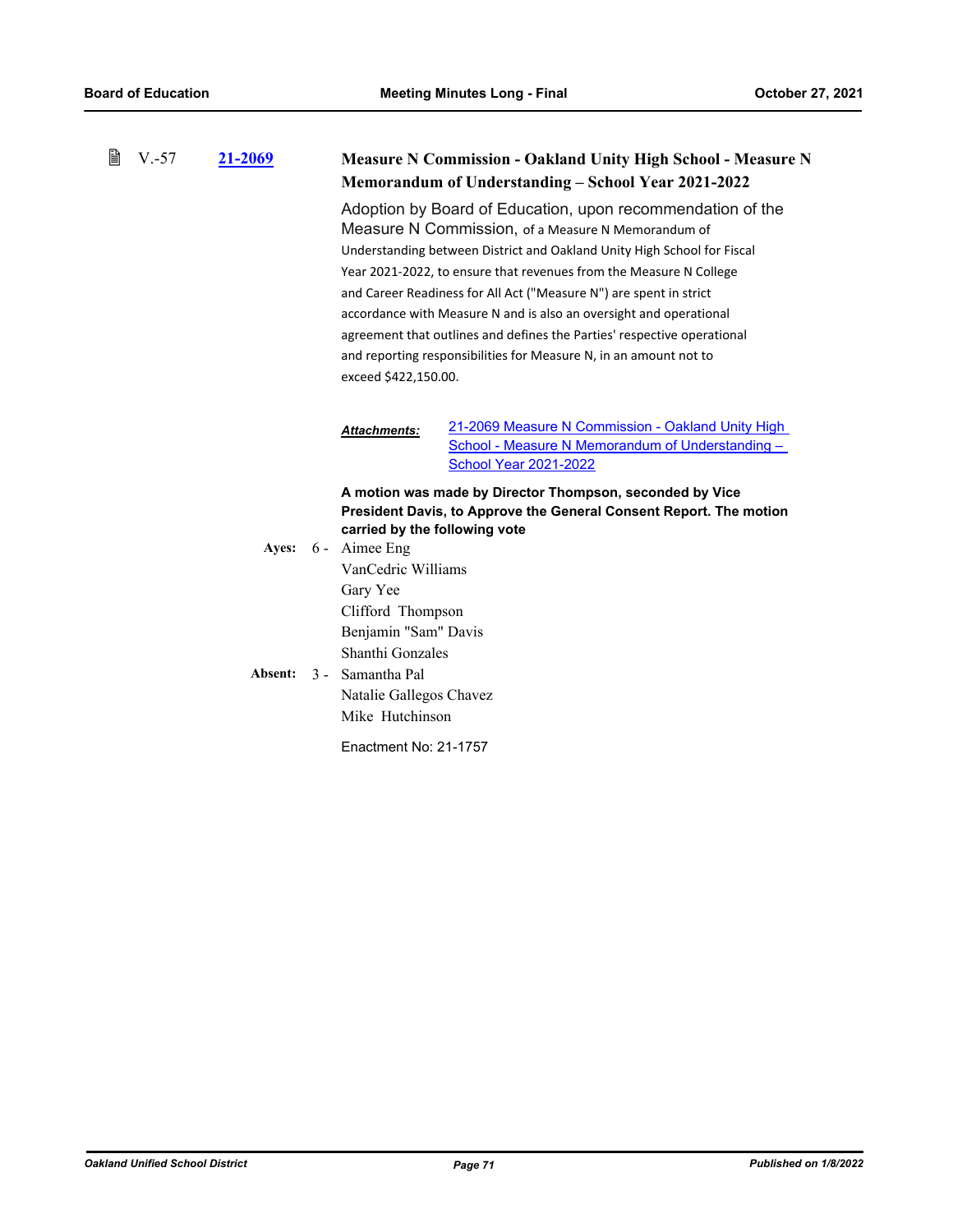| <b>Measure N Commission - Lodestar - A Lighthouse Community</b><br><b>Charter Public School - Measure N Memorandum of</b><br>Understanding – School Year 2021-2022                                                                                                                                                                                                                                                                                                                                                                                                                                                |  |  |
|-------------------------------------------------------------------------------------------------------------------------------------------------------------------------------------------------------------------------------------------------------------------------------------------------------------------------------------------------------------------------------------------------------------------------------------------------------------------------------------------------------------------------------------------------------------------------------------------------------------------|--|--|
| Adoption by Board of Education, upon recommendation of the<br>Measure N Commission, of a Measure N Memorandum of<br>Understanding between District and Lodestar: A Lighthouse Community<br>Charter Public School for Fiscal Year 2021-2022, to ensure that revenues<br>from the Measure N College and Career Readiness for All Act ("Measure<br>N") are spent in strict accordance with Measure N and is also an<br>oversight and operational agreement that outlines and defines the<br>Parties' respective operational and reporting responsibilities for<br>Measure N, in an amount not to exceed \$13,200.00. |  |  |
| 21-2070 Measure N Commission - Lodestar - A Lighthouse<br><b>Community Charter Public School - Measure N</b><br><u> Memorandum of Understanding - School Year 2021-2022</u>                                                                                                                                                                                                                                                                                                                                                                                                                                       |  |  |
| A motion was made by Director Thompson, seconded by Vice<br>President Davis, to Approve the General Consent Report. The motion                                                                                                                                                                                                                                                                                                                                                                                                                                                                                    |  |  |
|                                                                                                                                                                                                                                                                                                                                                                                                                                                                                                                                                                                                                   |  |  |

## **Measure N Commission - October 5, 2021 - Jason Gumataotao, Chairperson**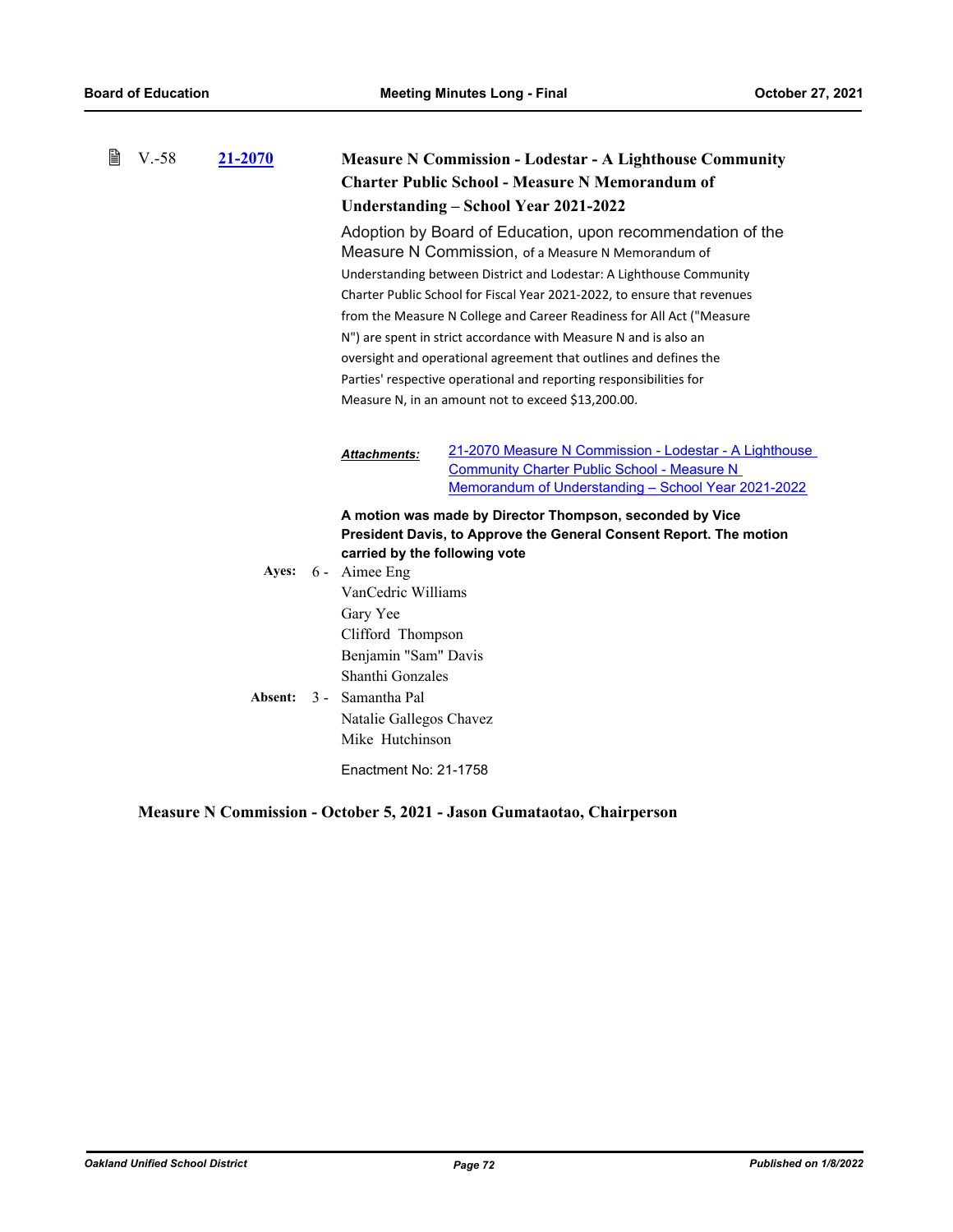| 閶 | $V.-59$ | 21-2415      |  |                                                                                                                                                    | <b>Measure N Commission - 2021-2022 Budget Modification -</b>                                                                                                                                                                                                                                                                                                                                                                                                                                                   |
|---|---------|--------------|--|----------------------------------------------------------------------------------------------------------------------------------------------------|-----------------------------------------------------------------------------------------------------------------------------------------------------------------------------------------------------------------------------------------------------------------------------------------------------------------------------------------------------------------------------------------------------------------------------------------------------------------------------------------------------------------|
|   |         |              |  | <b>Oakland High School</b>                                                                                                                         |                                                                                                                                                                                                                                                                                                                                                                                                                                                                                                                 |
|   |         |              |  | the Budget Modification Form.                                                                                                                      | Adoption by Board of Education, upon recommendation of the<br>Measure N Commission, of a 2021-2022 budget modification request<br>from Oakland High School transferring \$3,000.00 from Admission Fees<br>and \$2,000.00 from Transportation Costs (no impact-we hope to still do<br>the above strategic actions, but just with less funds) to Teacher Salaries<br>Stipends, for a new total amount of \$11,000.00, as stated in the<br>justification section of the New or Revised Strategic Action Section of |
|   |         |              |  | Attachments:                                                                                                                                       | 21-2415 Measure N Commission - 2021-2022 Budget<br><b>Modification - Oakland High School</b>                                                                                                                                                                                                                                                                                                                                                                                                                    |
|   |         |              |  |                                                                                                                                                    | A motion was made by Director Thompson, seconded by Vice                                                                                                                                                                                                                                                                                                                                                                                                                                                        |
|   |         |              |  | carried by the following vote                                                                                                                      | President Davis, to Approve the General Consent Report. The motion                                                                                                                                                                                                                                                                                                                                                                                                                                              |
|   |         | <b>Ayes:</b> |  | 6 - Aimee Eng                                                                                                                                      |                                                                                                                                                                                                                                                                                                                                                                                                                                                                                                                 |
|   |         |              |  | VanCedric Williams                                                                                                                                 |                                                                                                                                                                                                                                                                                                                                                                                                                                                                                                                 |
|   |         |              |  | Gary Yee                                                                                                                                           |                                                                                                                                                                                                                                                                                                                                                                                                                                                                                                                 |
|   |         |              |  | Clifford Thompson                                                                                                                                  |                                                                                                                                                                                                                                                                                                                                                                                                                                                                                                                 |
|   |         |              |  | Benjamin "Sam" Davis<br>Shanthi Gonzales                                                                                                           |                                                                                                                                                                                                                                                                                                                                                                                                                                                                                                                 |
|   |         | Absent:      |  | 3 - Samantha Pal                                                                                                                                   |                                                                                                                                                                                                                                                                                                                                                                                                                                                                                                                 |
|   |         |              |  | Natalie Gallegos Chavez                                                                                                                            |                                                                                                                                                                                                                                                                                                                                                                                                                                                                                                                 |
|   |         |              |  | Mike Hutchinson                                                                                                                                    |                                                                                                                                                                                                                                                                                                                                                                                                                                                                                                                 |
|   |         |              |  | Enactment No: 21-1759                                                                                                                              |                                                                                                                                                                                                                                                                                                                                                                                                                                                                                                                 |
| 閆 | $V.-60$ | 21-2416      |  | <b>High School</b>                                                                                                                                 | <b>Measure N Commission - 2021-2022 Budget Modification - Skyline</b>                                                                                                                                                                                                                                                                                                                                                                                                                                           |
|   |         |              |  |                                                                                                                                                    | Adoption by Board of Education, upon recommendation of the                                                                                                                                                                                                                                                                                                                                                                                                                                                      |
|   |         |              |  |                                                                                                                                                    | Measure N Commission, of a 2021-2022 budget modification request                                                                                                                                                                                                                                                                                                                                                                                                                                                |
|   |         |              |  |                                                                                                                                                    | from Skyline High School transferring \$14,000.00, from Classified Support                                                                                                                                                                                                                                                                                                                                                                                                                                      |
|   |         |              |  |                                                                                                                                                    | Salaries (no impact - we still hope to do the original strategic action) to                                                                                                                                                                                                                                                                                                                                                                                                                                     |
|   |         |              |  | Teacher Salaries Stipends, for a new total amount of \$14,000.00, as<br>stated in the justification section of the New or Revised Strategic Action |                                                                                                                                                                                                                                                                                                                                                                                                                                                                                                                 |
|   |         |              |  |                                                                                                                                                    |                                                                                                                                                                                                                                                                                                                                                                                                                                                                                                                 |
|   |         |              |  |                                                                                                                                                    | Section of the Budget Modification Form.                                                                                                                                                                                                                                                                                                                                                                                                                                                                        |
|   |         |              |  | Attachments:                                                                                                                                       | 21-2416 Measure N Commission - 2021-2022 Budget<br><b>Modification - Skyline High School</b>                                                                                                                                                                                                                                                                                                                                                                                                                    |
|   |         |              |  | carried by the following vote                                                                                                                      | A motion was made by Director Thompson, seconded by Vice<br>President Davis, to Approve the General Consent Report. The motion                                                                                                                                                                                                                                                                                                                                                                                  |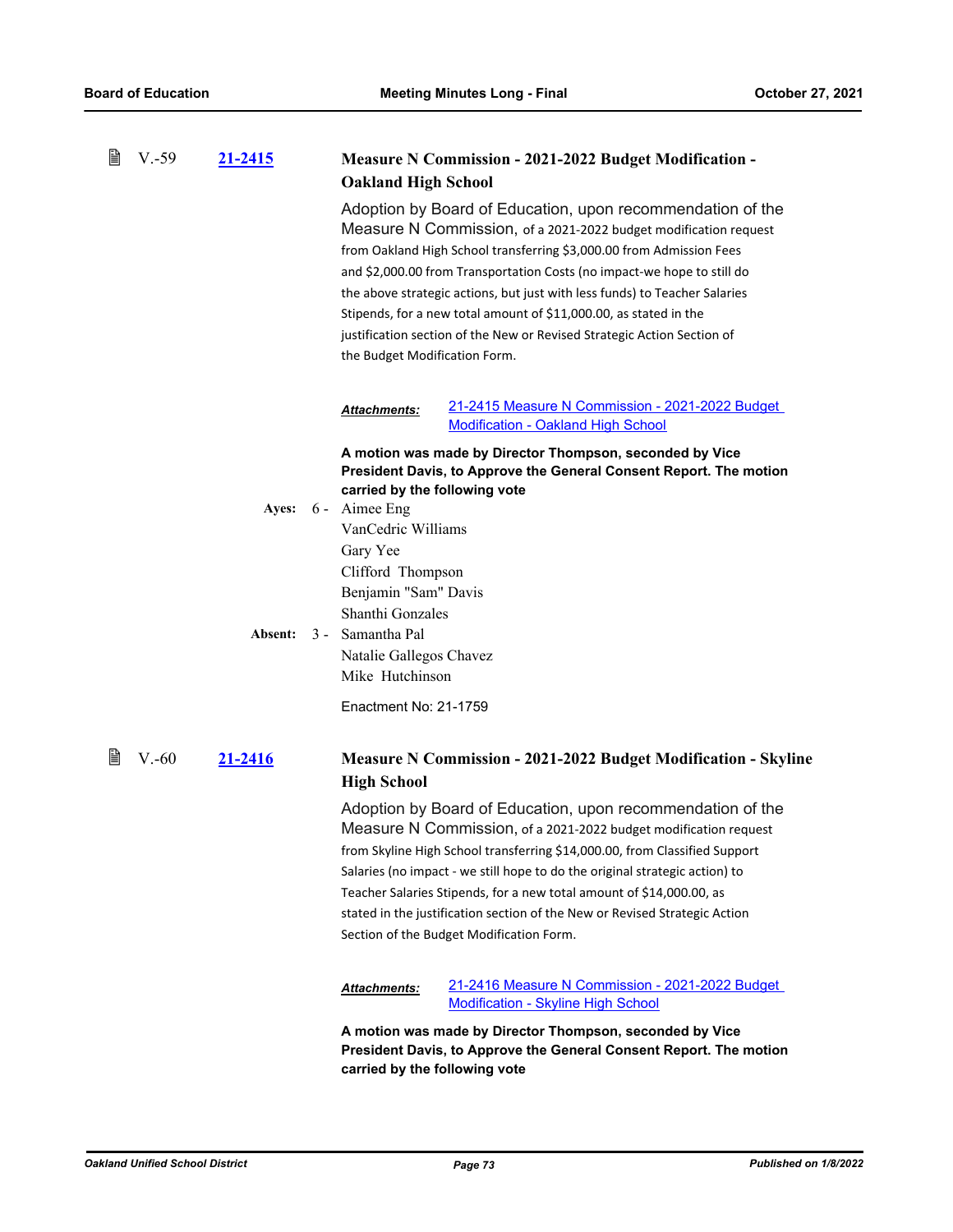|   |                     | Ayes: 6 - Aimee Eng<br>VanCedric Williams<br>Gary Yee<br>Clifford Thompson<br>Benjamin "Sam" Davis<br>Shanthi Gonzales<br>Absent: 3 - Samantha Pal<br>Natalie Gallegos Chavez<br>Mike Hutchinson<br>Enactment No: 21-1760                                                                                                     |  |
|---|---------------------|-------------------------------------------------------------------------------------------------------------------------------------------------------------------------------------------------------------------------------------------------------------------------------------------------------------------------------|--|
| 閶 | $V - 61$<br>21-2417 | <b>Measure N Commission - 2021-2022 Budget Modification - Skyline</b><br><b>High School</b><br>Adoption by Board of Education, upon recommendation of the<br>Measure N Commission, of a 2021-2022 budget modification request                                                                                                 |  |
|   |                     | from Skyline High School transferring \$9,000.00, from Facility Rental (no<br>impact -we still hope to do the original strategic action) to Textbooks,<br>for a new total amount of \$15,000.00, as stated in the justification<br>section of the New or Revised Strategic Action Section of the Budget<br>Modification Form. |  |
|   |                     | 21-2417 Measure N Commission - 2021-2022 Budget<br><b>Attachments:</b><br><b>Modification - Skyline High School</b>                                                                                                                                                                                                           |  |
|   |                     | A motion was made by Director Thompson, seconded by Vice<br>President Davis, to Approve the General Consent Report. The motion<br>carried by the following vote<br>Ayes: 6 - Aimee Eng<br>VanCedric Williams<br>Gary Yee                                                                                                      |  |
|   | <b>Absent:</b>      | Clifford Thompson<br>Benjamin "Sam" Davis<br>Shanthi Gonzales<br>3 - Samantha Pal<br>Natalie Gallegos Chavez<br>Mike Hutchinson<br>Enactment No: 21-1761                                                                                                                                                                      |  |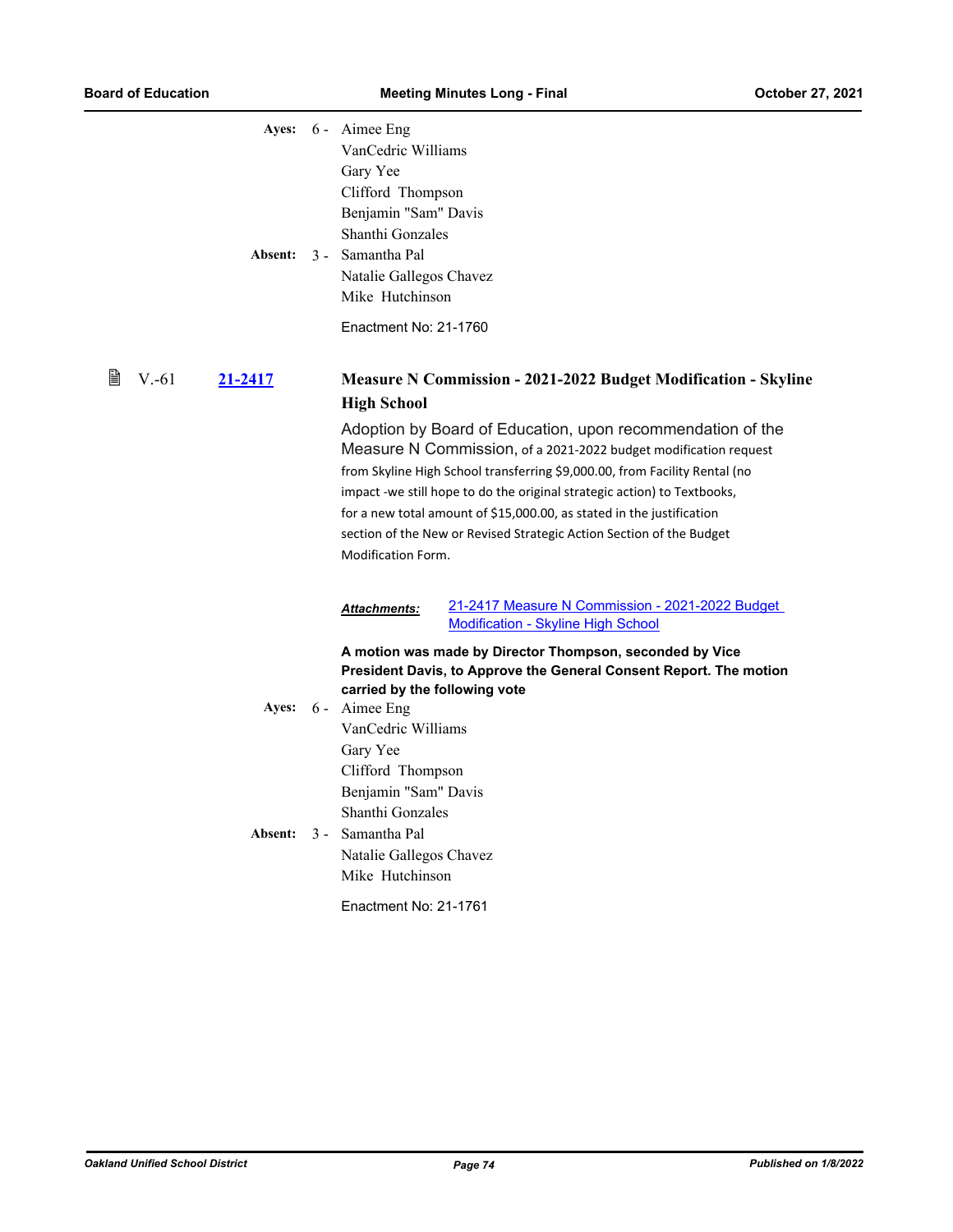| 閶 | $V.-62$ | 21-2418      | <b>Fremont High School</b>       | <b>Measure N Commission - 2021-2022 Budget Modification -</b>                                                                                                                                                                                                                                                                                                                                                                                                                                                           |  |
|---|---------|--------------|----------------------------------|-------------------------------------------------------------------------------------------------------------------------------------------------------------------------------------------------------------------------------------------------------------------------------------------------------------------------------------------------------------------------------------------------------------------------------------------------------------------------------------------------------------------------|--|
|   |         |              | of the Budget Modification Form. | Adoption by Board of Education, upon recommendation of the<br>Measure N Commission, of a 2021-2022 budget modification request<br>from Fremont High School transferring \$51,975.00 from Teacher Salaries<br>Stipends and \$7,025.00 from Classified Support Salaries (no impact - the<br>district was able to fund a full time position for those services) to<br>Consultant Contract, for a new total amount of \$59,000.00, as stated in<br>the justification section of the New or Revised Strategic Action Section |  |
|   |         |              | <b>Attachments:</b>              | 21-2418 Measure N Commission - 2021-2022 Budget<br><b>Modification - Fremont High School</b>                                                                                                                                                                                                                                                                                                                                                                                                                            |  |
|   |         |              |                                  | A motion was made by Director Thompson, seconded by Vice                                                                                                                                                                                                                                                                                                                                                                                                                                                                |  |
|   |         |              | carried by the following vote    | President Davis, to Approve the General Consent Report. The motion                                                                                                                                                                                                                                                                                                                                                                                                                                                      |  |
|   |         | <b>Ayes:</b> | 6 - Aimee Eng                    |                                                                                                                                                                                                                                                                                                                                                                                                                                                                                                                         |  |
|   |         |              | VanCedric Williams               |                                                                                                                                                                                                                                                                                                                                                                                                                                                                                                                         |  |
|   |         |              | Gary Yee<br>Clifford Thompson    |                                                                                                                                                                                                                                                                                                                                                                                                                                                                                                                         |  |
|   |         |              | Benjamin "Sam" Davis             |                                                                                                                                                                                                                                                                                                                                                                                                                                                                                                                         |  |
|   |         |              | Shanthi Gonzales                 |                                                                                                                                                                                                                                                                                                                                                                                                                                                                                                                         |  |
|   |         | Absent:      | 3 - Samantha Pal                 |                                                                                                                                                                                                                                                                                                                                                                                                                                                                                                                         |  |
|   |         |              | Natalie Gallegos Chavez          |                                                                                                                                                                                                                                                                                                                                                                                                                                                                                                                         |  |
|   |         |              | Mike Hutchinson                  |                                                                                                                                                                                                                                                                                                                                                                                                                                                                                                                         |  |
|   |         |              | Enactment No: 21-1762            |                                                                                                                                                                                                                                                                                                                                                                                                                                                                                                                         |  |
| B | $V.-63$ | 21-2441      |                                  | <b>Measure N Commission - 2021-2022 Budget Modification - Aspire</b>                                                                                                                                                                                                                                                                                                                                                                                                                                                    |  |
|   |         |              |                                  | <b>Golden State College Preparatory Academy</b>                                                                                                                                                                                                                                                                                                                                                                                                                                                                         |  |
|   |         |              |                                  | Adoption by Board of Education, upon recommendation of the                                                                                                                                                                                                                                                                                                                                                                                                                                                              |  |
|   |         |              |                                  | Measure N Commission, of a 2021-2022 budget modification request                                                                                                                                                                                                                                                                                                                                                                                                                                                        |  |
|   |         |              |                                  | from Aspire Golden State College Preparatory Academy transferring<br>\$32,694.00, from Dual Enrollment Teacher (no impact -this was a                                                                                                                                                                                                                                                                                                                                                                                   |  |
|   |         |              |                                  | duplicate action) to Certificated Teacher Salaries, for a new total amount                                                                                                                                                                                                                                                                                                                                                                                                                                              |  |
|   |         |              |                                  | of \$32,694.00, as stated in the justification section of the New or Revised                                                                                                                                                                                                                                                                                                                                                                                                                                            |  |
|   |         |              |                                  | Strategic Action Section of the Budget Modification Form.                                                                                                                                                                                                                                                                                                                                                                                                                                                               |  |
|   |         |              | <b>Attachments:</b>              | 21-2441 Measure N Commission - 2021-2022 Budget<br><b>Modification - Aspire Golden State College Preparatory</b><br><b>Academy</b>                                                                                                                                                                                                                                                                                                                                                                                      |  |
|   |         |              |                                  | A motion was made by Director Thompson, seconded by Vice<br>President Davis, to Approve the General Consent Report. The motion                                                                                                                                                                                                                                                                                                                                                                                          |  |

*Oakland Unified School District Page 75 Published on 1/8/2022*

**carried by the following vote**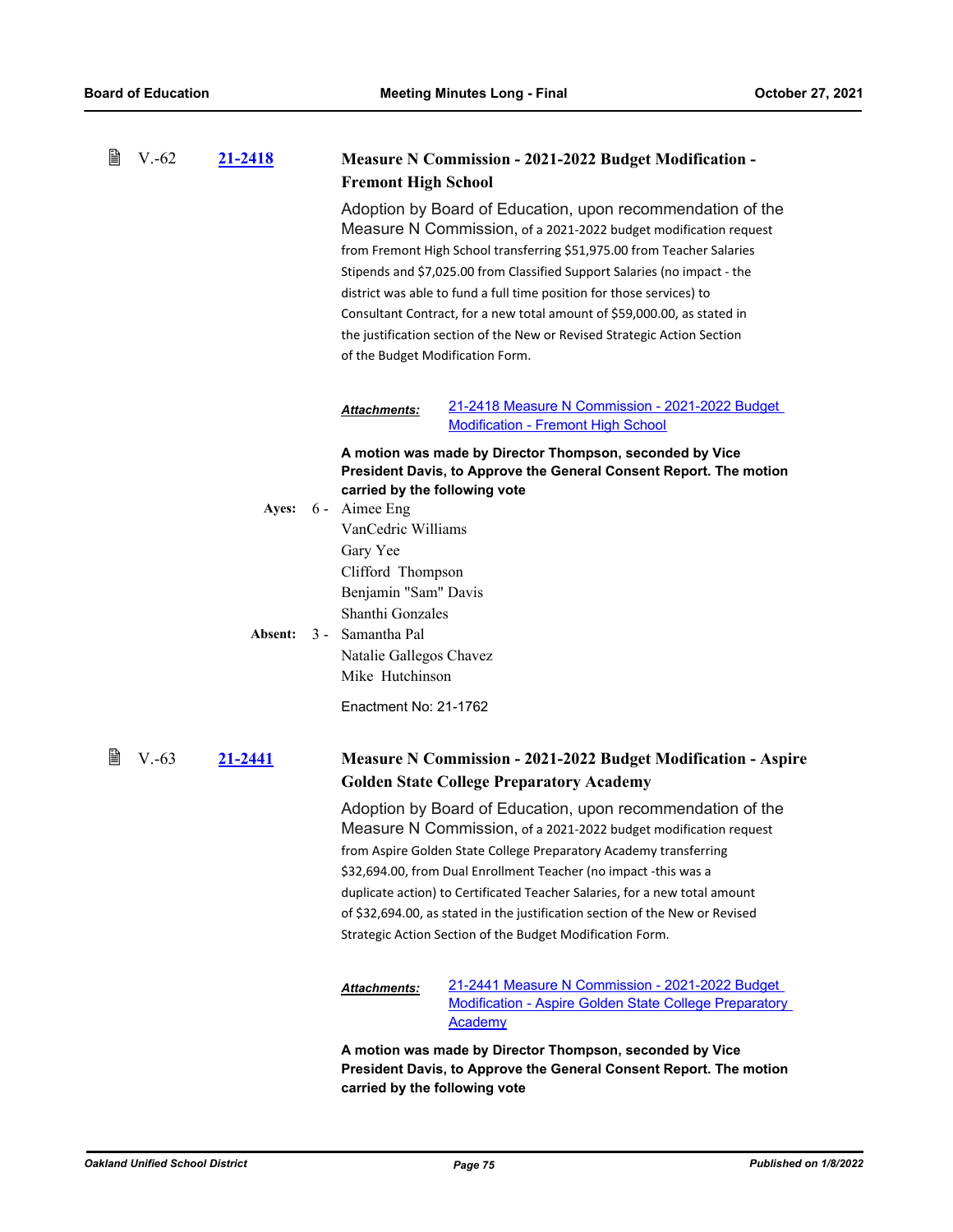| Ayes: 6 - Aimee Eng<br>VanCedric Williams<br>Gary Yee<br>Clifford Thompson<br>Benjamin "Sam" Davis<br>Shanthi Gonzales<br>Natalie Gallegos Chavez<br>Mike Hutchinson |                                                                                                                                                                                                                                                                                                                                                                                                                                                                                                                  |
|----------------------------------------------------------------------------------------------------------------------------------------------------------------------|------------------------------------------------------------------------------------------------------------------------------------------------------------------------------------------------------------------------------------------------------------------------------------------------------------------------------------------------------------------------------------------------------------------------------------------------------------------------------------------------------------------|
| Enactment No: 21-1763                                                                                                                                                |                                                                                                                                                                                                                                                                                                                                                                                                                                                                                                                  |
|                                                                                                                                                                      | <b>Measure N Commission - 2021-2022 Budget Modification - Aspire</b><br><b>Golden State College Preparatory Academy</b>                                                                                                                                                                                                                                                                                                                                                                                          |
| Form.                                                                                                                                                                | Adoption by Board of Education, upon recommendation of the<br>Measure N Commission, of a 2021-2022 budget modification request<br>from Aspire Golden State College Preparatory Academy transferring<br>\$15,000.00, from Dual Enrollment Teacher (no impact - the position will<br>be reduced from .5 to .3 FTE) to Certificated Teacher Salaries, for a new<br>total amount of \$79,744.00, as stated in the justification section of the<br>New or Revised Strategic Action Section of the Budget Modification |
| Attachments:                                                                                                                                                         | 21-2442 Measure N Commission - 2021-2022 Budget<br><b>Modification - Aspire Golden State College Preparatory</b><br><b>Academy</b>                                                                                                                                                                                                                                                                                                                                                                               |
| carried by the following vote<br>VanCedric Williams<br>Gary Yee                                                                                                      | A motion was made by Director Thompson, seconded by Vice<br>President Davis, to Approve the General Consent Report. The motion                                                                                                                                                                                                                                                                                                                                                                                   |
| Benjamin "Sam" Davis<br>Shanthi Gonzales<br>Samantha Pal<br>Natalie Gallegos Chavez<br>Mike Hutchinson<br>Enactment No: 21-1764                                      |                                                                                                                                                                                                                                                                                                                                                                                                                                                                                                                  |
|                                                                                                                                                                      | 3 - Samantha Pal<br>6 - Aimee Eng<br>Clifford Thompson<br>$3 -$                                                                                                                                                                                                                                                                                                                                                                                                                                                  |

## **Measure G1 Commission - October 12, 2021 - David Kakishiba, Chairperson**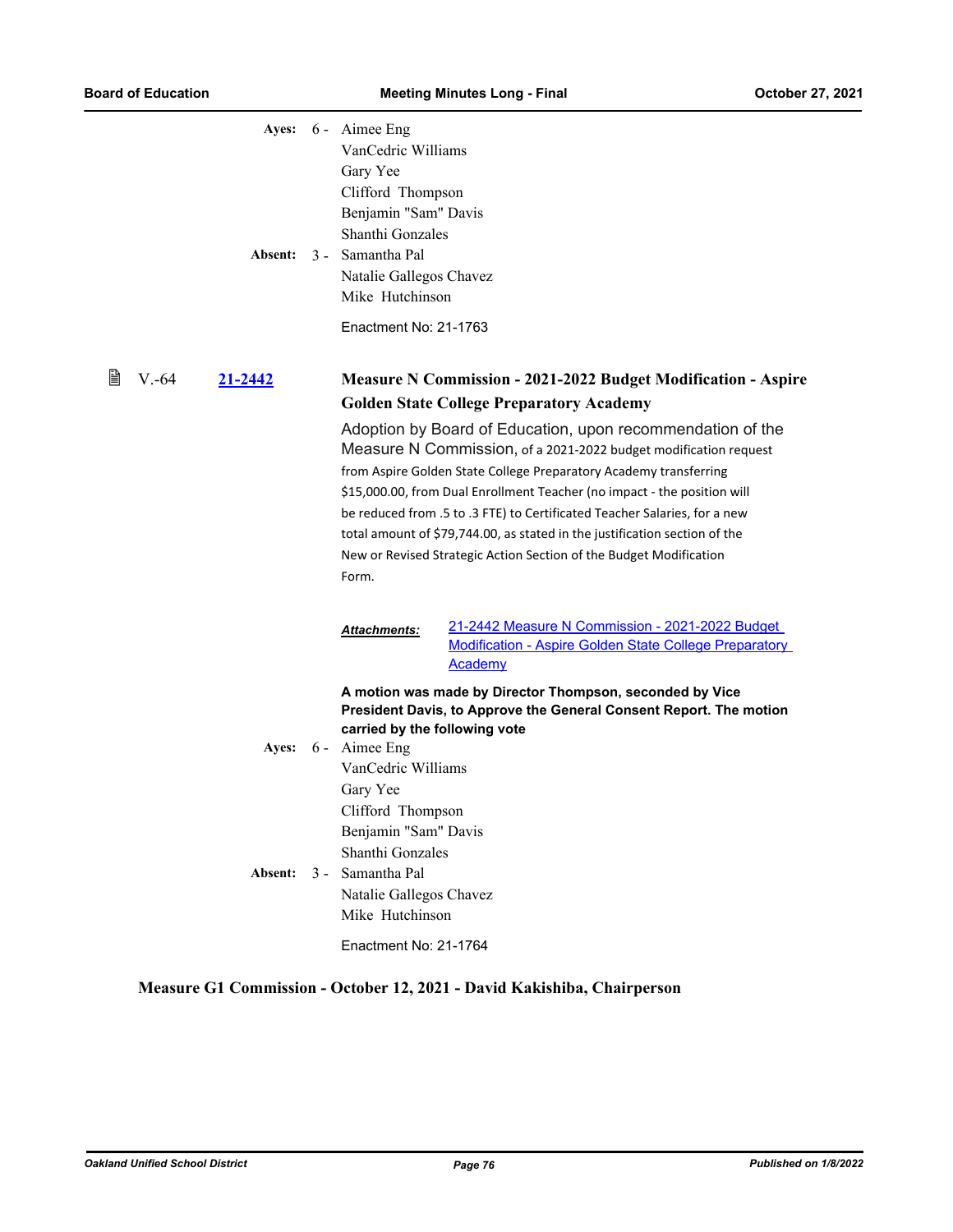| B | $V.-65$ | 21-2570          | <b>Measure G1 - District Teacher Retention and Middle School</b><br><b>Improvement Act Oversight Commission - 2021-2022 District</b><br>Middle School - Amendment, Grant Application and Education<br><b>Spending Plan - Named School</b>                                                                                                                                                    |                                                                                                                                                                                                                                     |  |
|---|---------|------------------|----------------------------------------------------------------------------------------------------------------------------------------------------------------------------------------------------------------------------------------------------------------------------------------------------------------------------------------------------------------------------------------------|-------------------------------------------------------------------------------------------------------------------------------------------------------------------------------------------------------------------------------------|--|
|   |         |                  | Adoption by the Board of Education of Resolution No. 2021-0275C -<br>Measure G1 - District Teacher Retention and Middle School Improvement<br>Act Oversight Commission - Recommendation - Amendment, 2021-2022<br>Charter Middle School Grant Application and Education Spending Plan<br>(Award) - for Urban Promise Academy (6-8), utilizing approved 2021-2022<br>Funding Year allocation. |                                                                                                                                                                                                                                     |  |
|   |         |                  | Attachments:                                                                                                                                                                                                                                                                                                                                                                                 | 21-2570 Measure G1 - District Teacher Retention and<br>Middle School Improvement Act Oversight Commission -<br>2021-2022 District Middle School - Amendment, Grant<br><b>Application and Education Spending Plan - Named School</b> |  |
|   |         | Ayes:<br>Absent: | carried by the following vote<br>6 - Aimee Eng<br>VanCedric Williams<br>Gary Yee<br>Clifford Thompson<br>Benjamin "Sam" Davis<br>Shanthi Gonzales<br>3 - Samantha Pal<br>Natalie Gallegos Chavez<br>Mike Hutchinson                                                                                                                                                                          | A motion was made by Director Thompson, seconded by Vice<br>President Davis, to Approve the General Consent Report. The motion                                                                                                      |  |
|   |         |                  | Enactment No: 21-1765                                                                                                                                                                                                                                                                                                                                                                        |                                                                                                                                                                                                                                     |  |

# **Adoption of the General Consent Report**

### **A motion was made by Director Thompson, seconded by Vice President Davis, to Approve the General Consent Report. The motion carried by the following vote**

Ayes: 6 - Aimee Eng VanCedric Williams Gary Yee Clifford Thompson Benjamin "Sam" Davis Shanthi Gonzales Absent: 3 - Samantha Pal Natalie Gallegos Chavez

### Mike Hutchinson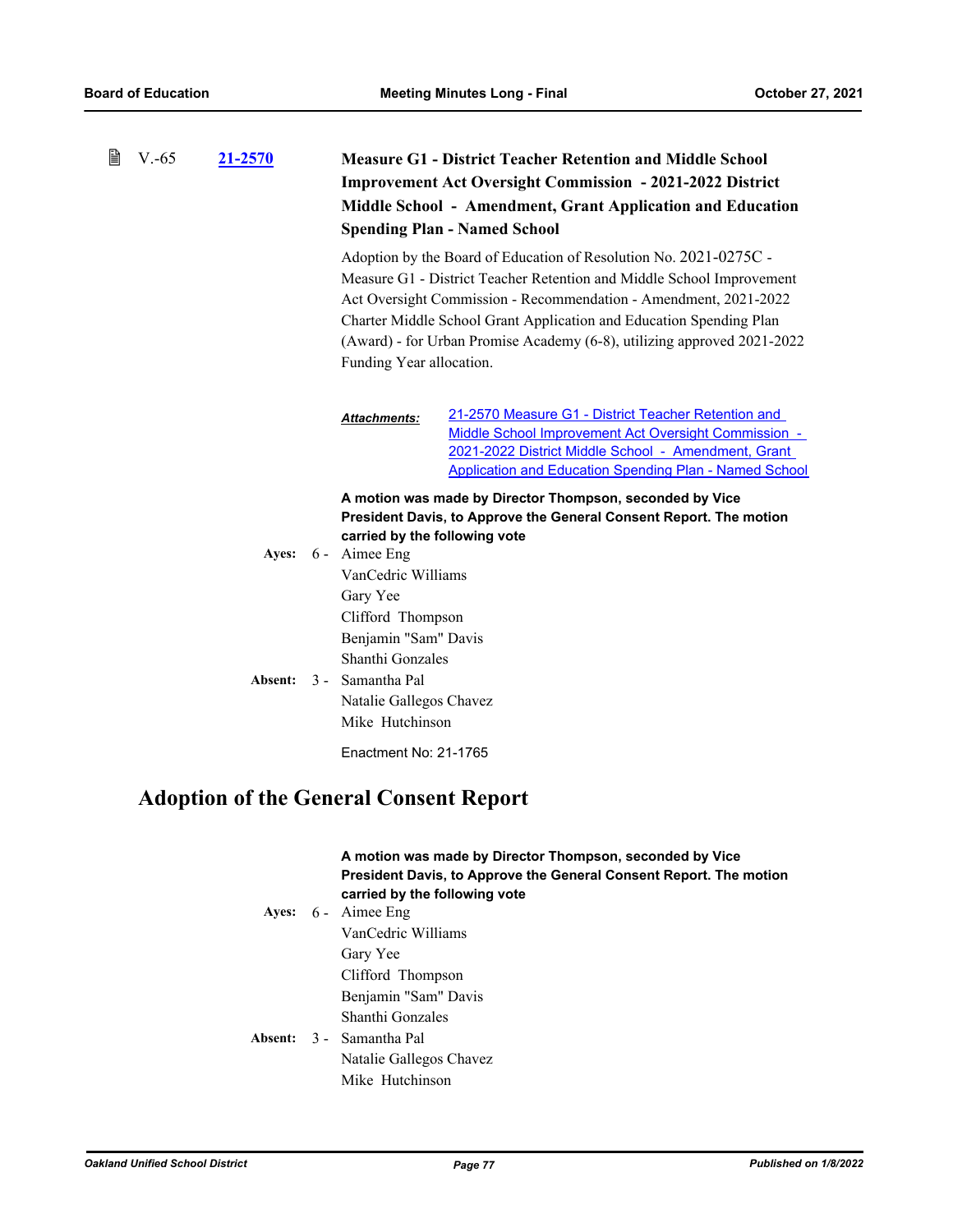#### **Adoption of General Consent Report - General Obligation Bonds (GOB) - Measures B, J and Y V1.**

昏 V1.-1

## **[21-2401](http://ousd.legistar.com/gateway.aspx?m=l&id=/matter.aspx?key=53535) Agreement for Architectural Services – Perkins Eastman Architects – McClymonds High School Site Renovation Project – Division of Facilities Planning and Management**

Approval by the Board of Education of Agreement for Architectural Services by and between the District and Perkins Eastman Architects DPC, Oakland, CA, for the latter to provide architectural services, as described in Articles 5 and 6 of Agreement, incorporated herein by reference as though fully set forth, for the design-build McClymonds High School Site Renovation Project, in the not to-exceed amount of **\$1,234,302.00**, which includes a not-to-exceed amount of **\$107,936.00** for additional services, a not-to-exceed amount of **\$47,000.00** for reimbursable expenses, as the selected consultant, with work scheduled to commence on **October 28, 2021**, and scheduled to last until **July 31, 2025**.

#### **Vendor No.: 001423**

#### **Resource Code-Site No.: 9820-303**

#### **Funding Source: Fund 21, Measure Y**

[21-2401 Agreement for Architectural Services – Perkins](http://ousd.legistar.com/gateway.aspx?M=F&ID=101215.pdf)  Eastman Architects – McClymonds High School Site Renovation Project – Division of Facilities Planning and **Management** *Attachments:*

### **A motion was made by Vice President Davis, seconded by Director Yee,that this Agreement or Contract be Adopted . The motion carried by the following vote.**

- Aimee Eng VanCedric Williams Gary Yee Mike Hutchinson Clifford Thompson Benjamin "Sam" Davis Shanthi Gonzales Ayes: 7 -
- **Absent:** Samantha Pal Natalie Gallegos Chavez Absent:  $2 -$

Enactment No: 21-1767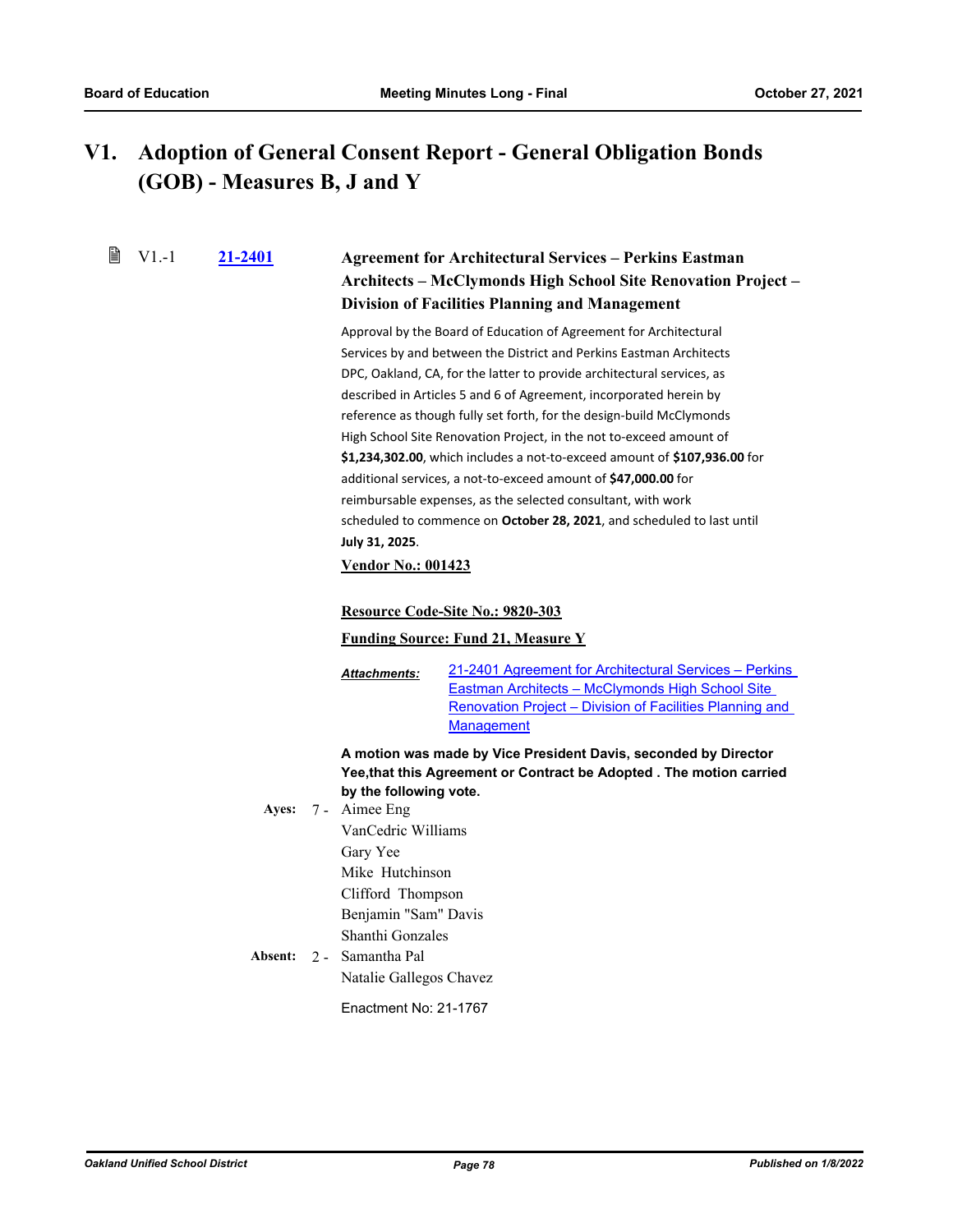| 誾<br>$V1.-2$<br>21-2541 |  |                                                  | Management                                              | <b>Agreement for Architectural Services - Shah Kawasaki Architects -</b><br><b>Coliseum Prep Academy at Havenscourt High School Site</b><br><b>Expansion Project - Division of Facilities Planning and</b>                                                                                                                                                                                                                                                                                                                                                                                                                                                                                                                            |
|-------------------------|--|--------------------------------------------------|---------------------------------------------------------|---------------------------------------------------------------------------------------------------------------------------------------------------------------------------------------------------------------------------------------------------------------------------------------------------------------------------------------------------------------------------------------------------------------------------------------------------------------------------------------------------------------------------------------------------------------------------------------------------------------------------------------------------------------------------------------------------------------------------------------|
|                         |  |                                                  | last until March 31, 2025.<br><b>Vendor No.: 003881</b> | Approval by the Board of Education of Agreement for Architectural<br>Services by and between the District and Shah Kawasaki Architects,<br>Oakland, CA, for the latter to provide design services described in<br>Articles 5 and 6 of the Agreement, incorporated herein by reference as<br>though fully set forth, for the design-build of Coliseum Prep Academy at<br>Havenscourt High School Site Expansion Project, in the not to-exceed<br>amount of \$1,125,011.00, which includes a not-to-exceed amount of<br>\$100,000.00 for additional services, a not-to-exceed amount of<br>\$23,350.00 for reimbursable expenses, as the selected consultant, with<br>work scheduled to commence on November 18, 2021, and scheduled to |
|                         |  |                                                  |                                                         | Resource Code-Site No.: 9820-232<br><b>Funding Source: Fund 21, Measure Y</b>                                                                                                                                                                                                                                                                                                                                                                                                                                                                                                                                                                                                                                                         |
|                         |  |                                                  | <b>Attachments:</b>                                     | 21-2541 Agreement for Architectural Services - Shah<br>Kawasaki Architects - Coliseum Prep Academy at<br>Havenscourt High School Site Expansion Project - Division<br>of Facilities Planning and Management                                                                                                                                                                                                                                                                                                                                                                                                                                                                                                                           |
|                         |  |                                                  | Withdrawn                                               |                                                                                                                                                                                                                                                                                                                                                                                                                                                                                                                                                                                                                                                                                                                                       |
|                         |  |                                                  | Enactment No: N/A                                       |                                                                                                                                                                                                                                                                                                                                                                                                                                                                                                                                                                                                                                                                                                                                       |
| W.                      |  | <b>Introduction of New Legislative Matter(s)</b> |                                                         |                                                                                                                                                                                                                                                                                                                                                                                                                                                                                                                                                                                                                                                                                                                                       |

*None*

# **X. Regular Board Members' Report**

### X.-1 **[21-2516](http://ousd.legistar.com/gateway.aspx?m=l&id=/matter.aspx?key=53650) Regular Board Member's Report - October 27, 2021**

Regular Board Member's Report - October 27, 2021.

*Director Eng, Director Yee, Director Hutchinson, Vice President Davis, and President Gonzales made Board Members' Report.*

#### **Presentation/Acknowledgment Made**